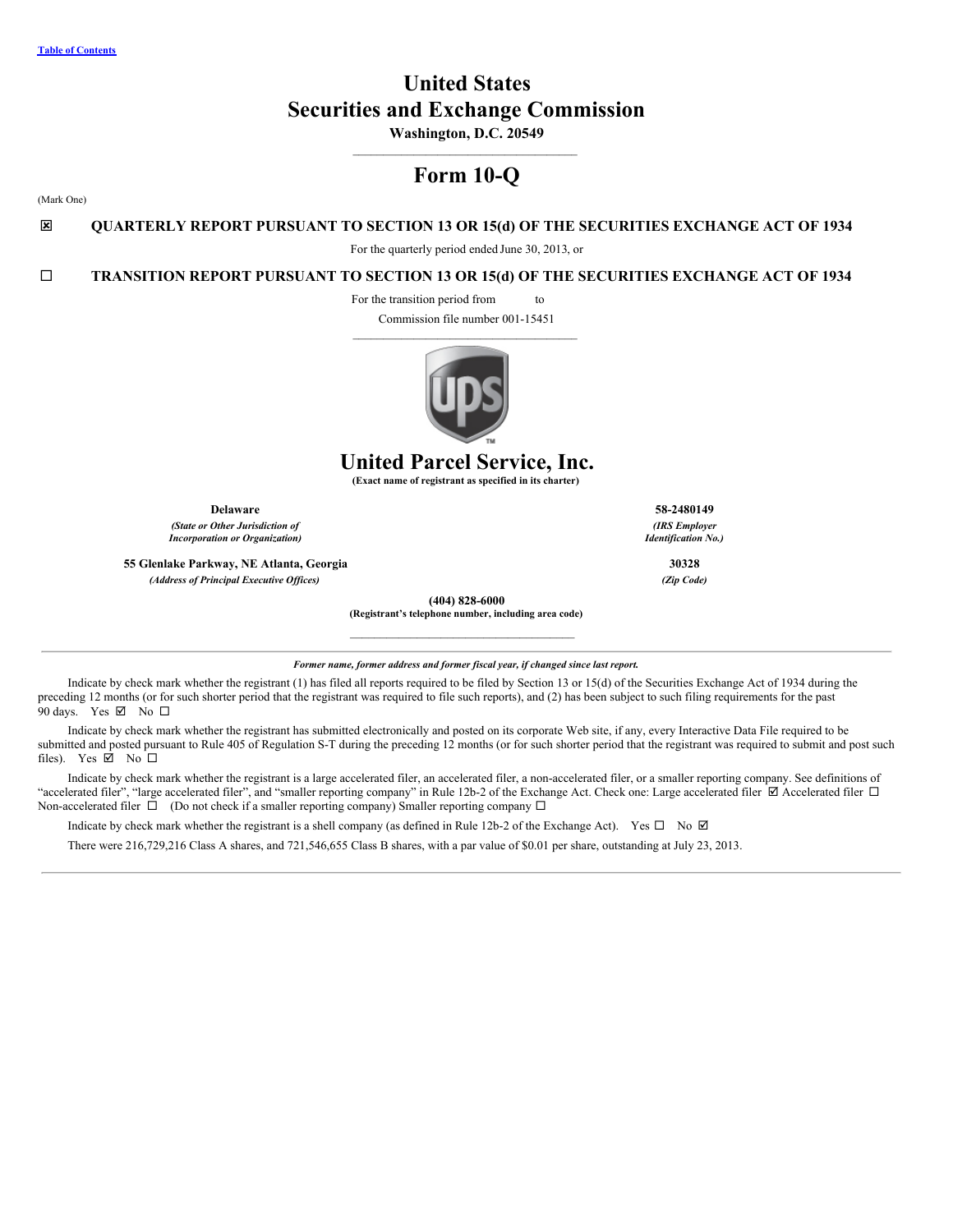### **UNITED PARCEL SERVICE, INC. QUARTERLY REPORT ON FORM 10-Q FOR THE QUARTER ENDEDJUNE 30, 2013 TABLE OF CONTENTS**

<span id="page-1-0"></span>

|          | PART I-FINANCIAL INFORMATION                                                          |                             |
|----------|---------------------------------------------------------------------------------------|-----------------------------|
|          | <b>Cautionary Statement About Forward-Looking Statements</b>                          | $\overline{1}$              |
| Item 1.  | <b>Financial Statements</b>                                                           | $\overline{2}$              |
|          | <b>Consolidated Balance Sheets</b>                                                    | $\overline{2}$              |
|          | <b>Statements of Consolidated Income</b>                                              | $\overline{3}$              |
|          | <b>Statements of Consolidated Comprehensive Income</b>                                | $\overline{3}$              |
|          | <b>Statements of Consolidated Cash Flows</b>                                          |                             |
|          | <b>Notes to Consolidated Financial Statements</b>                                     |                             |
|          | Note 1-Basis of Presentation                                                          | $\frac{4}{5}$ $\frac{5}{5}$ |
|          | <b>Note 2—Recent Accounting Pronouncements</b>                                        |                             |
|          | Note 3-Stock-Based Compensation                                                       |                             |
|          | Note 4-Investments and Restricted Cash                                                | $rac{6}{7}$                 |
|          | Note 5—Property, Plant and Equipment                                                  | 10                          |
|          | Note 6—Employee Benefit Plans                                                         | $\underline{11}$            |
|          | Note 7-Goodwill and Intangible Assets                                                 | 12                          |
|          | <b>Note 8-Debt and Financing Arrangements</b>                                         | 13                          |
|          | Note 9—Legal Proceedings and Contingencies                                            | 14                          |
|          | Note 10-Shareowners' Equity                                                           | 17                          |
|          | Note 11-Segment Information                                                           | 21                          |
|          | Note 12-Earnings Per Share                                                            | $\overline{22}$             |
|          | Note 13—Derivative Instruments and Risk Management                                    | 23                          |
|          | Note 14—Income Taxes                                                                  | 28                          |
|          | Note 15-Termination of TNT Transaction                                                | $\overline{28}$             |
|          | Note 16—Subsequent Events                                                             | $\overline{29}$             |
| Item 2.  | Management's Discussion and Analysis of Financial Condition and Results of Operations | $\frac{30}{50}$             |
|          | Overview                                                                              | $\underline{30}$            |
|          | <b>Items Affecting Comparability</b>                                                  | 31                          |
|          | <b>Results of Operations - Segment Review</b>                                         | 31                          |
|          | <b>U.S. Domestic Package Operations</b>                                               | $\overline{32}$             |
|          | <b>International Package Operations</b>                                               | 35                          |
|          | Supply Chain & Freight Operations                                                     | 38                          |
|          | <b>Consolidated Operating Expenses</b>                                                | $\underline{40}$            |
|          | <b>Investment Income and Interest Expense</b>                                         | 42                          |
|          | <b>Income Tax Expense</b>                                                             | 42                          |
|          | <b>Liquidity and Capital Resources</b>                                                | 43                          |
|          | <b>Net Cash from Operating Activities</b>                                             | 43                          |
|          | <b>Net Cash used in Investing Activities</b>                                          | $\overline{44}$             |
|          | <b>Net Cash Provided by Financing Activities</b>                                      | 45                          |
|          | <b>Sources of Credit</b>                                                              | 46                          |
|          | Contingencies                                                                         | 47                          |
|          | <b>Recent Accounting Pronouncements</b>                                               | $\frac{49}{5}$              |
| Item 3.  | <b>Quantitative and Qualitative Disclosures About Market Risk</b>                     | 51                          |
| Item 4.  | <b>Controls and Procedures</b>                                                        | 51                          |
|          |                                                                                       |                             |
|          | <b>PART II-OTHER INFORMATION</b>                                                      |                             |
| Item 1.  | <b>Legal Proceedings</b>                                                              | 52                          |
| Item 1A. | <b>Risk Factors</b>                                                                   | 52                          |
| Item 2.  | Unregistered Sales of Equity Securities and Use of Proceeds                           | 56                          |
| Item 3.  | <b>Defaults Upon Senior Securities</b>                                                | 57                          |
| Item 5.  | <b>Other Information</b>                                                              | 57                          |
| Item 6.  | <b>Exhibits</b>                                                                       | 57                          |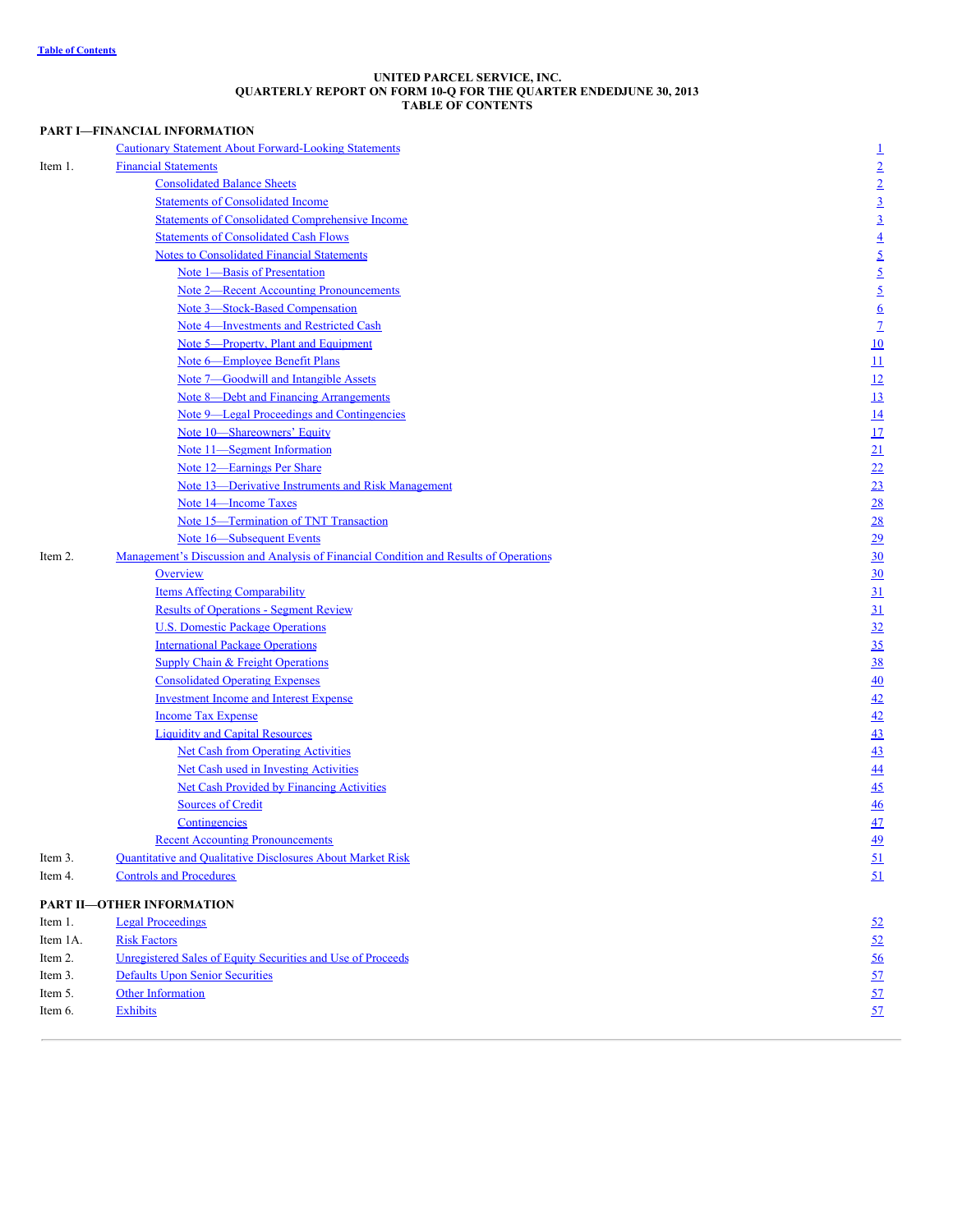### **PART I. FINANCIAL INFORMATION**

### <span id="page-2-0"></span>**Cautionary Statement About Forward-Looking Statements**

This report includes certain "forward-looking statements" within the meaning of the Private Securities Litigation Reform Act of 1995. Statements in the future tense, and all statements accompanied by terms such as "believe," "project," "expect," "estimate," "assume," "intend," "anticipate," "target," "plan," and variations thereof and similar terms are intended to be forward-looking statements. We intend that all forward-looking statements we make will be subject to safe harbor protection of the federal securities laws pursuant to Section 27A of the Securities Act of 1933 and Section 21E of the Securities Exchange Act of 1934.

Our disclosure and analysis in this report, in our Annual Report on Form 10-K for the year endedDecember 31, 2012 and in our other filings with the Securities and Exchange Commission contain some forward-looking statements regarding our intent, belief and current expectations about our strategic direction, prospects and future results. From time to time, we also provide forward-looking statements in other materials we release as well as oral forward-looking statements. Such statements give our current expectations or forecasts of future events; they do not relate strictly to historical or current facts. Management believes that these forward-looking statements are reasonable as and when made. However, caution should be taken not to place undue reliance on any such forward-looking statements because such statements speak only as of the date when made.

Forward-looking statements are subject to certain risks and uncertainties that could cause actual results to differ materially from our historical experience and our present expectations or anticipated results. These risks and uncertainties include, but are not limited to: general economic conditions, both in the U.S. and internationally; significant competition on a local, regional, national, and international basis; the existing complex and stringent regulation in the U.S. and internationally, changes to which can impact our business; increased security requirements that may increase our costs of operations and reduce operating efficiencies; legal, regulatory or market responses to global climate change; negotiation and ratification of labor contracts; strikes, work stoppages and slowdowns by our employees; the effects of changing prices of energy, including gasoline, diesel and jet fuel, and interruptions in supplies of these commodities; changes in exchange rates or interest rates; our ability to maintain the image of our brand; breaches in data security; disruptions to the Internet or our technology infrastructure; our ability to accurately forecast our future capital investment needs; exposure to changing economic, political and social developments in international and emerging markets; changes in business strategy, government regulations, or economic or market conditions that may result in further substantial impairment write-downs of our assets; increases in our expenses relating to employee health and retiree health and our contributions to pension benefits; the potential for various claims and litigation related to labor and employment, personal injury, property damage, business practices, environmental liability and other matters; our ability to realize the anticipated benefits from acquisitions, joint ventures or strategic alliances; our ability to manage insurance and claims expenses; and other risks discussed in our filings with the Securities and Exchange Commission from time to time, including our Annual Report on Form 10-K for the year ended December 31, 2012, in Part II, "Item1A. Risk Factors" of this Quarterly Report on Form 10-Q for the quarterly period ended June 30, 2013, and may also be described from time to time in our future reports filed with the Securities and Exchange Commission. You should consider the limitations on, and risks associated with, forward-looking statements and not unduly rely on the accuracy of predictions contained in such forward-looking statements. We do not undertake any obligation to update forward-looking statements to reflect events, circumstances, changes in expectations, or the occurrence of unanticipated events after the date of those statements.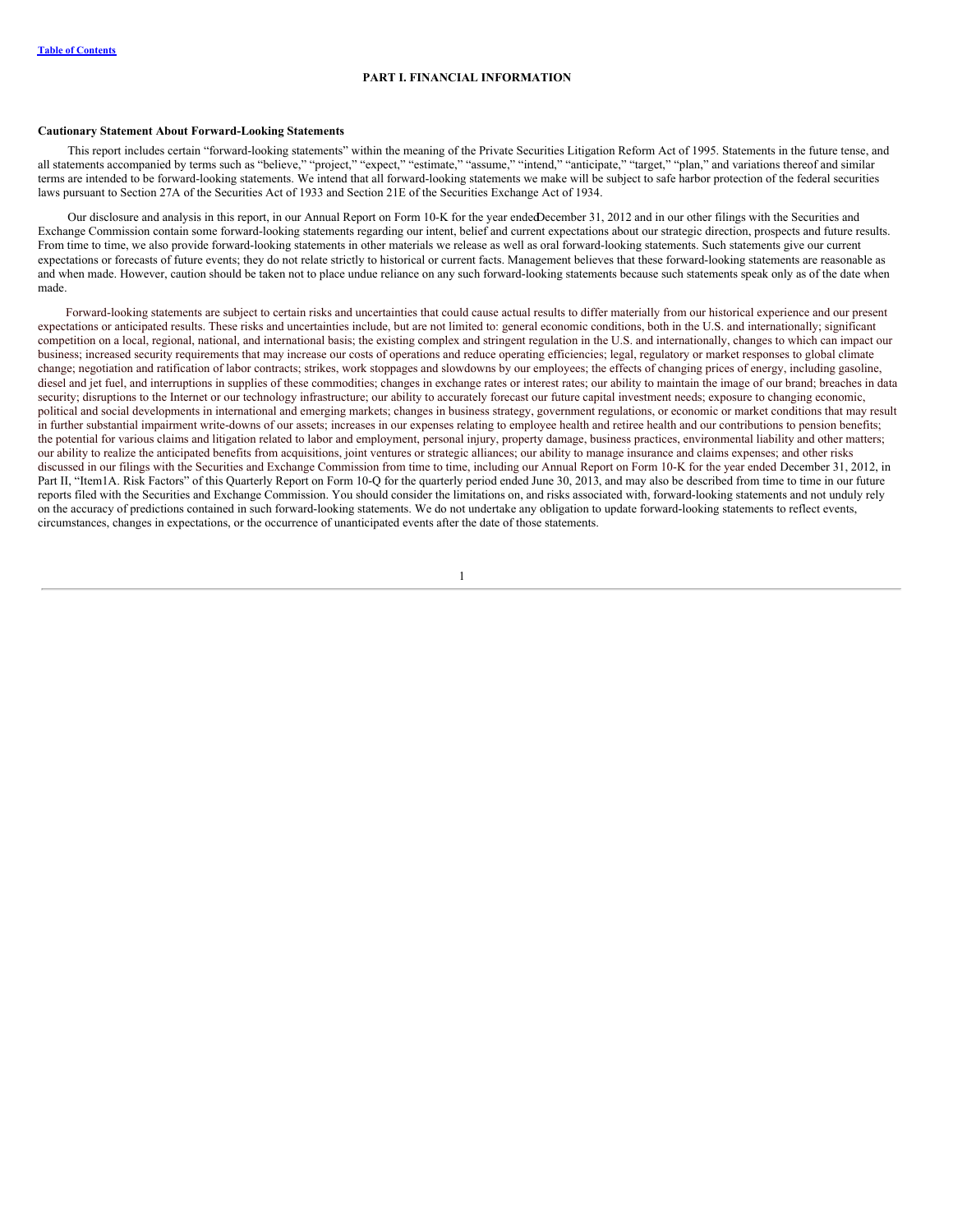<span id="page-3-1"></span><span id="page-3-0"></span>**Item 1.** *Financial Statements*

# **UNITED PARCEL SERVICE, INC. AND SUBSIDIARIES CONSOLIDATED BALANCE SHEETS June 30, 2013 (unaudited) and December 31, 2012 (In millions)**

| <b>ASSETS</b><br><b>Current Assets:</b><br>$\mathbb{S}$<br>4.808<br>$\mathbb{S}$<br>Cash and cash equivalents<br>7,327<br>1,384<br>597<br>Marketable securities<br>Accounts receivable, net<br>5,438<br>6,111<br>564<br>Deferred income tax assets<br>583<br>1,032<br>973<br>Other current assets<br><b>Total Current Assets</b><br>13,226<br>15,591<br>17,894<br>Property, Plant and Equipment, Net<br>17,880<br>Goodwill<br>2,149<br>2,173<br>Intangible Assets, Net<br>678<br>603<br>Non-Current Investments and Restricted Cash<br>406<br>307<br><b>Derivative Assets</b><br>331<br>535<br>963<br>Deferred Income Tax Assets<br>684<br><b>Other Non-Current Assets</b><br>1,070<br>1,076<br>$\mathbb S$<br><b>Total Assets</b><br>\$<br>36,703<br>38,863<br><b>LIABILITIES AND SHAREOWNERS' EQUITY</b><br><b>Current Liabilities:</b><br>Current maturities of long-term debt and commercial paper<br>\$<br>1,086<br>$\mathbb{S}$<br>1,781<br>Accounts payable<br>2,008<br>2,278<br>Accrued wages and withholdings<br>1,858<br>1,927<br>749<br>763<br>Self-insurance reserves<br>221<br>399<br>Income taxes payable<br>Other current liabilities<br>1,261<br>1,242<br><b>Total Current Liabilities</b><br>7,183<br>8,390<br>10,837<br>11,089<br>Long-Term Debt<br>Pension and Postretirement Benefit Obligations<br>11,426<br>11,068<br><b>Self-Insurance Reserves</b><br>1,998<br>1,980<br>Other Non-Current Liabilities<br>1,629<br>1,603<br>Shareowners' Equity:<br>$\overline{2}$<br>Class A common stock (218 and 225 shares issued in 2013 and 2012)<br>$\mathfrak{Z}$<br>$\overline{7}$<br>$\overline{7}$<br>Class B common stock (721 and 729 shares issued in 2013 and 2012)<br>Additional paid-in capital<br>$\overline{\phantom{0}}$<br>—<br>7,185<br>7,997<br>Retained earnings<br>Accumulated other comprehensive loss<br>(3,577)<br>(3,354)<br>Deferred compensation obligations<br>67<br>78<br>Less: Treasury stock (1 share in 2013 and 2012)<br>(67)<br>(78)<br>Total Equity for Controlling Interests<br>3,617<br>4,653<br>80<br>Total Equity for Non-Controlling Interests<br>13<br>Total Shareowners' Equity<br>3,630<br>4,733 |                                           |             | June 30,<br>2013 | December 31,<br>2012 |        |
|--------------------------------------------------------------------------------------------------------------------------------------------------------------------------------------------------------------------------------------------------------------------------------------------------------------------------------------------------------------------------------------------------------------------------------------------------------------------------------------------------------------------------------------------------------------------------------------------------------------------------------------------------------------------------------------------------------------------------------------------------------------------------------------------------------------------------------------------------------------------------------------------------------------------------------------------------------------------------------------------------------------------------------------------------------------------------------------------------------------------------------------------------------------------------------------------------------------------------------------------------------------------------------------------------------------------------------------------------------------------------------------------------------------------------------------------------------------------------------------------------------------------------------------------------------------------------------------------------------------------------------------------------------------------------------------------------------------------------------------------------------------------------------------------------------------------------------------------------------------------------------------------------------------------------------------------------------------------------------------------------------------------------------------------------------------------------------------------------------------------------------------------------------|-------------------------------------------|-------------|------------------|----------------------|--------|
|                                                                                                                                                                                                                                                                                                                                                                                                                                                                                                                                                                                                                                                                                                                                                                                                                                                                                                                                                                                                                                                                                                                                                                                                                                                                                                                                                                                                                                                                                                                                                                                                                                                                                                                                                                                                                                                                                                                                                                                                                                                                                                                                                        |                                           |             |                  |                      |        |
|                                                                                                                                                                                                                                                                                                                                                                                                                                                                                                                                                                                                                                                                                                                                                                                                                                                                                                                                                                                                                                                                                                                                                                                                                                                                                                                                                                                                                                                                                                                                                                                                                                                                                                                                                                                                                                                                                                                                                                                                                                                                                                                                                        |                                           |             |                  |                      |        |
|                                                                                                                                                                                                                                                                                                                                                                                                                                                                                                                                                                                                                                                                                                                                                                                                                                                                                                                                                                                                                                                                                                                                                                                                                                                                                                                                                                                                                                                                                                                                                                                                                                                                                                                                                                                                                                                                                                                                                                                                                                                                                                                                                        |                                           |             |                  |                      |        |
|                                                                                                                                                                                                                                                                                                                                                                                                                                                                                                                                                                                                                                                                                                                                                                                                                                                                                                                                                                                                                                                                                                                                                                                                                                                                                                                                                                                                                                                                                                                                                                                                                                                                                                                                                                                                                                                                                                                                                                                                                                                                                                                                                        |                                           |             |                  |                      |        |
|                                                                                                                                                                                                                                                                                                                                                                                                                                                                                                                                                                                                                                                                                                                                                                                                                                                                                                                                                                                                                                                                                                                                                                                                                                                                                                                                                                                                                                                                                                                                                                                                                                                                                                                                                                                                                                                                                                                                                                                                                                                                                                                                                        |                                           |             |                  |                      |        |
|                                                                                                                                                                                                                                                                                                                                                                                                                                                                                                                                                                                                                                                                                                                                                                                                                                                                                                                                                                                                                                                                                                                                                                                                                                                                                                                                                                                                                                                                                                                                                                                                                                                                                                                                                                                                                                                                                                                                                                                                                                                                                                                                                        |                                           |             |                  |                      |        |
|                                                                                                                                                                                                                                                                                                                                                                                                                                                                                                                                                                                                                                                                                                                                                                                                                                                                                                                                                                                                                                                                                                                                                                                                                                                                                                                                                                                                                                                                                                                                                                                                                                                                                                                                                                                                                                                                                                                                                                                                                                                                                                                                                        |                                           |             |                  |                      |        |
|                                                                                                                                                                                                                                                                                                                                                                                                                                                                                                                                                                                                                                                                                                                                                                                                                                                                                                                                                                                                                                                                                                                                                                                                                                                                                                                                                                                                                                                                                                                                                                                                                                                                                                                                                                                                                                                                                                                                                                                                                                                                                                                                                        |                                           |             |                  |                      |        |
|                                                                                                                                                                                                                                                                                                                                                                                                                                                                                                                                                                                                                                                                                                                                                                                                                                                                                                                                                                                                                                                                                                                                                                                                                                                                                                                                                                                                                                                                                                                                                                                                                                                                                                                                                                                                                                                                                                                                                                                                                                                                                                                                                        |                                           |             |                  |                      |        |
|                                                                                                                                                                                                                                                                                                                                                                                                                                                                                                                                                                                                                                                                                                                                                                                                                                                                                                                                                                                                                                                                                                                                                                                                                                                                                                                                                                                                                                                                                                                                                                                                                                                                                                                                                                                                                                                                                                                                                                                                                                                                                                                                                        |                                           |             |                  |                      |        |
|                                                                                                                                                                                                                                                                                                                                                                                                                                                                                                                                                                                                                                                                                                                                                                                                                                                                                                                                                                                                                                                                                                                                                                                                                                                                                                                                                                                                                                                                                                                                                                                                                                                                                                                                                                                                                                                                                                                                                                                                                                                                                                                                                        |                                           |             |                  |                      |        |
|                                                                                                                                                                                                                                                                                                                                                                                                                                                                                                                                                                                                                                                                                                                                                                                                                                                                                                                                                                                                                                                                                                                                                                                                                                                                                                                                                                                                                                                                                                                                                                                                                                                                                                                                                                                                                                                                                                                                                                                                                                                                                                                                                        |                                           |             |                  |                      |        |
|                                                                                                                                                                                                                                                                                                                                                                                                                                                                                                                                                                                                                                                                                                                                                                                                                                                                                                                                                                                                                                                                                                                                                                                                                                                                                                                                                                                                                                                                                                                                                                                                                                                                                                                                                                                                                                                                                                                                                                                                                                                                                                                                                        |                                           |             |                  |                      |        |
|                                                                                                                                                                                                                                                                                                                                                                                                                                                                                                                                                                                                                                                                                                                                                                                                                                                                                                                                                                                                                                                                                                                                                                                                                                                                                                                                                                                                                                                                                                                                                                                                                                                                                                                                                                                                                                                                                                                                                                                                                                                                                                                                                        |                                           |             |                  |                      |        |
|                                                                                                                                                                                                                                                                                                                                                                                                                                                                                                                                                                                                                                                                                                                                                                                                                                                                                                                                                                                                                                                                                                                                                                                                                                                                                                                                                                                                                                                                                                                                                                                                                                                                                                                                                                                                                                                                                                                                                                                                                                                                                                                                                        |                                           |             |                  |                      |        |
|                                                                                                                                                                                                                                                                                                                                                                                                                                                                                                                                                                                                                                                                                                                                                                                                                                                                                                                                                                                                                                                                                                                                                                                                                                                                                                                                                                                                                                                                                                                                                                                                                                                                                                                                                                                                                                                                                                                                                                                                                                                                                                                                                        |                                           |             |                  |                      |        |
|                                                                                                                                                                                                                                                                                                                                                                                                                                                                                                                                                                                                                                                                                                                                                                                                                                                                                                                                                                                                                                                                                                                                                                                                                                                                                                                                                                                                                                                                                                                                                                                                                                                                                                                                                                                                                                                                                                                                                                                                                                                                                                                                                        |                                           |             |                  |                      |        |
|                                                                                                                                                                                                                                                                                                                                                                                                                                                                                                                                                                                                                                                                                                                                                                                                                                                                                                                                                                                                                                                                                                                                                                                                                                                                                                                                                                                                                                                                                                                                                                                                                                                                                                                                                                                                                                                                                                                                                                                                                                                                                                                                                        |                                           |             |                  |                      |        |
|                                                                                                                                                                                                                                                                                                                                                                                                                                                                                                                                                                                                                                                                                                                                                                                                                                                                                                                                                                                                                                                                                                                                                                                                                                                                                                                                                                                                                                                                                                                                                                                                                                                                                                                                                                                                                                                                                                                                                                                                                                                                                                                                                        |                                           |             |                  |                      |        |
|                                                                                                                                                                                                                                                                                                                                                                                                                                                                                                                                                                                                                                                                                                                                                                                                                                                                                                                                                                                                                                                                                                                                                                                                                                                                                                                                                                                                                                                                                                                                                                                                                                                                                                                                                                                                                                                                                                                                                                                                                                                                                                                                                        |                                           |             |                  |                      |        |
|                                                                                                                                                                                                                                                                                                                                                                                                                                                                                                                                                                                                                                                                                                                                                                                                                                                                                                                                                                                                                                                                                                                                                                                                                                                                                                                                                                                                                                                                                                                                                                                                                                                                                                                                                                                                                                                                                                                                                                                                                                                                                                                                                        |                                           |             |                  |                      |        |
|                                                                                                                                                                                                                                                                                                                                                                                                                                                                                                                                                                                                                                                                                                                                                                                                                                                                                                                                                                                                                                                                                                                                                                                                                                                                                                                                                                                                                                                                                                                                                                                                                                                                                                                                                                                                                                                                                                                                                                                                                                                                                                                                                        |                                           |             |                  |                      |        |
|                                                                                                                                                                                                                                                                                                                                                                                                                                                                                                                                                                                                                                                                                                                                                                                                                                                                                                                                                                                                                                                                                                                                                                                                                                                                                                                                                                                                                                                                                                                                                                                                                                                                                                                                                                                                                                                                                                                                                                                                                                                                                                                                                        |                                           |             |                  |                      |        |
|                                                                                                                                                                                                                                                                                                                                                                                                                                                                                                                                                                                                                                                                                                                                                                                                                                                                                                                                                                                                                                                                                                                                                                                                                                                                                                                                                                                                                                                                                                                                                                                                                                                                                                                                                                                                                                                                                                                                                                                                                                                                                                                                                        |                                           |             |                  |                      |        |
|                                                                                                                                                                                                                                                                                                                                                                                                                                                                                                                                                                                                                                                                                                                                                                                                                                                                                                                                                                                                                                                                                                                                                                                                                                                                                                                                                                                                                                                                                                                                                                                                                                                                                                                                                                                                                                                                                                                                                                                                                                                                                                                                                        |                                           |             |                  |                      |        |
|                                                                                                                                                                                                                                                                                                                                                                                                                                                                                                                                                                                                                                                                                                                                                                                                                                                                                                                                                                                                                                                                                                                                                                                                                                                                                                                                                                                                                                                                                                                                                                                                                                                                                                                                                                                                                                                                                                                                                                                                                                                                                                                                                        |                                           |             |                  |                      |        |
|                                                                                                                                                                                                                                                                                                                                                                                                                                                                                                                                                                                                                                                                                                                                                                                                                                                                                                                                                                                                                                                                                                                                                                                                                                                                                                                                                                                                                                                                                                                                                                                                                                                                                                                                                                                                                                                                                                                                                                                                                                                                                                                                                        |                                           |             |                  |                      |        |
|                                                                                                                                                                                                                                                                                                                                                                                                                                                                                                                                                                                                                                                                                                                                                                                                                                                                                                                                                                                                                                                                                                                                                                                                                                                                                                                                                                                                                                                                                                                                                                                                                                                                                                                                                                                                                                                                                                                                                                                                                                                                                                                                                        |                                           |             |                  |                      |        |
|                                                                                                                                                                                                                                                                                                                                                                                                                                                                                                                                                                                                                                                                                                                                                                                                                                                                                                                                                                                                                                                                                                                                                                                                                                                                                                                                                                                                                                                                                                                                                                                                                                                                                                                                                                                                                                                                                                                                                                                                                                                                                                                                                        |                                           |             |                  |                      |        |
|                                                                                                                                                                                                                                                                                                                                                                                                                                                                                                                                                                                                                                                                                                                                                                                                                                                                                                                                                                                                                                                                                                                                                                                                                                                                                                                                                                                                                                                                                                                                                                                                                                                                                                                                                                                                                                                                                                                                                                                                                                                                                                                                                        |                                           |             |                  |                      |        |
|                                                                                                                                                                                                                                                                                                                                                                                                                                                                                                                                                                                                                                                                                                                                                                                                                                                                                                                                                                                                                                                                                                                                                                                                                                                                                                                                                                                                                                                                                                                                                                                                                                                                                                                                                                                                                                                                                                                                                                                                                                                                                                                                                        |                                           |             |                  |                      |        |
|                                                                                                                                                                                                                                                                                                                                                                                                                                                                                                                                                                                                                                                                                                                                                                                                                                                                                                                                                                                                                                                                                                                                                                                                                                                                                                                                                                                                                                                                                                                                                                                                                                                                                                                                                                                                                                                                                                                                                                                                                                                                                                                                                        |                                           |             |                  |                      |        |
|                                                                                                                                                                                                                                                                                                                                                                                                                                                                                                                                                                                                                                                                                                                                                                                                                                                                                                                                                                                                                                                                                                                                                                                                                                                                                                                                                                                                                                                                                                                                                                                                                                                                                                                                                                                                                                                                                                                                                                                                                                                                                                                                                        |                                           |             |                  |                      |        |
|                                                                                                                                                                                                                                                                                                                                                                                                                                                                                                                                                                                                                                                                                                                                                                                                                                                                                                                                                                                                                                                                                                                                                                                                                                                                                                                                                                                                                                                                                                                                                                                                                                                                                                                                                                                                                                                                                                                                                                                                                                                                                                                                                        |                                           |             |                  |                      |        |
|                                                                                                                                                                                                                                                                                                                                                                                                                                                                                                                                                                                                                                                                                                                                                                                                                                                                                                                                                                                                                                                                                                                                                                                                                                                                                                                                                                                                                                                                                                                                                                                                                                                                                                                                                                                                                                                                                                                                                                                                                                                                                                                                                        |                                           |             |                  |                      |        |
|                                                                                                                                                                                                                                                                                                                                                                                                                                                                                                                                                                                                                                                                                                                                                                                                                                                                                                                                                                                                                                                                                                                                                                                                                                                                                                                                                                                                                                                                                                                                                                                                                                                                                                                                                                                                                                                                                                                                                                                                                                                                                                                                                        |                                           |             |                  |                      |        |
|                                                                                                                                                                                                                                                                                                                                                                                                                                                                                                                                                                                                                                                                                                                                                                                                                                                                                                                                                                                                                                                                                                                                                                                                                                                                                                                                                                                                                                                                                                                                                                                                                                                                                                                                                                                                                                                                                                                                                                                                                                                                                                                                                        |                                           |             |                  |                      |        |
|                                                                                                                                                                                                                                                                                                                                                                                                                                                                                                                                                                                                                                                                                                                                                                                                                                                                                                                                                                                                                                                                                                                                                                                                                                                                                                                                                                                                                                                                                                                                                                                                                                                                                                                                                                                                                                                                                                                                                                                                                                                                                                                                                        |                                           |             |                  |                      |        |
|                                                                                                                                                                                                                                                                                                                                                                                                                                                                                                                                                                                                                                                                                                                                                                                                                                                                                                                                                                                                                                                                                                                                                                                                                                                                                                                                                                                                                                                                                                                                                                                                                                                                                                                                                                                                                                                                                                                                                                                                                                                                                                                                                        |                                           |             |                  |                      |        |
|                                                                                                                                                                                                                                                                                                                                                                                                                                                                                                                                                                                                                                                                                                                                                                                                                                                                                                                                                                                                                                                                                                                                                                                                                                                                                                                                                                                                                                                                                                                                                                                                                                                                                                                                                                                                                                                                                                                                                                                                                                                                                                                                                        |                                           |             |                  |                      |        |
|                                                                                                                                                                                                                                                                                                                                                                                                                                                                                                                                                                                                                                                                                                                                                                                                                                                                                                                                                                                                                                                                                                                                                                                                                                                                                                                                                                                                                                                                                                                                                                                                                                                                                                                                                                                                                                                                                                                                                                                                                                                                                                                                                        | Total Liabilities and Shareowners' Equity | $\mathbf S$ | 36,703           | $\mathsf{\$}$        | 38,863 |

See notes to unaudited consolidated financial statements.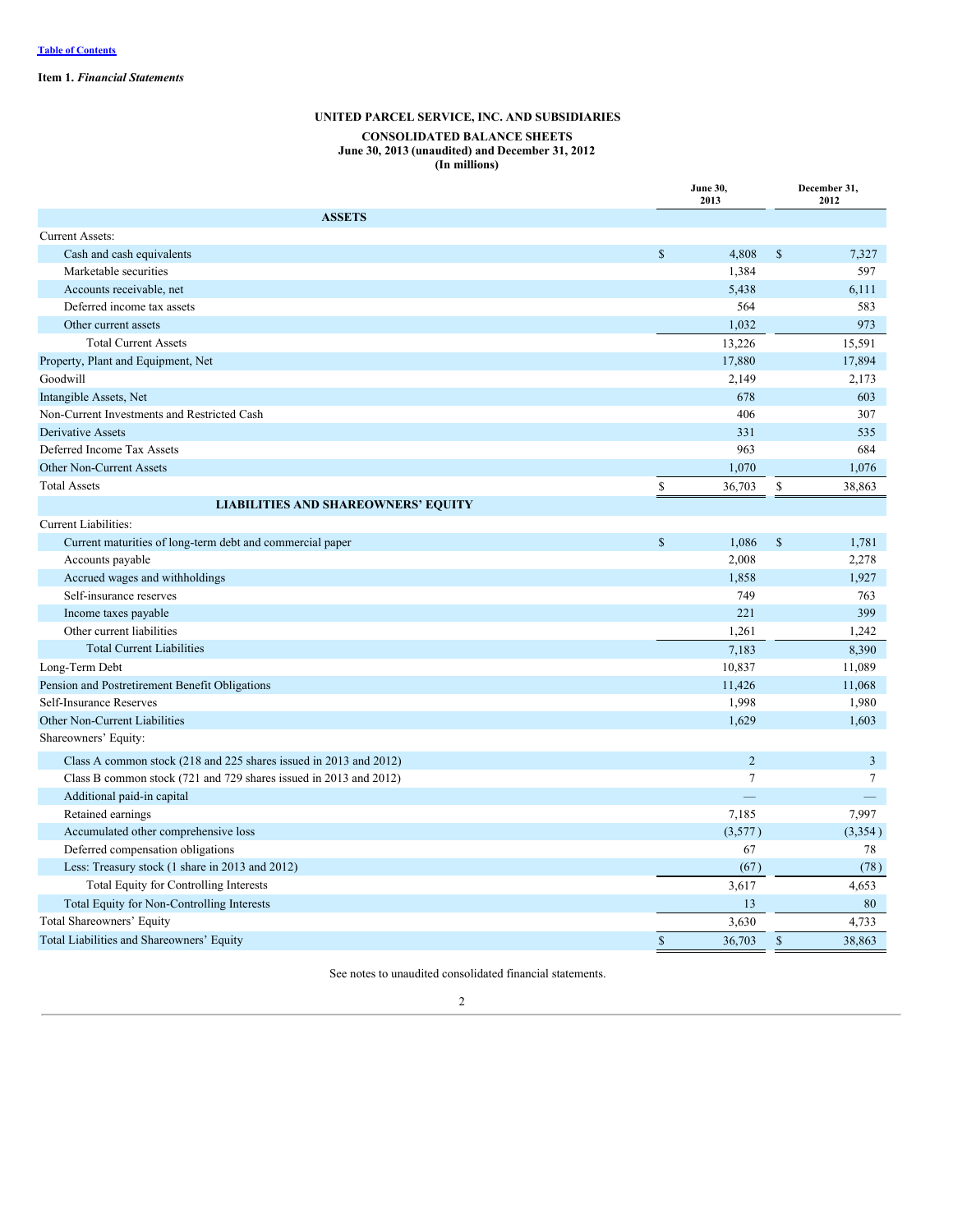# **UNITED PARCEL SERVICE, INC. AND SUBSIDIARIES**

# **STATEMENTS OF CONSOLIDATED INCOME**

**(In millions, except per share amounts) (unaudited)**

<span id="page-4-0"></span>

|                                  |              | <b>Three Months Ended</b><br><b>June 30,</b> |              |        |              | <b>Six Months Ended</b><br><b>June 30,</b> |              |        |  |
|----------------------------------|--------------|----------------------------------------------|--------------|--------|--------------|--------------------------------------------|--------------|--------|--|
|                                  |              | 2013                                         |              | 2012   |              | 2013                                       |              | 2012   |  |
| Revenue                          | $\mathbb{S}$ | 13,507                                       | $\mathbb{S}$ | 13,349 | $\mathbb{S}$ | 26,941                                     | $\mathbb{S}$ | 26,485 |  |
| <b>Operating Expenses:</b>       |              |                                              |              |        |              |                                            |              |        |  |
| Compensation and benefits        |              | 6,981                                        |              | 6,747  |              | 13,949                                     |              | 13,582 |  |
| Repairs and maintenance          |              | 309                                          |              | 303    |              | 618                                        |              | 605    |  |
| Depreciation and amortization    |              | 466                                          |              | 459    |              | 940                                        |              | 918    |  |
| Purchased transportation         |              | 1,731                                        |              | 1,733  |              | 3,511                                      |              | 3,450  |  |
| Fuel                             |              | 992                                          |              | 1,014  |              | 1,998                                      |              | 2,039  |  |
| Other occupancy                  |              | 225                                          |              | 213    |              | 478                                        |              | 450    |  |
| Other expenses                   |              | 1,061                                        |              | 1,090  |              | 2,125                                      |              | 2,082  |  |
| <b>Total Operating Expenses</b>  |              | 11,765                                       |              | 11,559 |              | 23,619                                     |              | 23,126 |  |
| <b>Operating Profit</b>          |              | 1,742                                        |              | 1,790  |              | 3,322                                      |              | 3,359  |  |
| Other Income and (Expense):      |              |                                              |              |        |              |                                            |              |        |  |
| Investment income                |              | 3                                            |              | 6      |              | 8                                          |              | 12     |  |
| Interest expense                 |              | (98)                                         |              | (92)   |              | (194)                                      |              | (186)  |  |
| Total Other Income and (Expense) |              | (95)                                         |              | (86)   |              | (186)                                      |              | (174)  |  |
| Income Before Income Taxes       |              | 1,647                                        |              | 1,704  |              | 3,136                                      |              | 3,185  |  |
| Income Tax Expense               |              | 576                                          |              | 588    |              | 1,028                                      |              | 1,099  |  |
| Net Income                       | S            | 1,071                                        | S            | 1,116  | S.           | 2,108                                      | S            | 2,086  |  |
| Basic Earnings Per Share         | S            | 1.14                                         | $\mathbb{S}$ | 1.16   | \$           | 2.22                                       | S            | 2.17   |  |
| Diluted Earnings Per Share       | \$           | 1.13                                         | S            | 1.15   | S            | 2.21                                       | S            | 2.15   |  |

## **STATEMENTS OF CONSOLIDATED COMPREHENSIVE INCOME (In millions) (unaudited)**

<span id="page-4-1"></span>

|                                                                             | <b>Three Months Ended</b><br><b>June 30,</b> |  |       |  | <b>Six Months Ended</b> | <b>June 30,</b> |       |
|-----------------------------------------------------------------------------|----------------------------------------------|--|-------|--|-------------------------|-----------------|-------|
|                                                                             | 2013                                         |  | 2012  |  | 2013                    |                 | 2012  |
| Net income                                                                  | 1,071                                        |  | 1,116 |  | 2,108                   | ъ               | 2,086 |
| Change in foreign currency translation adjustment, net of tax               | (24)                                         |  | (158) |  | (327)                   |                 | (67)  |
| Change in unrealized gain (loss) on marketable securities, net of tax       | (6)                                          |  |       |  | (8)                     |                 |       |
| Change in unrealized gain (loss) on cash flow hedges, net of tax            | 20                                           |  | (43)  |  | 58                      |                 | (84)  |
| Change in unrecognized pension and postretirement benefit costs, net of tax | 28                                           |  | 27    |  | 54                      |                 | 61    |
| Comprehensive income                                                        | 1.089                                        |  | 944   |  | 1.885                   |                 | 1.997 |

See notes to unaudited consolidated financial statements.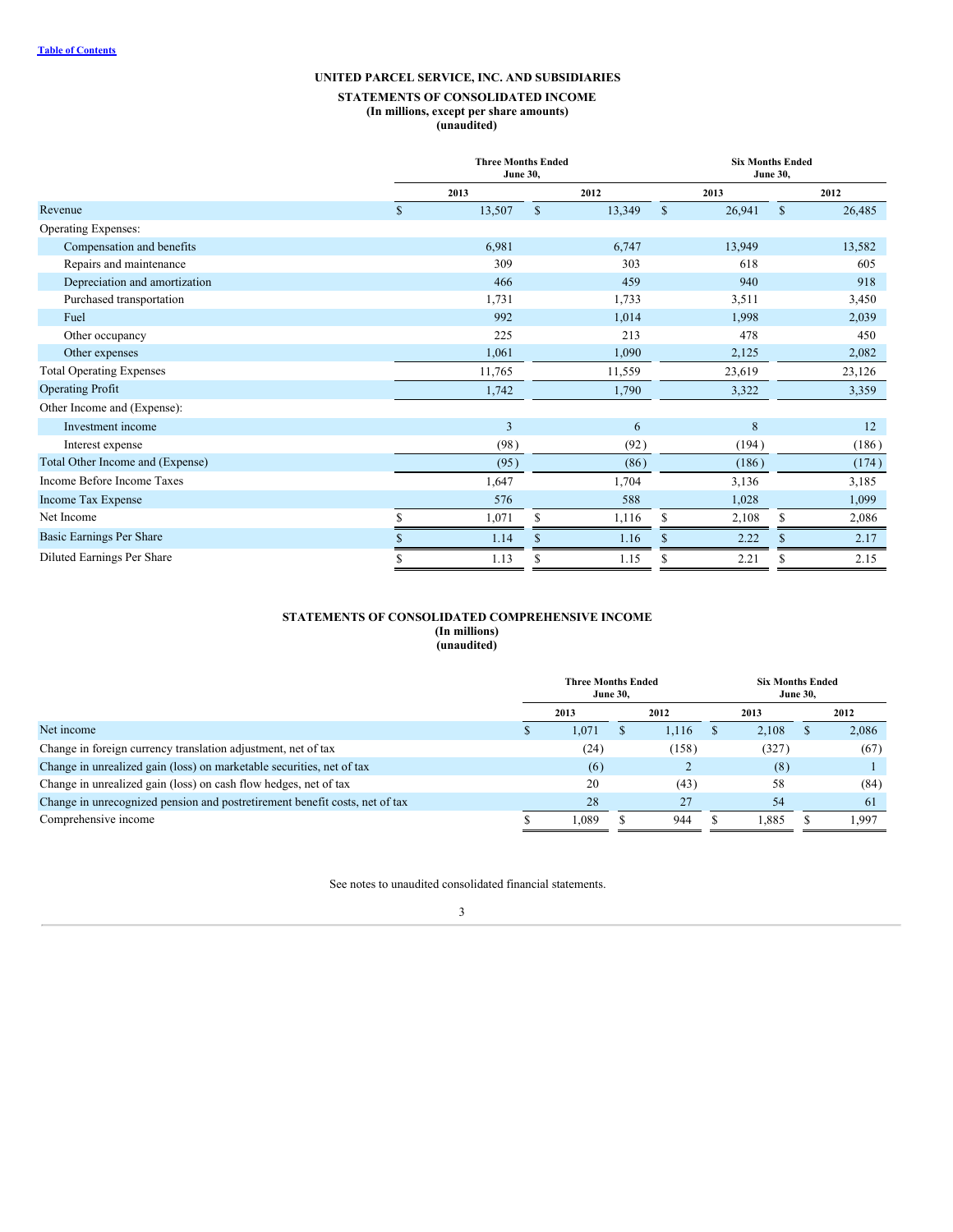# **UNITED PARCEL SERVICE, INC. AND SUBSIDIARIES STATEMENTS OF CONSOLIDATED CASH FLOWS (In millions) (unaudited)**

<span id="page-5-0"></span>

|                                                                            |                        | <b>Six Months Ended</b><br><b>June 30,</b> |                |  |
|----------------------------------------------------------------------------|------------------------|--------------------------------------------|----------------|--|
|                                                                            | 2013                   |                                            | 2012           |  |
| <b>Cash Flows From Operating Activities:</b>                               |                        |                                            |                |  |
| Net income                                                                 | \$<br>2,108            | <sup>\$</sup>                              | 2,086          |  |
| Adjustments to reconcile net income to net cash from operating activities: |                        |                                            |                |  |
| Depreciation and amortization                                              | 940                    |                                            | 918            |  |
| Pension and postretirement benefit expense                                 |                        | 562                                        | 473            |  |
| Pension and postretirement benefit contributions                           |                        | (114)                                      | (450)          |  |
| Self-insurance reserves                                                    |                        | $\overline{4}$                             | 70             |  |
| Deferred taxes, credits and other                                          |                        | (328)                                      | (148)          |  |
| Stock compensation expense                                                 |                        | 288                                        | 295            |  |
| Other (gains) losses                                                       |                        | (98)                                       | 115            |  |
| Changes in assets and liabilities, net of effect of acquisitions:          |                        |                                            |                |  |
| Accounts receivable                                                        |                        | 542                                        | 490            |  |
| Other current assets                                                       |                        | (15)                                       | (50)           |  |
| Accounts payable                                                           |                        | (209)                                      | (163)          |  |
| Accrued wages and withholdings                                             |                        | (49)                                       | (34)           |  |
| Other current liabilities                                                  |                        | (134)                                      | 304            |  |
| Other operating activities                                                 |                        | (66)                                       | (56)           |  |
| Net cash from operating activities                                         | 3,431                  |                                            | 3,850          |  |
| <b>Cash Flows From Investing Activities:</b>                               |                        |                                            |                |  |
| Capital expenditures                                                       |                        | (990)                                      | (949)          |  |
| Proceeds from disposals of property, plant and equipment                   |                        | 24                                         | 32             |  |
| Purchases of marketable securities                                         | (1,615)                |                                            | (1,940)        |  |
| Sales and maturities of marketable securities                              |                        | 717                                        | 2,604          |  |
| Net decrease in finance receivables                                        |                        | 19                                         | 42             |  |
| Cash paid for business acquisitions                                        |                        |                                            | (100)          |  |
| Other investing activities                                                 |                        | (8)                                        | $\overline{4}$ |  |
| Net cash used in investing activities                                      | (1, 853)               |                                            | (307)          |  |
| <b>Cash Flows From Financing Activities:</b>                               |                        |                                            |                |  |
| Net change in short-term debt                                              | 1,045                  |                                            | 1,877          |  |
| Proceeds from long-term borrowings                                         |                        | 100                                        | $\overline{4}$ |  |
| Repayments of long-term borrowings                                         | (1,861)                |                                            | (8)            |  |
| Purchases of common stock                                                  | (1,867)                |                                            | (885)          |  |
| Issuances of common stock                                                  |                        | 293                                        | 194            |  |
| Dividends                                                                  | (1,140)                |                                            | (1,068)        |  |
| Other financing activities                                                 |                        | (611)                                      | 44             |  |
| Net cash provided by (used in) financing activities                        | (4,041)                |                                            | 158            |  |
| <b>Effect Of Exchange Rate Changes On Cash And Cash Equivalents</b>        |                        | (56)                                       | (17)           |  |
| Net Increase (Decrease) In Cash And Cash Equivalents                       | (2,519)                |                                            | 3,684          |  |
| <b>Cash And Cash Equivalents:</b>                                          |                        |                                            |                |  |
| Beginning of period                                                        | 7,327                  |                                            | 3,034          |  |
| End of period                                                              | $\mathsf{\$}$<br>4.808 | $\mathbb{S}$                               | 6,718          |  |

See notes to unaudited consolidated financial statements.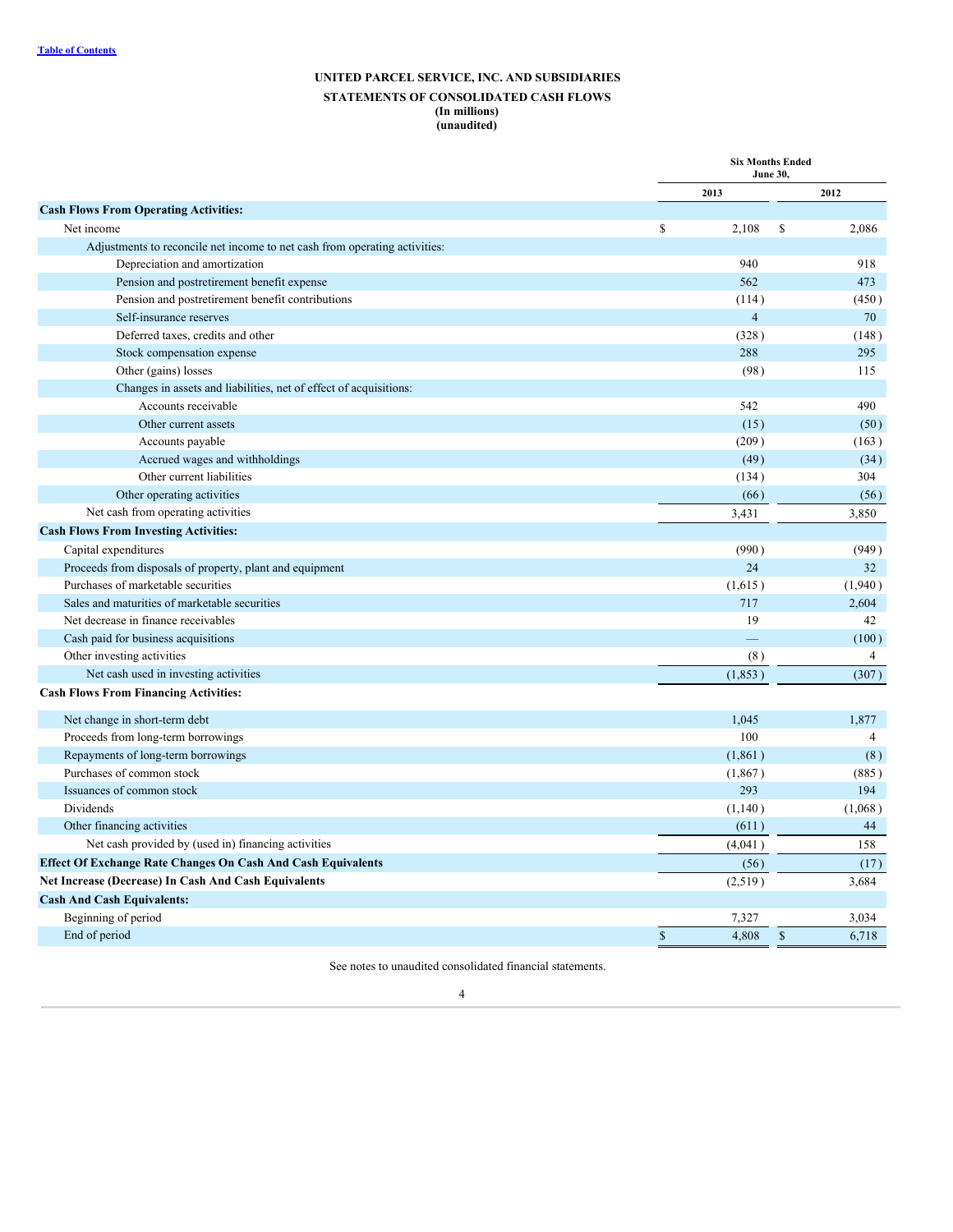### <span id="page-6-1"></span><span id="page-6-0"></span>**NOTE 1. BASIS OF PRESENTATION**

#### *Principles of Consolidation*

In our opinion, the accompanying interim, unaudited, consolidated financial statements have been prepared in accordance with accounting principles generally accepted in the United States for interim financial information and with the instructions to Form 10-Q and Rule 10-01 of Regulation S-X. These consolidated financial statements contain all adjustments (consisting of normal recurring accruals) necessary to present fairly our financial position as of June 30, 2013, our results of operations for the three and six months ended June 30, 2013 and 2012, and cash flows for the six months ended June 30, 2013 and 2012. The results reported in these consolidated financial statements should not be regarded as necessarily indicative of results that may be expected for the entire year. The interim consolidated financial statements should be read in conjunction with the audited consolidated financial statements and notes thereto included in our Annual Report on Form 10-K for the year ended December 31, 2012.

For interim consolidated financial statement purposes, we provide for accruals under our various employee benefit plans and self-insurance reserves for each three month period based on one quarter of the estimated annual expense.

Certain prior year amounts have been reclassified to conform to the current year presentation. These reclassifications had no impact on our financial position or results of operations.

#### *Fair Value of Financial Instruments*

The carrying amounts of our cash and cash equivalents, accounts receivables, finance receivables and accounts payable approximate fair value as of une 30, 2013. The fair values of our investment securities are disclosed in note 4, our short and long-term debt in note8 and our derivative instruments in note13. We utilized Level 1 inputs in the fair value hierarchy of valuation techniques to determine the fair value of our cash and cash equivalents, and Level 2 inputs to determine the fair value of our accounts receivable, finance receivables and accounts payable.

### *Accounting Estimates*

The preparation of the accompanying interim, unaudited, consolidated financial statements requires management to make estimates and judgments that affect the reported amounts of assets and liabilities and the disclosure of contingencies at the date of the consolidated financial statements, as well as the reported amounts of revenues and expenses during the reporting period. Estimates have been prepared on the basis of the most current and best information and actual results could differ materially from those estimates.

# <span id="page-6-2"></span>**NOTE 2. RECENT ACCOUNTING PRONOUNCEMENTS**

#### *Adoption of New Accounting Standards*

In February 2013, the FASB issued an accounting standards update that adds new disclosure requirements for items reclassified out of accumulated other comprehensive income. This update requires that companies present either in a single note or parenthetically on the face of the financial statements, the effect of significant amounts reclassified from each component of accumulated other comprehensive income based on its source (e.g., the release due to cash flow hedges from interest rate contracts) and the income statement line items affected by the reclassification (e.g., interest income or interest expense). If a component is not required to be reclassified to net income in its entirety (e.g., the net periodic pension cost), companies would instead cross reference to the related footnote for additional information (e.g., the pension footnote). This update was effective for us beginning in the first quarter of 2013, and we have included the applicable disclosures in note 10.

Other accounting pronouncements adopted during the periods covered by the consolidated financial statements had an immaterial impact on our consolidated financial position and results of operations.

#### *Accounting Standards Issued But Not Yet Ef ective*

Accounting pronouncements issued, but not effective until after June 30, 2013, are not expected to have a significant impact on our consolidated financial position or results of operations.

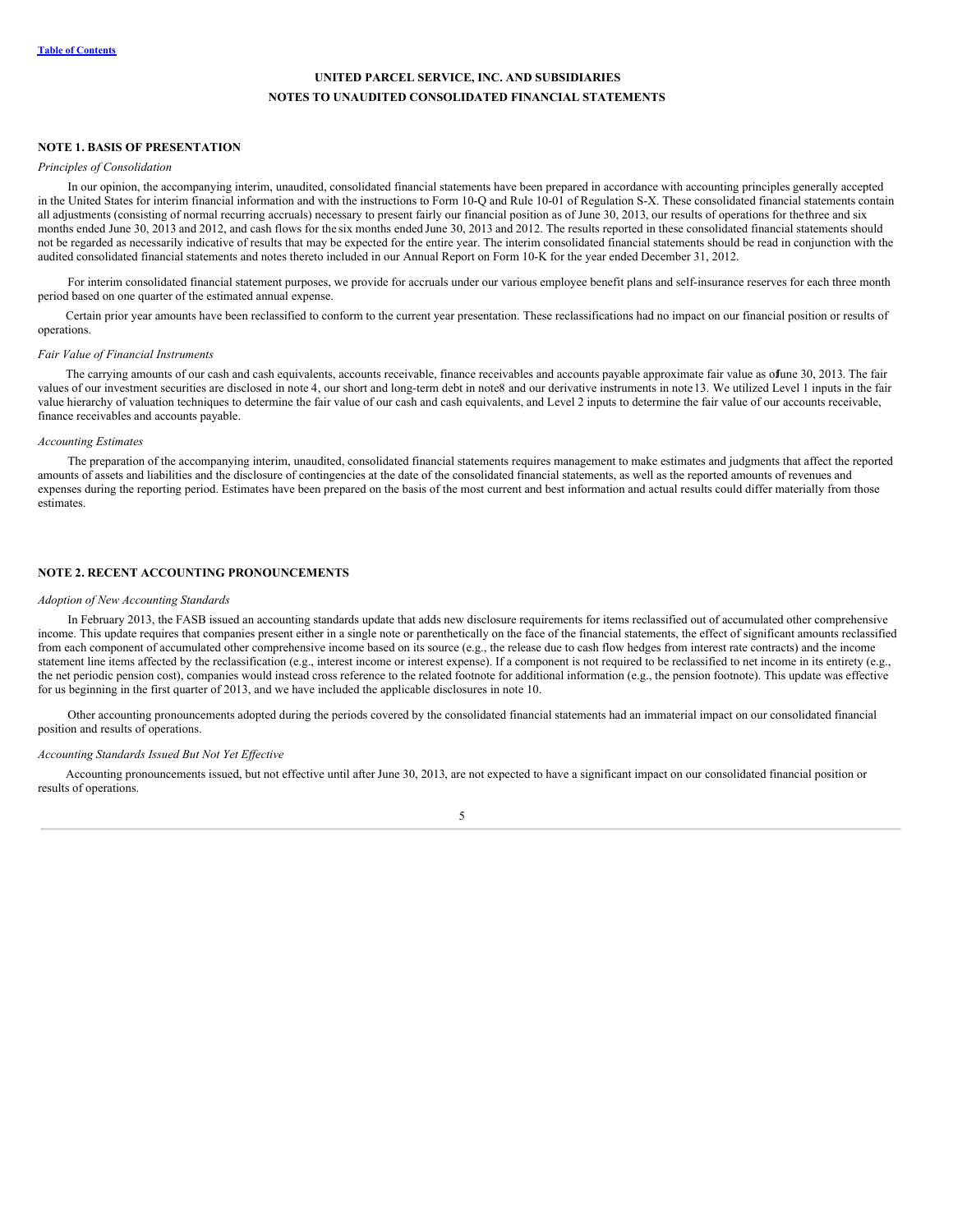## <span id="page-7-0"></span>**NOTE 3. STOCK-BASED COMPENSATION**

We issue employee share-based awards under the UPS Incentive Compensation Plan, which permits the grant of nonqualified and incentive stock options, stock appreciation rights, restricted stock and stock units, and restricted performance shares and performance units, to eligible employees (Restricted stock and stock units, and restricted performance shares and performance units are herein referred to as "Restricted Units"). The primary compensation programs offered under the UPS Incentive Compensation Plan include the UPS Management Incentive Award program, the UPS Long-Term Incentive Performance Award program and the UPS Stock Option program. We also maintain an employee stock purchase plan which allows eligible employees to purchase shares of UPS class A common stock at a discount. Additionally, our matching contributions to the primary employee defined contribution plan are made in shares of UPS class A common stock.

#### *Management Incentive Award*

During the first quarter of 2013, we granted Restricted Units under the Management Incentive Award program to eligible U.S.-based management employees. Restricted Units under the Management Incentive Award program will generally vest over a five-year period with approximately 20% of the award vesting on January 15th of each of the years following the grant date (except in the case of death, disability, or retirement, in which case immediate vesting occurs). The entire grant is expensed on a straight-line basis over the requisite service period. Based on the date that the eligible management population and performance targets were approved for the Management Incentive Award program, we determined the award measurement date to be February 5, 2013 (for U.S.-based employees) and April 1, 2013 (for international-based employees); therefore, the Restricted Unit grant was valued for stock compensation expense purposes using the closing New York Stock Exchange price of \$80.80 and \$84.47 on those dates, respectively.

### *Long-Term Incentive Performance Award*

During the first quarter of 2013, we granted target Restricted Units under the UPS Long-Term Incentive Performance Award program to eligible management employees. Of the total 2013 target award, 90% of the target award will be divided intothree substantially equal tranches, one for each calendar year in thethree-year award cycle from 2013 to 2015, using performance criteria targets established each year. For 2013, those targets consist of consolidated operating return on invested capital and growth in consolidated revenue. The remaining 10% of the total 2013 target award will be based upon our achievement of adjusted earnings per share in2015 compared to a target established at the grant date.

The number of Restricted Units earned each year will be the target number adjusted for the percentage achievement of performance criteria targets for the year. The percentage of achievement used to determine the Restricted Units earned may be a percentage less than or more than 100% of the target Restricted Units for each tranche. Based on the date that the eligible management population and performance targets were approved for the 2013 performance tranches, we determined the award measurement date to be March 1, 2013; therefore the target Restricted Units grant was valued for stock compensation expense purposes using the closing New York Stock Exchange price of\$82.87 on that date.

#### *Nonqualified Stock Options*

During the first quarter of 2013, we granted nonqualified stock option awards to a limited group of eligible senior management employees under the UPS Stock Option program. Stock option awards generally vest over a five-year period with approximately 20% of the award vesting at each anniversary date of the grant (except in the case of death, disability, or retirement, in which case immediate vesting occurs). The options granted will expire ten years after the date of the grant. In the first quarter of 2013 and 2012, we granted 0.2 million stock options each year at a weighted average grant price of\$82.93 and \$76.94, respectively. The weighted average fair value of our employee stock options granted, as determined by the Black-Scholes valuation model, was \$15.50 and \$14.88 for 2013 and 2012, respectively, using the following assumptions:

|                            | 2013   | 2012     |
|----------------------------|--------|----------|
| Expected life (in years)   | 7.5    | 7.5      |
| Risk-free interest rate    | 1.38%  | 1.63%    |
| <b>Expected volatility</b> | 24.85% | 25.06%   |
| Expected dividend yield    | 2.75%  | $2.77\%$ |

Compensation expense for share-based awards recognized in net income for thethree months ended June 30, 2013 and 2012 was \$131 and \$133 million pre-tax, respectively. Compensation expense for share-based awards recognized in net income for the six months ended June 30, 2013 and 2012 was \$288 and \$295 million pre-tax, respectively.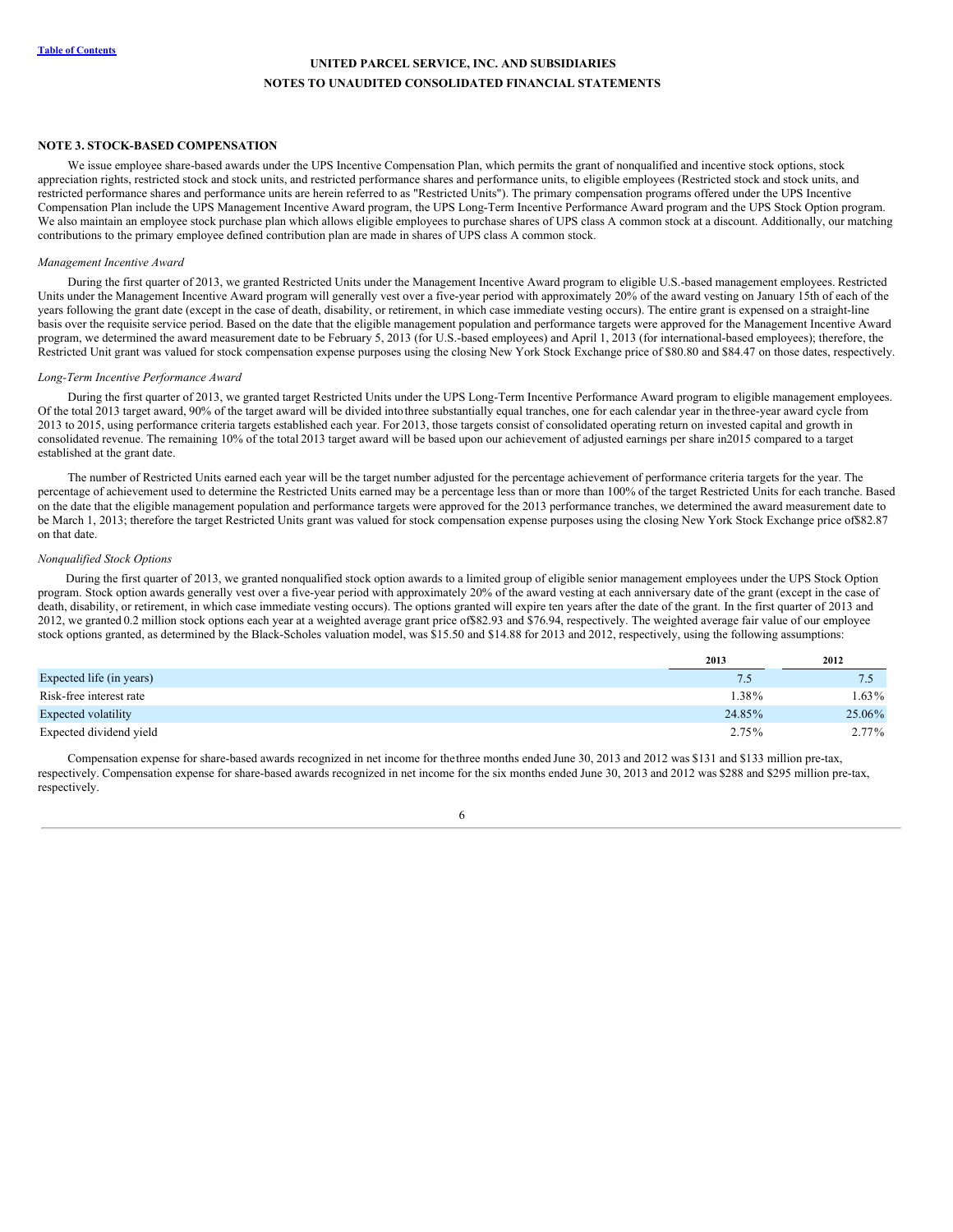# <span id="page-8-0"></span>**NOTE 4. INVESTMENTS AND RESTRICTED CASH**

The following is a summary of marketable securities classified as available-for-sale as ofJune 30, 2013 and December 31, 2012 (in millions):

|                                                |              | Cost  |             | <b>Unrealized</b><br>Gains |               | <b>Unrealized</b><br><b>Losses</b> |               | <b>Estimated</b><br><b>Fair Value</b> |
|------------------------------------------------|--------------|-------|-------------|----------------------------|---------------|------------------------------------|---------------|---------------------------------------|
| June 30, 2013                                  |              |       |             |                            |               |                                    |               |                                       |
| Current marketable securities:                 |              |       |             |                            |               |                                    |               |                                       |
| U.S. government and agency debt securities     | $\mathbb{S}$ | 352   | $\mathbf S$ |                            | $\mathbf S$   | (2)                                | $\mathbb{S}$  | 351                                   |
| Mortgage and asset-backed debt securities      |              | 75    |             |                            |               | (1)                                |               | 74                                    |
| Corporate debt securities                      |              | 874   |             |                            |               | (2)                                |               | 873                                   |
| U.S. state and local municipal debt securities |              | 17    |             |                            |               |                                    |               | 17                                    |
| Other debt and equity securities               |              | 69    |             |                            |               |                                    |               | 69                                    |
| Total marketable securities                    |              | 1,387 | S           | 2                          |               | (5                                 |               | 1,384                                 |
|                                                |              |       |             |                            |               |                                    |               |                                       |
|                                                |              | Cost  |             | Unrealized<br>Gains        |               | Unrealized<br><b>Losses</b>        |               | <b>Estimated</b><br><b>Fair Value</b> |
| December 31, 2012                              |              |       |             |                            |               |                                    |               |                                       |
| Current marketable securities:                 |              |       |             |                            |               |                                    |               |                                       |
| U.S. government and agency debt securities     | $\mathbb{S}$ | 236   | $\mathbf S$ | $\overline{2}$             | <sup>\$</sup> |                                    | <sup>\$</sup> | 238                                   |
| Mortgage and asset-backed debt securities      |              | 171   |             | 3                          |               |                                    |               | 174                                   |
| Corporate debt securities                      |              | 158   |             | 5                          |               |                                    |               | 163                                   |
| U.S. state and local municipal debt securities |              | 15    |             |                            |               |                                    |               | 15                                    |
| Other debt and equity securities               |              | 7     |             |                            |               |                                    |               |                                       |

## *Investment Other-Than-Temporary Impairments*

We have concluded that no other-than-temporary impairment losses existed as ofJune 30, 2013. In making this determination, we considered the financial condition and prospects of the issuers, the magnitude of the losses compared with the investments' cost, the length of time the investments have been in an unrealized loss position, the probability that we will be unable to collect all amounts due according to the contractual terms of the securities, the credit rating of the securities and our ability and intent to hold these investments until the anticipated recovery in market value occurs.

### *Maturity Information*

The amortized cost and estimated fair value of marketable securities atJune 30, 2013, by contractual maturity, are shown below (in millions). Actual maturities may differ from contractual maturities because the issuers of the securities may have the right to prepay obligations without prepayment penalties.

|                                          | Cost |       |               | <b>Estimated</b><br><b>Fair Value</b> |
|------------------------------------------|------|-------|---------------|---------------------------------------|
| Due in one year or less                  |      | 832   | <sup>\$</sup> | 833                                   |
| Due after one year through three years   |      | 413   |               | 412                                   |
| Due after three years through five years |      | 23    |               | 22                                    |
| Due after five years                     |      | 117   |               | 115                                   |
|                                          |      | 1,385 |               | 1,382                                 |
| Equity securities                        |      |       |               |                                       |
|                                          |      | 1.387 |               | 1,384                                 |
|                                          |      |       |               |                                       |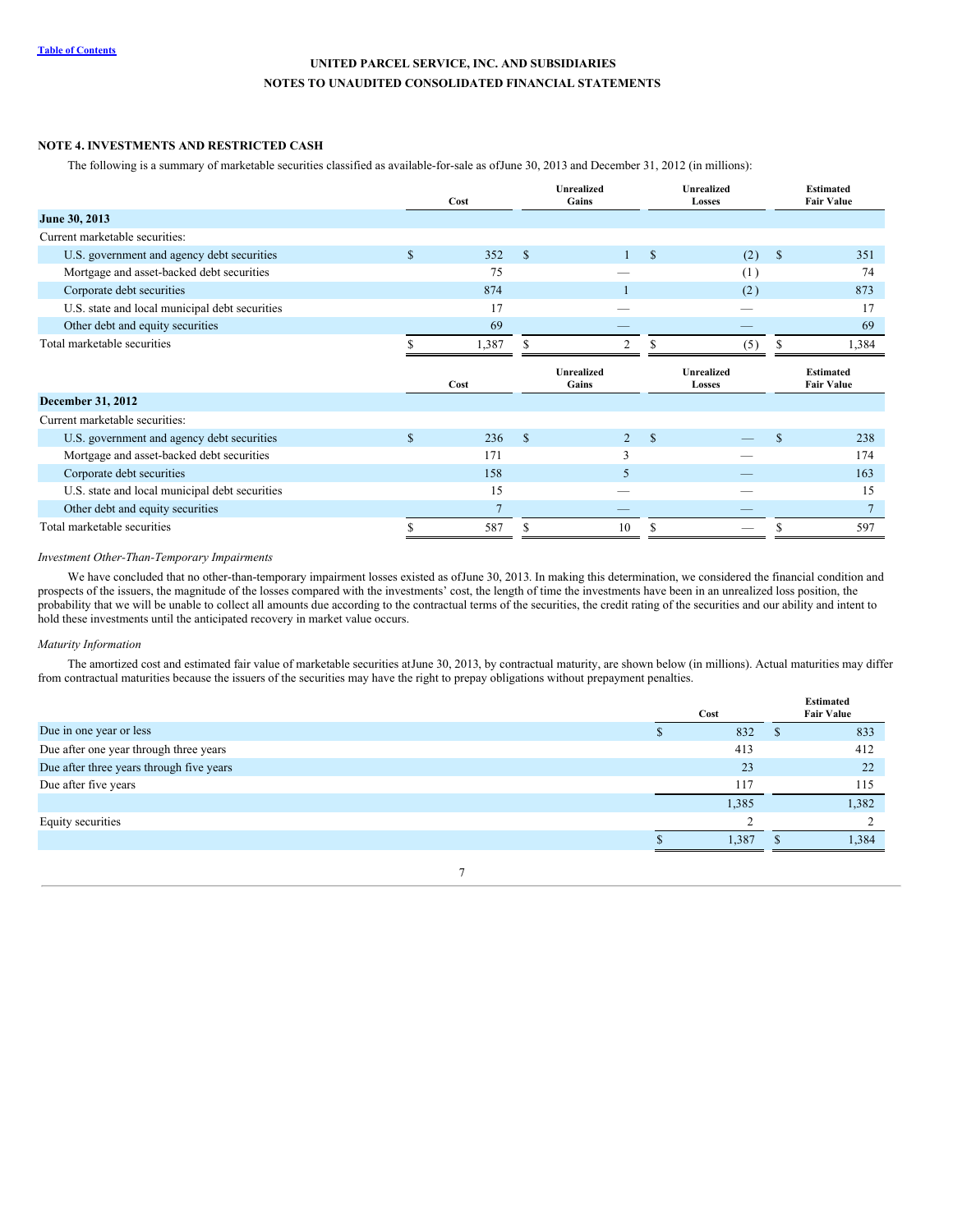### *Non-Current Investments and Restricted Cash*

We had \$387 and \$288 million of restricted cash related to our self-insurance requirements as of June 30, 2013 and December 31, 2012, respectively, which is reported in "Non-Current Investments and Restricted Cash" on the consolidated balance sheets. This restricted cash is invested in money market funds and similar cash-equivalent type assets.

At June 30, 2013 and December 31, 2012, we held a \$19 million investment in a variable life insurance policy to fund benefits for the UPS Excess Coordinating Benefit Plan. This investment is classified as "Non-Current Investments and Restricted Cash" in the consolidated balance sheets with the quarterly change in investment value recognized in the statements of consolidated income.

#### *Fair Value Measurements*

Marketable securities utilizing Level 1 inputs include active exchange-traded equity securities and equity index funds, and most U.S. Government debt securities, as these securities all have quoted prices in active markets. Marketable securities utilizing Level 2 inputs include asset-backed securities, corporate bonds and municipal bonds. These securities are valued using market corroborated pricing, matrix pricing or other models that utilize observable inputs such as yield curves.

We maintain holdings in certain investment partnerships that are measured at fair value utilizing Level 3 inputs (classified as "other investments" in the tables below and as "Other Non-Current Assets" in the consolidated balance sheets). These partnership holdings do not have quoted prices, nor can they be valued using inputs based on observable market data. These investments are valued internally using a discounted cash flow model with two significant inputs: (1) the after-tax cash flow projections for each partnership, and (2) the risk-adjusted discount rate consistent with the duration of the expected cash flows for each partnership. The weighted-average discount rates used to value these investments were 8.44% and 7.75% as of June 30, 2013 and December 31, 2012, respectively. These inputs and the resulting fair values are updated on a quarterly basis.

The following table presents information about our investments measured at fair value on a recurring basis as ofJune 30, 2013 and December 31, 2012, and indicates the fair value hierarchy of the valuation techniques utilized to determine such fair value (in millions):

|                                                |     | <b>Ouoted Prices</b><br>in Active<br><b>Markets</b> for<br><b>Identical</b><br><b>Assets</b><br>(Level 1) |               | <b>Significant Other</b><br><b>Observable Inputs</b><br>(Level 2) |               | Significant<br>Unobservable<br>Inputs<br>(Level 3) |   | <b>Balance</b> |
|------------------------------------------------|-----|-----------------------------------------------------------------------------------------------------------|---------------|-------------------------------------------------------------------|---------------|----------------------------------------------------|---|----------------|
| June 30, 2013                                  |     |                                                                                                           |               |                                                                   |               |                                                    |   |                |
| Marketable Securities:                         |     |                                                                                                           |               |                                                                   |               |                                                    |   |                |
| U.S. government and agency debt securities     | \$. | 350                                                                                                       | <sup>\$</sup> |                                                                   | <sup>\$</sup> |                                                    | S | 351            |
| Mortgage and asset-backed debt securities      |     |                                                                                                           |               | 74                                                                |               |                                                    |   | 74             |
| Corporate debt securities                      |     |                                                                                                           |               | 873                                                               |               |                                                    |   | 873            |
| U.S. state and local municipal debt securities |     |                                                                                                           |               | 17                                                                |               |                                                    |   | 17             |
| Other debt and equity securities               |     |                                                                                                           |               | 69                                                                |               |                                                    |   | 69             |
| Total marketable securities                    |     | 350                                                                                                       |               | 1,034                                                             |               |                                                    |   | 1,384          |
| Other investments                              |     | 19                                                                                                        |               |                                                                   |               | 136                                                |   | 155            |
| Total                                          |     | 369                                                                                                       |               | 1,034                                                             |               | 136                                                |   | 1,539          |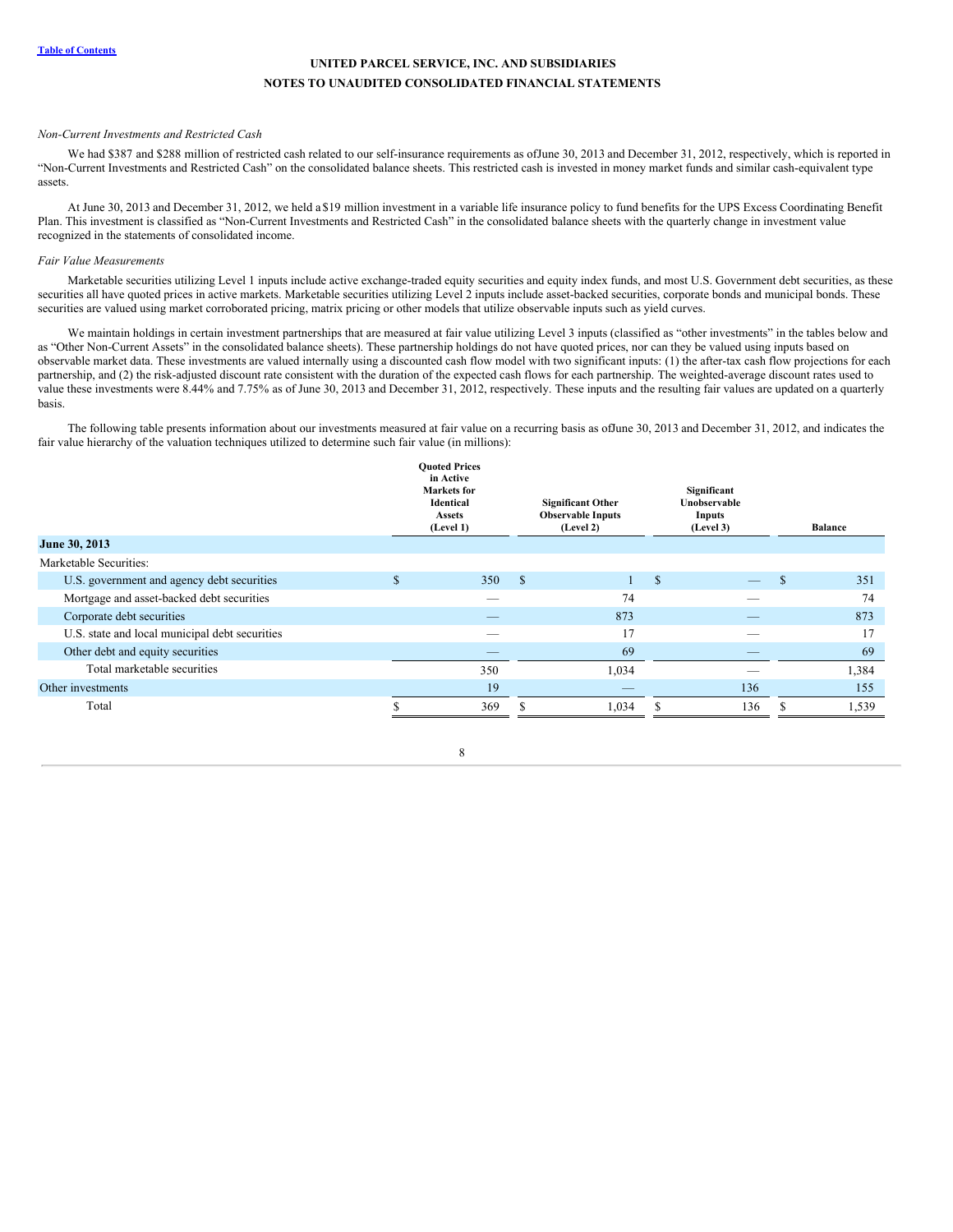|                                                |   | <b>Ouoted Prices</b><br>in Active<br><b>Markets</b> for<br>Identical<br><b>Assets</b><br>(Level 1) |               | <b>Significant Other</b><br><b>Observable Inputs</b><br>(Level 2) |               | Significant<br>Unobservable<br>Inputs<br>(Level 3) | <b>Balance</b> |
|------------------------------------------------|---|----------------------------------------------------------------------------------------------------|---------------|-------------------------------------------------------------------|---------------|----------------------------------------------------|----------------|
| December 31, 2012                              |   |                                                                                                    |               |                                                                   |               |                                                    |                |
| Marketable Securities:                         |   |                                                                                                    |               |                                                                   |               |                                                    |                |
| U.S. government and agency debt securities     | ъ | 237                                                                                                | $\mathcal{S}$ |                                                                   | $\mathcal{S}$ |                                                    | \$<br>238      |
| Mortgage and asset-backed debt securities      |   |                                                                                                    |               | 174                                                               |               |                                                    | 174            |
| Corporate debt securities                      |   |                                                                                                    |               | 163                                                               |               |                                                    | 163            |
| U.S. state and local municipal debt securities |   |                                                                                                    |               | 15                                                                |               |                                                    | 15             |
| Other debt and equity securities               |   |                                                                                                    |               |                                                                   |               |                                                    |                |
| Total marketable securities                    |   | 237                                                                                                |               | 360                                                               |               |                                                    | 597            |
| Other investments                              |   | 19                                                                                                 |               |                                                                   |               | 163                                                | 182            |
| Total                                          |   | 256                                                                                                |               | 360                                                               |               | 163                                                | 779            |

The following table presents the changes in the above Level 3 instruments measured on a recurring basis for the three months endedJune 30, 2013 and 2012 (in millions):

|                                                              | Marketable<br><b>Securities</b> | Other<br><b>Investments</b> | Total     |
|--------------------------------------------------------------|---------------------------------|-----------------------------|-----------|
| Balance on April 1, 2013                                     |                                 | 150                         | 150<br>Ъ. |
| Transfers into (out of) Level 3                              |                                 |                             |           |
| Net realized and unrealized gains (losses):                  |                                 |                             |           |
| Included in earnings (in investment income)                  |                                 | (14)                        | (14)      |
| Included in accumulated other comprehensive income (pre-tax) | _                               |                             |           |
| Purchases                                                    | __                              |                             |           |
| <b>Sales</b>                                                 |                                 |                             |           |
| Balance on June 30, 2013                                     | _                               | 136                         | 136       |

|    | Other<br><b>Investments</b>     | Total |
|----|---------------------------------|-------|
| _  | 204                             | 204   |
| __ |                                 |       |
|    |                                 |       |
|    | (14)                            | (14)  |
| _  |                                 |       |
|    |                                 |       |
| __ |                                 |       |
|    | 190                             | 190   |
|    | Marketable<br><b>Securities</b> |       |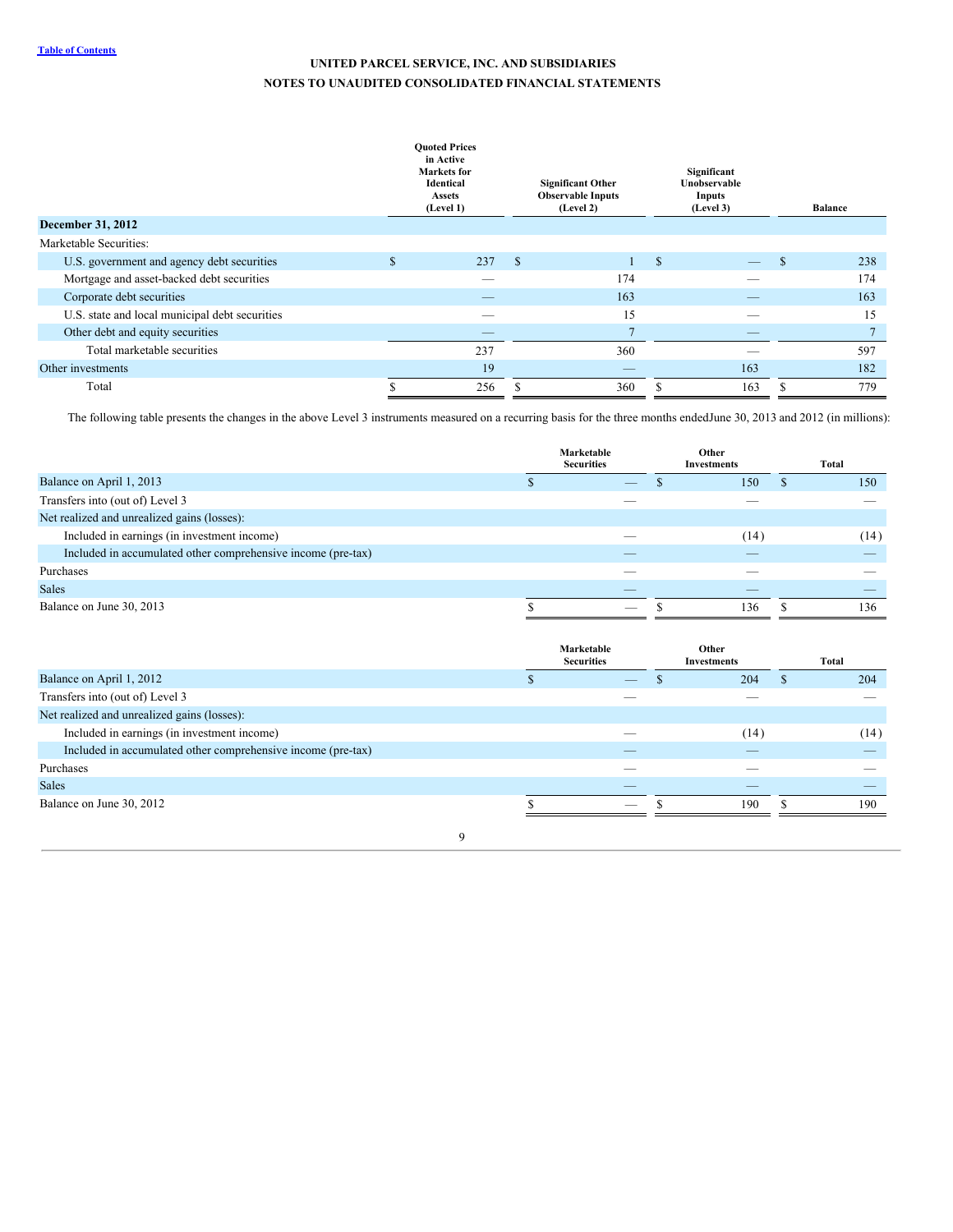The following table presents the changes in the above Level 3 instruments measured on a recurring basis for thesix months ended June 30, 2013 and 2012 (in millions):

|                                                              | Marketable<br><b>Securities</b> | Other<br>Investments     | Total |
|--------------------------------------------------------------|---------------------------------|--------------------------|-------|
| Balance on January 1, 2013                                   |                                 | 163                      | 163   |
| Transfers into (out of) Level 3                              |                                 |                          |       |
| Net realized and unrealized gains (losses):                  |                                 | $\overline{\phantom{a}}$ |       |
| Included in earnings (in investment income)                  |                                 | (27)                     | (27)  |
| Included in accumulated other comprehensive income (pre-tax) |                                 |                          |       |
| Purchases                                                    |                                 |                          |       |
| <b>Sales</b>                                                 | _                               |                          |       |
| Balance on June 30, 2013                                     |                                 | 136                      | 136   |

|                                                              | Marketable<br><b>Securities</b> |        | Other<br>Investments | Total     |
|--------------------------------------------------------------|---------------------------------|--------|----------------------|-----------|
| Balance on January 1, 2012                                   |                                 |        | 217                  | 217       |
| Transfers into (out of) Level 3                              |                                 |        |                      |           |
| Net realized and unrealized gains (losses):                  |                                 |        |                      |           |
| Included in earnings (in investment income)                  |                                 |        | (27)                 | (27)      |
| Included in accumulated other comprehensive income (pre-tax) |                                 |        |                      |           |
| Purchases                                                    |                                 | $\sim$ | ___                  |           |
| <b>Sales</b>                                                 |                                 |        |                      |           |
| Balance on June 30, 2012                                     |                                 |        | 190                  | 190<br>-S |

<span id="page-11-0"></span>There were no transfers of investments between Level 1 and Level 2 during thethree and six months ended June 30, 2013 and 2012.

## **NOTE 5. PROPERTY, PLANT AND EQUIPMENT**

Property, plant and equipment as of June 30, 2013 and December 31, 2012 consist of the following (in millions):

|                                                 | 2013 |          |    | 2012      |
|-------------------------------------------------|------|----------|----|-----------|
| Vehicles                                        | D    | 6,445    | -S | 6,344     |
| Aircraft                                        |      | 15,544   |    | 15,164    |
| Land                                            |      | 1,122    |    | 1,122     |
| <b>Buildings</b>                                |      | 3,199    |    | 3,138     |
| Building and leasehold improvements             |      | 3,072    |    | 3,049     |
| Plant equipment                                 |      | 7,101    |    | 7,010     |
| Technology equipment                            |      | 1,608    |    | 1,675     |
| Equipment under operating leases                |      | 60       |    | 69        |
| Construction-in-progress                        |      | 348      |    | 470       |
|                                                 |      | 38,499   |    | 38,041    |
| Less: Accumulated depreciation and amortization |      | (20,619) |    | (20, 147) |
|                                                 | ъ    | 17,880   | S  | 17,894    |

We continually monitor our aircraft fleet utilization in light of current and projected volume levels, aircraft fuel prices and other factors. Additionally, we monitor our other property, plant and equipment categories for any indicators that the carrying value of the assets exceeds the fair value. There were no indicators of impairment in our property, plant and equipment, and no impairment charges were recorded, during the three and six months ended June 30, 2013 and 2012.

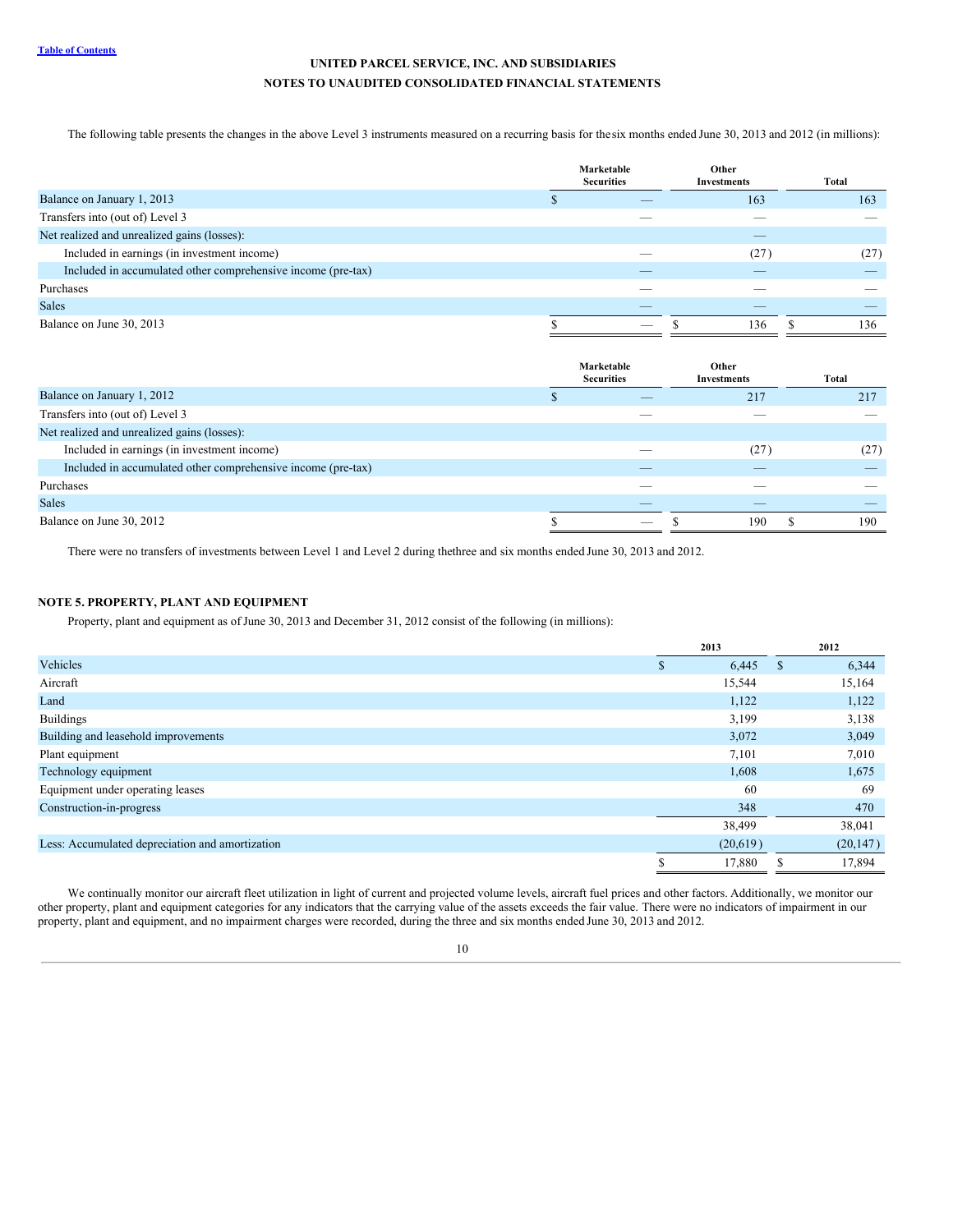## <span id="page-12-0"></span>**NOTE 6. EMPLOYEE BENEFIT PLANS**

## *Company-Sponsored Benefit Plans*

Information about net periodic benefit cost for our company-sponsored pension and postretirement benefit plans is as follows for thethree and six months ended June 30, 2013 and 2012 (in millions):

|                                    | <b>U.S. Pension Benefits</b> |       |   |       | <b>U.S. Postretirement</b><br><b>Medical Benefits</b> |      |   |      | <b>International</b><br><b>Pension Benefits</b> |                          |   |      |
|------------------------------------|------------------------------|-------|---|-------|-------------------------------------------------------|------|---|------|-------------------------------------------------|--------------------------|---|------|
|                                    |                              | 2013  |   | 2012  |                                                       | 2013 |   | 2012 |                                                 | 2013                     |   | 2012 |
| <b>Three Months Ended June 30:</b> |                              |       |   |       |                                                       |      |   |      |                                                 |                          |   |      |
| Service cost                       | ъ                            | 337   | S | 250   | <sup>\$</sup>                                         | 26   | S | 22   | S                                               | 11                       | S | 14   |
| Interest cost                      |                              | 363   |   | 352   |                                                       | 47   |   | 52   |                                                 | 11                       |   | 10   |
| Expected return on assets          |                              | (537) |   | (493) |                                                       | (9)  |   | (5)  |                                                 | (14)                     |   | (12) |
| Amortization of:                   |                              |       |   |       |                                                       |      |   |      |                                                 |                          |   |      |
| Transition obligation              |                              |       |   |       |                                                       |      |   |      |                                                 |                          |   |      |
| Prior service cost                 |                              | 43    |   | 44    |                                                       |      |   |      |                                                 | $\overline{\phantom{a}}$ |   |      |
| Other net (gain) loss              |                              | _     |   |       |                                                       |      |   |      |                                                 |                          |   |      |
| Actuarial (gain) loss              |                              |       |   |       |                                                       |      |   |      |                                                 |                          |   |      |
| Net periodic benefit cost          |                              | 206   |   | 153   |                                                       | 65   | ፍ | 70   |                                                 | 8                        |   | 12   |

|                                  |              | <b>U.S. Pension Benefits</b> |   |       |               | <b>U.S. Postretirement</b><br><b>Medical Benefits</b> |             |                |             | <b>Pension Benefits</b> | <b>International</b> |      |
|----------------------------------|--------------|------------------------------|---|-------|---------------|-------------------------------------------------------|-------------|----------------|-------------|-------------------------|----------------------|------|
|                                  |              | 2013                         |   | 2012  |               | 2013                                                  |             | 2012           |             | 2013                    |                      | 2012 |
| <b>Six Months Ended June 30:</b> |              |                              |   |       |               |                                                       |             |                |             |                         |                      |      |
| Service cost                     | $\mathbb{S}$ | 675                          | S | 499   | <sup>\$</sup> | 52                                                    | $\mathbf S$ | 44             | $\mathbf S$ | 26                      | <sup>\$</sup>        | 29   |
| Interest cost                    |              | 725                          |   | 705   |               | 93                                                    |             | 104            |             | 22                      |                      | 21   |
| Expected return on assets        |              | (1,074)                      |   | (985) |               | (17)                                                  |             | (9)            |             | (28)                    |                      | (24) |
| Amortization of:                 |              |                              |   |       |               |                                                       |             |                |             |                         |                      |      |
| <b>Transition obligation</b>     |              | _                            |   | __    |               |                                                       |             |                |             |                         |                      |      |
| Prior service cost               |              | 86                           |   | 87    |               | $\overline{2}$                                        |             | $\overline{2}$ |             |                         |                      |      |
| Other net (gain) loss            |              | _                            |   | _     |               | _                                                     |             |                |             |                         |                      |      |
| Actuarial (gain) loss            |              | __                           |   |       |               |                                                       |             |                |             |                         |                      |      |
| Net periodic benefit cost        |              | 412                          | ъ | 306   | ъ             | 130                                                   |             | 141            |             | 20                      |                      | 26   |

During the first six months of 2013, we contributed \$53 million and \$61 million to our company-sponsored pension and postretirement medical benefit plans, respectively. We also expect to contribute \$48 and \$50 million over the remainder of the year to the pension and U.S. postretirement medical benefit plans, respectively.

### *Collective Bargaining Agreements*

As of December 31, 2012, we had approximately 249,000 employees employed under a national master agreement and various supplemental agreements with local unions affiliated with the International Brotherhood of Teamsters ("Teamsters"). These agreements run through July 31, 2013. On April 25, 2013, we reached a tentative agreement with the Teamsters on two new five-year contracts in the U.S. Domestic Package and UPS Freight business units. During the second quarter, UPS Teamster-represented employees in the U.S. Domestic Package business unit voted to approve the new agreement, while some local U.S. Domestic Package agreements and the agreement covering UPS Freight employees will require additional negotiation and approval before the new agreement is ratified. Before expiration, the Company and the Teamsters agreed to extensions of both existing five-year contracts and all local riders, supplements, and addenda. The extensions are open-ended and can be terminated by either party on thirty days' notice. Subject to ratification by the UPS Teamster-represented employees, the new agreements will be retroactively effective as of August 1, 2013. As of the date of this filing, there can be no assurance that our efforts will be successful or that the ultimate resolution of these matters will not adversely affect our business, financial position, results of operations or liquidity.

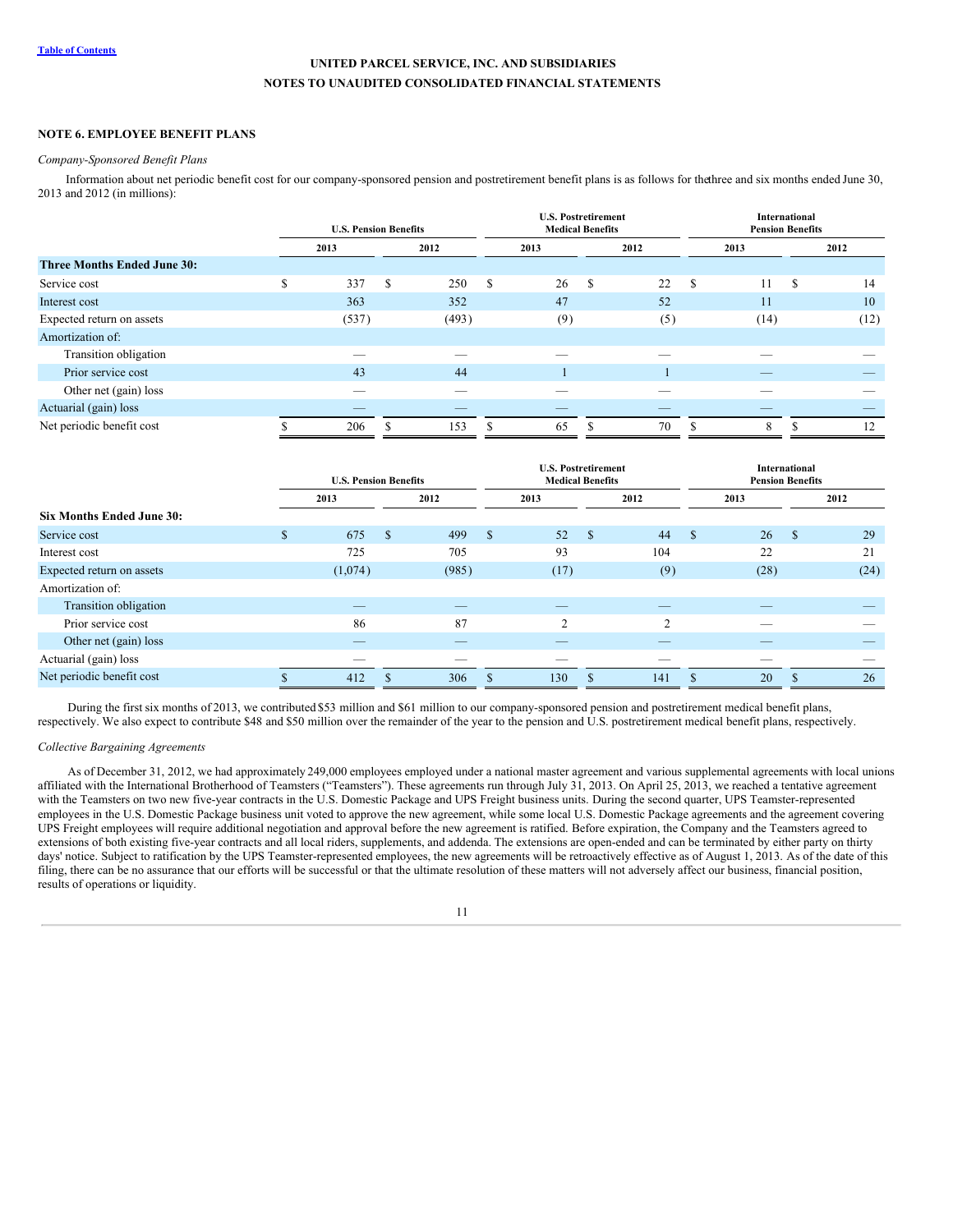We have approximately 2,600 pilots who are employed under a collective bargaining agreement with the Independent Pilots Association, which became amendable at the end of 2011. Our airline mechanics are covered by a collective bargaining agreement with Teamsters Local 2727, which runs through November 1, 2013. In addition, approximately 3,100 of our ground mechanics who are not employed under agreements with the Teamsters are employed under collective bargaining agreements with the International Association of Machinists and Aerospace Workers ("IAM"). Our agreement with the IAM runs through July 31, 2014.

### *Multiemployer Benefit Plans*

We contribute to a number of multiemployer defined benefit and health and welfare plans under terms of collective bargaining agreements that cover our union represented employees. Our current collective bargaining agreements set forth the annual contribution increases allotted to the plans that we participate in, and we are in compliance with these contribution rates. These limitations will remain in effect throughout the terms of the existing collective bargaining agreements.

## <span id="page-13-0"></span>**NOTE 7. GOODWILL AND INTANGIBLE ASSETS**

The following table indicates the allocation of goodwill by reportable segment as ofJune 30, 2013 and December 31, 2012 (in millions):

|                           | <b>U.S. Domestic</b><br>Package |                          | International<br>Package | Supply Chain &<br>Freight | Consolidated             |
|---------------------------|---------------------------------|--------------------------|--------------------------|---------------------------|--------------------------|
| <b>December 31, 2012:</b> |                                 | $\overline{\phantom{a}}$ | 430                      | 1,743                     | 2,173                    |
| Acquired                  |                                 | $\sim$                   | $\overline{\phantom{a}}$ | $\overline{\phantom{a}}$  | $\overline{\phantom{a}}$ |
| Currency / Other          |                                 | _                        | (16)                     | (8)                       | (24)                     |
| June 30, 2013:            |                                 | $\overline{\phantom{a}}$ | 414                      | 1.735                     | 2,149                    |

The change in goodwill for both the International Package and Supply Chain & Freight segments was due to the impact of changes in the value of the U.S. Dollar on the translation of non-U.S. Dollar goodwill balances.

The following is a summary of intangible assets as ofJune 30, 2013 and December 31, 2012 (in millions):

|                                          |     | <b>Gross Carrying</b><br>Amount | Accumulated<br>Amortization |         |      | <b>Net Carrying</b><br>Value |
|------------------------------------------|-----|---------------------------------|-----------------------------|---------|------|------------------------------|
| June 30, 2013:                           |     |                                 |                             |         |      |                              |
| Trademarks, licenses, patents, and other | \$  | 200                             | S                           | (89)    | - \$ | 111                          |
| Customer lists                           |     | 130                             |                             | (84)    |      | 46                           |
| Franchise rights                         |     | 117                             |                             | (67)    |      | 50                           |
| Capitalized software                     |     | 2,331                           |                             | (1,860) |      | 471                          |
| Total Intangible Assets, Net             |     | 2,778                           |                             | (2,100) | -S   | 678                          |
| December 31, 2012:                       |     |                                 |                             |         |      |                              |
| Trademarks, licenses, patents, and other | \$. | 163                             | S                           | (80)    | - \$ | 83                           |
| Customer lists                           |     | 131                             |                             | (79)    |      | 52                           |
| Franchise rights                         |     | 117                             |                             | (64)    |      | 53                           |
| Capitalized software                     |     | 2,197                           |                             | (1,782) |      | 415                          |
| Total Intangible Assets, Net             |     | 2,608                           |                             | (2,005) |      | 603                          |
|                                          |     |                                 |                             |         |      |                              |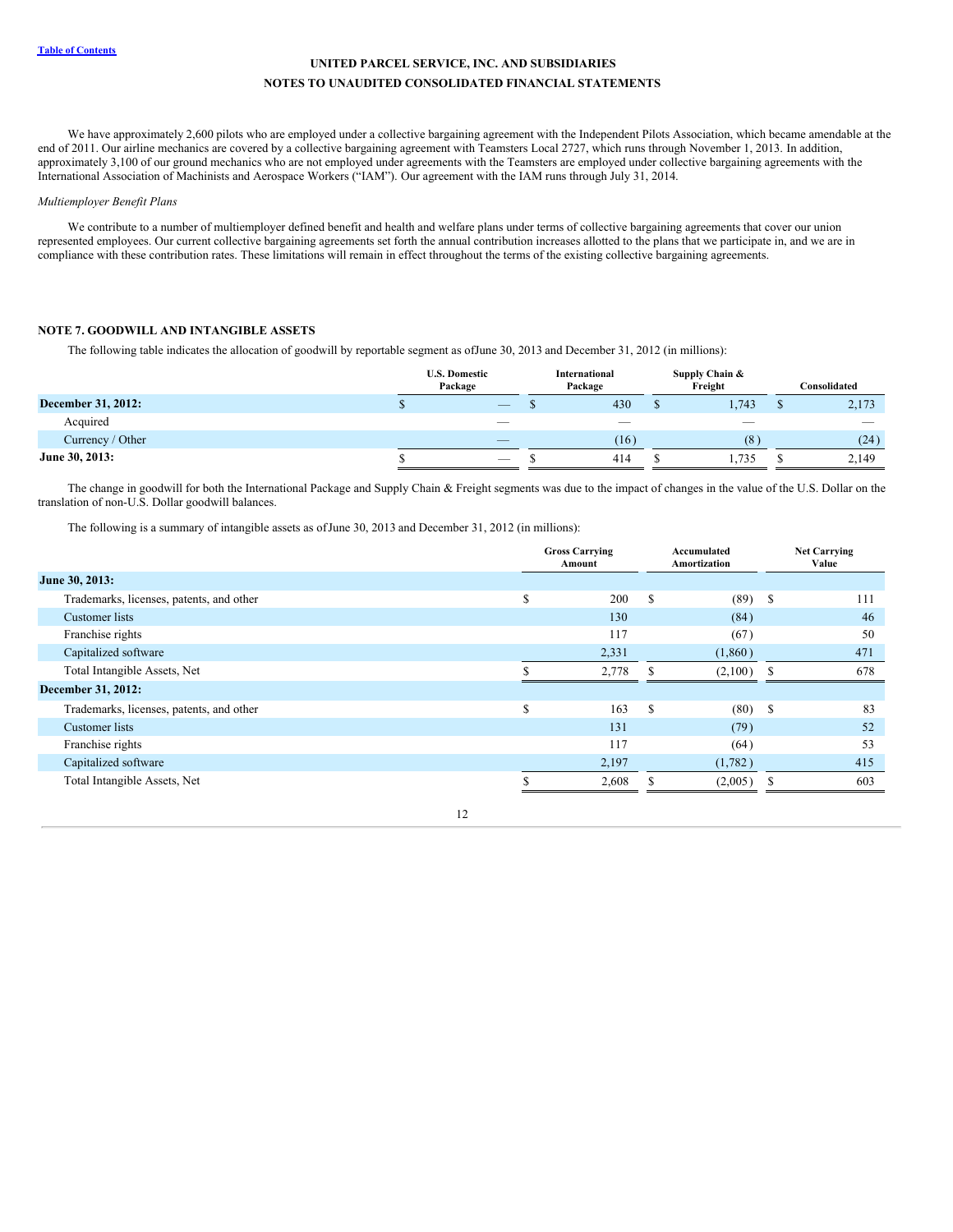# <span id="page-14-0"></span>**NOTE 8. DEBT AND FINANCING ARRANGEMENTS**

The carrying value of our outstanding debt as ofJune 30, 2013 and December 31, 2012 consists of the following (in millions):

|                            | Principal    |           |              | <b>Carrying Value</b> |    |         |
|----------------------------|--------------|-----------|--------------|-----------------------|----|---------|
|                            | Amount       | Maturity  | 2013         |                       |    | 2012    |
| Commercial paper           | \$<br>1,045  | 2013      | $\mathbb{S}$ | 1,045                 | \$ |         |
| Fixed-rate senior notes:   |              |           |              |                       |    |         |
| 4.50% senior notes         |              | 2013      |              |                       |    | 1,751   |
| 3.875% senior notes        | 1,000        | 2014      |              | 1,020                 |    | 1,033   |
| 1.125% senior notes        | 375          | 2017      |              | 365                   |    | 373     |
| 5.50% senior notes         | 750          | 2018      |              | 823                   |    | 851     |
| 5.125% senior notes        | 1,000        | 2019      |              | 1,090                 |    | 1,140   |
| 3.125% senior notes        | 1,500        | 2021      |              | 1,606                 |    | 1,655   |
| 2.45% senior notes         | 1,000        | 2022      |              | 934                   |    | 996     |
| 6.20% senior notes         | 1,500        | 2038      |              | 1,481                 |    | 1,480   |
| 4.875% senior notes        | 500          | 2040      |              | 489                   |    | 489     |
| 3.625% senior notes        | 375          | 2042      |              | 367                   |    | 367     |
| 8.375% Debentures:         |              |           |              |                       |    |         |
| 8.375% debentures          | 424          | 2020      |              | 486                   |    | 512     |
| 8.375% debentures          | 276          | 2030      |              | 283                   |    | 284     |
| Pound Sterling notes:      |              |           |              |                       |    |         |
| $5.50\%$ notes             | 101          | 2031      |              | 97                    |    | 103     |
| $5.13\%$ notes             | 693          | 2050      |              | 660                   |    | 699     |
| Floating rate senior notes | 377          | 2049-2053 |              | 373                   |    | 374     |
| Capital lease obligations  | 481          | 2013-3004 |              | 481                   |    | 440     |
| Facility notes and bonds   | 320          | 2015-2036 |              | 320                   |    | 320     |
| Other debt                 | 3            | 2013-2022 |              | 3                     |    | 3       |
| <b>Total Debt</b>          | \$<br>11,720 |           |              | 11,923                |    | 12,870  |
| Less: Current Maturities   |              |           |              | (1,086)               |    | (1,781) |
| Long-term Debt             |              |           | \$           | 10,837                | \$ | 11,089  |
|                            |              |           |              |                       |    |         |

### *Debt Repayments*

On January 15, 2013, our\$1.75 billion 4.5% senior notes matured and were repaid in full.

### *Debt Classification*

We have classified our 3.875% senior notes with a principal balance of\$1.0 billion due in April 2014 as a long-term liability, based on our intent and ability to refinance the debt as of June 30, 2013.

### *Sources of Credit*

We are authorized to borrow up to \$10.0 billion under the U.S. commercial paper program we maintain. We had \$1.045 billion outstanding under this program as of June 30, 2013, with an average interest rate of0.05%. We also maintain a European commercial paper program under which we are authorized to borrow up to €5.0 billion in a variety of currencies. As of June 30, 2013, there were no amounts outstanding under this program. As of June 30, 2013, we have classified the entire commercial paper balance as a current liability in our consolidated balance sheets.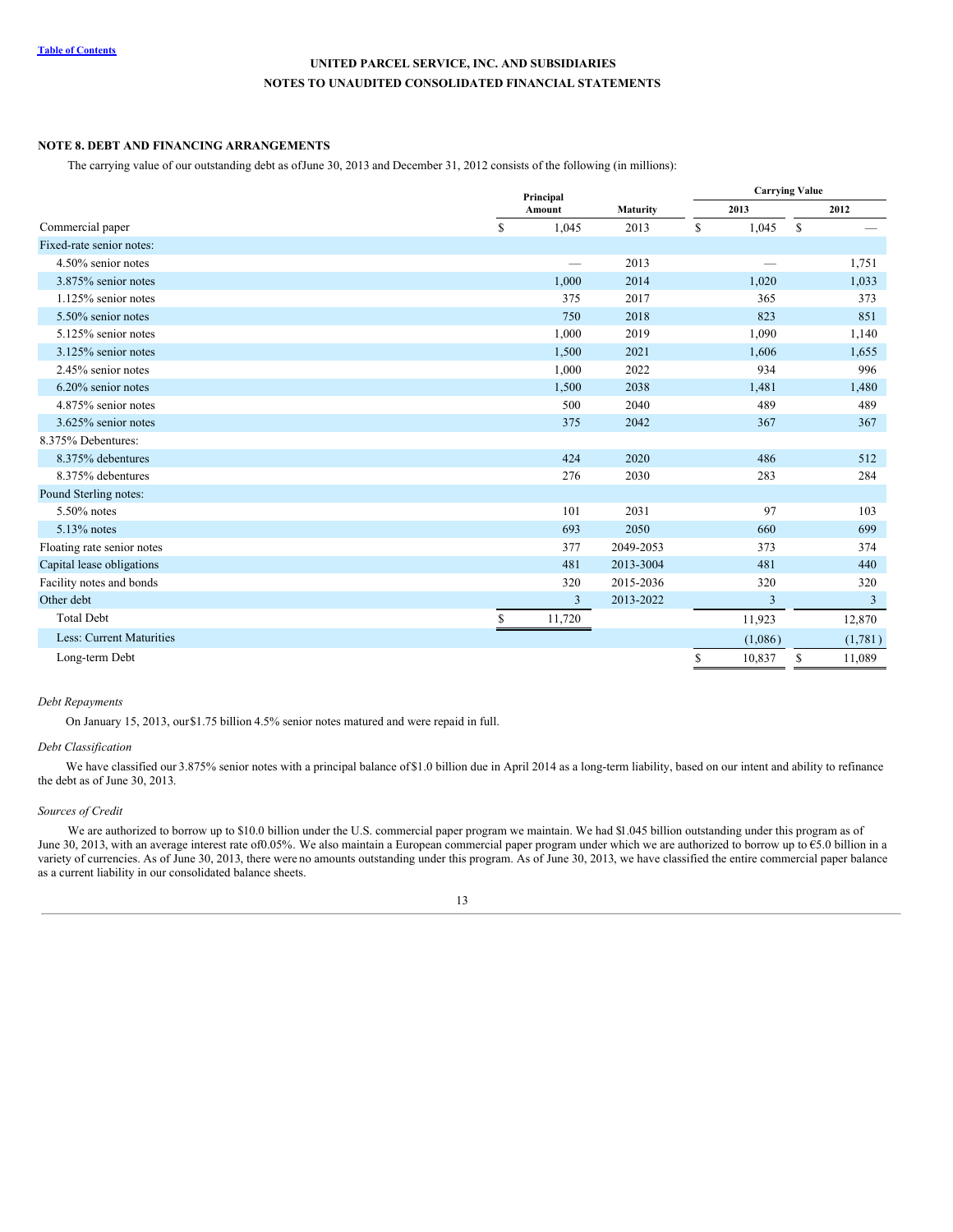We maintain two credit agreements with a consortium of banks. One of these agreements provides revolving credit facilities of \$1.5 billion, and expires on March 28, 2014. Generally, amounts outstanding under this facility bear interest at a periodic fixed rate equal to LIBOR for the applicable interest period and currency denomination, plus an applicable margin. Alternatively, a fluctuating rate of interest equal to the highest of (1) JPMorgan Chase Bank's publicly announced prime rate, (2) the Federal Funds effective rate plus 0.50%, and (3) LIBOR for a one month interest period plus1.00%, plus an applicable margin, may be used at our discretion. In each case, the applicable margin for advances bearing interest based on LIBOR is a percentage determined by quotations from Markit Group Ltd. for our 1-year credit default swap spread, subject to a minimum rate of 0.10% and a maximum rate of 0.75%. The applicable margin for advances bearing interest based on the prime rate is1.00% below the applicable margin for LIBOR advances (but not lower than 0.00%). We are also able to request advances under this facility based on competitive bids for the applicable interest rate. There were no amounts outstanding under this facility as of June 30, 2013.

The second agreement provides revolving credit facilities of \$1.0 billion, and expires on March 29, 2018. Generally, amounts outstanding under this facility bear interest at a periodic fixed rate equal to LIBOR for the applicable interest period and currency denomination, plus an applicable margin. Alternatively, a fluctuating rate of interest equal to the highest of (1) JPMorgan Chase Bank's publicly announced prime rate, (2) the Federal Funds effective rate plus 0.50%, and (3) LIBOR for a one month interest period plus 1.00%, plus an applicable margin, may be used at our discretion. In each case, the applicable margin for advances bearing interest based on LIBOR is a percentage determined by quotations from Markit Group Ltd. for our credit default swap spread, interpolated for a period from the date of determination of such credit default swap spread in connection with a new interest period until the latest maturity date of this facility then in effect (but not less than a period of one year). The applicable margin is subject to certain minimum rates and maximum rates based on our public debt ratings from Standard & Poor's Rating Service and Moody's Investors Service. The minimum applicable margin rates range from 0.100% to 0.375%, and the maximum applicable margin rates range from 0.750% to 1.250%, per annum. The applicable margin for advances bearing interest based on the prime rate is 1.00% below the applicable margin for LIBOR advances (but not less than0.00%). We are also able to request advances under this facility based on competitive bids. There were no amounts outstanding under this facility as of June 30, 2013.

#### *Debt Covenants*

Our existing debt instruments and credit facilities subject us to certain financial covenants. As ofJune 30, 2013 and for all prior periods, we have satisfied these financial covenants. These covenants limit the amount of secured indebtedness that we may incur, and limit the amount of attributable debt in sale-leaseback transactions, to 10% of net tangible assets. As of June 30, 2013, 10% of net tangible assets was equivalent to\$2.669 billion; however, we have no covered sale-leaseback transactions or secured indebtedness outstanding. We do not expect these covenants to have a material impact on our financial condition or liquidity.

#### *Fair Value of Debt*

Based on the borrowing rates currently available to the Company for long-term debt with similar terms and maturities, the fair value of long-term debt, including current maturities, was approximately \$13.086 and \$14.658 billion as of June 30, 2013 and December 31, 2012, respectively. We utilized Level 2 inputs in the fair value hierarchy of valuation techniques to determine the fair value of all of our debt instruments.

### <span id="page-15-0"></span>**NOTE 9. LEGAL PROCEEDINGS AND CONTINGENCIES**

We are involved in a number of judicial proceedings and other matters arising from the conduct of our business activities.

Although there can be no assurance as to the ultimate outcome, we have generally denied, or believe we have a meritorious defense and will deny, liability in all litigation pending against us, including (except as otherwise noted herein) the matters described below, and we intend to defend vigorously each case. We have accrued for legal claims when, and to the extent that, amounts associated with the claims become probable and can be reasonably estimated. The actual costs of resolving legal claims may be substantially higher or lower than the amounts accrued for those claims.

For those matters as to which we are not able to estimate a possible loss or range of loss, we are not able to determine whether the loss will have a material adverse effect on our business, financial condition or results of operations or liquidity. For matters in this category, we have indicated in the descriptions that follow the reasons that we are unable to estimate the possible loss or range of loss.

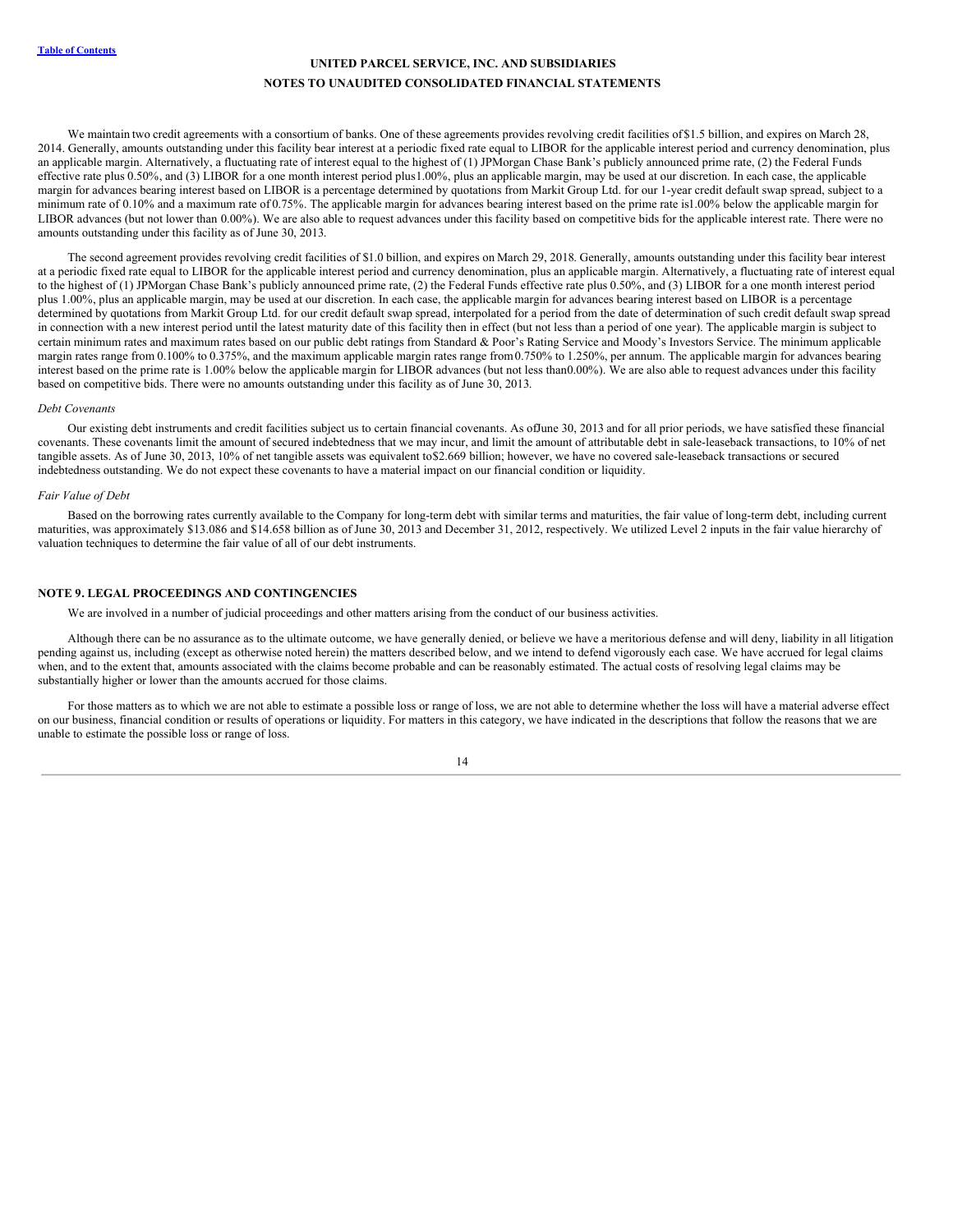#### *Judicial Proceedings*

We are a defendant in a number of lawsuits filed in state and federal courts containing various class action allegations under state wage-and-hour laws. At this time, we do not believe that any loss associated with these matters, would have a material adverse effect on our financial condition, results of operations or liquidity.

UPS and our subsidiary Mail Boxes Etc., Inc. are defendants in a lawsuit in California Superior Court about the rebranding of The UPS Store franchises. In the Morgate case, the plaintiffs are (1) 125 individual franchisees who did not rebrand to The UPS Store and (2) a certified class of all franchisees who did rebrand. With respect to the 125 individual franchisees described in (1) above, the trial court entered judgment against a bellwether individual plaintiff, which was affirmed in January 2012. In March 2013, we reached a settlement in principle with the remaining individual plaintiffs who did not rebrand. We believe this settlement will not have a material adverse effect on our financial condition, results of operations or liquidity. The trial court granted our motion for summary judgment against the certified class described in (2) above, which was reversed in January 2012. We have not reached a settlement with this class of franchisees, and the claims of the class remain pending.

There are multiple factors that prevent us from being able to estimate the amount of loss, if any, that may result from the remaining aspects of this case, including: (1) we are vigorously defending ourselves and believe we have a number of meritorious legal defenses; and (2) it remains uncertain what evidence of damages, if any, plaintiffs will be able to present. Accordingly, at this time, we are not able to estimate a possible loss or range of loss that may result from this matter or to determine whether such loss, if any, would have a material adverse effect on our financial condition, results of operations or liquidity.

In AFMS LLC v. UPS and FedEx Corporation, a lawsuit filed in federal court in the Central District of California in August 2010, the plaintiff asserts that UPS and FedEx violated U.S. antitrust law by conspiring to refuse to negotiate with third-party negotiators retained by shippers and by individually imposing policies that prevent shippers from using such negotiators. The case is scheduled to go to trial in February 2014. The Antitrust Division of the U.S. Department of Justice ("DOJ") has an ongoing civil investigation of our policies and practices for dealing with third-party negotiators. We are cooperating with this investigation. We deny any liability with respect to these matters and intend to vigorously defend ourselves. There are multiple factors that prevent us from being able to estimate the amount of loss, if any, that may result from these matters including: (1) we believe that we have a number of meritorious defenses; (2) briefing of dispositive motions is ongoing; and (3) the DOJ investigation is ongoing. Accordingly, at this time, we are not able to estimate a possible loss or range of loss that may result from these matters or to determine whether such loss, if any, would have a material adverse effect on our financial condition, results of operations or liquidity.

In Canada, four purported class-action cases were filed against us in British Columbia (2006); Ontario (2007) and Québec (2006 and 2013). The cases each allege inadequate disclosure concerning the existence and cost of brokerage services provided by us under applicable provincial consumer protection legislation and infringement of interest restriction provisions under the Criminal Code of Canada. The British Columbia class action was declared inappropriate for certification and dismissed by the trial judge. That decision was upheld by the British Columbia Court of Appeal in March 2010, which ended the case in our favor. The Ontario class action was certified in September 2011. Partial summary judgment was granted to us and the plaintiffs by the Ontario motions court. The complaint under the Criminal Code was dismissed. No appeal is being taken from that decision. The allegations of inadequate disclosure were granted and we are appealing that decision. The motion to authorize the 2006 Québec litigation as a class action was dismissed by the motions judge in October 2012; there was no appeal, which ended that case in our favor. The 2013 Québec litigation also has been dismissed. We deny all liability and are vigorously defending the one outstanding case in Ontario. There are multiple factors that prevent us from being able to estimate the amount of loss, if any, that may result from this matter, including: (1) we are vigorously defending ourselves and believe that we have a number of meritorious legal defenses; and (2) there are unresolved questions of law and fact that could be important to the ultimate resolution of this matter. Accordingly, at this time, we are not able to estimate a possible loss or range of loss that may result from this matter or to determine whether such loss, if any, would have a material adverse effect on our financial condition, results of operation or liquidity.

#### *Other Matters*

On March 29, 2013, we entered into a Non-Prosecution Agreement ("NPA") with the United States Attorney's Office in the Northern District of California in connection with an investigation by the Drug Enforcement Administration of shipments by illicit online pharmacies. Under the NPA, we forfeited \$40 million to the government, admitted to a Statement of Facts describing the conduct leading to the agreement, and agreed to implement an online pharmacy compliance program. The term of the NPA is two years, although we can petition the government to shorten that term in its discretion to one year. The NPA did not have a material impact on our results of operations in 2013.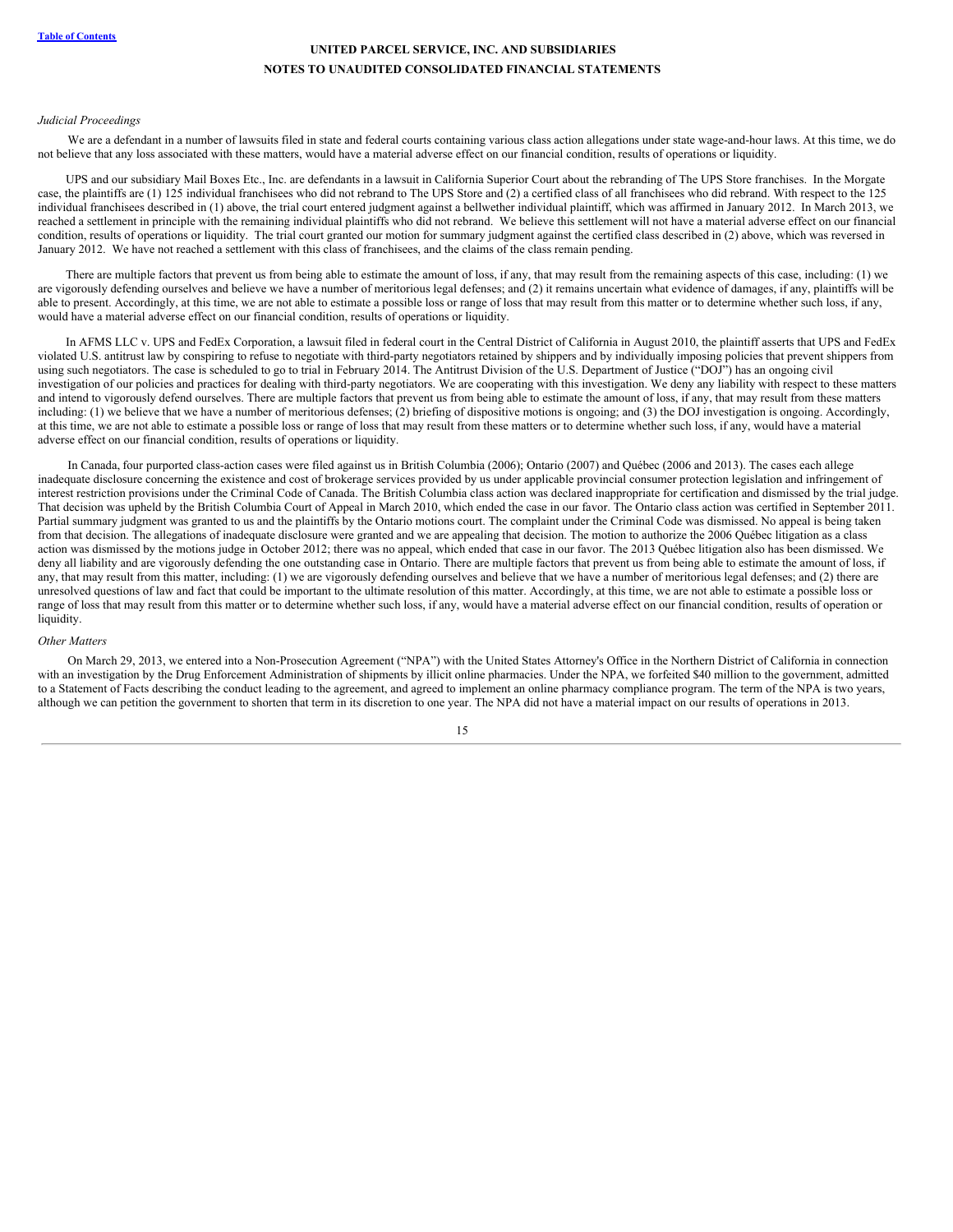In August 2010, competition authorities in Brazil opened an administrative proceeding to investigate alleged anticompetitive behavior in the freight forwarding industry. Approximately 45 freight forwarding companies and individuals are named in the proceeding, including UPS, UPS SCS Transportes (Brasil) S.A., and a former employee in Brazil. UPS will have an opportunity to respond to these allegations. In November 2012, we also received a request for information related to similar matters from authorities in Singapore. UPS responded to that request in January 2013.

We are cooperating with each of these investigations, and intend to continue to vigorously defend ourselves. There are multiple factors that prevent us from being able to estimate the amount of loss, if any, that may result from these matters including: (1) we are vigorously defending each matter and believe that we have a number of meritorious legal defenses; (2) there are unresolved questions of law that could be of importance to the ultimate resolutions of these matters, including the calculation of any potential fine; and (3) there is uncertainty about the time period that is the subject of the investigations. Accordingly, at this time, we are not able to estimate a possible loss or range of loss that may result from these matters or to determine whether such loss, if any, would have a material adverse effect on our financial condition, results of operations or liquidity.

In January 2008, a class action complaint was filed in the United States District Court for the Eastern District of New York alleging price-fixing activities relating to the provision of freight forwarding services. UPS was not named in this case. In July 2009, the plaintiffs filed a First Amended Complaint naming numerous global freight forwarders as defendants. UPS and UPS Supply Chain Solutions are among the 60 defendants named in the amended complaint. The plaintiffs filed a Second Amended Complaint in October 2010, which we moved to dismiss. In August 2012, the Court granted our motion to dismiss all claims relevant to UPS in the Second Amended Complaint, with leave to amend. The plaintiffs filed a Third Amended Complaint in November 2012. We filed another motion to dismiss, which is currently pending before the Court, and will otherwise vigorously defend ourselves in this case. There are multiple factors that prevent us from being able to estimate the amount of loss, if any, that may result from these matters including: (1) the court has dismissed the complaint once but has not considered the adequacy of the amended complaint; (2) the scope and size of the proposed class is ill-defined; (3) there are significant legal questions about the adequacy and standing of the putative class representatives; and (4) we believe that we have a number of meritorious legal defenses. Accordingly, at this time, we are not able to estimate a possible loss or range of loss that may result from these matters or to determine whether such loss, if any, would have a material adverse effect on our financial condition, results of operations or liquidity.

We are a defendant in various other lawsuits that arose in the normal course of business. We do not believe that the eventual resolution of these other lawsuits (either individually or in the aggregate), including any reasonably possible losses in excess of current accruals, will have a material adverse effect on our financial condition, results of operations or liquidity.

#### *Tax Matters*

In June 2011, we received an IRS Revenue Agent Report ("RAR") covering excise taxes for tax years 2003 through 2007, in addition to the income tax matters described in note 14. The excise tax RAR proposed two alternate theories for asserting additional excise tax on transportation of property by air. We disagreed with these proposed excise tax theories and related adjustments. We filed protests and, in the third quarter of 2011, the IRS responded to our protests and forwarded the case to IRS Appeals.

Beginning in the third quarter of 2012 and continuing through the first quarter of 2013, we had settlement discussions with the Appeals team. In the first quarter of 2013, we reached settlement terms for a complete resolution of all excise tax matters and correlative income tax refund claims for the 2003 through 2007 tax years. The final resolution of these matters did not materially impact our financial condition, results of operations or liquidity.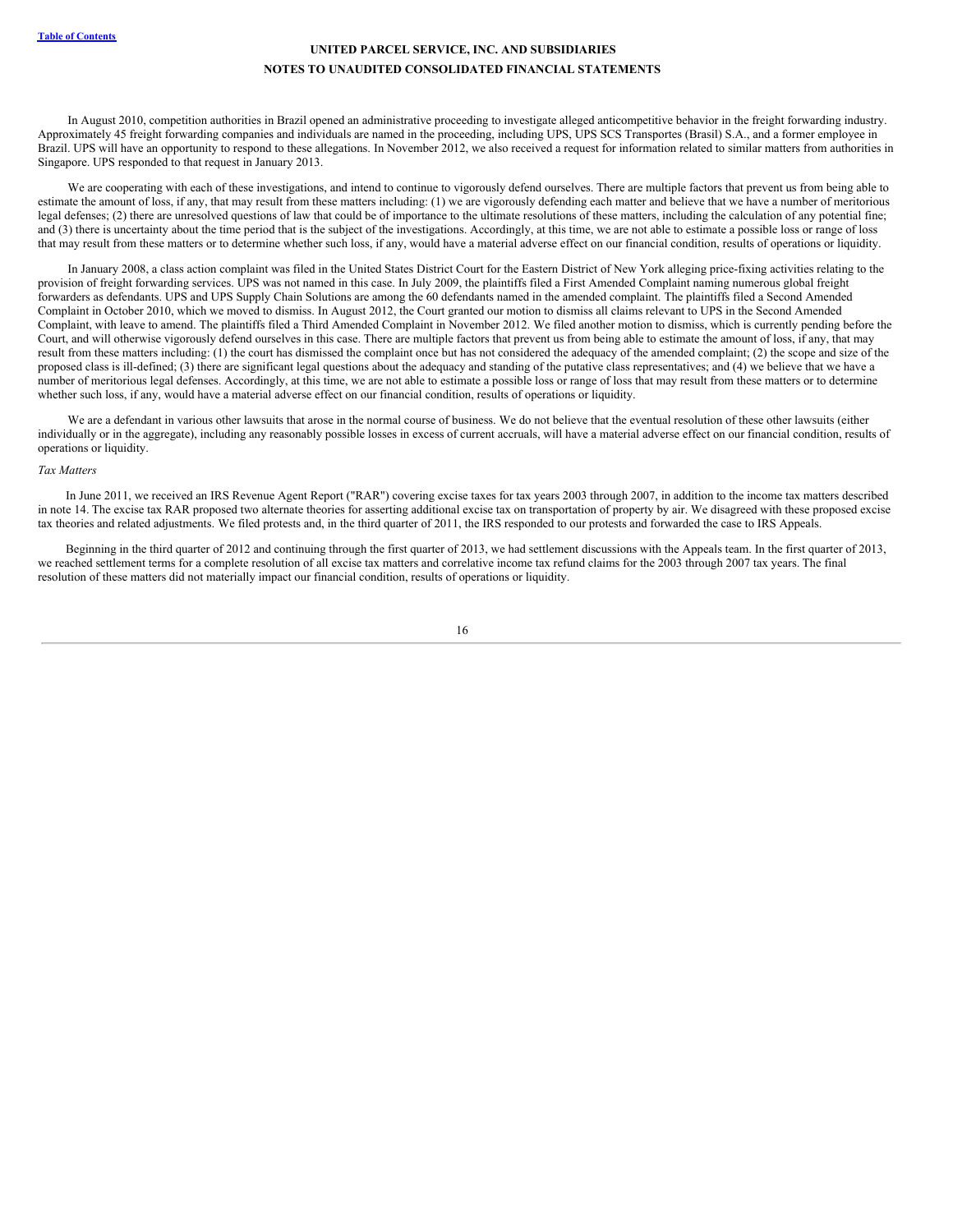# <span id="page-18-0"></span>**NOTE 10. SHAREOWNERS' EQUITY**

### *Capital Stock, Additional Paid-In Capital and Retained Earnings*

We maintain two classes of common stock, which are distinguished from each other primarily by their respective voting rights. Class A shares are entitled tol0 votes per share, whereas class B shares are entitled to one vote per share. Class A shares are primarily held by UPS employees and retirees, and these shares are fully convertible into class B shares at any time. Class B shares are publicly traded on the New York Stock Exchange under the symbol "UPS". Class A and B shares both have a \$0.01 par value, and as of June 30, 2013, there were 4.6 billion class A shares and 5.6 billion class B shares authorized to be issued. Additionally, there are200 million preferred shares, with a \$0.01 par value, authorized to be issued; as ofJune 30, 2013, no preferred shares had been issued.

The following is a rollforward of our common stock, additional paid-in capital and retained earnings accounts for thesix months ended June 30, 2013 and 2012 (in millions, except per share amounts):

|                                                           |                | 2013         |                | 2012           |               |                 |  |
|-----------------------------------------------------------|----------------|--------------|----------------|----------------|---------------|-----------------|--|
|                                                           | <b>Shares</b>  |              | <b>Dollars</b> | <b>Shares</b>  |               | <b>Dollars</b>  |  |
| <b>Class A Common Stock</b>                               |                |              |                |                |               |                 |  |
| Balance at beginning of period                            | 225            | S            | 3              | 240            | <sup>\$</sup> | 3               |  |
| Common stock purchases                                    | (4)            |              | (1)            | (3)            |               |                 |  |
| Stock award plans                                         | 5              |              |                | 4              |               |                 |  |
| Common stock issuances                                    | $\overline{2}$ |              |                | $\overline{2}$ |               |                 |  |
| Conversions of class A to class B common stock            | (10)           |              |                | (8)            |               |                 |  |
| Class A shares issued at end of period                    | 218            | $\mathbb{S}$ | $\overline{2}$ | 235            | $\mathsf{\$}$ | 3               |  |
| <b>Class B Common Stock</b>                               |                |              |                |                |               |                 |  |
| Balance at beginning of period                            | 729            | $\mathbb{S}$ | 7              | 725            | \$            | $7\phantom{.0}$ |  |
| Common stock purchases                                    | (18)           |              |                | (8)            |               |                 |  |
| Conversions of class A to class B common stock            | 10             |              |                | 8              |               |                 |  |
| Class B shares issued at end of period                    | 721            | \$           | $\tau$         | 725            | \$            | $7\phantom{.0}$ |  |
| <b>Additional Paid-In Capital</b>                         |                |              |                |                |               |                 |  |
| Balance at beginning of period                            |                | \$           |                |                | \$            |                 |  |
| Stock award plans                                         |                |              | 364            |                |               | 291             |  |
| Common stock purchases                                    |                |              | (114)          |                |               | (606)           |  |
| Common stock issuances                                    |                |              | 149            |                |               | 144             |  |
| Option premiums received (paid)                           |                |              | (399)          |                |               | 206             |  |
| Unsettled portion of accelerated stock repurchase program |                |              |                |                |               | (35)            |  |
| Balance at end of period                                  |                | S            |                |                | \$            |                 |  |
| <b>Retained Earnings</b>                                  |                |              |                |                |               |                 |  |
| Balance at beginning of period                            |                | \$           | 7,997          |                | \$            | 10,128          |  |
| Net income attributable to common shareowners             |                |              | 2,108          |                |               | 2,086           |  |
| Dividends (\$1.24 and \$1.14 per share)                   |                |              | (1,199)        |                |               | (1, 123)        |  |
| Common stock purchases                                    |                |              | (1,721)        |                |               | (264)           |  |
| Balance at end of period                                  |                | \$           | 7,185          |                | \$            | 10,827          |  |

In total, we repurchased 21.8 million shares of class A and class B common stock for\$1.836 billion during the six months ended June 30, 2013, and 11.3 million shares for \$870 million during the six months ended June 30, 2012. On February 14, 2013, the Board of Directors approved a new share repurchase authorization of \$10.0 billion, which replaced an authorization previously announced in 2012. The new share repurchase authorization has no expiration date. Share repurchases may take the form of accelerated share repurchases, open market purchases, or other such methods as we deem appropriate. The timing of our share repurchases will depend upon market conditions. Unless terminated earlier by the resolution of our Board, the program will expire when we have purchased all shares authorized for repurchase under the program.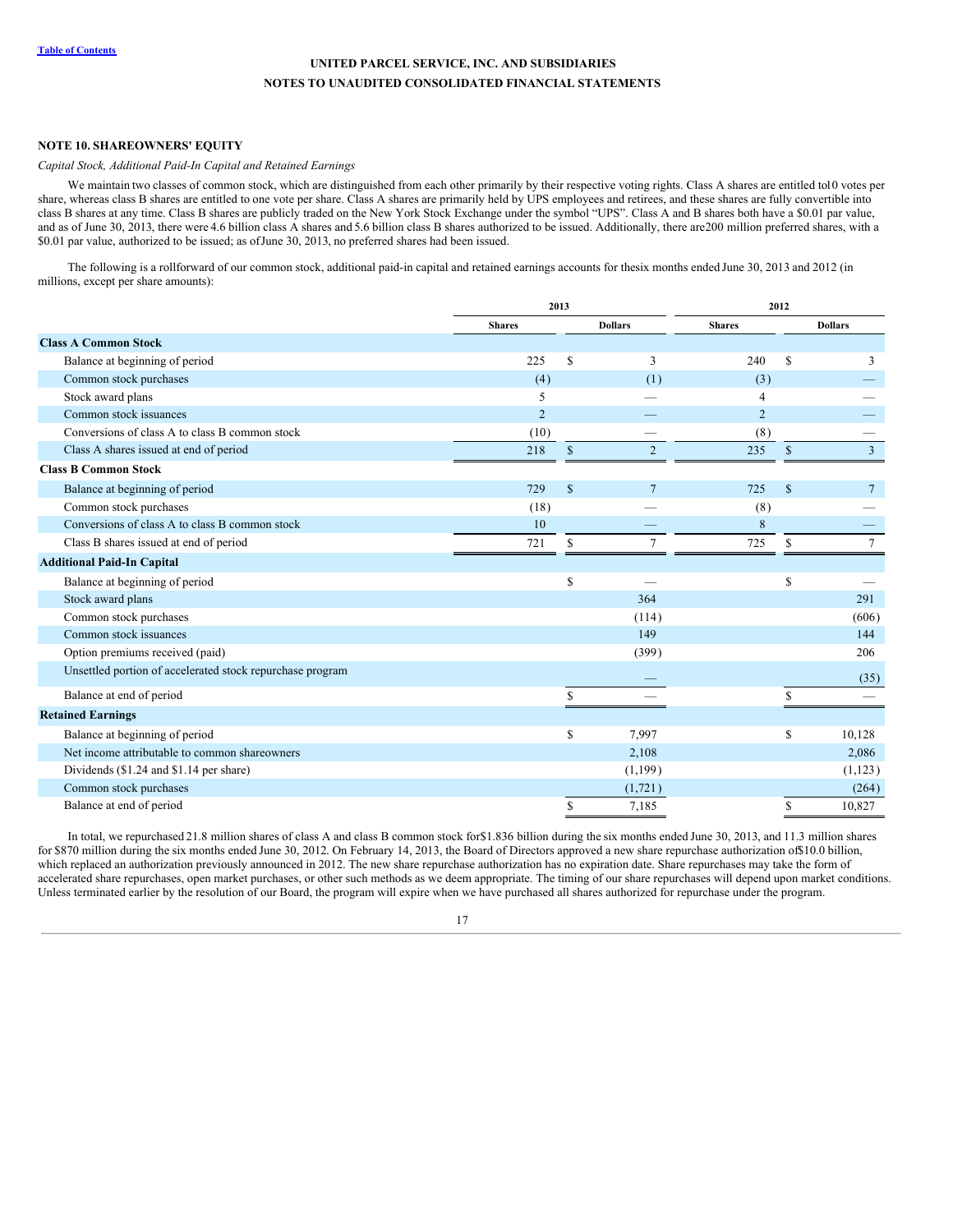From time to time, we enter into share repurchase programs with large financial institutions to assist in our buyback of company stock. These programs allow us to repurchase our shares at a price below the weighted average UPS share price for a given period. During the second quarter of 2013, we entered into an accelerated share repurchase program, which allowed us to repurchase \$500 million of shares (5.8 million shares). The program was completed in June 2013.

In order to lower the average cost of acquiring shares in our ongoing share repurchase program, we periodically enter into structured repurchase agreements involving the use of capped call options for the purchase of UPS class B shares. We pay a fixed sum of cash upon execution of each agreement in exchange for the right to receive either a predetermined amount of cash or stock. Upon expiration of each agreement, if the closing market price of our common stock is above the pre-determined price, we will have our initial investment returned with a premium in either cash or shares (at our election). If the closing market price of our common stock is at or below the pre-determined price, we will receive the number of shares specified in the agreement. As of June 30, 2013, we paid premiums of \$400 million on options for the purchase of 5.3 million shares that will settle in the second half of 2013. During the six months ended June 30, 2013, we settled options that resulted in the receipt of \$1 million in premiums (in excess of our initial investment). During the six months ended June 30, 2012, we received \$206 million in premiums for options that were entered into during 2011 that expired in 2012, including 6 million in premiums in excess of our initial investment.

#### *Accumulated Other Comprehensive Income (Loss)*

We experience activity in AOCI for unrealized holding gains and losses on available-for-sale securities, foreign currency translation adjustments, unrealized gains and losses from derivatives that qualify as hedges of cash flows and unrecognized pension and postretirement benefit costs. The activity in AOCI for the six months ended June 30, 2013 and 2012 is as follows (in millions):

|                                                                                        | 2013 |         | 2012 |         |
|----------------------------------------------------------------------------------------|------|---------|------|---------|
| Foreign currency translation gain (loss):                                              |      |         |      |         |
| Balance at beginning of period                                                         | S    | 134     | \$.  | (160)   |
| Reclassification to earnings (no tax impact in either period)                          |      | (161)   |      |         |
| Translation adjustment (net of tax effect of \$3 and $(\frac{1}{3})$ )                 |      | (166)   |      | (67)    |
| Balance at end of period                                                               |      | (193)   |      | (227)   |
| Unrealized gain (loss) on marketable securities, net of tax:                           |      |         |      |         |
| Balance at beginning of period                                                         |      | 6       |      | 6       |
| Current period changes in fair value (net of tax effect of $\S(5)$ and $\S2)$ )        |      | (8)     |      | 4       |
| Reclassification to earnings (net of tax effect of \$0 and $$(1))$ )                   |      |         |      | (3)     |
| Balance at end of period                                                               |      | (2)     |      | 7       |
| Unrealized gain (loss) on cash flow hedges, net of tax:                                |      |         |      |         |
| Balance at beginning of period                                                         |      | (286)   |      | (204)   |
| Current period changes in fair value (net of tax effect of $$(14)$ and $$(57)$ )       |      | (22)    |      | (94)    |
| Reclassification to earnings (net of tax effect of \$48 and \$6)                       |      | 80      |      | 10      |
| Balance at end of period                                                               |      | (228)   |      | (288)   |
| Unrecognized pension and postretirement benefit costs, net of tax:                     |      |         |      |         |
| Balance at beginning of period                                                         |      | (3,208) |      | (2,745) |
| Reclassification to earnings (net of tax effect of \$34 and \$34)                      |      | 54      |      | 55      |
| Adjustment for Early Retirement Reinsurance Program (net of tax effect of \$0 and \$4) |      |         |      | 6       |
| Balance at end of period                                                               |      | (3,154) |      | (2,684) |
| Accumulated other comprehensive income (loss) at end of period                         | S    | (3,577) | -S   | (3,192) |

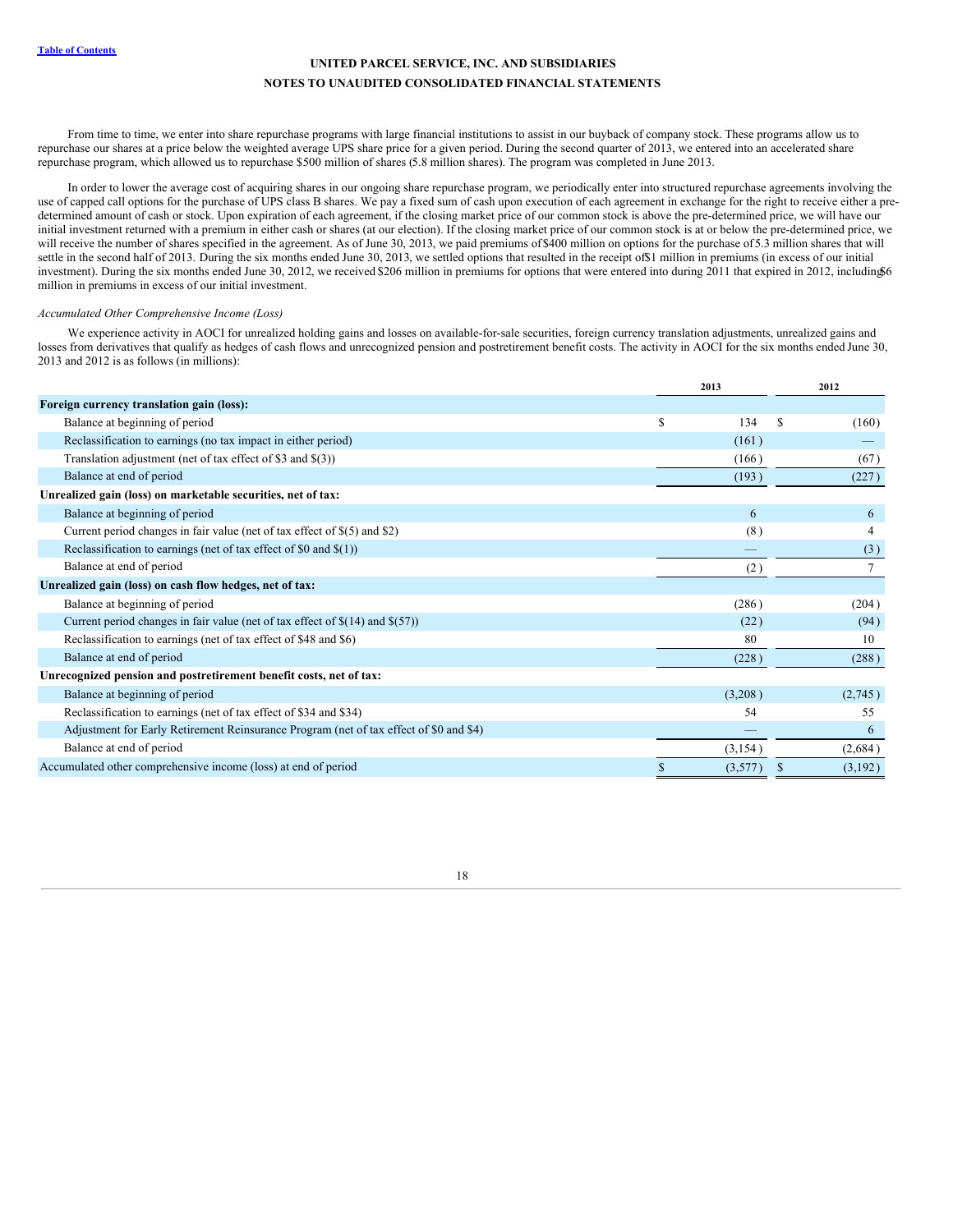Detail of the gains (losses) reclassified from AOCI to the statements of consolidated income for thethree and six months ended June 30, 2013 and 2012 is as follows (in millions):

## **Three Months Ended June 30:**

|                                                        | 2013 Amount<br><b>Reclassified from</b><br><b>AOCI</b> | 2012 Amount<br><b>Reclassified from</b><br><b>AOCI</b> | <b>Affected Line Item in the Income</b><br><b>Statement</b> |
|--------------------------------------------------------|--------------------------------------------------------|--------------------------------------------------------|-------------------------------------------------------------|
| Foreign currency translation gain (loss):              |                                                        |                                                        |                                                             |
| Liquidation of foreign subsidiary                      | \$                                                     | S                                                      | Other expenses                                              |
| Income tax (expense) benefit                           |                                                        |                                                        | Income tax expense                                          |
| Impact on net income                                   |                                                        |                                                        | Net income                                                  |
| Unrealized gain (loss) on marketable securities:       |                                                        |                                                        |                                                             |
| Realized gain (loss) on sale of securities             |                                                        |                                                        | Investment income                                           |
| Income tax (expense) benefit                           |                                                        |                                                        | Income tax expense                                          |
| Impact on net income                                   |                                                        |                                                        | Net income                                                  |
| Unrealized gain (loss) on cash flow hedges:            |                                                        |                                                        |                                                             |
| Interest rate contracts                                | (5)                                                    | (5)                                                    | Interest expense                                            |
| Foreign exchange contracts                             | 6                                                      | (19)                                                   | Interest expense                                            |
| Foreign exchange contracts                             | (12)                                                   | 9                                                      | Revenue                                                     |
| Commodity contracts                                    | (38)                                                   |                                                        | Fuel expense                                                |
| Income tax (expense) benefit                           | 18                                                     | 6                                                      | Income tax expense                                          |
| Impact on net income                                   | (31)                                                   | (9)                                                    | Net income                                                  |
| Unrecognized pension and postretirement benefit costs: |                                                        |                                                        |                                                             |
| Prior service costs                                    | (44)                                                   | (45)                                                   | Compensation and benefits                                   |
| Income tax (expense) benefit                           | 16                                                     | 18                                                     | Income tax expense                                          |
| Impact on net income                                   | (28)                                                   | (27)                                                   | Net income                                                  |
|                                                        |                                                        |                                                        |                                                             |
| Total amount reclassified for the period               | (59)                                                   | (35)                                                   | Net income                                                  |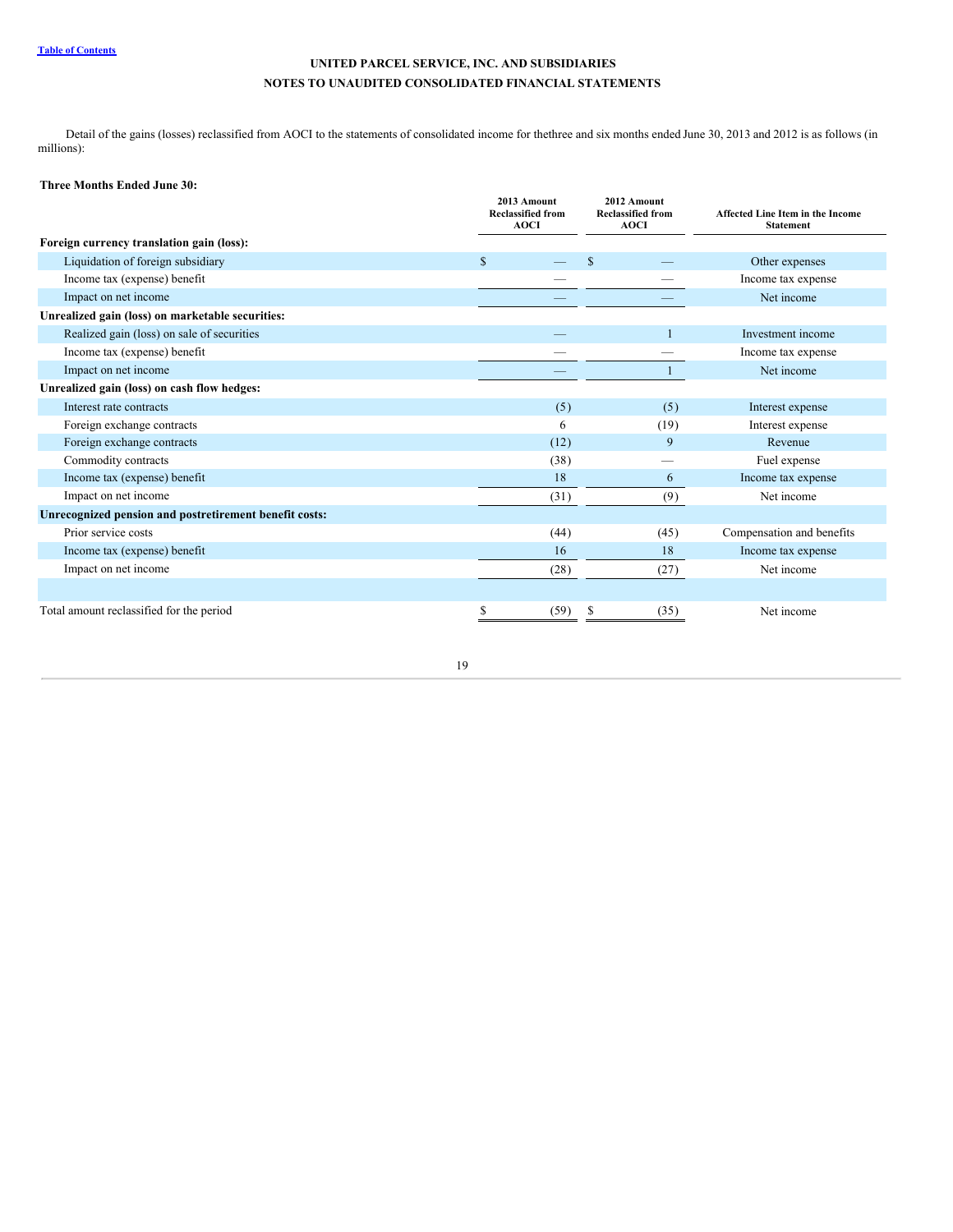# **Six Months Ended June 30:**

|                                                        |    | 2013 Amount<br><b>Reclassified from</b><br><b>AOCI</b> | 2012 Amount<br><b>Reclassified from</b><br><b>AOCI</b> | <b>Affected Line Item in the Income</b><br><b>Statement</b> |
|--------------------------------------------------------|----|--------------------------------------------------------|--------------------------------------------------------|-------------------------------------------------------------|
| Foreign currency translation gain (loss):              |    |                                                        |                                                        |                                                             |
| Liquidation of foreign subsidiary                      | \$ | 161                                                    | <sup>\$</sup>                                          | Other expenses                                              |
| Income tax (expense) benefit                           |    |                                                        |                                                        | Income tax expense                                          |
| Impact on net income                                   |    | 161                                                    |                                                        | Net income                                                  |
| Unrealized gain (loss) on marketable securities:       |    |                                                        |                                                        |                                                             |
| Realized gain (loss) on sale of securities             |    |                                                        | $\overline{4}$                                         | Investment income                                           |
| Income tax (expense) benefit                           |    |                                                        | (1)                                                    | Income tax expense                                          |
| Impact on net income                                   |    |                                                        | $\overline{3}$                                         | Net income                                                  |
| Unrealized gain (loss) on cash flow hedges:            |    |                                                        |                                                        |                                                             |
| Interest rate contracts                                |    | (10)                                                   | (10)                                                   | Interest expense                                            |
| Foreign exchange contracts                             |    | (44)                                                   | (3)                                                    | Interest expense                                            |
| Foreign exchange contracts                             |    | (26)                                                   | (3)                                                    | Revenue                                                     |
| Commodity contracts                                    |    | (48)                                                   |                                                        | Fuel expense                                                |
| Income tax (expense) benefit                           |    | 48                                                     | 6                                                      | Income tax expense                                          |
| Impact on net income                                   |    | (80)                                                   | (10)                                                   | Net income                                                  |
| Unrecognized pension and postretirement benefit costs: |    |                                                        |                                                        |                                                             |
| Prior service costs                                    |    | (88)                                                   | (89)                                                   | Compensation and benefits                                   |
| Income tax (expense) benefit                           |    | 34                                                     | 34                                                     | Income tax expense                                          |
| Impact on net income                                   |    | (54)                                                   | (55)                                                   | Net income                                                  |
|                                                        |    |                                                        |                                                        |                                                             |
| Total amount reclassified for the period               | S  | 27                                                     | (62)<br>S                                              | Net income                                                  |

# *Deferred Compensation Obligations and Treasury Stock*

Activity in the deferred compensation program for thesix months ended June 30, 2013 and 2012 is as follows (in millions):

|                                           | 2013                          |               |                | 2012          |               |                |  |
|-------------------------------------------|-------------------------------|---------------|----------------|---------------|---------------|----------------|--|
|                                           | <b>Shares</b>                 |               | <b>Dollars</b> | <b>Shares</b> |               | <b>Dollars</b> |  |
| <b>Deferred Compensation Obligations:</b> |                               |               |                |               |               |                |  |
| Balance at beginning of period            |                               | ¢<br>ъ        | 78             |               | $\sigma$<br>ъ | 88             |  |
| Reinvested dividends                      |                               |               | $\overline{2}$ |               |               | $\overline{2}$ |  |
| Benefit payments                          |                               |               | (13)           |               |               | (14)           |  |
| Balance at end of period                  |                               |               | 67             |               |               | 76             |  |
| <b>Treasury Stock:</b>                    |                               |               |                |               |               |                |  |
| Balance at beginning of period            | (1)                           | <sup>\$</sup> | (78)           | (2)           | $\mathbb{S}$  | (88)           |  |
| Reinvested dividends                      |                               |               | (2)            |               |               | (2)            |  |
| Benefit payments                          |                               |               | 13             |               |               | 14             |  |
| Balance at end of period                  | $\left\langle 1\right\rangle$ |               | (67)           | (2)           |               | (76)           |  |
|                                           | 20                            |               |                |               |               |                |  |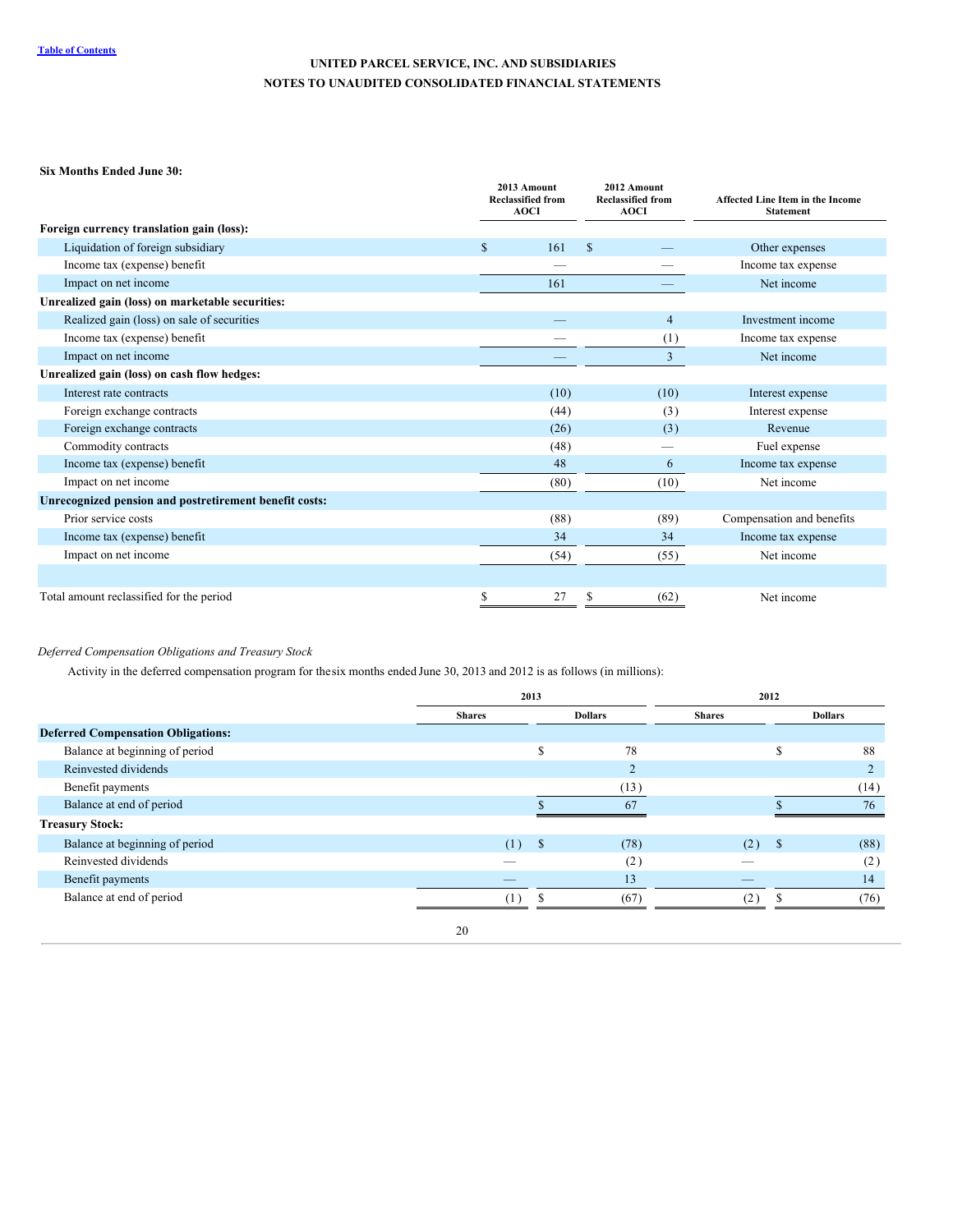### *Noncontrolling Interests:*

We have noncontrolling interests in certain consolidated subsidiaries in our International Package and Supply Chain & Freight segments. The activity related to our noncontrolling interests is presented below for the six months ended June 30, 2013 and 2012 (in millions):

|                                                     | 2013 | 2012 |
|-----------------------------------------------------|------|------|
| <b>Noncontrolling Interests:</b>                    |      |      |
| Balance at beginning of period                      | 80   |      |
| Acquired noncontrolling interests                   | (67) |      |
| Dividends attributable to noncontrolling interests  |      |      |
| Net income attributable to noncontrolling interests |      |      |
| Balance at end of period                            |      | 80   |

<span id="page-22-0"></span>The reduction in our noncontrolling interests in 2013 primarily relates to our purchase of the remaining noncontrolling interest in a joint venture that operates in the Middle East, Turkey and portions of the Central Asia region for \$70 million. After this transaction, we own 100% of this entity.

### **NOTE 11. SEGMENT INFORMATION**

We report our operations in three segments: U.S. Domestic Package operations, International Package operations and Supply Chain & Freight operations. Package operations represent our most significant business and are broken down into regional operations around the world. Regional operations managers are responsible for both domestic and export operations within their geographic area.

### *U.S. Domestic Package*

Domestic Package operations include the time-definite delivery of letters, documents and packages throughout the United States.

## *International Package*

International Package operations include delivery to more than220 countries and territories worldwide, including shipments wholly outside the United States, as well as U.S. export and U.S. import shipments. Our International Package reporting segment includes the operations of our Europe, Asia and Americas operating segments.

#### *Supply Chain & Freight*

Supply Chain & Freight includes the operations of our forwarding, logistics and freight units, as well as other aggregated businesses. Our forwarding and logistics business provides services in more than 195 countries and territories worldwide, and includes supply chain design and management, freight distribution, customs brokerage, mail and consulting services. UPS Freight offers a variety of less-than-truckload ("LTL") and truckload ("TL") services to customers in North America. Other aggregated business units within this segment include The UPS Store and UPS Capital.

In evaluating financial performance, we focus on operating profit as a segment's measure of profit or loss. Operating profit is before investment income, interest expense and income taxes. The accounting policies of the reportable segments are the same as those described in the summary of accounting policies included in the consolidated financial statements in our Annual Report on Form 10-K for the year ended December 31, 2012, with certain expenses allocated between the segments using activity-based costing methods. Unallocated assets are comprised primarily of cash, marketable securities and investments in limited partnerships.

<sup>21</sup>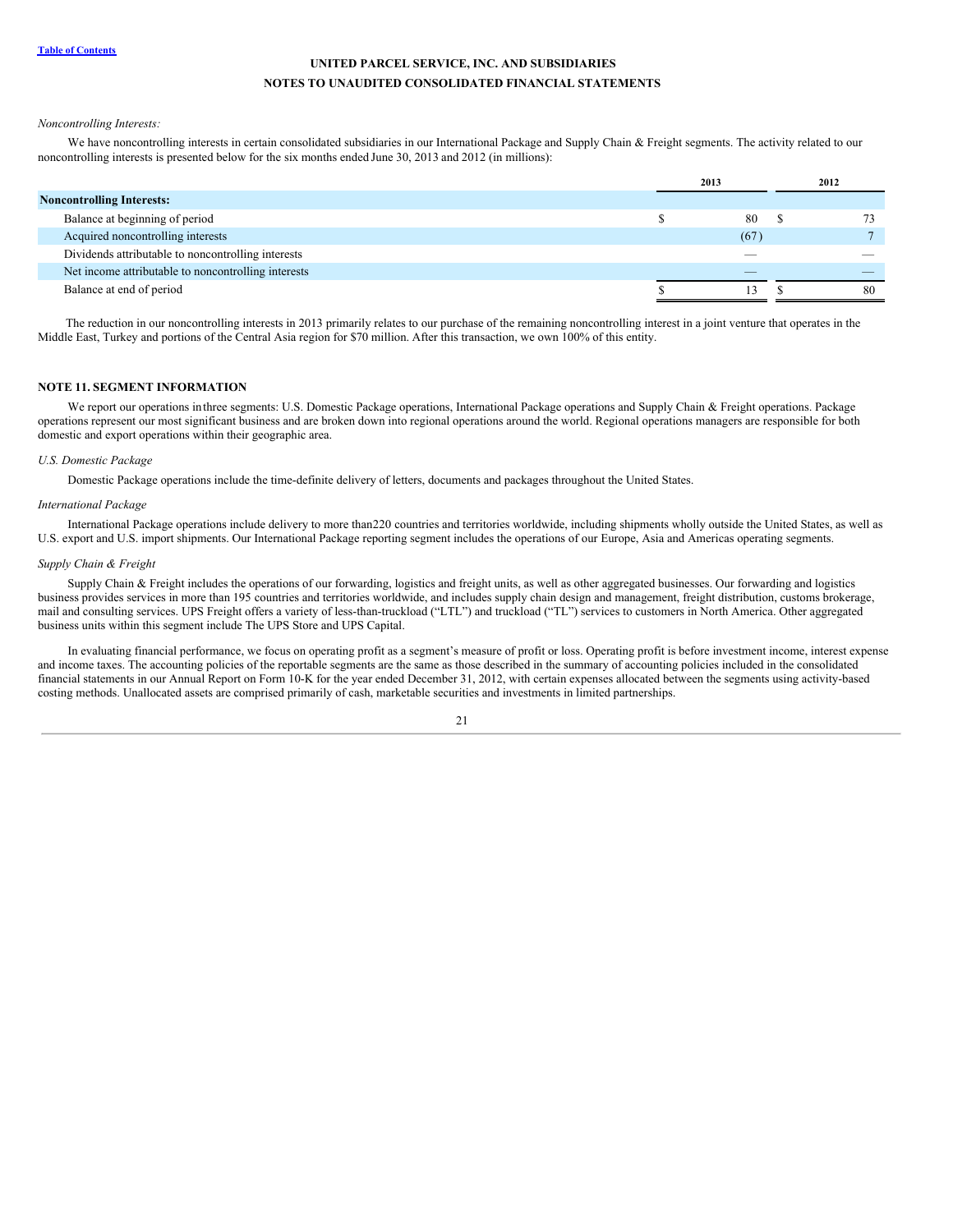Segment information for the three and six months ended June 30, 2013 and 2012 is as follows (in millions):

|                              | <b>Three Months Ended</b><br><b>June 30,</b> |        |              |        | <b>Six Months Ended</b><br><b>June 30,</b> |        |   |        |
|------------------------------|----------------------------------------------|--------|--------------|--------|--------------------------------------------|--------|---|--------|
|                              |                                              | 2013   |              | 2012   |                                            | 2013   |   | 2012   |
| <b>Revenue:</b>              |                                              |        |              |        |                                            |        |   |        |
| U.S. Domestic Package        | \$                                           | 8,241  | S            | 8,058  | \$                                         | 16,512 | S | 16,062 |
| <b>International Package</b> |                                              | 3,062  |              | 3,014  |                                            | 6,040  |   | 5,980  |
| Supply Chain & Freight       |                                              | 2,204  |              | 2,277  |                                            | 4,389  |   | 4,443  |
| Consolidated                 |                                              | 13,507 |              | 13,349 | ъ                                          | 26,941 |   | 26,485 |
| <b>Operating Profit:</b>     |                                              |        |              |        |                                            |        |   |        |
| U.S. Domestic Package        | \$                                           | 1,132  | <sup>S</sup> | 1,134  | $\mathbb{S}$                               | 2,217  | S | 2,129  |
| <b>International Package</b> |                                              | 451    |              | 454    |                                            | 803    |   | 862    |
| Supply Chain & Freight       |                                              | 159    |              | 202    |                                            | 302    |   | 368    |
| Consolidated                 |                                              | 1,742  |              | 1,790  |                                            | 3,322  |   | 3,359  |

## <span id="page-23-0"></span>**NOTE 12. EARNINGS PER SHARE**

The following table sets forth the computation of basic and diluted earnings per share for thethree and six months ended June 30, 2013 and 2012 (in millions, except per share amounts):

|                                               |   | <b>Three Months Ended</b><br><b>June 30,</b> |    | <b>Six Months Ended</b><br><b>June 30,</b> |      |                 |      |       |
|-----------------------------------------------|---|----------------------------------------------|----|--------------------------------------------|------|-----------------|------|-------|
|                                               |   | 2013                                         |    | 2012                                       | 2013 |                 | 2012 |       |
| <b>Numerator:</b>                             |   |                                              |    |                                            |      |                 |      |       |
| Net income attributable to common shareowners | S | 1,071                                        | S. | 1,116                                      | -S   | 2,108           | -S   | 2,086 |
| Denominator:                                  |   |                                              |    |                                            |      |                 |      |       |
| Weighted average shares                       |   | 941                                          |    | 959                                        |      | 945             |      | 959   |
| Deferred compensation obligations             |   |                                              |    |                                            |      |                 |      |       |
| Vested portion of restricted shares           |   |                                              |    |                                            |      |                 |      |       |
| Denominator for basic earnings per share      |   | 943                                          |    | 962                                        |      | 948             |      | 962   |
| <b>Effect of dilutive securities:</b>         |   |                                              |    |                                            |      |                 |      |       |
| <b>Restricted shares</b>                      |   | 8                                            |    | 8                                          |      | $7\phantom{.0}$ |      | 9     |
| Stock options                                 |   |                                              |    |                                            |      |                 |      |       |
| Denominator for diluted earnings per share    |   | 952                                          |    | 971                                        |      | 956             |      | 972   |
| Basic earnings per share                      |   | 1.14                                         |    | 1.16                                       |      | 2.22            |      | 2.17  |
| Diluted earnings per share                    | Ф | 1.13                                         |    | 1.15                                       |      | 2.21            |      | 2.15  |

Diluted earnings per share for the three months ended June 30, 2013 and 2012 exclude the effect of 0.0 and 2.6 million shares of common stock (0.1 and 2.6 million for the six months ended June 30, 2013 and 2012), respectively, that may be issued upon the exercise of employee stock options because such effect would be antidilutive.

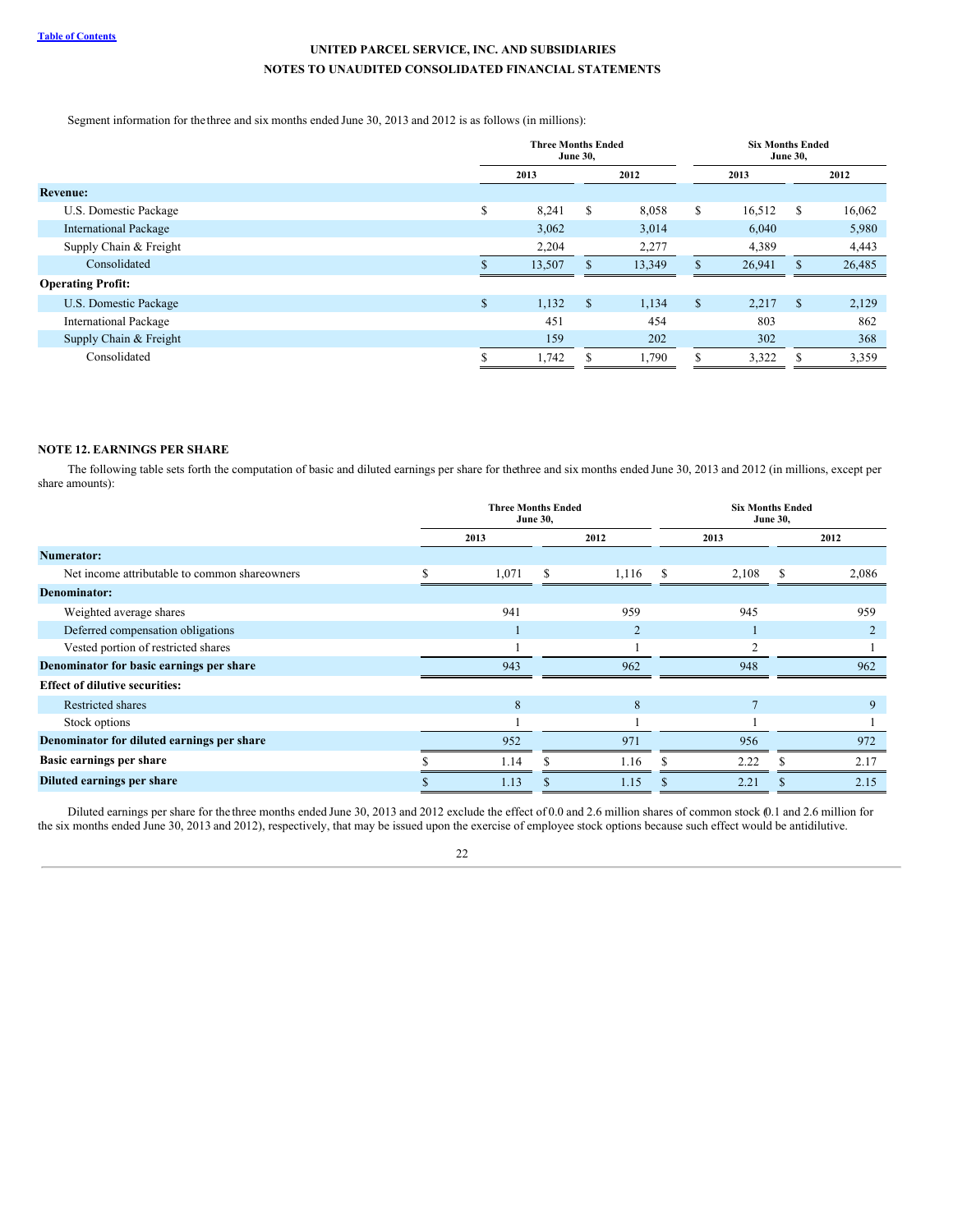## <span id="page-24-0"></span>**NOTE 13. DERIVATIVE INSTRUMENTS AND RISK MANAGEMENT**

### *Risk Management Policies*

We are exposed to market risk, primarily related to foreign exchange rates, commodity prices and interest rates. These exposures are actively monitored by management. To manage the volatility relating to certain of these exposures, we enter into a variety of derivative financial instruments. Our objective is to reduce, where it is deemed appropriate to do so, fluctuations in earnings and cash flows associated with changes in foreign currency rates, commodity prices and interest rates. It is our policy and practice to use derivative financial instruments only to the extent necessary to manage exposures. As we use price sensitive instruments to hedge a certain portion of our existing and anticipated transactions, we expect that any loss in value for those instruments generally would be offset by increases in the value of those hedged transactions. We do not hold or issue derivative financial instruments for trading or speculative purposes.

#### *Credit Risk Management*

The forward contracts, swaps and options discussed below contain an element of risk that the counterparties may be unable to meet the terms of the agreements; however, we minimize such risk exposures for these instruments by limiting the counterparties to banks and financial institutions that meet established credit guidelines, and monitoring counterparty credit risk to prevent concentrations of credit risk with any single counterparty.

We have agreements with all of our active counterparties (covering the majority of our derivative positions) containing early termination rights and/or zero threshold bilateral collateral provisions whereby cash is required based on the net fair value of derivatives associated with those counterparties. Events such as a counterparty credit rating downgrade (depending on the ultimate rating level) could also allow us to take additional protective measures such as the early termination of trades. At June 30, 2013, we held cash collateral of \$164 million under these agreements.

In connection with the agreements described above, we could also be required to provide collateral or terminate transactions with certain counterparties in the event of a downgrade of our credit rating. The amount of collateral required would be determined by the net fair value of the associated derivatives with each counterparty. At June 30, 2013, the aggregate fair value of the instruments covered by these contractual features that were in a net liability position was \$198 million; and we were required to post \$10 million in collateral with our counterparties as of that date.

We have not historically incurred, and do not expect to incur in the future, any losses as a result of counterparty default.

#### *Accounting Policy for Derivative Instruments*

We recognize all derivative instruments as assets or liabilities in the consolidated balance sheets at fair value. The accounting for changes in the fair value of a derivative instrument depends on whether it has been designated and qualifies as part of a hedging relationship and, further, on the type of hedging relationship. For those derivative instruments that are designated and qualify as hedging instruments, a company must designate the derivative, based upon the exposure being hedged, as a cash flow hedge, a fair value hedge or a hedge of a net investment in a foreign operation.

A cash flow hedge refers to hedging the exposure to variability in expected future cash flows that is attributable to a particular risk. For derivative instruments that are designated and qualify as a cash flow hedge, the effective portion of the gain or loss on the derivative instrument is reported as a component of AOCI, and reclassified into earnings in the same period during which the hedged transaction affects earnings. The remaining gain or loss on the derivative instrument in excess of the cumulative change in the present value of future cash flows of the hedged item, or hedge components excluded from the assessment of effectiveness, are recognized in the statements of consolidated income during the current period.

A fair value hedge refers to hedging the exposure to changes in the fair value of an existing asset or liability on the consolidated balance sheets that is attributable to a particular risk. For derivative instruments that are designated and qualify as a fair value hedge, the gain or loss on the derivative instrument is recognized in the statements of consolidated income during the current period, as well as the offsetting gain or loss on the hedged item.

A net investment hedge refers to the use of cross currency swaps, forward contracts or foreign currency denominated debt to hedge portions of our net investments in foreign operations. For hedges that meet the effectiveness requirements, the net gains or losses attributable to changes in spot exchange rates are recorded in the cumulative translation adjustment within other AOCI. The remainder of the change in value of such instruments is recorded in earnings.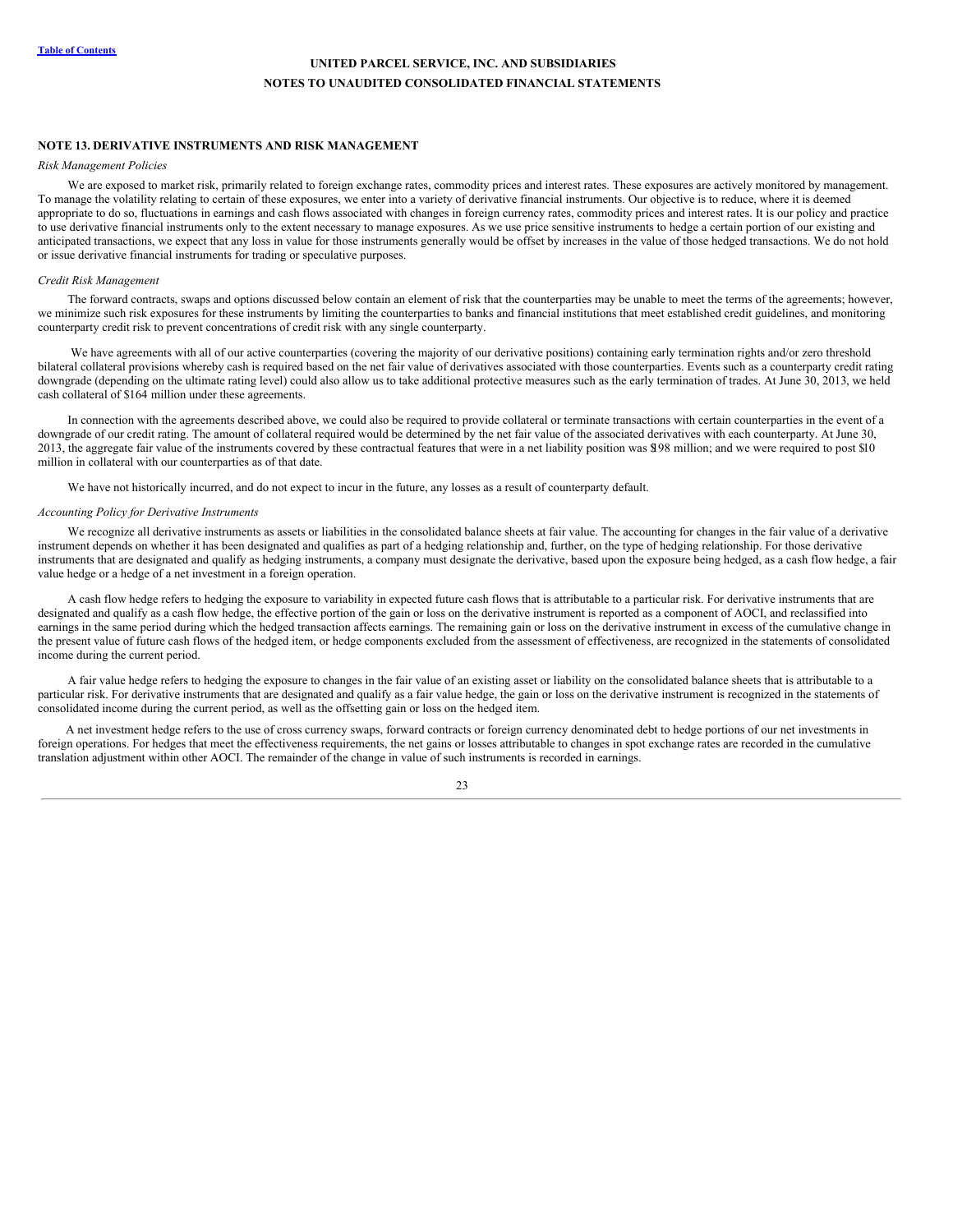## *Types of Hedges*

#### *Commodity Risk Management*

Currently, the fuel surcharges that we apply to our domestic and international package and LTL services are the primary means of reducing the risk of adverse fuel price changes on our business. We periodically enter into option contracts on energy commodity products to manage the price risk associated with forecasted transactions involving refined fuels, principally jet-A, diesel and unleaded gasoline. The objective of the hedges is to reduce the variability of cash flows, due to changing fuel prices, associated with the forecasted transactions involving those products. We have designated and account for these contracts as cash flow hedges of the underlying forecasted transactions involving these fuel products and, therefore, the resulting gains and losses from these hedges are recognized as a component of fuel expense or revenue when the underlying transactions occur.

#### *Foreign Currency Risk Management*

To protect against the reduction in value of forecasted foreign currency cash flows from our international package business, we maintain a foreign currency cash flow hedging program. Our most significant foreign currency exposures relate to the Euro, British Pound Sterling, Canadian Dollar, Chinese Renminbi and Hong Kong Dollar. We hedge portions of our forecasted revenue denominated in foreign currencies with option contracts. We have designated and account for these contracts as cash flow hedges of anticipated foreign currency denominated revenue and, therefore, the resulting gains and losses from these hedges are recognized as a component of international package revenue when the underlying sales transactions occur.

We also hedge portions of our anticipated cash settlements of intercompany transactions subject to foreign currency remeasurement using foreign currency forward contracts. We have designated and account for these contracts as cash flow hedges of forecasted foreign currency denominated transactions; therefore, the resulting gains and losses from these hedges are recognized as a component of other operating expense when the underlying transactions are subject to currency remeasurement.

We have foreign currency denominated debt obligations and capital lease obligations associated with our aircraft. For some of these debt obligations and leases, we hedge the foreign currency denominated contractual payments using cross-currency interest rate swaps, which effectively convert the foreign currency denominated contractual payments into U.S. Dollar denominated payments. We have designated and account for these swaps as cash flow hedges of the forecasted contractual payments; therefore, the resulting gains and losses from these hedges are recognized in the statements of consolidated income when the currency remeasurement gains and losses on the underlying debt obligations and leases are incurred.

### *Interest Rate Risk Management*

Our indebtedness under our various financing arrangements creates interest rate risk. We use a combination of derivative instruments, including interest rate swaps and cross-currency interest rate swaps, as part of our program to manage the fixed and floating interest rate mix of our total debt portfolio and related overall cost of borrowing. The notional amount, interest payment date and maturity date of the swaps match the terms of the associated debt being hedged. Interest rate swaps allow us to maintain a target range of floating rate debt within our capital structure.

We have designated and account for the majority of our interest rate swaps that convert fixed rate interest payments into floating rate interest payments as hedges of the fair value of the associated debt instruments. Therefore, the gains and losses resulting from fair value adjustments to the interest rate swaps and fair value adjustments to the associated debt instruments are recorded to interest expense in the period in which the gains and losses occur. We have designated and account for interest rate swaps that convert floating rate interest payments into fixed rate interest payments as cash flow hedges of the forecasted payment obligations. The gains and losses resulting from fair value adjustments to the interest rate swaps are recorded to AOCI.

We periodically hedge the forecasted fixed-coupon interest payments associated with anticipated debt offerings, using forward starting interest rate swaps, interest rate locks or similar derivatives. These agreements effectively lock a portion of our interest rate exposure between the time the agreement is entered into and the date when the debt offering is completed, thereby mitigating the impact of interest rate changes on future interest expense. These derivatives are settled commensurate with the issuance of the debt, and any gain or loss upon settlement is amortized as an adjustment to the effective interest yield on the debt.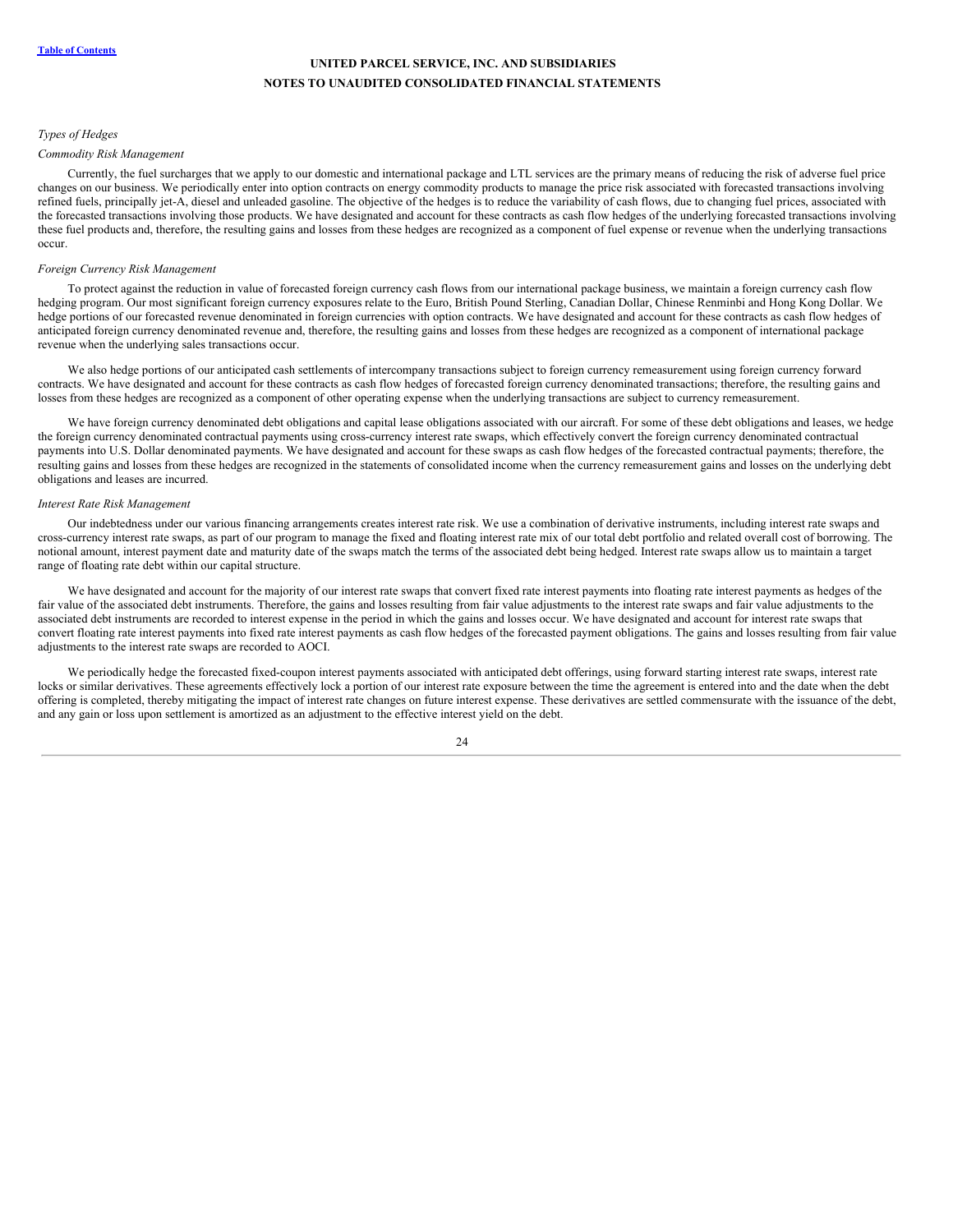### *Outstanding Positions*

As of June 30, 2013 and December 31, 2012, the notional amounts of our outstanding derivative positions were as follows (in millions):

|                               |            | June 30, 2013 | December 31, 2012 |       |  |
|-------------------------------|------------|---------------|-------------------|-------|--|
| <b>Currency hedges:</b>       |            |               |                   |       |  |
| <b>British Pound Sterling</b> | <b>GBP</b> | 915           | <b>GBP</b>        | 797   |  |
| Canadian Dollar               | CAD        | 296           | <b>CAD</b>        | 341   |  |
| Euro                          | <b>EUR</b> | 2,061         | EUR               | 1,783 |  |
| <b>Indian Rupee</b>           | <b>INR</b> | 985           | <b>INR</b>        |       |  |
| Malaysian Ringgit             | <b>MYR</b> | 700           | <b>MYR</b>        | 500   |  |
| Mexican Peso                  | <b>MXN</b> | 3,340         | <b>MXN</b>        | _     |  |
| United Arab Emirates Dirham   | AED        | _             | AED               | 551   |  |
|                               |            |               |                   |       |  |

| Interest rate hedges:                 |       |       |
|---------------------------------------|-------|-------|
| Fixed to Floating Interest Rate Swaps | 6.049 | 7,274 |
| Floating to Fixed Interest Rate Swaps | 781   | 781   |
| Interest Rate Basis Swaps             | 2.500 | 2,500 |

### *Balance Sheet Recognition and Fair Value Measurements*

The following table indicates the location on the consolidated balance sheets in which our derivative assets and liabilities have been recognized, the fair value hierarchy level applicable to each derivative type and the related fair values of those derivatives (in millions). The table is segregated between those derivative instruments that qualify and are designated as hedging instruments and those that are not, as well as by type of contract and whether the derivative is in an asset or liability position.

We have master netting arrangements with substantially all of our counterparties giving us the right of offset for our derivative positions. However, we have not elected to offset the fair value positions of our derivative contracts recorded on our consolidated balance sheets. The columns labeled "Net Amounts if Right of Offset had been Applied" indicate the potential net fair value positions by type of contract and location on the consolidated balance sheets had we elected to apply the right of offset.

|                                       | <b>Fair Value</b>             |                    | <b>Gross Amounts Presented in</b><br><b>Consolidated Balance Sheets</b> |     |                   | <b>Net Amounts if Right of</b><br><b>Offset had been Applied</b> |                         |     |                   |     |
|---------------------------------------|-------------------------------|--------------------|-------------------------------------------------------------------------|-----|-------------------|------------------------------------------------------------------|-------------------------|-----|-------------------|-----|
| <b>Asset Derivatives</b>              | <b>Balance Sheet Location</b> | Hierarchy<br>Level | <b>June 30,</b><br>2013                                                 |     | December 31, 2012 |                                                                  | <b>June 30,</b><br>2013 |     | December 31, 2012 |     |
| Derivatives designated as hedges:     |                               |                    |                                                                         |     |                   |                                                                  |                         |     |                   |     |
| Foreign exchange contracts            | Other current assets          | Level 2            | <sup>\$</sup>                                                           | 64  | $\mathbf{s}$      | 27                                                               | $\mathbf{s}$            | 64  | S                 | 27  |
| Interest rate contracts               | Other current assets          | Level 2            |                                                                         | 21  |                   |                                                                  |                         | 21  |                   |     |
| Foreign exchange contracts            | Other non-current assets      | Level 2            |                                                                         | 34  |                   | 14                                                               |                         | 34  |                   | 12  |
| Interest rate contracts               | Other non-current assets      | Level 2            |                                                                         | 236 |                   | 420                                                              |                         | 162 |                   | 406 |
| Derivatives not designated as hedges: |                               |                    |                                                                         |     |                   |                                                                  |                         |     |                   |     |
| Foreign exchange contracts            | Other current assets          | Level 2            |                                                                         | 22  |                   | 3                                                                |                         | 21  |                   |     |
| Interest rate contracts               | Other non-current assets      | Level 2            |                                                                         | 61  |                   | 101                                                              |                         | 58  |                   | 91  |
| <b>Total Asset Derivatives</b>        |                               |                    |                                                                         | 438 |                   | 566                                                              |                         | 360 |                   | 540 |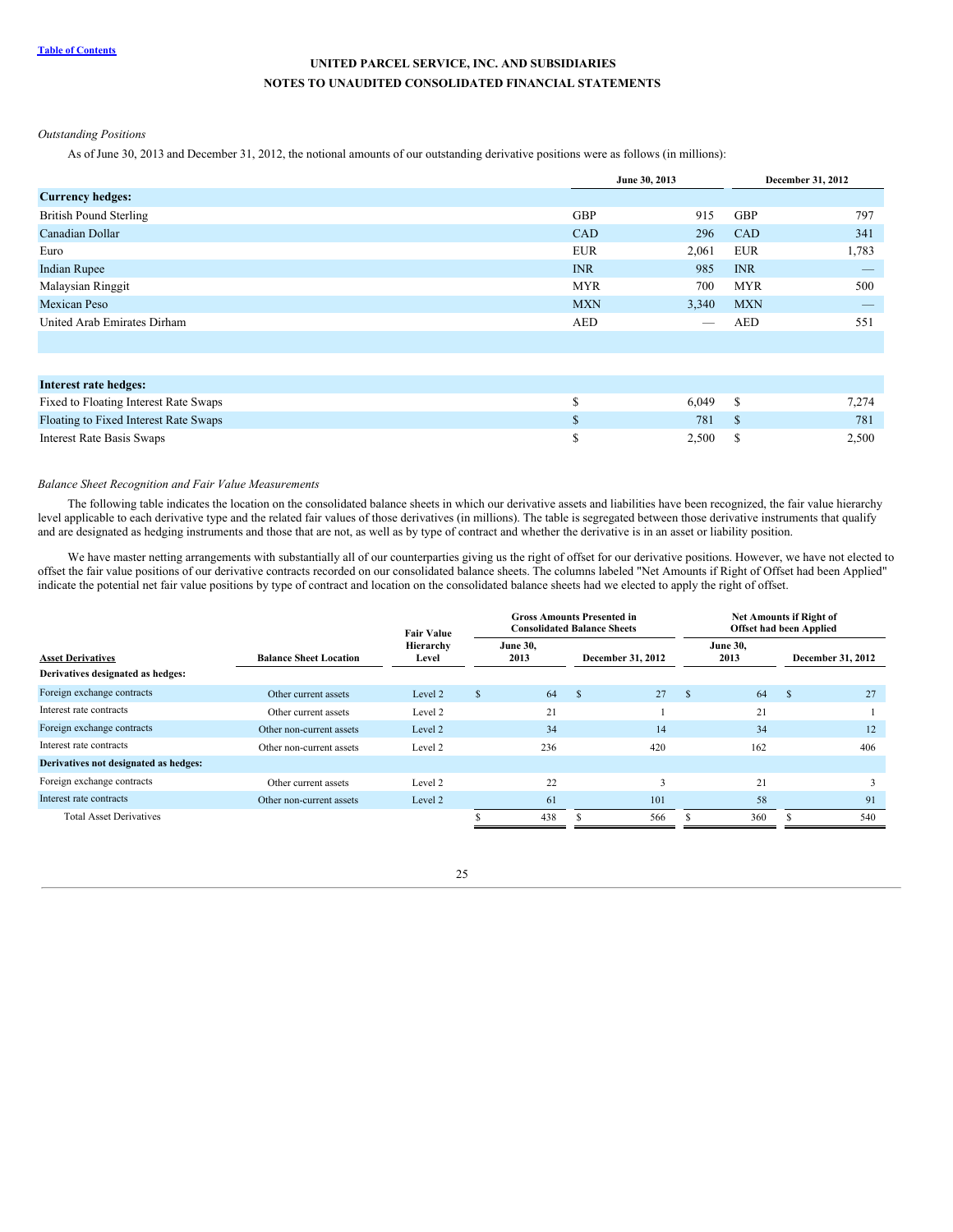|                                       |                                                     | <b>Fair Value</b> |   | <b>Gross Amounts Presented in</b><br><b>Consolidated Balance Sheets</b> |               | <b>Net Amounts if Right of</b><br><b>Offset had been Applied</b> |               |                         |   |                   |  |
|---------------------------------------|-----------------------------------------------------|-------------------|---|-------------------------------------------------------------------------|---------------|------------------------------------------------------------------|---------------|-------------------------|---|-------------------|--|
| <b>Liability Derivatives</b>          | Hierarchy<br><b>Balance Sheet Location</b><br>Level |                   |   | <b>June 30,</b><br>2013                                                 |               | December 31, 2012                                                |               | <b>June 30,</b><br>2013 |   | December 31, 2012 |  |
| Derivatives designated as hedges:     |                                                     |                   |   |                                                                         |               |                                                                  |               |                         |   |                   |  |
| Foreign exchange contracts            | Other non-current liabilities                       | Level 2           | S | 113                                                                     | <sup>\$</sup> | 103                                                              | <sup>\$</sup> | 113                     | S | 101               |  |
| Interest rate contracts               | Other non-current liabilities                       | Level 2           |   | 79                                                                      |               | 14                                                               |               |                         |   |                   |  |
| Derivatives not designated as hedges: |                                                     |                   |   |                                                                         |               |                                                                  |               |                         |   |                   |  |
| Foreign exchange contracts            | Other current liabilities                           | Level 2           |   |                                                                         |               |                                                                  |               |                         |   |                   |  |
| Interest rate contracts               | Other current liabilities                           | Level 2           |   |                                                                         |               | $\overline{\phantom{a}}$                                         |               |                         |   |                   |  |
| Interest rate contracts               | Other non-current liabilities                       | Level 2           |   | $\overline{4}$                                                          |               | 41                                                               |               |                         |   | 31                |  |
| <b>Total Liability Derivatives</b>    |                                                     |                   |   | 198                                                                     |               | 159                                                              |               | 120                     |   | 133               |  |

Our foreign currency, interest rate and energy derivatives are largely comprised of over-the-counter derivatives, which are primarily valued using pricing models that rely on market observable inputs such as yield curves, currency exchange rates and commodity forward prices; therefore, these derivatives are classified as Level 2.

*Income Statement and Other Comprehensive Income Recognition*

The following table indicates the amount of gains and losses that have been recognized in other comprehensive income for thethree and six months ended June 30, 2013 and 2012 for those derivatives designated as cash flow hedges (in millions):

#### **Three Months Ended June 30:**

|                                                                            | 2013                                                                                | 2012 |                                                                                     |      |  |
|----------------------------------------------------------------------------|-------------------------------------------------------------------------------------|------|-------------------------------------------------------------------------------------|------|--|
| <b>Derivative Instruments in Cash Flow</b><br><b>Hedging Relationships</b> | Amount of Gain (Loss) Recognized in<br><b>OCI</b> on Derivative (Effective Portion) |      | Amount of Gain (Loss) Recognized in<br><b>OCI</b> on Derivative (Effective Portion) |      |  |
| Interest rate contracts                                                    |                                                                                     |      |                                                                                     | (53) |  |
| Foreign exchange contracts                                                 |                                                                                     | 10   |                                                                                     | (31) |  |
| Commodity contracts                                                        |                                                                                     | (30) |                                                                                     |      |  |
| Total                                                                      |                                                                                     | 18   |                                                                                     | (84  |  |

### **Six Months Ended June 30:**

|                                                                            | 2013                                                                                | 2012                                                                                |
|----------------------------------------------------------------------------|-------------------------------------------------------------------------------------|-------------------------------------------------------------------------------------|
| <b>Derivative Instruments in Cash Flow</b><br><b>Hedging Relationships</b> | Amount of Gain (Loss) Recognized in OCI on<br><b>Derivative (Effective Portion)</b> | Amount of Gain (Loss) Recognized in OCI on<br><b>Derivative (Effective Portion)</b> |
| Interest rate contracts                                                    |                                                                                     | (61)                                                                                |
| Foreign exchange contracts                                                 |                                                                                     | (90)                                                                                |
| Commodity contracts                                                        | (48)                                                                                |                                                                                     |
| Total                                                                      | (36)                                                                                | (151                                                                                |

As of June 30, 2013, \$21 million of pre-tax losses related to cash flow hedges that are currently deferred in AOCI are expected to be reclassified to income over the 12 month period ended June 30, 2014. The actual amounts that will be reclassified to income over the next 12 months will vary from this amount as a result of changes in market conditions. The maximum term over which we are hedging exposures to the variability of cash flow is 37 years.

The amount of ineffectiveness recognized in income on derivative instruments designated in cash flow hedging relationships was immaterial for thethree and six months ended June 30, 2013 and 2012.

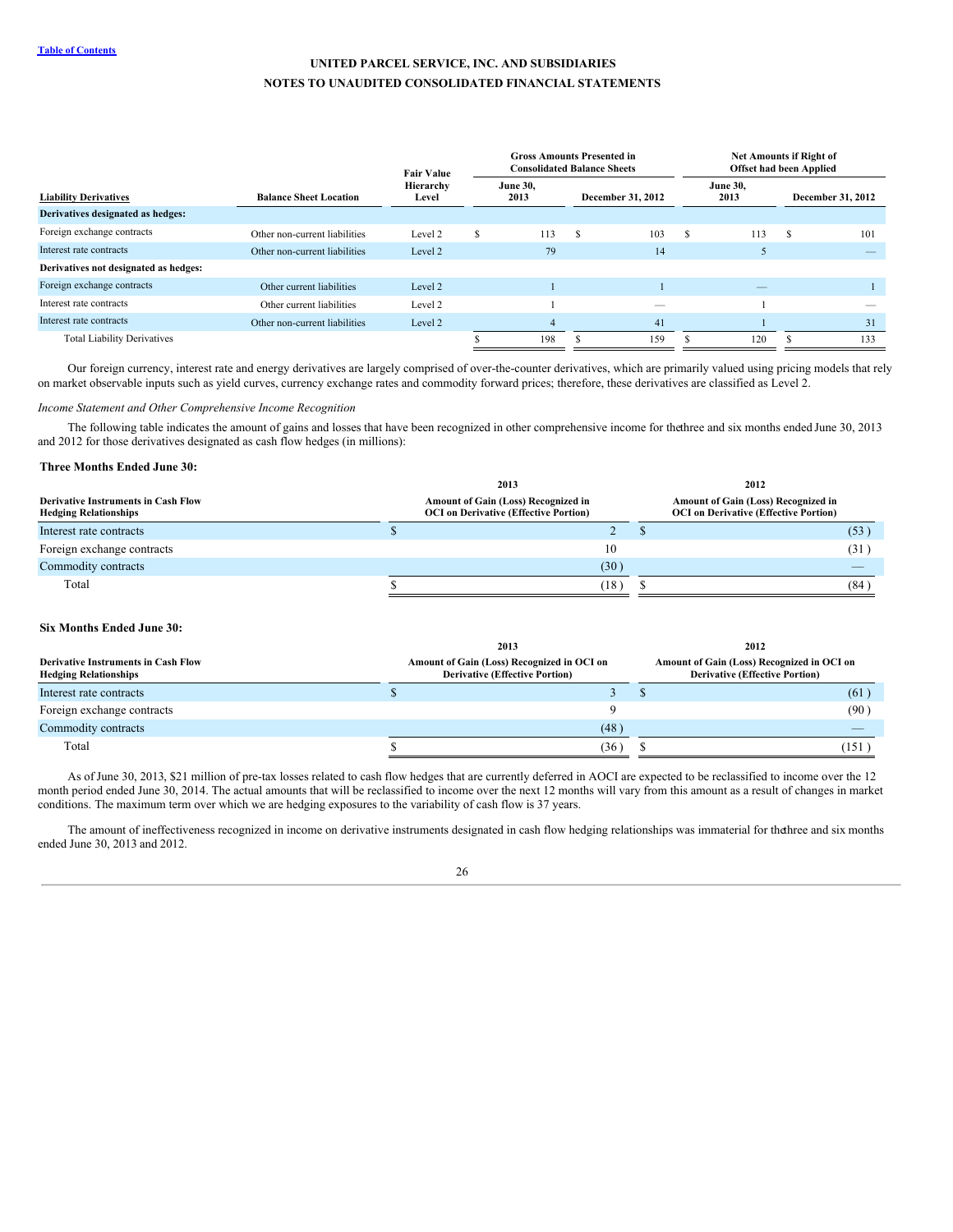The following table indicates the amount and location in the statements of consolidated income in which derivative gains and losses, as well as the associated gains and losses on the underlying exposure, have been recognized for those derivatives designated as fair value hedges for the three and six months ended June 30, 2013 and 2012 (in millions):

| Derivative Instruments in Fair<br><b>Value Hedging Relationships</b> | Location of<br>Gain (Loss)<br>Recognized in<br>Income |   | 2013<br><b>Amount</b> of<br>Gain (Loss)<br>Recognized<br>in Income |            | 2012<br><b>Amount</b> of<br>Gain (Loss)<br>Recognized<br>in Income | <b>Hedged Items in</b><br><b>Fair Value</b><br>Hedging<br><b>Relationships</b> | <b>Location of</b><br>Gain (Loss)<br><b>Recognized In</b><br>Income |   | 2013<br><b>Amount of</b><br>Gain (Loss)<br>Recognized<br>in Income |   | 2012<br><b>Amount</b> of<br>Gain (Loss)<br>Recognized<br>in Income |
|----------------------------------------------------------------------|-------------------------------------------------------|---|--------------------------------------------------------------------|------------|--------------------------------------------------------------------|--------------------------------------------------------------------------------|---------------------------------------------------------------------|---|--------------------------------------------------------------------|---|--------------------------------------------------------------------|
| <b>Three Months Ended June 30:</b>                                   |                                                       |   |                                                                    |            |                                                                    |                                                                                |                                                                     |   |                                                                    |   |                                                                    |
| Interest rate contracts                                              | Interest<br>Expense                                   | S | $(187)$ \$                                                         |            | 72                                                                 | Fixed-Rate<br>Debt and<br>Capital Leases                                       | Interest<br>Expense                                                 | S | 187                                                                | S | (72)                                                               |
| <b>Six Months Ended June 30:</b>                                     |                                                       |   |                                                                    |            |                                                                    |                                                                                |                                                                     |   |                                                                    |   |                                                                    |
| Interest rate contracts                                              | Interest<br>Expense                                   | S | (233)                                                              | $^{\circ}$ | 36                                                                 | Fixed-Rate<br>Debt and<br>Capital Leases                                       | Interest<br>Expense                                                 | S | 233                                                                | S | (36)                                                               |

Additionally, we maintain some interest rate swap and foreign exchange forward contracts that are not designated as hedges. These interest rate swap contracts are intended to provide an economic hedge of a portfolio of interest bearing receivables. These foreign exchange forward contracts are intended to provide an economic offset to foreign currency remeasurement risks for certain assets and liabilities in our consolidated balance sheets.

We also periodically terminate interest rate swaps and foreign currency options by entering into offsetting swap and foreign currency positions with different counterparties. As part of this process, we de-designate our original swap and foreign currency contracts. These transactions provide an economic offset that effectively eliminates the effects of changes in market valuation.

We have entered into several interest rate basis swaps, which effectively convert cash flows based on variable LIBOR-based interest rates to cash flows based on the prevailing federal funds interest rate. These swaps are not designated as hedges, and all amounts related to fair value changes and settlements are recorded to interest expense in the statements of consolidated income.

The following is a summary of the amounts recorded in the statements of consolidated income related to fair value changes and settlements of these interest rate swaps and foreign currency forward contracts not designated as hedges (in millions):

|                                                                          |                                                               |               | 2013                                                        |               | 2012                                                        |
|--------------------------------------------------------------------------|---------------------------------------------------------------|---------------|-------------------------------------------------------------|---------------|-------------------------------------------------------------|
| Derivative Instruments not Designated in<br><b>Hedging Relationships</b> | <b>Location of Gain (Loss)</b><br><b>Recognized in Income</b> |               | <b>Amount of Gain (Loss)</b><br><b>Recognized in Income</b> |               | <b>Amount of Gain (Loss)</b><br><b>Recognized in Income</b> |
| <b>Three Months Ended June 30:</b>                                       |                                                               |               |                                                             |               |                                                             |
| Interest rate contracts                                                  | Interest Expense                                              | <sup>\$</sup> | (4)                                                         | $\mathbf{s}$  | (2)                                                         |
| Foreign exchange contracts                                               | Other Operating Expenses                                      |               | (3)                                                         |               | 42                                                          |
| Foreign exchange contracts                                               | Investment Income                                             |               | 20                                                          |               |                                                             |
|                                                                          |                                                               |               | 13                                                          |               | 40                                                          |
| <b>Six Months Ended June 30:</b>                                         |                                                               |               |                                                             |               |                                                             |
| Interest rate contracts                                                  | <b>Interest Expense</b>                                       | \$.           | (4)                                                         | <sup>\$</sup> | (5)                                                         |
| Foreign exchange contracts                                               | <b>Other Operating Expenses</b>                               |               | 84                                                          |               | 34                                                          |
| Foreign exchange contracts                                               | Investment Income                                             |               | 15                                                          |               |                                                             |
|                                                                          |                                                               |               | 95                                                          |               | 29                                                          |
|                                                                          |                                                               |               |                                                             |               |                                                             |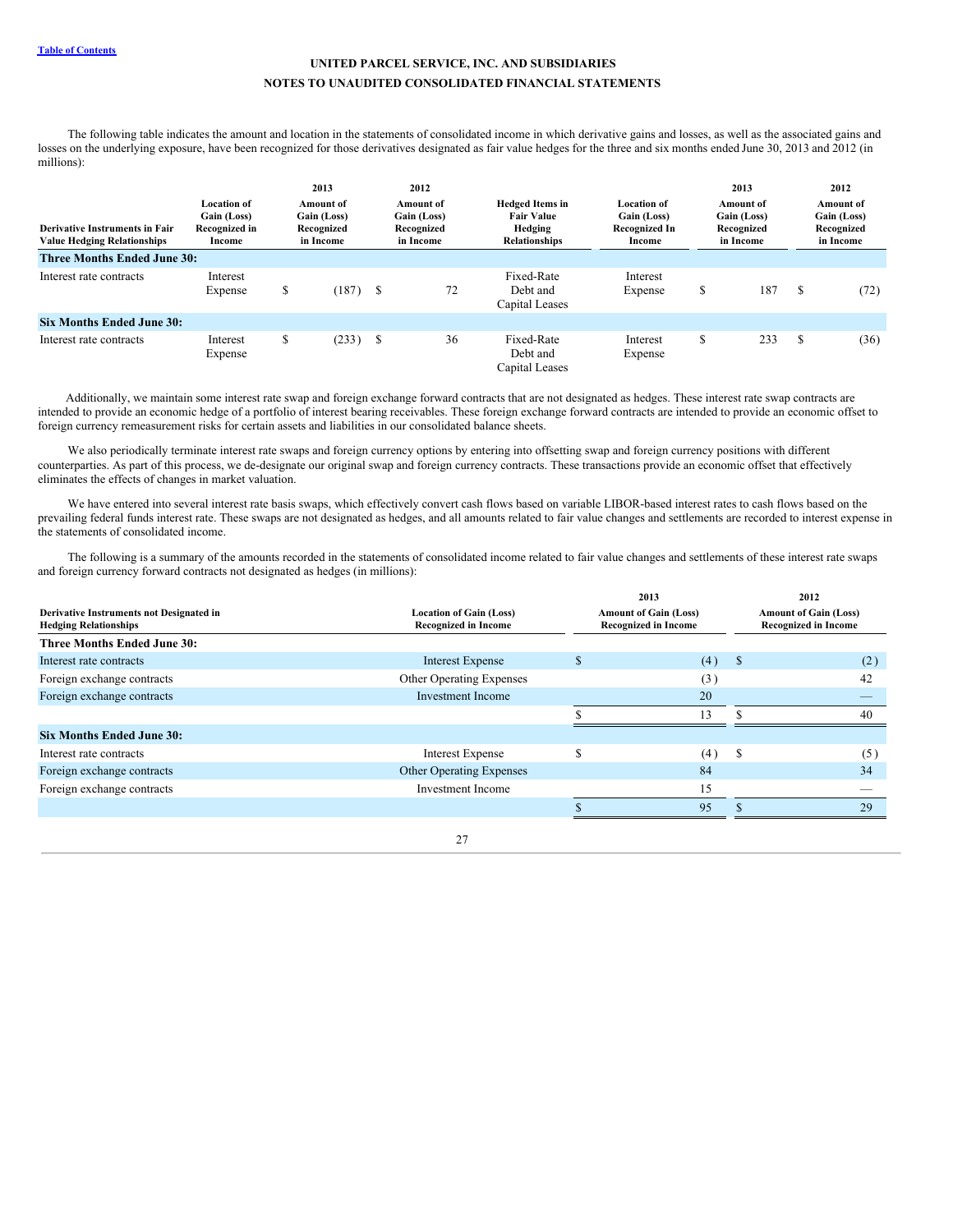## <span id="page-29-0"></span>**NOTE 14. INCOME TAXES**

Our effective tax rate increased to 35.0% in the second quarter of 2013 compared with 34.5% in the same period of 2012, primarily due to a decrease in U.S. Federal and state tax credits relative to total pre-tax income, as well as unfavorable changes in the proportion of our taxable income in certain non-U.S. jurisdictions relative to total pre-tax income.

On a year-to-date basis, our effective tax rate declined to32.8% in 2013 from34.5% in 2012, as a portion of the gain from liquidating a foreign subsidiary was nontaxable (discussed further in note 15).

In June 2011, we received a RAR covering income taxes for tax years 2005 through 2007, in addition to the excise tax matters described in note 9. The income tax RAR proposed adjustments related to the value of acquired software and intangibles, research credit expenditures, and the amount of deductible costs associated with our British Pound Sterling Notes exchange offer completed in May 2007. Receipt of the RAR represents only the conclusion of the examination process. We disagree with some of the proposed adjustments related to these matters. Therefore, we filed protests and, in the third quarter of 2011, the IRS responded to our protests and forwarded the case to IRS Appeals.

We expect to begin discussions of these income tax matters with IRS Appeals within the next twelve months. It should be noted, however, that the ultimate resolution of these matters will result in a refund to UPS - even according to the adjustments proposed by the IRS.

At this time, we do not believe the ultimate resolution of these income tax matters will have a material effect on our financial condition, results of operations, or liquidity.

A number of years may elapse before an uncertain tax position is audited and ultimately settled. It is difficult to predict the ultimate outcome or the timing of resolution for uncertain tax positions. It is reasonably possible that the amount of unrecognized tax benefits could significantly increase or decrease within the next twelve months. Items that may cause changes to unrecognized tax benefits include the timing of interest deductions and the allocation of income and expense between tax jurisdictions. These changes could result from the settlement of ongoing litigation, the completion of ongoing examinations, the expiration of the statute of limitations or other unforeseen circumstances. At this time, an estimate of the range of the reasonably possible change cannot be made.

# <span id="page-29-1"></span>**NOTE 15. TERMINATION OF TNT TRANSACTION**

### *TNT Termination Fee and Related Costs*

On January 30, 2013, the European Commission issued a formal decision prohibiting our proposed acquisition of TNT Express N.V. ("TNT Express"). As a result of the prohibition by the European Commission, the condition of our offer requiring European Union competition clearance was not fulfilled, and our proposed acquisition of TNT Express could not be completed. Given this outcome, UPS and TNT Express entered a separate agreement to terminate the merger protocol, and we withdrew our formal offer for TNT Express. We paid a termination fee to TNT Express of €200 million (\$268 million) under this agreement, and also incurred transaction-related expenses of \$16 million during the first quarter of 2013. The combination of these items resulted in a pre-tax charge of \$284 million (\$177 million after-tax), which impacted our International Package segment.

### *Gain upon the Liquidation of a Foreign Subsidiary*

Subsequent to the termination of the merger protocol, we liquidated a foreign subsidiary that would have been used to acquire the outstanding shares of TNT Express in connection with the proposed acquisition. Upon the liquidation of this subsidiary in the first quarter of 2013, we realized a pre-tax foreign currency gain of \$245 million (\$213 million after-tax), which impacted our International Package segment.

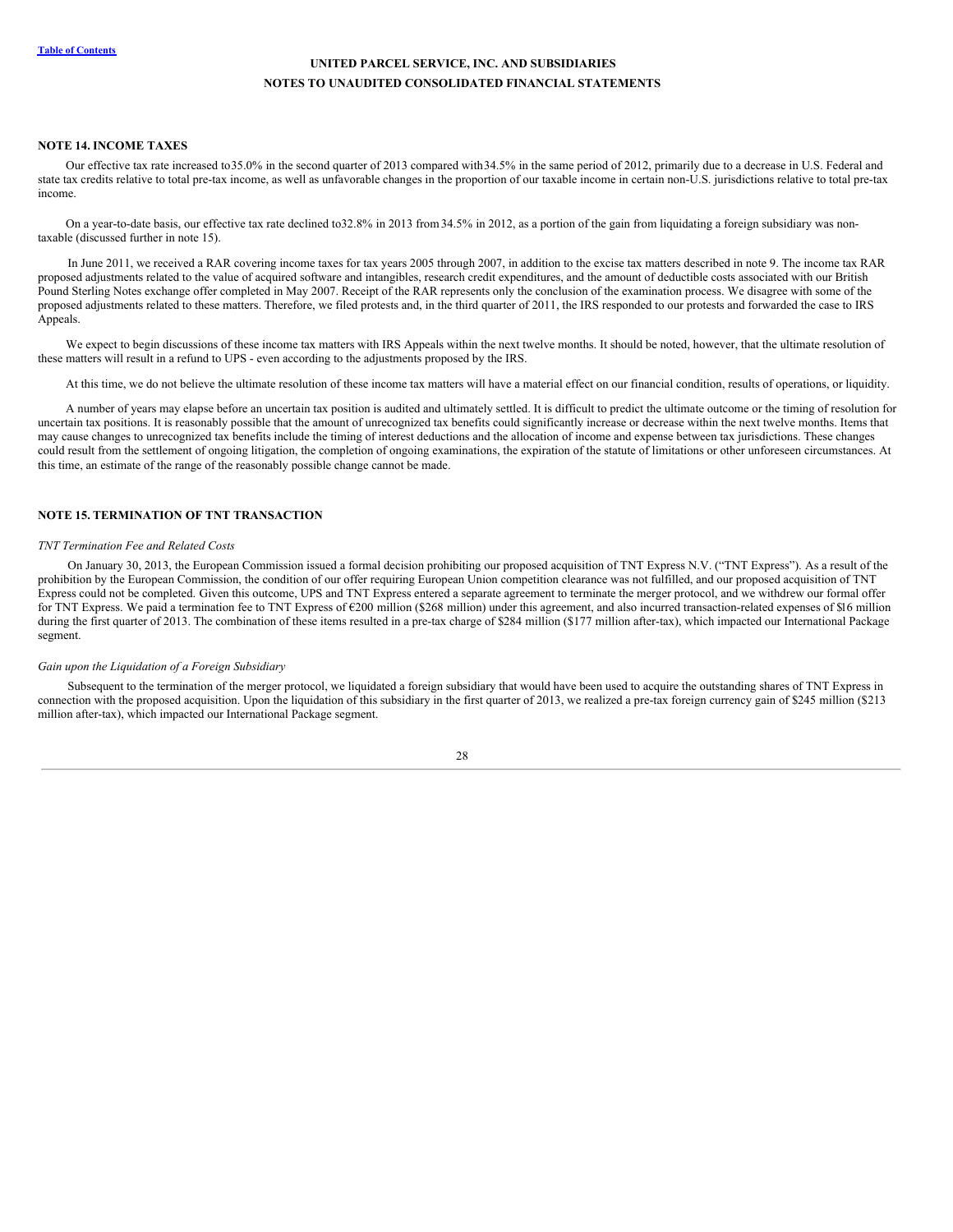# <span id="page-30-0"></span>**NOTE 16. SUBSEQUENT EVENTS**

## *Cemelog Ltd.*

In July 2013, we completed the acquisition of Cemelog Ltd. ("Cemelog"), a Hungary-based medical logistics provider that operates in Central and Eastern Europe. The acquisition will add 255,000 square feet of dedicated healthcare logistics facilities in Budapest, Hungary, and further our ability to offer customers expanded access to regional healthcare logistics expertise. Cemelog will be included in our Supply Chain & Freight reporting segment beginning in the third quarter of 2013. The acquisition was not material to our consolidated financial position or results of operations.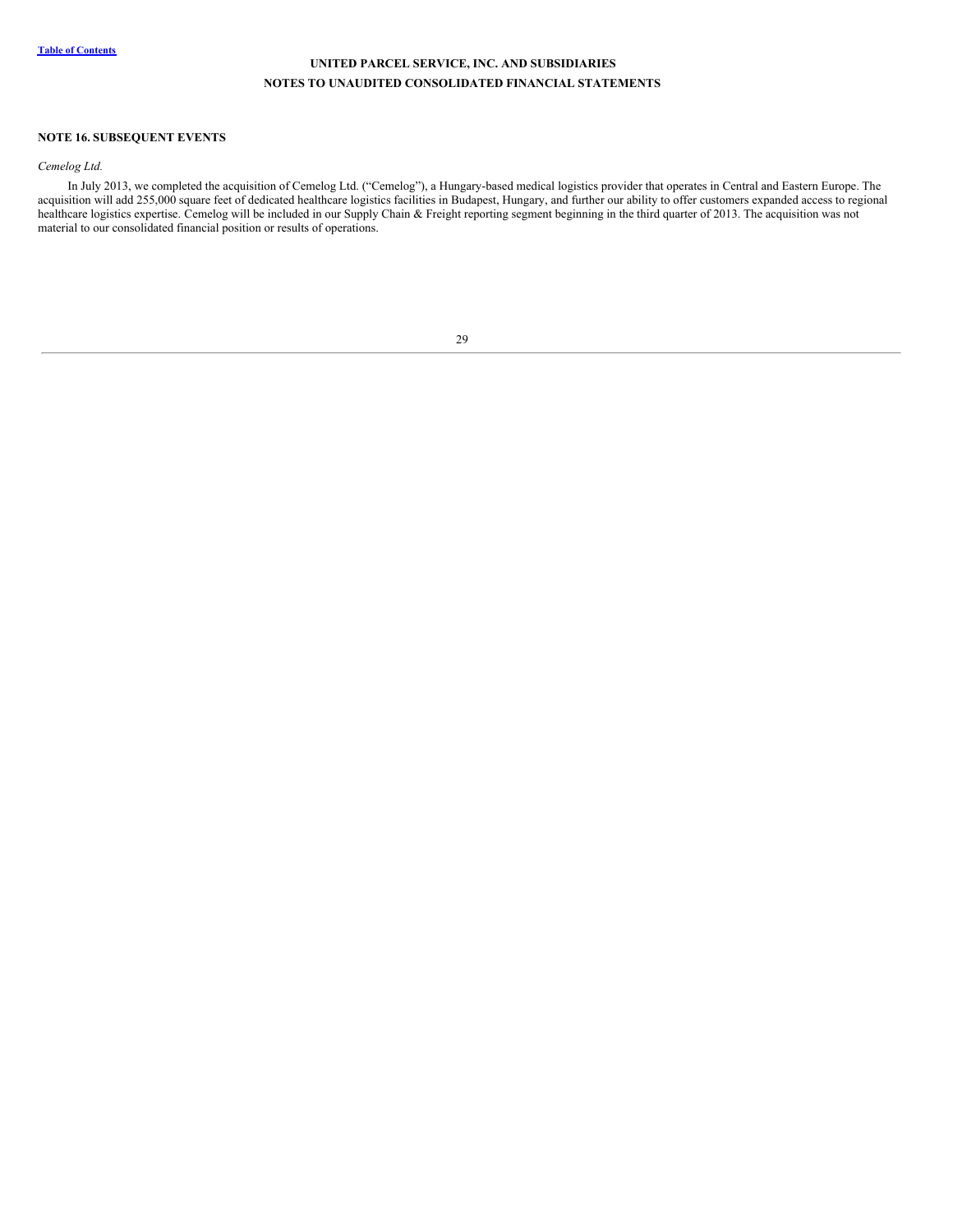<span id="page-31-0"></span>**Item 2.** *Management's Discussion and Analysis of Financial Condition and Results of Operations*

### <span id="page-31-1"></span>**Overview**

The U.S. economic expansion has continued at a slow pace through the second quarter of 2013. Continued growth in retail sales (particularly among e-commerce retailers) has provided for expansion in the overall U.S. small package delivery market; however, slowing export growth and industrial production, and a lack of significant inventory replenishment, have negatively impacted the growth in commercial shipments. Given these trends, our products most aligned with business-to-consumer shipments have experienced the strongest growth, while growth in our business-to-business volume has remained weak.

Outside of the U.S., economic growth has remained slow largely due to fiscal austerity measures, particularly in Europe. This slower economic growth has created an environment in which customers are more likely to trade-down from premium express products to standard delivery products in both Europe and Asia. Additionally, the uneven nature of economic growth worldwide combined with the trend towards more international trade being conducted regionally, has led to shifting trade patterns and resulted in overcapacity in certain trade lanes. These circumstances have led us to adjust our air capacity and cost structure in our transportation network to the prevailing volume mix levels. Our broad portfolio of product offerings and the flexibilities inherent in our transportation network have helped us adapt to these changing trends.

While the worldwide economic environment has remained challenging in 2013, we have continued to undertake initiatives to improve yield management, increase operational efficiency and contain costs across all segments. Continued deployment of technology improvements should lead to further gains in our operational efficiency, flexibility and reliability, thus restraining cost increases and improving margins. In our International Package segment, we have adjusted our transportation network and utilized newly expanded operating facilities to improve time-in-transit for shipments in each region. We have also continued to leverage the new air route authority we have gained over the last several years and to take full advantage of faster growing trade lanes.

Our consolidated results are presented in the table below:

| <b>Three Months Ended</b><br><b>June 30,</b> |        |      |          | <b>Six Months Ended</b><br><b>June 30,</b><br>Change |              |                                                                           |      |          | Change    |  |
|----------------------------------------------|--------|------|----------|------------------------------------------------------|--------------|---------------------------------------------------------------------------|------|----------|-----------|--|
| 2013                                         |        | 2012 |          | $\frac{0}{0}$                                        | 2013         |                                                                           | 2012 |          | $\%$      |  |
|                                              | 13,507 |      | 13,349   | $1.2 \%$                                             | \$.          | 26,941                                                                    | \$.  | 26,485   | $1.7\%$   |  |
|                                              | 11,765 |      | 11,559   | $1.8\%$                                              |              | 23,619                                                                    |      | 23,126   | $2.1\%$   |  |
|                                              | 1,742  |      | 1,790    |                                                      | <sup>S</sup> | 3,322                                                                     | \$   | 3,359    | $(1.1)\%$ |  |
|                                              |        |      | $13.4\%$ |                                                      |              |                                                                           |      | $12.7\%$ |           |  |
|                                              | 15,722 |      | 15,356   | $2.3\%$                                              |              | 15.971                                                                    |      | 15.474   | $3.2 \%$  |  |
| \$                                           | 11.08  | -S   | 11.12    |                                                      |              | 10.97                                                                     | \$.  | 10.99    | $(0.2)\%$ |  |
| \$                                           | 1,071  | S.   | 1,116    |                                                      |              | 2,108                                                                     | \$   | 2,086    | $1.1\%$   |  |
| \$                                           | 1.14   |      | 1.16     |                                                      |              | 2.22                                                                      | S    | 2.17     | $2.3\%$   |  |
| \$                                           | 1.13   | \$.  | 1.15     |                                                      |              | 2.21                                                                      | \$   | 2.15     | $2.8\%$   |  |
|                                              |        |      | 12.9%    |                                                      |              | $(2.7)\%$<br>$(0.4)\%$ \$<br>$(4.0)\%$ \$<br>$(1.7)\%$ \$<br>$(1.7)\%$ \$ |      | $12.3\%$ |           |  |

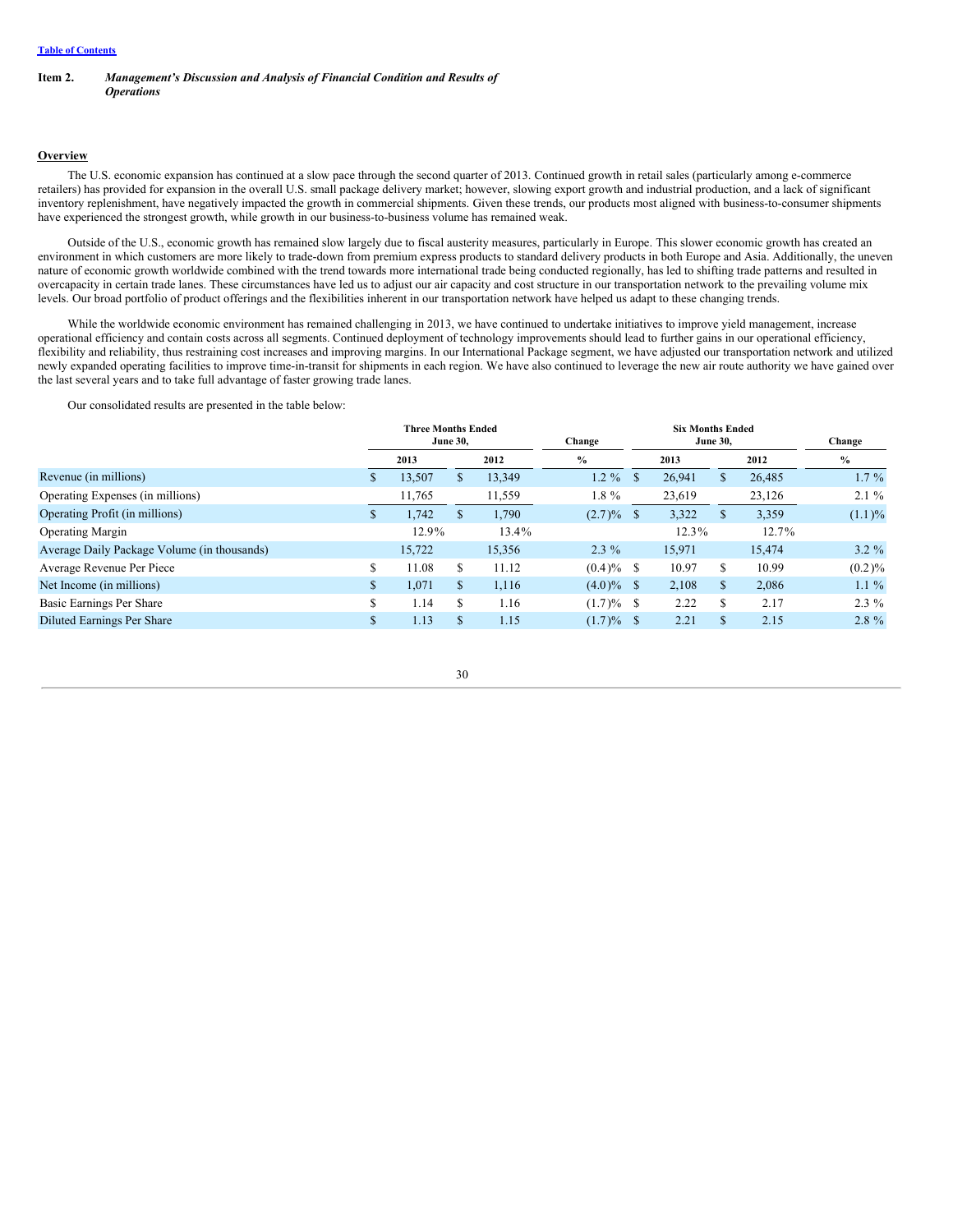## <span id="page-32-0"></span>**Items Affecting Comparability**

The year-over-year comparisons of our financial results were affected by the following items (amounts in millions):

|                                                   | <b>Three Months Ended</b><br><b>June 30.</b> |                                 |  |   |  | <b>Six Months Ended</b> | <b>June 30,</b> |   |  |
|---------------------------------------------------|----------------------------------------------|---------------------------------|--|---|--|-------------------------|-----------------|---|--|
|                                                   | 2013<br>2012                                 |                                 |  |   |  | 2013                    | 2012            |   |  |
| <b>Operating Expenses:</b>                        |                                              |                                 |  |   |  |                         |                 |   |  |
| TNT Termination Fee and Related Expenses          |                                              | $\hspace{0.1mm}-\hspace{0.1mm}$ |  |   |  | 284                     |                 | _ |  |
| Gain Upon Liquidation of Foreign Subsidiary       |                                              |                                 |  | _ |  | (245)                   |                 |   |  |
| Income Tax Expense:                               |                                              |                                 |  |   |  |                         |                 |   |  |
| Income Tax Expense (Benefit) from the Items Above |                                              |                                 |  |   |  | (75)                    |                 |   |  |

These items have been excluded from comparisons of "adjusted" operating expenses, operating profit and operating margin in the discussion that follows.

### *TNT Termination Fee and Related Expenses*

On January 30, 2013, the European Commission issued a formal decision prohibiting our proposed acquisition of TNT Express N.V. ("TNT Express"). As a result of the prohibition by the European Commission, the condition of our offer requiring European Union competition clearance was not fulfilled, and our proposed acquisition of TNT Express could not be completed. Given this outcome, UPS and TNT Express entered a separate agreement to terminate the merger protocol, and we withdrew our formal offer for TNT Express. We paid a termination fee to TNT Express of €200 million (\$268 million) under this agreement, and also incurred transaction-related expenses of \$16 million during the first quarter of 2013. The combination of these items resulted in a pre-tax charge of \$284 million (\$177 million after-tax), which impacted our International Package segment.

#### *Gain upon the Liquidation of a Foreign Subsidiary*

Subsequent to the termination of the merger protocol, we liquidated a foreign subsidiary that would have been used to acquire the outstanding shares of TNT Express in connection with the proposed acquisition. Upon the liquidation of this subsidiary in the first quarter of 2013, we realized a pre-tax foreign currency gain of \$245 million (\$213 million after-tax), which impacted our International Package segment.

### <span id="page-32-1"></span>**Results of Operations—Segment Review**

The results and discussions that follow are reflective of how our executive management monitors the performance of our reporting segments. From time to time, we supplement the reporting of our financial information determined under generally accepted accounting principles ("GAAP") with certain non-GAAP financial measures, including operating profit, operating margin, pre-tax income, effective tax rate, net income and earnings per share adjusted for the non-comparable items discussed above. We believe that these adjusted measures provide meaningful information to assist investors and analysts in understanding our financial results and assessing our prospects for future performance. We believe these adjusted financial measures are important indicators of our results of operations because they exclude items that may not be indicative of, or are unrelated to, our core operating results, and provide a better baseline for analyzing trends in our underlying businesses.

Certain operating expenses are allocated between our reporting segments based on activity-based costing methods. These activity-based costing methods require us to make estimates that impact the amount of each expense category that is attributed to each segment. Changes in these estimates will directly impact the amount of expense allocated to each segment, and therefore the operating profit of each reporting segment. There were no significant changes in our expense allocation methodology during 2013 or 2012.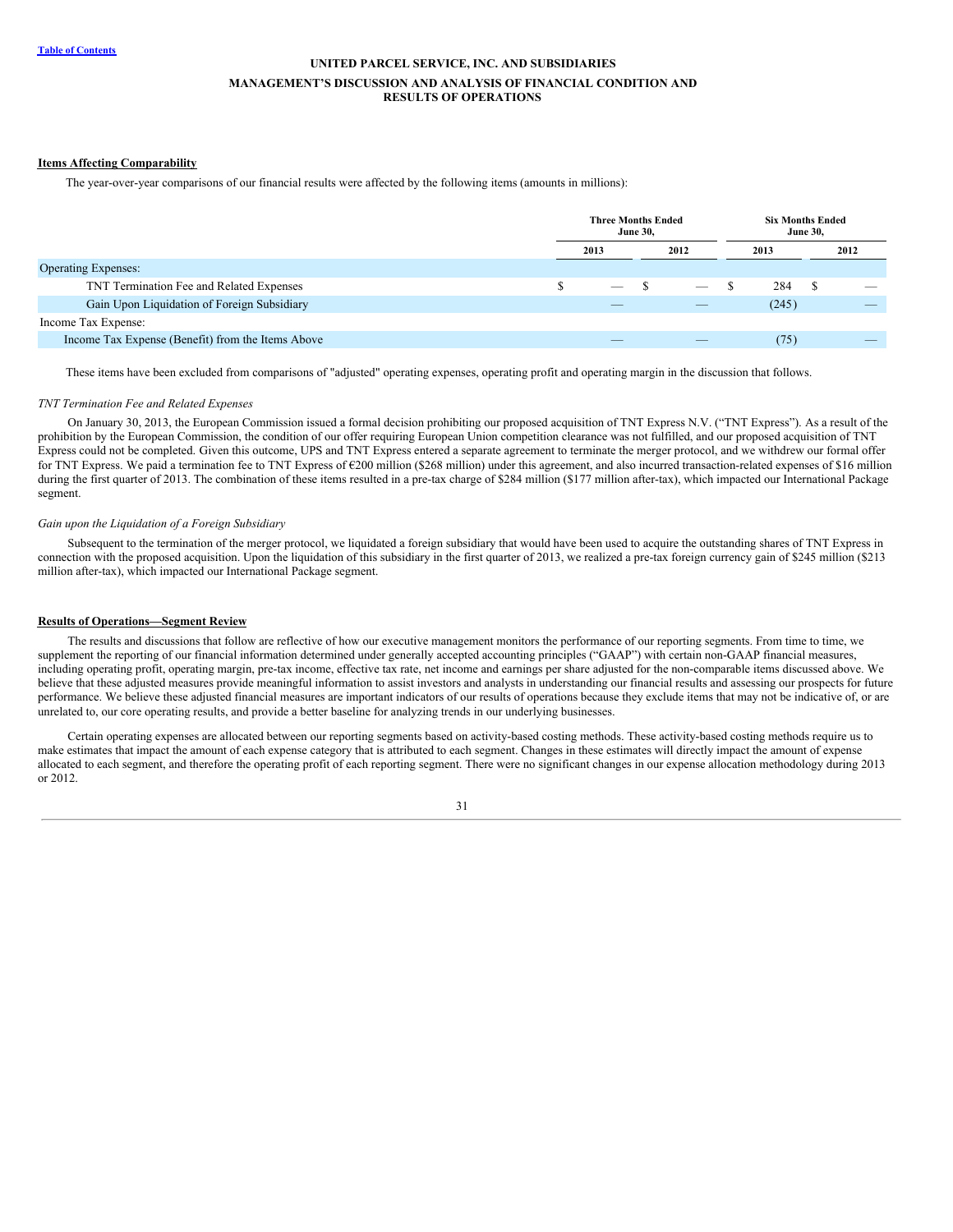# <span id="page-33-0"></span>**U.S. Domestic Package Operations**

|                                              |              | <b>Three Months Ended</b><br><b>June 30,</b> |               |        | Change        | <b>Six Months Ended</b> | <b>June 30,</b> |        | Change        |
|----------------------------------------------|--------------|----------------------------------------------|---------------|--------|---------------|-------------------------|-----------------|--------|---------------|
|                                              |              | 2013                                         |               | 2012   | $\frac{0}{0}$ | 2013                    |                 | 2012   | $\frac{0}{0}$ |
| Average Daily Package Volume (in thousands): |              |                                              |               |        |               |                         |                 |        |               |
| Next Day Air                                 |              | 1,213                                        |               | 1,231  | $(1.5)\%$     | 1,224                   |                 | 1,222  | $0.2\%$       |
| Deferred                                     |              | 937                                          |               | 924    | $1.4\%$       | 978                     |                 | 954    | $2.5\%$       |
| Ground                                       |              | 11,176                                       |               | 10,920 | $2.3\%$       | 11,373                  |                 | 10,981 | $3.6\%$       |
| Total Avg. Daily Package Volume              |              | 13,326                                       |               | 13,075 | $1.9\%$       | 13,575                  |                 | 13,157 | $3.2\%$       |
| Average Revenue Per Piece:                   |              |                                              |               |        |               |                         |                 |        |               |
| Next Day Air                                 | $\mathbb{S}$ | 20.52                                        | \$            | 20.42  | $0.5 \%$ \$   | 20.32                   | \$              | 20.24  | $0.4\%$       |
| Deferred                                     |              | 13.31                                        |               | 13.60  | $(2.1)\%$     | 12.96                   |                 | 13.30  | $(2.6)\%$     |
| Ground                                       |              | 8.18                                         |               | 8.08   | $1.2\%$       | 8.13                    |                 | 8.02   | $1.4\%$       |
| Total Avg. Revenue Per Piece                 | \$           | 9.66                                         | S.            | 9.63   | $0.3 \%$ \$   | 9.58                    | \$              | 9.54   | $0.4\%$       |
| Operating Days in Period                     |              | 64                                           |               | 64     |               | 127                     |                 | 128    |               |
| Revenue (in millions):                       |              |                                              |               |        |               |                         |                 |        |               |
| Next Day Air                                 | $\mathbb{S}$ | 1,593                                        | $\mathsf{\$}$ | 1,609  | $(1.0)\%$ \$  | 3,159                   | $\mathbb{S}$    | 3,166  | $(0.2)\%$     |
| Deferred                                     |              | 798                                          |               | 804    | (0.7)%        | 1,610                   |                 | 1,624  | $(0.9)\%$     |
| Ground                                       |              | 5,850                                        |               | 5,645  | $3.6\%$       | 11,743                  |                 | 11,272 | 4.2 $%$       |
| <b>Total Revenue</b>                         | \$           | 8,241                                        | \$            | 8,058  | $2.3 \%$ \$   | 16,512                  | \$              | 16,062 | $2.8\%$       |
| Operating Expenses (in millions)             | $\mathbb{S}$ | 7,109                                        | \$            | 6,924  | $2.7 \%$ \$   | 14,295                  | $\mathbb{S}$    | 13,933 | $2.6\%$       |
| Operating Profit (in millions)               | \$           | 1,132                                        | \$            | 1,134  | $(0.2)\%$ \$  | 2,217                   | \$              | 2,129  | 4.1 $%$       |
| <b>Operating Margin</b>                      |              | 13.7%                                        |               | 14.1%  |               | 13.4%                   |                 | 13.3%  |               |

#### *Revenue*

The change in overall revenue was impacted by the following factors for thesecond quarter and year-to-date periods of 2013 compared with the corresponding periods of 2012:

|                                    | Volume  | Rates/<br><b>Product Mix</b> | Fuel<br>Surcharge | Total<br>Revenue<br>Change |
|------------------------------------|---------|------------------------------|-------------------|----------------------------|
| <b>Net Revenue Change Drivers:</b> |         |                              |                   |                            |
| Second quarter 2013 vs. 2012       | $.9\%$  | $1.2\%$                      | $(0.8)$ %         | $2.3\%$                    |
| Year-to-date $2013$ vs. $2012$     | $2.4\%$ | $0.9\%$                      | $(0.5) \%$        | $2.8\%$                    |

### *Volume*

Our overall volume increased in the second quarter and year-to-date periods of 2013 compared with 2012, largely due to continued solid growth in e-commerce and overall retail sales; however, the increase in volume was hindered by slow overall U.S. economic and industrial production growth. Business-to-consumer shipments, which represent over 40% of total U.S. Domestic Package volume, grew approximately 5% for the quarter and drove increases in both air and ground shipments. Business-to-business volume was flat in the second quarter of 2013, as industrial production continued to slow. Labor negotiations with the Teamsters hindered volume growth during the second quarter, delaying our ability to gain new customers. Additionally, these negotiations caused a minor amount of volume diversion among our existing customers.

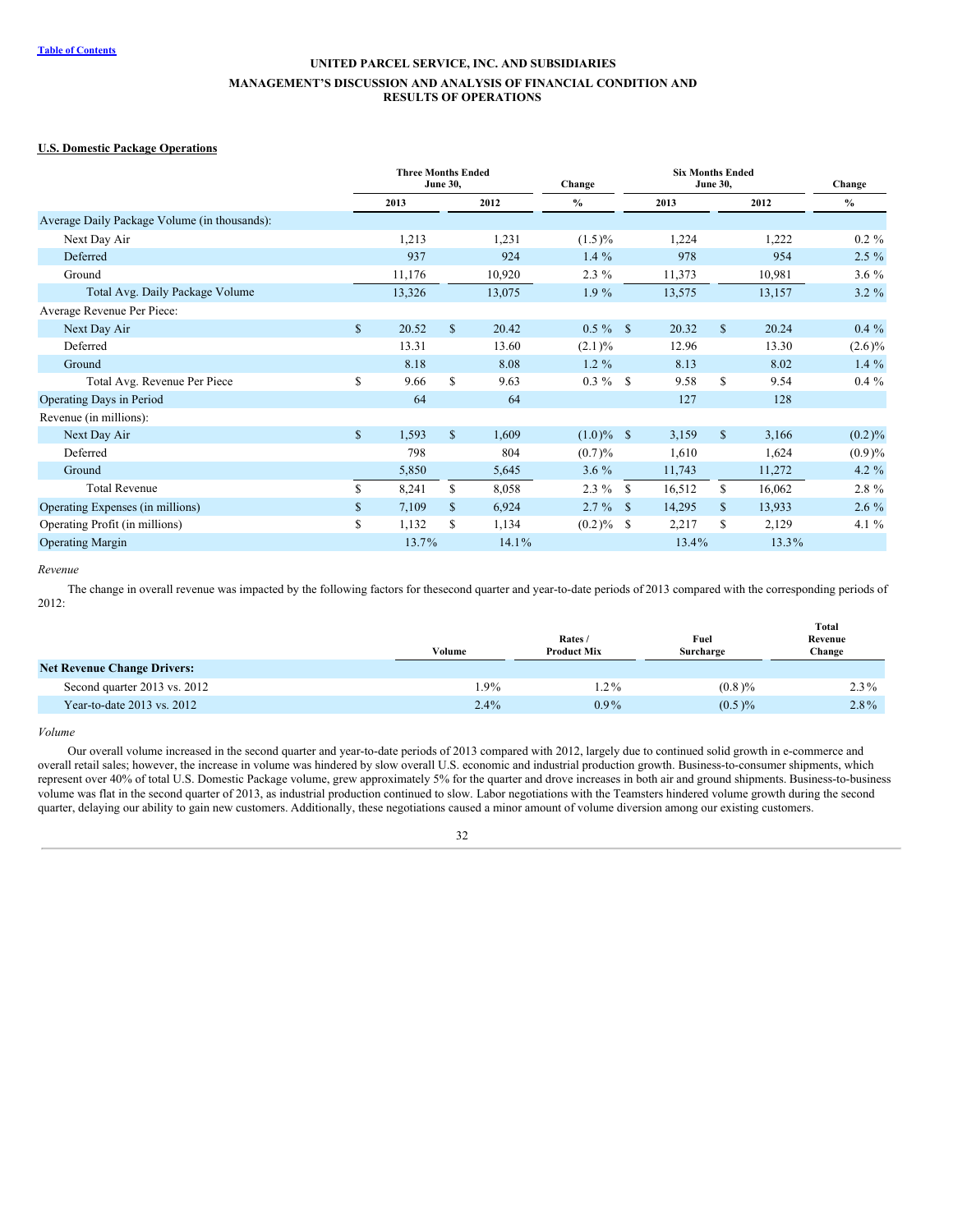### **UNITED PARCEL SERVICE, INC. AND SUBSIDIARIES**

### **MANAGEMENT'S DISCUSSION AND ANALYSIS OF FINANCIAL CONDITION AND RESULTS OF OPERATIONS**

Among our air products, volume declined slightly in the second quarter of 2013 compared with 2012, as growth in our deferred products was more than offset by a decline in our Next Day Air services. Solid air volume growth continued for those products most aligned with business-to-consumer shipping, including our residential Next Day Air Saver and residential Second Day Air package products. Next Day Air letter volume decreased over 5%, and was negatively impacted by increased competition in the industry. Our business-to-business air volume continued to be impacted by sluggish economic conditions in the U.S., low levels of inventory replenishment among our customers and changes in our customers' supply chain networks. The combination of these factors influence their sensitivity towards the price and speed of shipments, and therefore the use of our premium air services.

The increase in ground volume in the second quarter of 2013 was primarily attributed to our traditional and lightweight residential service offerings. Demand for these residential products continues to be driven by business-to-consumer shipping activity from e-commerce retailers and other large customers. Business-to-business ground volume also showed a small increase, and was positively impacted by the overall expansion of the U.S. retail sector; however, the recent slowdown in industrial production hindered growth. The increased use of omni-channel retailing (including ship-from-store and ship-to-store models) by customers is also positively impacting volume growth for both our residential and commercial ground products.

### *Rates and Product Mix*

Overall revenue per piece increased 0.3% for the second quarter of 2013 compared with the same period of 2012 (0.4% year-to-date), and was impacted by changes in base rates, customer and product mix, and fuel surcharge rates.

Revenue per piece for our ground and air products was positively impacted by an increase in base rates that took effect on December 31, 2012. We increased the base rates 6.5% on UPS Next Day Air, UPS 2nd Day Air and UPS 3 Day Select, and 5.9% on UPS Ground, while reducing our fuel surcharge indices. Other pricing changes included an increase in the residential surcharge, and an increase in the delivery area surcharge on certain residential and commercial services. These rate changes are customary and occur on an annual basis.

In the second quarter of 2013, revenue per piece increased slightly for Next Day Air, while declining for our deferred products, as the impact of the base rate increase was more than offset by declines in fuel surcharge rates and changes in customer and product mix. Revenue per piece was adversely impacted by the relatively stronger growth in our lower-yielding Next Day Air Saver and deferred products, compared with our premium Next Day Air services, as well as the faster growth in lighter-weight business-toconsumer shipments.

Ground revenue per piece increased for the second quarter of 2013, compared with the corresponding period of 2012, primarily due to the base rate increase; however, this was partially offset by customer and product mix changes, as a greater portion of our overall volume in 2013, relative to 2012, came from lighter-weight shipments and larger customers. Fuel surcharge rate changes adversely impacted ground revenue per piece growth in the second quarter of 2013 compared with 2012.

### *Fuel Surcharges*

UPS applies a fuel surcharge on our domestic air and ground services. The air fuel surcharge is based on the U.S. Department of Energy's ("DOE") Gulf Coast spot price for a gallon of kerosene-type jet fuel, while the ground fuel surcharge is based on the DOE's On-Highway Diesel Fuel price. Based on published rates, the average fuel surcharge for domestic air and ground products was as follows:

|                         | <b>Three Months Ended</b> |       |           | <b>Six Months Ended</b> |         |           |  |  |
|-------------------------|---------------------------|-------|-----------|-------------------------|---------|-----------|--|--|
|                         | <b>June 30,</b>           |       | Change    | <b>June 30,</b>         |         | Change    |  |  |
|                         | 2013<br>2012              |       | % Point   | 2013                    | 2012    | % Point   |  |  |
| Next Day Air / Deferred | $1.0\%$                   | 14.3% | $(3.3)\%$ | $11.0\%$                | 13.7%   | $(2.7)\%$ |  |  |
| Ground                  | $7.5\%$                   | 8.3%  | $(0.8)\%$ | $7.4\%$                 | $8.2\%$ | $(0.8)\%$ |  |  |

On December 31, 2012, in connection with our base rate increase, we modified the fuel surcharge on air and ground services by reducing the index used to determine the fuel surcharge by 2% and 1%, respectively. Total domestic fuel surcharge revenue decreased by \$66 million in the second quarter of 2013 compared with the same period of 2012 (\$88 million year-to-date) primarily due to the lower fuel surcharge rates; however, this was partially offset by the increase in package volume for the quarter and year-todate periods. These decreased fuel surcharge rates were due to lower jet and diesel fuel prices, as well as the reduction in the index on the air and ground surcharges made in conjunction with our base rate increase.

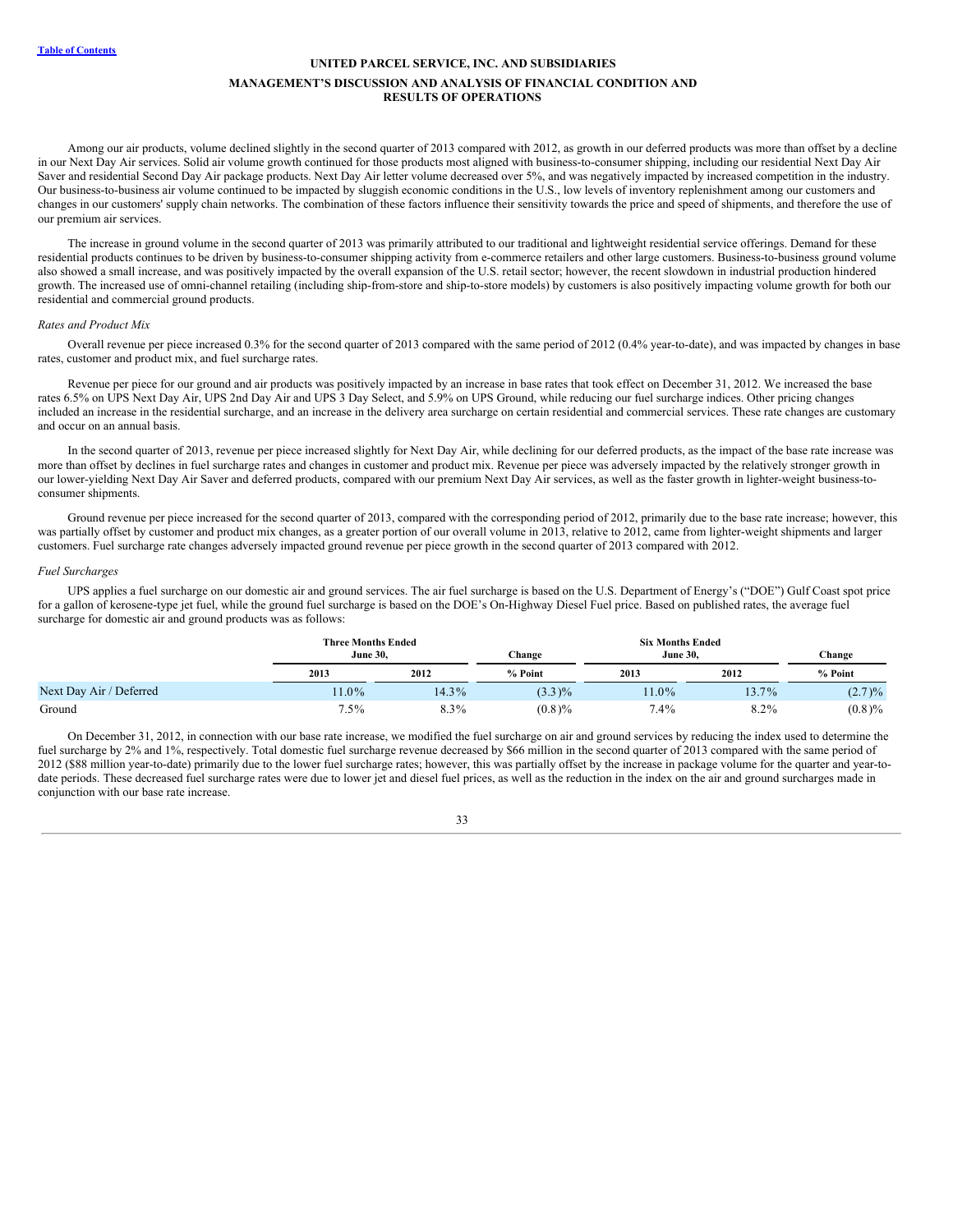### *Operating Expenses*

Operating expenses for the segment increased \$185 million for the second quarter of 2013 compared with the same period of 2012 (\$362 million year-to-date). This increase was primarily due to pick-up and delivery costs, which grew \$131 million, as well as the cost of operating our domestic integrated air and ground network, which increased \$28 million for the second quarter (\$269 million and \$88 million on a year-to-date basis, respectively). The growth in pick-up and delivery and network costs was largely due to increased volume and higher employee compensation costs, which were impacted by a union contractual wage increase (package driver wage rates rose 2.0%), an increase in average daily driver hours (up 2.0%) and an increase in employee pension and healthcare costs.

Cost increases have been mitigated as we adjust our air and ground networks to better match higher volume levels and utilize technology to increase package sorting efficiency. Improved pick-up and delivery densities, particularly for our residential products, have also contained increases in cost. These network efficiency improvements allowed us to process increased volume (up 1.9%) at a faster rate than the increase in average daily union labor hours (up 0.9%), aircraft block hours (down 0.3%) and miles driven (up 1.0%) in the second quarter of 2013 compared with the same period of 2012. The total cost per piece increased 0.8% for the second quarter of 2013 (0.2% year-todate).

#### *Operating Profit and Margin*

Operating profit was approximately flat for the second quarter of 2013, compared with the second quarter of 2012, as the volume growth and productivity improvements discussed previously were offset by pressure on revenue per piece, the adverse impact of fuel and an increase in pension costs. Revenue per piece was negatively impacted by changes in product and customer mix, which slowed the growth in revenue. The net impact of fuel adversely affected operating profit by approximately \$60 million in the second quarter of 2013 compared with 2012, as fuel surcharge revenue decreased at a faster rate than fuel expense. Additionally, pension costs for this segment increased approximately \$50 million in the second quarter of 2013 compared with 2012. These factors combined to decrease the operating margin by 40 basis points.

On a year-to-date basis, operating profit increased 4.1%, and was driven by the revenue growth and productivity improvements discussed previously. Overall volume growth allowed us to better leverage our transportation network, resulting in greater productivity and better pick-up and delivery density, which drove a 10 basis point increase in our operating margin; however, these trends were partially offset by changes in customer and product mix, which combined to pressure our revenue per piece. Operating profit was also negatively impacted by having one less operating day in 2013 compared with the same period of 2012.

|                   | I |
|-------------------|---|
|                   |   |
| ۰,<br>I<br>$\sim$ |   |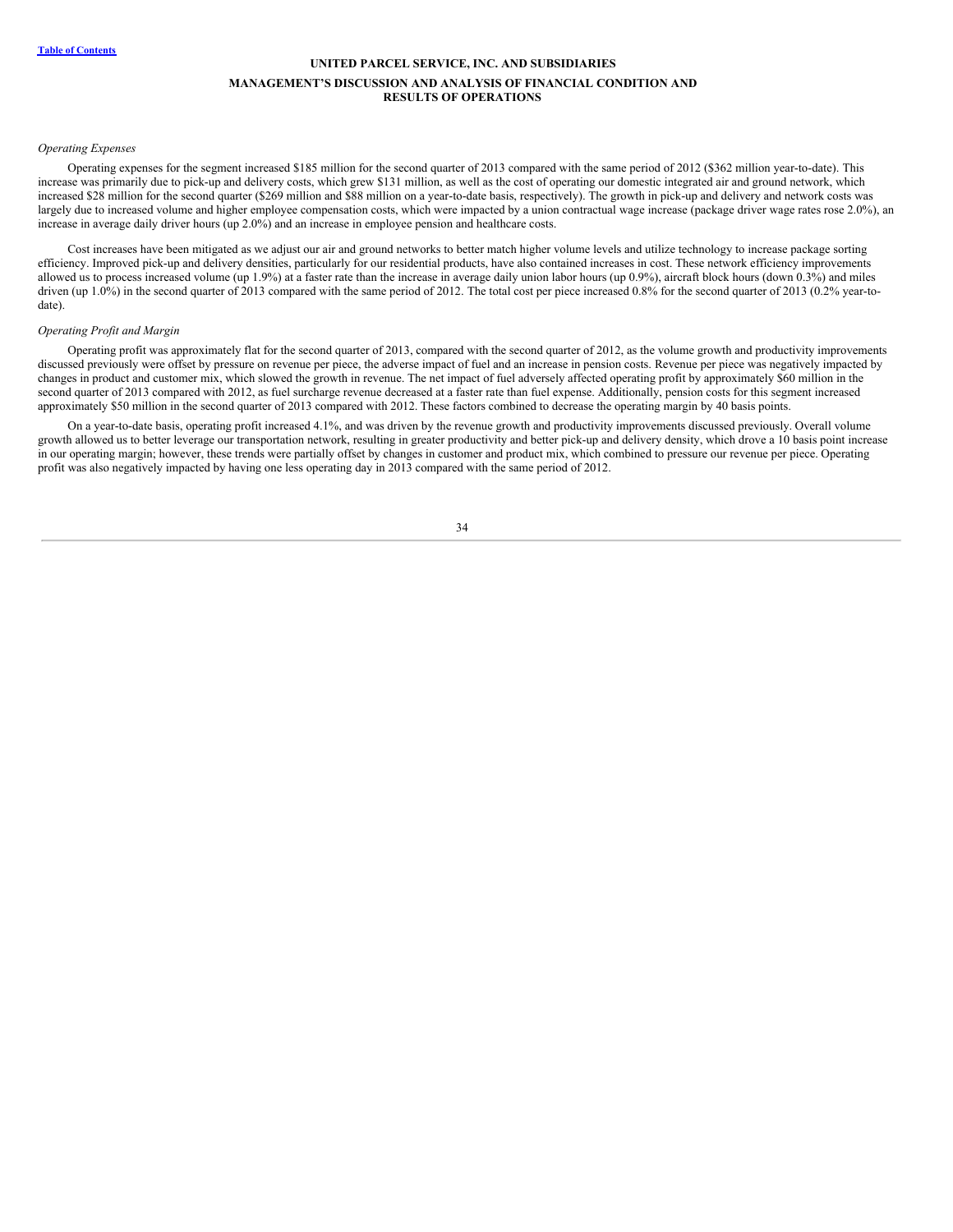# <span id="page-36-0"></span>**International Package Operations**

|                                                       | <b>Three Months Ended</b><br><b>June 30,</b> |       |              |          | Change       | <b>Six Months Ended</b><br><b>June 30,</b> |  |       |              |       | Change      |           |
|-------------------------------------------------------|----------------------------------------------|-------|--------------|----------|--------------|--------------------------------------------|--|-------|--------------|-------|-------------|-----------|
|                                                       |                                              | 2013  |              | 2012     |              | $\%$                                       |  | 2013  |              | 2012  |             | $\%$      |
| Average Daily Package Volume (in thousands):          |                                              |       |              |          |              |                                            |  |       |              |       |             |           |
| Domestic                                              |                                              | 1,427 |              | 1,358    |              | 5.1 $%$                                    |  | 1,422 |              | 1,384 |             | $2.7\%$   |
| Export                                                |                                              | 969   |              | 923      |              | 5.0 $%$                                    |  | 974   |              | 933   |             | 4.4 $%$   |
| Total Avg. Daily Package Volume                       |                                              | 2,396 |              | 2,281    |              | 5.0 %                                      |  | 2,396 |              | 2,317 |             | 3.4%      |
| Average Revenue Per Piece:                            |                                              |       |              |          |              |                                            |  |       |              |       |             |           |
| Domestic                                              | \$                                           | 7.06  | \$           | 7.08     |              | $(0.3)\%$ \$                               |  | 7.12  | \$           | 7.08  |             | $0.6\%$   |
| Export                                                |                                              | 36.51 |              | 38.12    |              | $(4.2)\%$                                  |  | 35.97 |              | 37.24 |             | $(3.4)\%$ |
| Total Avg. Revenue Per Piece                          | \$                                           | 18.97 | \$           | 19.64    |              | $(3.4)\%$ \$                               |  | 18.85 | \$           | 19.23 |             | $(2.0)\%$ |
| Operating Days in Period                              |                                              | 64    |              | 64       |              |                                            |  | 127   |              | 128   |             |           |
| Revenue (in millions):                                |                                              |       |              |          |              |                                            |  |       |              |       |             |           |
| Domestic                                              | $\mathsf{\$}$                                | 645   | $\mathbb{S}$ | 615      |              | 4.9 $%$ \$                                 |  | 1,286 | $\mathbb{S}$ | 1,255 |             | $2.5\%$   |
| Export                                                |                                              | 2,264 |              | 2,252    |              | $0.5\%$                                    |  | 4,450 |              | 4,447 |             | $0.1\%$   |
| Cargo                                                 |                                              | 153   |              | 147      |              | 4.1 $%$                                    |  | 304   |              | 278   |             | $9.4\%$   |
| <b>Total Revenue</b>                                  | $\mathbb{S}$                                 | 3,062 | \$           | 3,014    |              | $1.6 \%$ \$                                |  | 6,040 | \$           | 5,980 |             | $1.0\%$   |
| Operating Expenses (in millions):                     |                                              |       |              |          |              |                                            |  |       |              |       |             |           |
| <b>Operating Expenses</b>                             | \$                                           | 2,611 | \$           | 2,560    |              | $2.0 \%$ \$                                |  | 5,237 | \$           | 5,118 |             | $2.3\%$   |
| TNT Termination Fee and Related Expenses              |                                              |       |              |          |              |                                            |  | (284) |              |       |             |           |
| Gain Upon Liquidation of Foreign Subsidiary           |                                              |       |              |          |              |                                            |  | 245   |              |       |             |           |
| <b>Adjusted Operating Expenses</b>                    | $\mathbb{S}$                                 | 2,611 | $\mathbb S$  | 2,560    |              | $2.0 \%$ \$                                |  | 5,198 | $\mathbb{S}$ | 5,118 |             | $1.6\%$   |
| Operating Profit (in millions) and Operating Margin:  |                                              |       |              |          |              |                                            |  |       |              |       |             |           |
| <b>Operating Profit</b>                               | $\mathsf{\$}$                                | 451   | $\mathbb{S}$ | 454      |              | $(0.7)\%$ \$                               |  | 803   | \$           | 862   |             | $(6.8)\%$ |
| <b>Adjusted Operating Profit</b>                      | \$                                           | 451   | \$           | 454      |              | $(0.7)\%$ \$                               |  | 842   | \$           | 862   |             | $(2.3)\%$ |
| <b>Operating Margin</b>                               |                                              | 14.7% |              | $15.1\%$ |              |                                            |  | 13.3% |              | 14.4% |             |           |
| <b>Adjusted Operating Margin</b>                      |                                              | 14.7% |              | $15.1\%$ |              |                                            |  | 13.9% |              | 14.4% |             |           |
| Currency Translation Benefit / (Cost)—(in millions)*: |                                              |       |              |          |              | $\mathsf{\$}$                              |  |       |              |       |             | \$        |
| Revenue                                               |                                              |       |              |          | $\mathbb{S}$ | (19)                                       |  |       |              |       | $\mathbf S$ | (19)      |
| <b>Operating Expenses</b>                             |                                              |       |              |          |              | (2)                                        |  |       |              |       |             | (5)       |
| <b>Operating Profit</b>                               |                                              |       |              |          | \$           | (21)                                       |  |       |              |       | \$          | (24)      |

\* Net of currency hedging; amount represents the change compared to the prior year.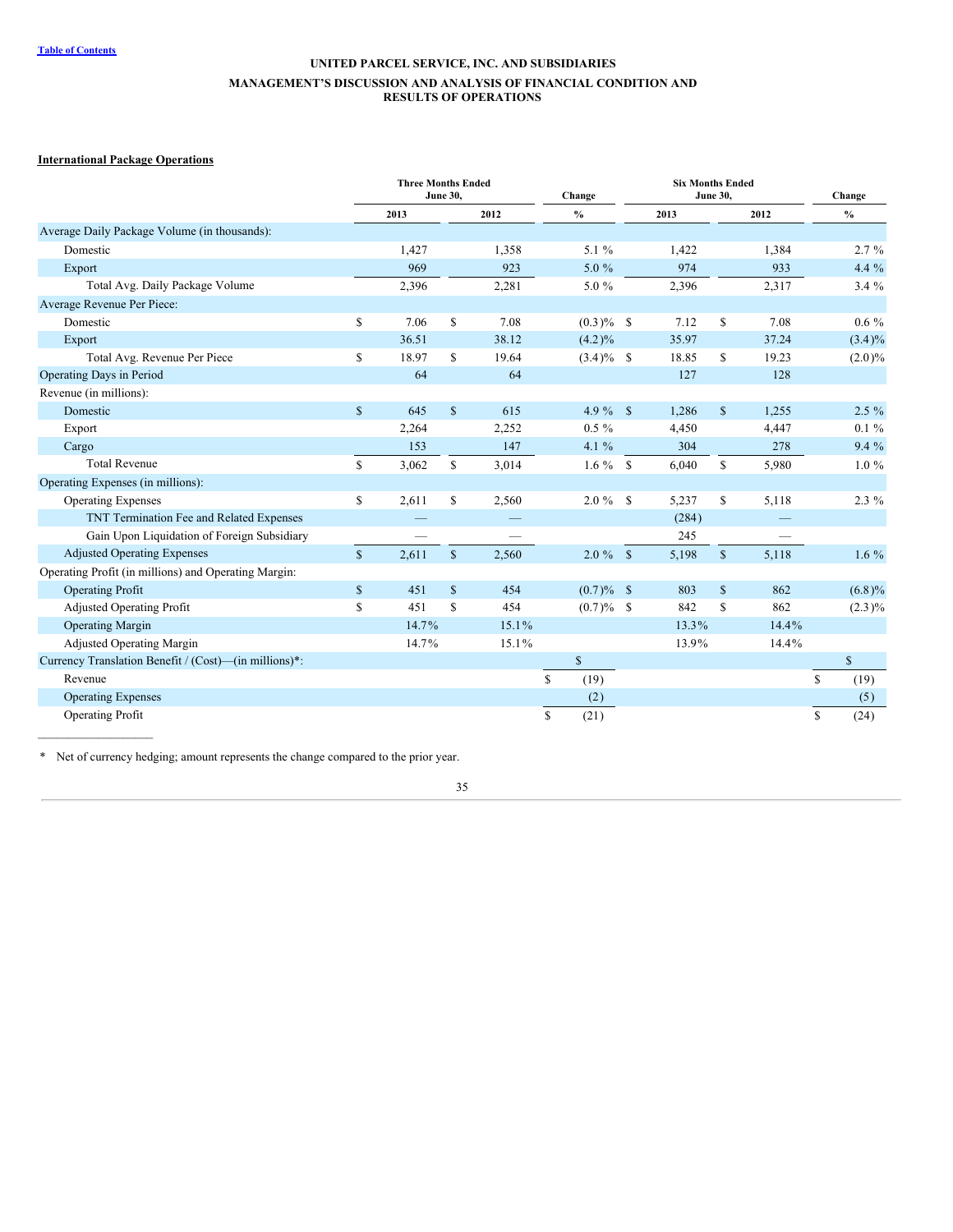#### *Revenue*

The change in overall revenue was impacted by the following factors for the second quarter and year-to-date periods of 2013 compared with the corresponding periods of 2012:

|                                    | Volume  | Rates<br><b>Product Mix</b> | Fuel<br>Surcharge | Currencv  | Total<br>Revenue<br>Change |
|------------------------------------|---------|-----------------------------|-------------------|-----------|----------------------------|
| <b>Net Revenue Change Drivers:</b> |         |                             |                   |           |                            |
| Second quarter 2013 vs. 2012       | $5.0\%$ | $(1.5)\%$                   | $(1.3)\%$         | $(0.6)\%$ | . 6%                       |
| Year-to-date $2013$ vs. $2012$     | $2.6\%$ | $(0.1)\%$                   | $(1.2)\%$         | $(0.3)\%$ | $1.0\%$                    |

#### *Volume*

Our overall average daily volume increased in the second quarter and year-to-date periods of 2013 compared with the corresponding periods of 2012, largely due to growth in key markets in Asia and Europe.

Export volume increased in the second quarter and year-to-date periods of 2013. Volume continued to shift towards our less premium products, such as Transborder Standard and Worldwide Expedited, as compared with our premium express products, such as Worldwide Express. Our international customers continue to be impacted by economic pressures and changes in their supply chain networks, and the combination of these factors influence their sensitivity towards the price and speed of shipments. Export volume growth was driven by Asia (largely in the Asia-to-Europe, Asia-to-U.S. and intra-Asia trade lanes) and Europe (primarily intra-Europe). However, U.S. export volume growth continued to remain weak, and decreased slightly for the second quarter of 2013.

Domestic volume increased in the second quarter and year-to-date periods of 2013 compared to 2012. Results were driven by solid volume growth in several key markets, including Italy, Canada, the U.K. and Turkey.

#### *Rates and Product Mix*

Total average revenue per piece decreased 2.8% for the second quarter of 2013 on a currency-adjusted basis (1.6% year-to-date), and was impacted by changes in base rates, customer and product mix, and fuel surcharge rates.

On December 31, 2012, we increased the base rates 6.5% for international shipments originating in the United States (Worldwide Express, Worldwide Express Plus, UPS Worldwide Expedited and UPS International Standard service), while reducing fuel surcharge indices. Rate changes for shipments originating outside the U.S. are made throughout the year and vary by geographic market.

Currency-adjusted export revenue per piece decreased 3.4% for the second quarter (2.9% year-to-date), as the shift in product mix from our premium express products to our standard products more than offset the increase in base rates. Additionally, currency-adjusted export revenue per piece was adversely impacted by a small reduction in the average weight per piece (due to changes in customer mix towards lighter-weight shipments), as well as a small impact on pricing from overcapacity in the Asia outbound freight market.

Currency-adjusted domestic revenue per piece decreased 0.4% for the second quarter (increased 0.3% year-to-date). Domestic revenue per piece was positively impacted by base rate increases; however, these base rate increases were offset by the faster domestic volume growth in our lower-yielding standard service, as well as product and customer mix changes in several developed markets.

### *Fuel Surcharges*

On December 31, 2012, in connection with our base rate increases, we modified the fuel surcharge on certain U.S., South and Central America, and Asia-related international air services by reducing the index used to determine the fuel surcharge by 2%. The fuel surcharges for air products originating outside the United States are indexed to the DOE's Gulf Coast spot price for a gallon of kerosene-type jet fuel, while the fuel surcharges for ground products originating outside the United States are indexed to fuel prices in the international region or country where the shipment takes place. Total international fuel surcharge revenue decreased by \$38 million for the second quarter of 2013 when compared with 2012 (\$69 million year-to-date), primarily due to reduced fuel surcharge rates caused by declining fuel prices and the reduction in the index; however, this was partially offset by increased international air volume.

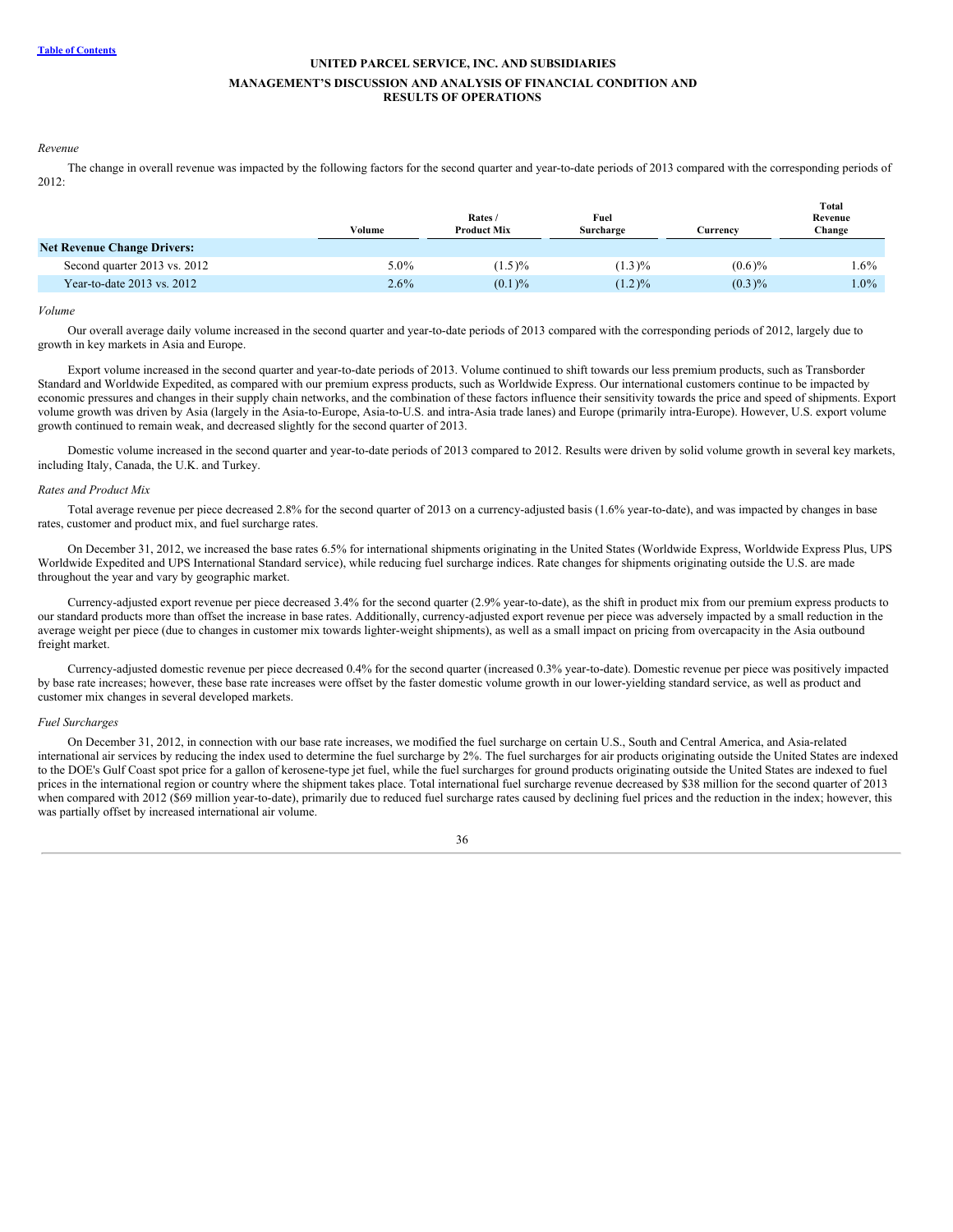### **UNITED PARCEL SERVICE, INC. AND SUBSIDIARIES**

### **MANAGEMENT'S DISCUSSION AND ANALYSIS OF FINANCIAL CONDITION AND RESULTS OF OPERATIONS**

### *Operating Expenses*

Overall adjusted operating expenses for the segment increased \$51 million for the second quarter of 2013 compared with the same period in 2012 (\$80 million year-todate). This increase was driven by the cost of pick-up and delivery, which increased \$38 million for the second quarter (\$52 million year-to-date), largely due to higher package volume.

The cost of operating our international integrated air and ground network increased \$11 million for the quarter (\$9 million year-to-date), also largely due to higher package volume; however, network costs were mitigated by a 1.2% reduction in average daily aircraft block hours resulting from ongoing modifications to our air network. This was achieved even with a 5.0% increase in second quarter international export volume and several air product service enhancements that occurred during 2013.

The remaining increases in adjusted operating expenses for the quarter and year-to-date periods were largely due to the costs of package sorting, which was impacted by volume growth, and indirect operating costs, which were affected by increased expenses associated with aviation security.

Excluding the impact of currency exchange rate changes, the total adjusted cost per piece for the segment decreased 3.0% for the second quarter of 2013 compared with the same period of 2012 (1.1% year-to-date).

#### *Operating Profit and Margin*

Adjusted operating profit contracted by 0.7% for the second quarter of 2013 compared with 2012 (2.3% year-to-date), while the adjusted operating margin decreased 40 basis points (50 basis points year-to-date). The solid volume growth in 2013 was largely offset by reductions in revenue per piece, leading to only slight growth in revenue. The net impact of fuel (fuel surcharge revenue decreased at a faster rate than fuel expense) and currency remeasurement and translation losses resulted in an adverse impact on operating profit of approximately \$55 million when comparing the second quarter of 2013 with 2012 (\$85 million year-to-date). The combination of low revenue growth and the adverse impact of fuel and currency led to the reduction in operating margin.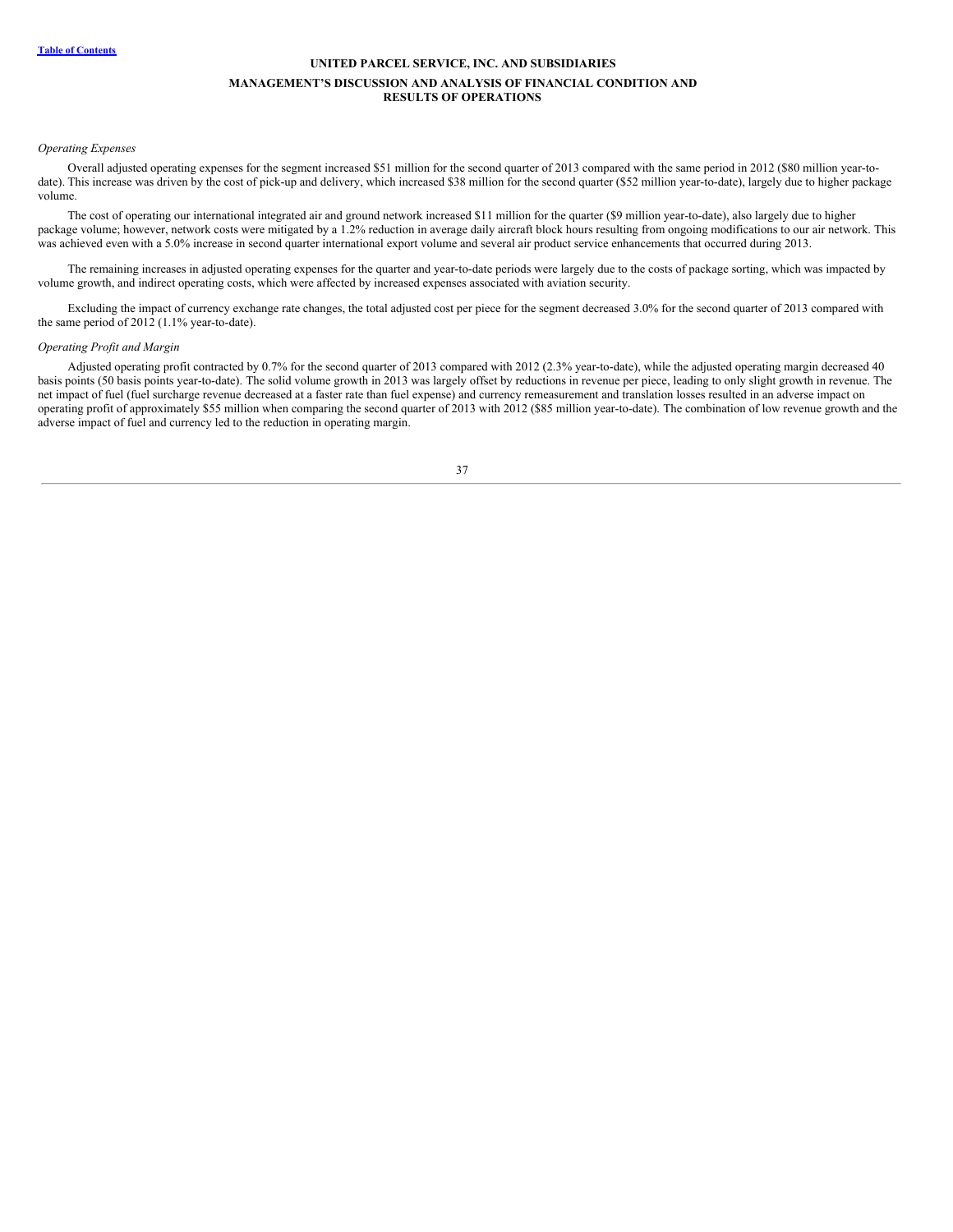## <span id="page-39-0"></span>**Supply Chain & Freight Operations**

|                                                           | <b>Three Months Ended</b><br><b>June 30.</b> |       |              |       | Change | <b>Six Months Ended</b><br><b>June 30.</b> |  |         |              |       | Change |              |
|-----------------------------------------------------------|----------------------------------------------|-------|--------------|-------|--------|--------------------------------------------|--|---------|--------------|-------|--------|--------------|
|                                                           |                                              | 2013  |              | 2012  |        | $\frac{0}{0}$                              |  | 2013    |              | 2012  | $\%$   |              |
| Freight LTL Statistics:                                   |                                              |       |              |       |        |                                            |  |         |              |       |        |              |
| Revenue (in millions)                                     | S.                                           | 635   | \$           | 597   |        | $6.4 \%$ \$                                |  | 1,231   | \$           | 1,155 |        | 6.6 $%$      |
| Revenue Per Hundredweight                                 | $\mathbb{S}$                                 | 21.61 | $\mathbb{S}$ | 21.50 |        | $0.5 \%$ \$                                |  | 21.73   | \$           | 21.48 |        | $1.2 \%$     |
| Shipments (in thousands)                                  |                                              | 2,717 |              | 2,583 |        | 5.2 %                                      |  | 5,235   |              | 5,051 |        | $3.6\%$      |
| Shipments Per Day (in thousands)                          |                                              | 42.5  |              | 40.4  |        | 5.2 %                                      |  | 41.2    |              | 39.5  |        | 4.3 $%$      |
| Gross Weight Hauled (in millions of lbs)                  |                                              | 2,939 |              | 2,778 |        | 5.8 %                                      |  | 5,668   |              | 5,375 |        | 5.5 $%$      |
| Weight Per Shipment (in lbs)                              |                                              | 1,082 |              | 1,076 |        | $0.6\%$                                    |  | 1,083   |              | 1,064 |        | $1.8\%$      |
| Operating Days in Period                                  |                                              | 64    |              | 64    |        |                                            |  | 127     |              | 128   |        |              |
| Revenue (in millions):                                    |                                              |       |              |       |        |                                            |  |         |              |       |        |              |
| Forwarding and Logistics                                  | \$                                           | 1,333 | \$           | 1,485 |        | $(10.2)\%$ \$                              |  | 2,693   | \$           | 2,909 |        | $(7.4)\%$    |
| Freight                                                   |                                              | 731   |              | 660   |        | 10.8 %                                     |  | 1,419   |              | 1,278 |        | 11.0 %       |
| Other                                                     |                                              | 140   |              | 132   |        | 6.1 $%$                                    |  | 277     |              | 256   |        | 8.2 %        |
| <b>Total Revenue</b>                                      | $\mathbb{S}$                                 | 2,204 | $\mathbb{S}$ | 2,277 |        | $(3.2)\%$ \$                               |  | 4,389   | \$           | 4,443 |        | $(1.2)\%$    |
| Operating Expenses (in millions):                         | \$                                           | 2,045 | \$           | 2,075 |        | $(1.4)\%$ \$                               |  | 4,087   | \$           | 4,075 |        | $0.3\%$      |
| Operating Profit (in millions)                            | $\mathbb{S}$                                 | 159   | $\mathbb{S}$ | 202   |        | $(21.3)\%$ \$                              |  | 302     | $\mathbb{S}$ | 368   |        | $(17.9)\%$   |
| <b>Operating Margin</b>                                   |                                              | 7.2%  |              | 8.9%  |        |                                            |  | $6.9\%$ |              | 8.3%  |        |              |
| Currency Translation Benefit / $(Cost) - (in$ millions)*: |                                              |       |              |       |        | $\mathbf S$                                |  |         |              |       |        | $\mathbb{S}$ |
| Revenue                                                   |                                              |       |              |       | S      | (5)                                        |  |         |              |       | \$     | (12)         |
| <b>Operating Expenses</b>                                 |                                              |       |              |       |        | 5                                          |  |         |              |       |        | 11           |
| <b>Operating Profit</b>                                   |                                              |       |              |       | \$     |                                            |  |         |              |       | \$     | (1)          |

Amount represents the change compared to the prior year.

*Revenue*

Forwarding and logistics revenue decreased \$152 million in the second quarter of 2013 compared with the corresponding period in 2012 (\$216 million year-to-date). Forwarding revenue decreased in the second quarter and year-to-date periods of 2013, primarily due to lower tonnage and rates charged to our customers in our international air forwarding business. The reduction in tonnage was impacted by weak overall market demand and increased competition for air forwarding services, while the reduction in rates was largely due to industry overcapacity in key trade lanes, particularly the Asia-outbound market. Revenue for our logistics products increased in the second quarter and yearto-date periods of 2013 compared with 2012, as we experienced solid growth in our mail services and healthcare distribution solutions.

Freight revenue increased \$71 million for the second quarter of 2013 (\$141 million year to date), driven by an increase in LTL revenue per hundredweight, tonnage and average daily LTL shipments; however, these factors were partially offset by having one less operating day in the year-to-date period of 2013 compared with 2012. The increase in LTL revenue per hundredweight was largely due to our focus on yield management, as well as general rate increases averaging 5.9% that took effect on July 16, 2012 and on June 10, 2013, covering non-contractual shipments in the United States, Canada and Mexico. Fuel surcharge revenue increased by \$5 million for the second quarter of 2013 compared with the corresponding period of the prior year (\$15 million year-to-date), due to changes in diesel fuel prices and overall LTL shipment volume. In addition, our Truckload division experienced increased volume and revenue, primarily related to our dedicated and non-dedicated service offerings.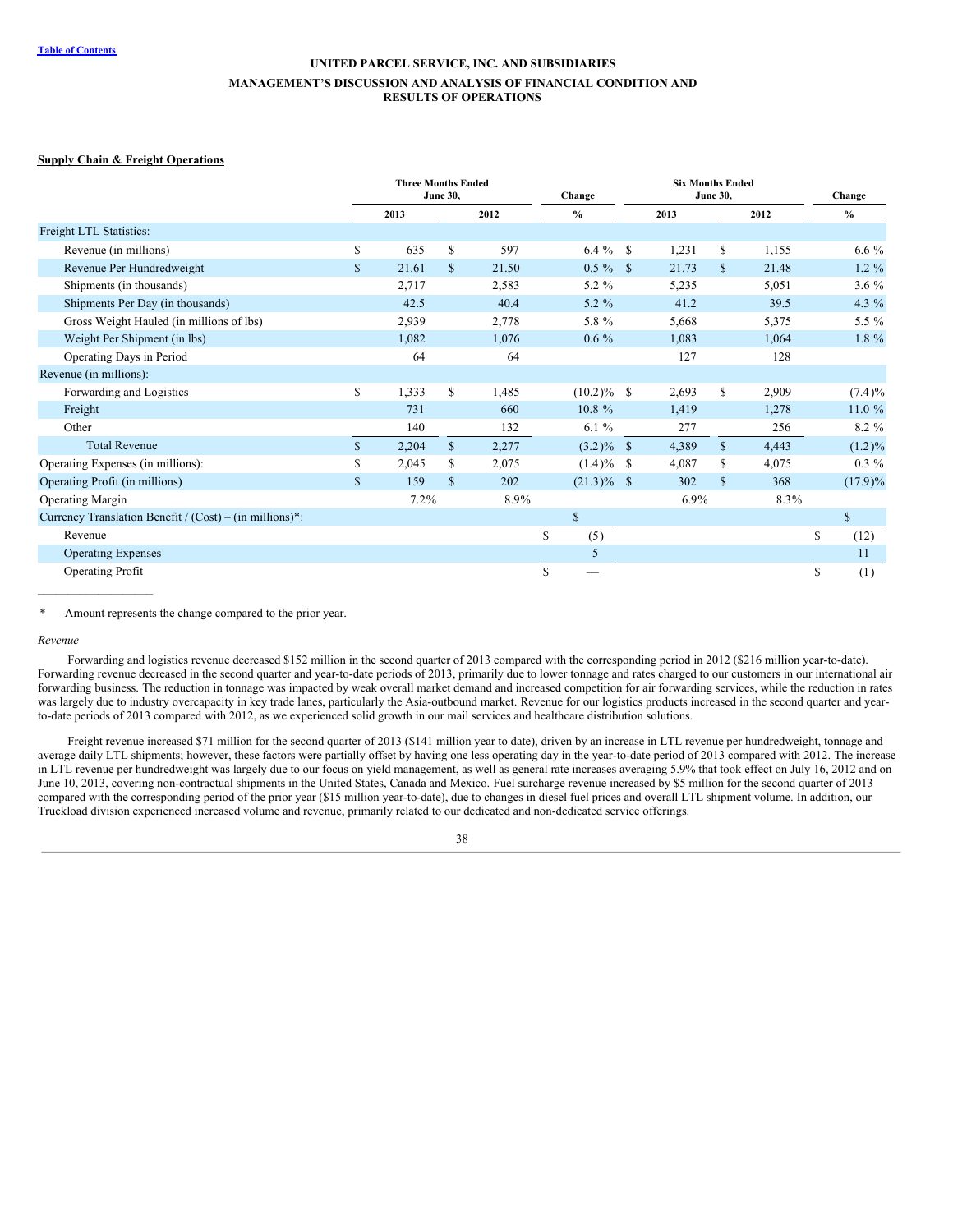### **UNITED PARCEL SERVICE, INC. AND SUBSIDIARIES**

### **MANAGEMENT'S DISCUSSION AND ANALYSIS OF FINANCIAL CONDITION AND RESULTS OF OPERATIONS**

The other businesses within Supply Chain & Freight increased revenue by \$8 million for the quarter (\$21 million year-to-date), primarily due to growth at UPS Capital, The UPS Store and UPS Customer Solutions.

### *Operating Expenses*

Forwarding and logistics operating expenses decreased \$106 million for the second quarter of 2013 compared with the same period of 2012 (\$115 million year-to-date), due to several factors. Purchased transportation expense declined by \$63 million in the second quarter (\$75 million year-to-date), primarily due to lower tonnage in our international air freight forwarding business. Compensation and benefits expense declined by \$16 million in the second quarter (\$23 million year-to-date), largely due to reduced payroll costs. The remaining decrease in expense was impacted by lower fuel costs, bad debt expense, and various other items.

Freight operating expenses increased \$73 million in the second quarter of 2013 (\$122 million year-to-date), while the total cost per LTL shipment increased 2.2% (1.8%) year-to-date). The largest component of this increase related to the cost of operating our linehaul network, which grew by \$18 million for the second quarter (\$36 million yearto-date), as a result of a 5.8% average daily tonnage increase, coupled with wage and purchased transportation increases. Our Truckload division experienced a \$15 million increase in costs for the quarter (\$27 million year-to-date), largely related to the expansion of our dedicated and non-dedicated services. The remaining increase in expense for the second quarter and year-to-date periods of 2013 was impacted by increases in pick-up and delivery costs, healthcare costs and pension expense.

Operating expenses for the other businesses within Supply Chain & Freight increased \$3 million in the second quarter of 2013 compared with 2012 (\$5 million year-todate).

## *Operating Profit and Margin*

Operating profit for the forwarding and logistics unit decreased by \$46 million in the second quarter of 2013 compared to the same period in 2012 (\$101 million year-todate). This decrease was primarily due to reduced profitability in our international air forwarding business, which resulted from increased competition combined with weak overall air freight market demand due to continued economic weakness in Europe, slowing growth in China and a sluggish U.S. economy. Additionally, our customer concentration among the technology and military sectors negatively impacted our results, as demand in these sectors was relatively weaker than the remainder of the air freight market. This lower demand pressured the rates we charge to our customers, which more than offset the reduced rates we incur from third-party transportation carriers, and thereby led to a compression in our operating margin. Operating profit for our logistics business declined in the second quarter and year-to-date periods of 2013 compared with 2012, largely due to increased investments in facilities and information technology platforms in our healthcare logistics business, as well as the gain on the sale of a facility in 2012.

Operating profit for our freight unit was flat in the second quarter of 2013 compared to the same period in 2012, while increasing \$19 million on a year-to-date basis. For the year-to-date period of 2013 compared with 2012, operating profit increased as improvements in average daily LTL volume, yields and productivity measures (including gains in pick-up and delivery stops per hour, dock bills per hour and linehaul network utilization), more than offset the impact of having one less operating day.

The combined operating profit for all of our other businesses in this segment increased \$5 million during the second quarter (\$16 million year-to-date), primarily due to higher operating profit at UPS Capital and The UPS Store.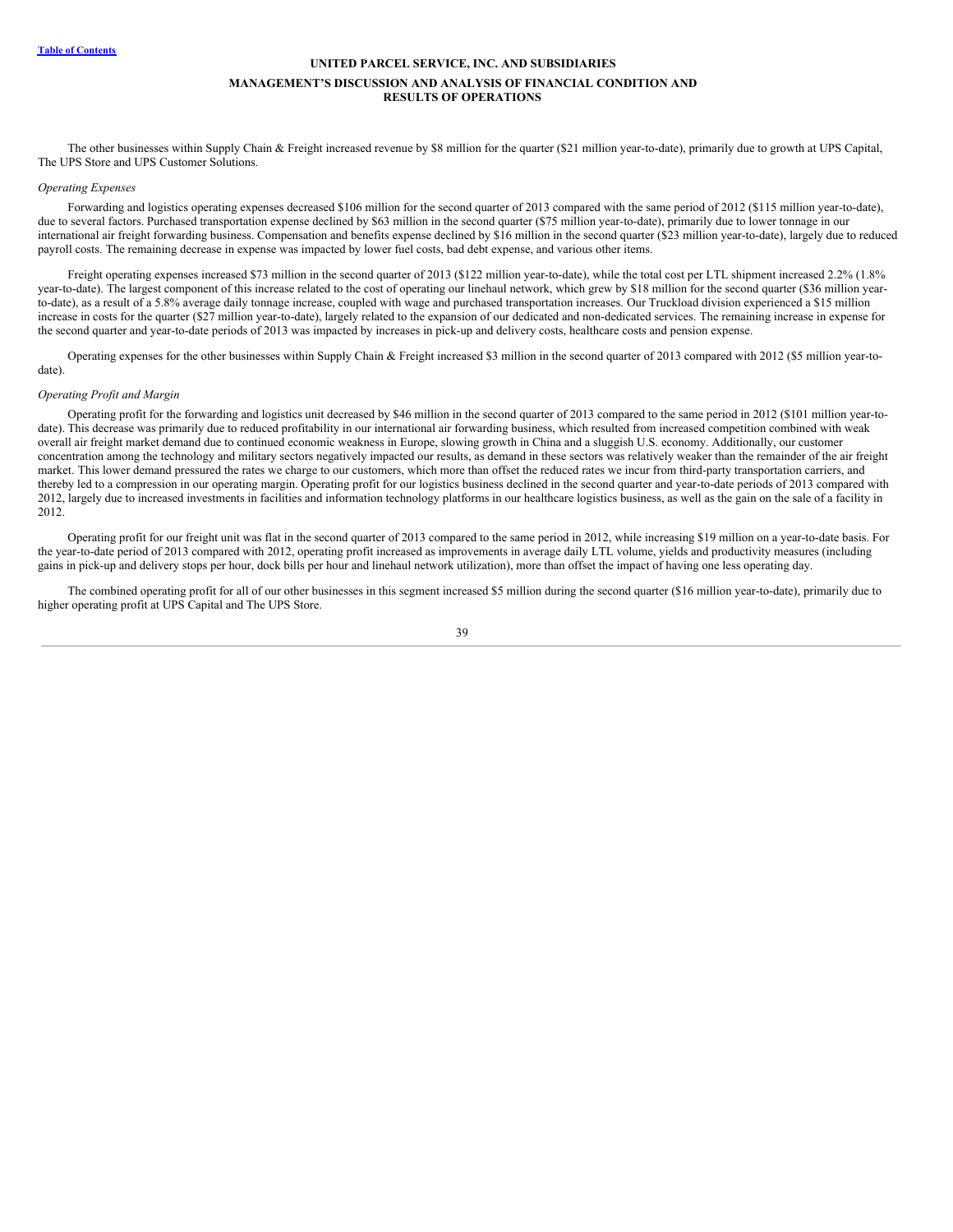# <span id="page-41-0"></span>**Consolidated Operating Expenses**

|                                             |              | <b>Three Months Ended</b><br><b>June 30,</b> |               |        | Change |               | <b>Six Months Ended</b><br><b>June 30,</b> | Change |      |        |           |
|---------------------------------------------|--------------|----------------------------------------------|---------------|--------|--------|---------------|--------------------------------------------|--------|------|--------|-----------|
|                                             |              | 2013                                         |               | 2012   |        | $\frac{0}{0}$ | 2013                                       |        | 2012 |        | $\%$      |
| <b>Operating Expenses (in millions):</b>    |              |                                              |               |        |        |               |                                            |        |      |        |           |
| Compensation and Benefits                   | $\mathbb{S}$ | 6,981                                        | <sup>\$</sup> | 6,747  |        | $3.5 \%$ \$   |                                            | 13,949 | \$   | 13,582 | $2.7\%$   |
| Repairs and Maintenance                     |              | 309                                          |               | 303    |        | $2.0\%$       |                                            | 618    |      | 605    | $2.1\%$   |
| Depreciation and Amortization               |              | 466                                          |               | 459    |        | $1.5\%$       |                                            | 940    |      | 918    | $2.4\%$   |
| <b>Purchased Transportation</b>             |              | 1,731                                        |               | 1,733  |        | $(0.1)\%$     |                                            | 3,511  |      | 3,450  | $1.8\%$   |
| Fuel                                        |              | 992                                          |               | 1,014  |        | $(2.2)\%$     |                                            | 1,998  |      | 2,039  | $(2.0)\%$ |
| Other Occupancy                             |              | 225                                          |               | 213    |        | 5.6 %         |                                            | 478    |      | 450    | 6.2 $%$   |
|                                             |              |                                              |               |        |        |               |                                            |        |      |        |           |
| Other Expenses                              |              | 1,061                                        |               | 1,090  |        | $(2.7)\%$     |                                            | 2,125  |      | 2,082  | $2.1\%$   |
| TNT Termination Fee and Related Expenses    |              | _                                            |               | -      |        |               |                                            | (284)  |      |        |           |
| Gain Upon Liquidation of Foreign Subsidiary |              |                                              |               |        |        |               |                                            | 245    |      |        |           |
| <b>Adjusted Other Expenses</b>              |              | 1,061                                        |               | 1,090  |        | (2.7)%        |                                            | 2,086  |      | 2,082  | $0.2 \%$  |
|                                             |              |                                              |               |        |        |               |                                            |        |      |        |           |
| <b>Total Operating Expenses</b>             | \$           | 11,765                                       | \$            | 11,559 |        | $1.8 \%$ \$   |                                            | 23,619 | \$   | 23,126 | $2.1\%$   |
| <b>Adjusted Total Operating Expenses</b>    | $\mathbb{S}$ | 11,765                                       | $\mathbb{S}$  | 11,559 |        | $1.8\%$       |                                            | 23,580 | \$   | 23,126 | $2.0\%$   |
|                                             |              |                                              |               |        |        |               |                                            |        |      |        |           |
|                                             |              |                                              |               |        |        | $\mathbb{S}$  |                                            |        |      |        | \$        |
| Currency Translation (Benefit) Cost         |              |                                              |               |        | S      | (3)           |                                            |        |      |        | \$<br>(6) |

### *Compensation and Benefits*

Employee payroll costs increased \$123 million for the second quarter of 2013 compared with 2012 (\$227 million year-to-date), largely due to contractual union wage rate increases, a 0.9% increase in average daily union labor hours, and a merit salary increase for management employees; however, this was partially offset by an overall reduction in the number of management personnel.

Benefits expense increased \$111 million for the second quarter of 2013 compared with 2012 (\$140 million year-to-date), primarily due to higher pension expense, increased vacation, holiday and excused absence expense, and higher health and welfare costs; however, these items were partially offset by changes in the expense associated with our self-insurance for worker's compensation claims. These factors are discussed further as follows:

- Pension expense increased \$68 million for the second quarter of 2013 compared with 2012 (\$131 million year-to-date), due to higher union contribution rates for multiemployer pension plans combined with increased service and interest costs for company-sponsored plans. The increase in service and interest costs for companysponsored plans was largely due to continued service accruals and lower discount rates.
- Vacation, holiday and excused absence expense increased \$32 million for the second quarter compared with 2012 (\$34 million year-to-date), due to increased vacation entitlements earned based on employees' years of service.
- Health and welfare costs increased \$5 million for the second quarter of 2013 compared with 2012 (\$49 million year-to-date), largely due to higher medical claims and the impact of several provisions of the Patient Protection and Affordable Care Act of 2010.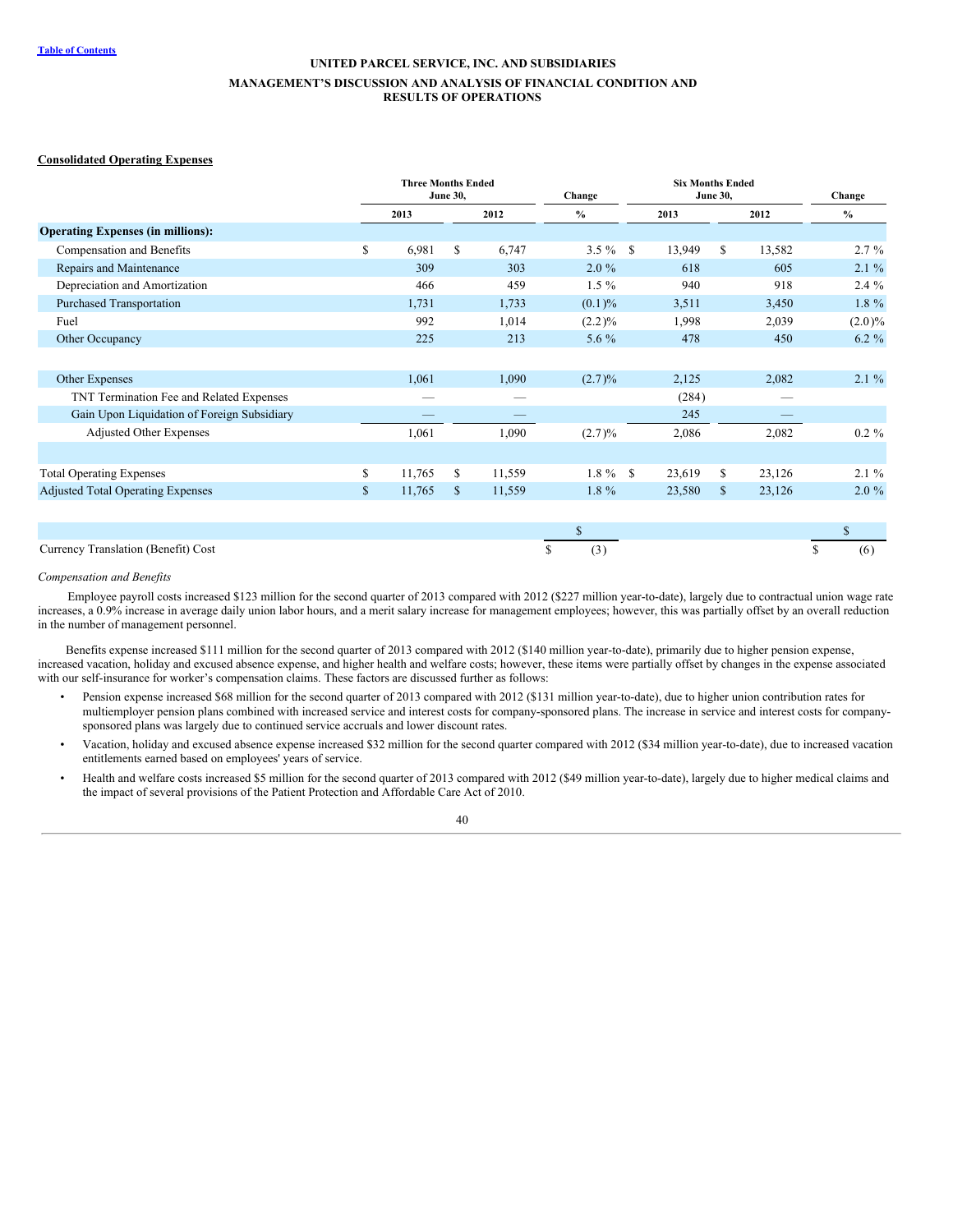### **UNITED PARCEL SERVICE, INC. AND SUBSIDIARIES**

### **MANAGEMENT'S DISCUSSION AND ANALYSIS OF FINANCIAL CONDITION AND RESULTS OF OPERATIONS**

• The expense associated with our self-insurance programs for worker's compensation claims decreased \$3 million for the second quarter of 2013 compared with 2012 (\$92 million year-to-date). Insurance reserves are established for estimates of the loss that we will ultimately incur on reported worker's compensation claims, as well as estimates of claims that have been incurred but not reported, and take into account a number of factors including our history of claim losses, payroll growth and the impact of safety improvement initiatives. In 2013, we experienced favorable actuarial expense adjustments as the frequency and severity of claims was less than previously projected, due to the impact of ongoing safety improvement and claim management initiatives.

### *Repairs and Maintenance*

The increase in repairs and maintenance expense was largely due to increased automotive maintenance costs in our global package and freight operations. These increased costs were impacted by the increase in miles driven in the second quarter and year-to-date periods of 2013 compared with 2012.

### *Depreciation and Amortization*

The increase in depreciation and amortization expense for the second quarter of 2013 was primarily due to a \$13 million increase in depreciation expense on vehicles (\$23 million year-to-date). This increase was driven by the replacement of older, fully-depreciated vehicles, technology upgrades on new vehicles and an overall increase in the size of our vehicle fleet in our U.S. Domestic package and UPS Freight operations.

### *Purchased Transportation*

Purchased transportation expense charged to us by third-party air, ocean and truck carriers was approximately flat for the second quarter of 2013 compared with 2012, but increased \$61 million year-to-date. The changes in expense for the second quarter and year-to-date periods were driven by several factors:

- The purchased transportation expense for our forwarding & logistics business declined \$63 million for the second quarter (\$75 million year-to-date), largely due to lower tonnage in our international air freight forwarding business.
- Our U.S. Domestic Package segment incurred a \$13 million expense increase for the quarter (\$50 million year-to-date), primarily due to higher rates passed to us from rail carriers, and higher fees paid to the U.S. Postal Service associated with the volume growth in our SurePost product.
- Our International Package segment incurred a \$31 million expense increase for the quarter (\$44 million year-to-date) primarily due to international volume growth.
- Our UPS Freight business incurred a \$20 million increase for the quarter (\$42 million year-to-date) largely due to growth in LTL volume and higher rates passed to us from rail carriers.

## *Fuel*

The decrease in fuel expense for the second quarter of 2013 was primarily due to the decline in prices for jet-A fuel and diesel, which decreased expense by \$27 million (\$29 million year-to-date), net of hedging. This was partially offset during the second quarter by an increase in vehicle miles driven and lower fuel efficiency, which increased expense by \$5 million; however, usage decreased for the year-to-date period of 2013 compared with 2012 by \$12 million, primarily due to a reduction in aircraft block hours.

#### *Other Occupancy*

The increase in other occupancy expense in the second quarter and year-to-date periods of 2013 was primarily due to increases in real estate and vehicle taxes, higher snow removal costs at our operating facilities, and an increase in utilities expenses. The relatively cold winter in the United States in 2013 compared with 2012 impacted the increase in snow removal costs, while higher natural gas and electricity prices affected the increase in utilities expenses.

#### *Other Expenses*

The decrease in adjusted other expenses for the second quarter of 2013 compared with 2012 was largely due to decreases in outside professional fees and bad debt expense. Outside professional fees had increased in the second quarter of 2012 related to our proposed TNT Express N.V. acquisition.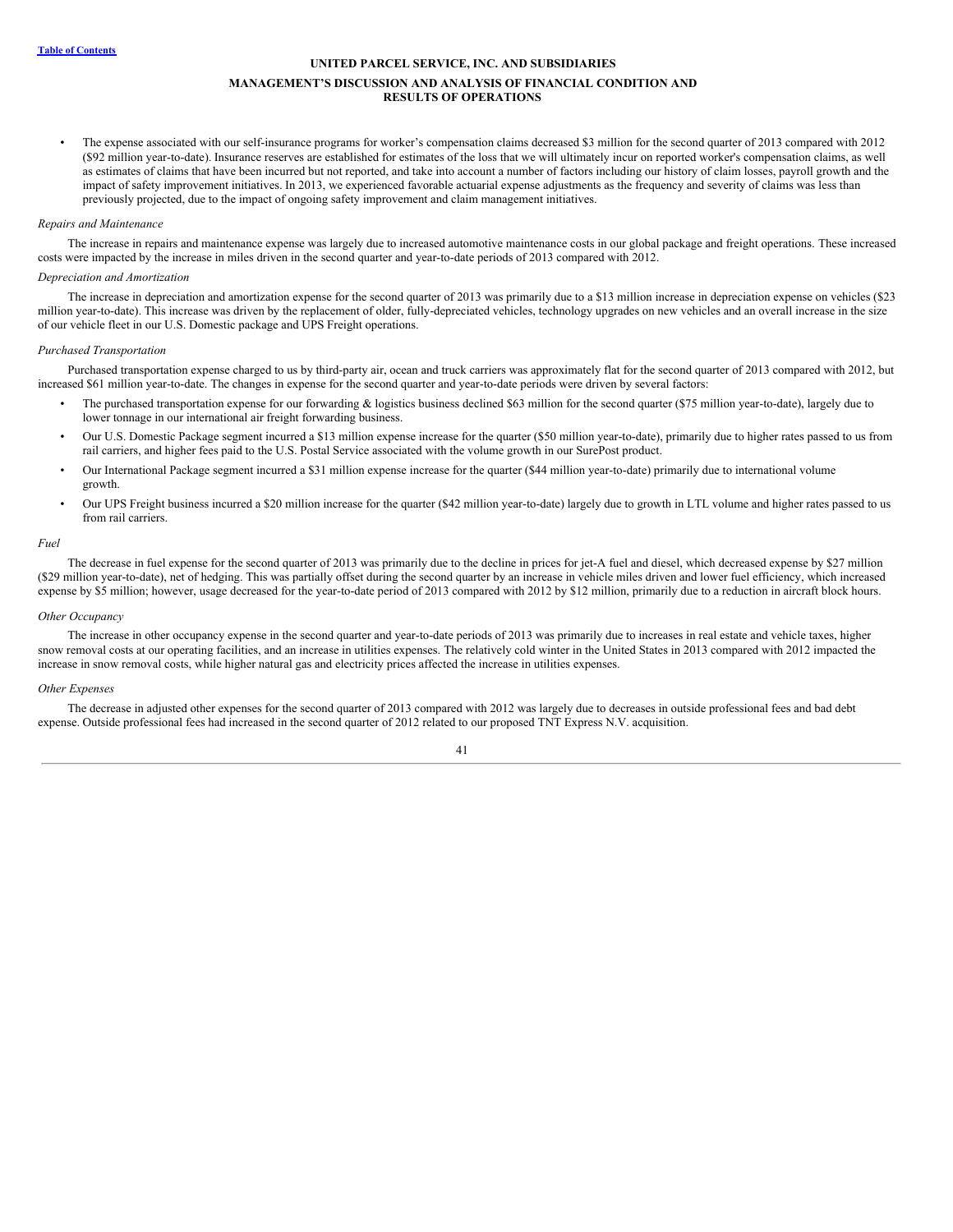On a year-to-date basis, adjusted other expenses increased slightly in 2013 compared with 2012. This increase was largely due to increases in auto liability insurance, foreign currency remeasurement losses and transportation equipment rentals; however, these factors were largely offset by a reduction in bad debt expense, outside professional fees and employee expense reimbursements.

### <span id="page-43-0"></span>**Investment Income and Interest Expense**

|                   |              | <b>Three Months Ended</b><br><b>June 30,</b> |               | Change        |  | <b>Six Months Ended</b><br><b>June 30,</b> | Change |               |            |
|-------------------|--------------|----------------------------------------------|---------------|---------------|--|--------------------------------------------|--------|---------------|------------|
|                   | 2013<br>2012 |                                              | $\frac{0}{0}$ |               |  |                                            | 2012   | $\frac{6}{9}$ |            |
| (in millions)     |              |                                              |               |               |  |                                            |        |               |            |
| Investment Income |              |                                              | $\sigma$      | $(50.0)\%$ \$ |  |                                            |        | 12            | $(33.3)\%$ |
| Interest Expense  |              | (98)                                         | (92)          | $6.5 \%$ \$   |  | (194)                                      |        | (186)         | 4.3 $%$    |

### *Investment Income*

The decrease in investment income for the second quarter and year-to-date periods of 2013 compared with the same periods of 2012 was primarily due to lower interest rates earned on invested assets, as well as a decline in realized gains on sales of investments. These declines were partially offset by an increase in the average balance of invested assets in the second quarter and year-to-date periods of 2013 compared with 2012.

#### *Interest Expense*

Interest expense increased in the second quarter and year-to-date periods of 2013 compared to 2012, largely due to the imputation of interest expense on the multiemployer pension withdrawal liability related to the New England Pension Fund. This was partially offset by a lower effective interest rate incurred on our variable rate debt and interest rate swaps in the second quarter and year-to-date periods of 2013 compared with 2012.

### <span id="page-43-1"></span>**Income Tax Expense**

|                                                |    | <b>Three Months Ended</b><br><b>June 30,</b> |   | <b>Six Months Ended</b><br><b>June 30,</b><br>Change |               |      |       |      | Change   |               |
|------------------------------------------------|----|----------------------------------------------|---|------------------------------------------------------|---------------|------|-------|------|----------|---------------|
|                                                |    | 2013                                         |   | 2012                                                 | $\frac{0}{0}$ | 2013 |       | 2012 |          | $\frac{0}{0}$ |
| (in millions)                                  |    |                                              |   |                                                      |               |      |       |      |          |               |
| Income Tax Expense                             | D. | 576                                          | S | 588                                                  | $(2.0)\%$ \$  |      | 1,028 | \$   | 1,099    | $(6.5)\%$     |
| TNT Termination Fee and Related Expenses       |    |                                              |   |                                                      |               |      | 107   |      |          |               |
| Gain Upon Liquidation of Foreign<br>Subsidiary |    |                                              |   |                                                      |               |      | (32)  |      |          |               |
| Adjusted Income Tax Expense                    |    | 576                                          | S | 588                                                  | $(2.0)\%$ \$  |      | 1,103 | ъ    | 1,099    | $0.4\%$       |
| <b>Effective Tax Rate</b>                      |    | 35.0%                                        |   | $34.5\%$                                             |               |      | 32.8% |      | $34.5\%$ |               |
| <b>Adjusted Effective Tax Rate</b>             |    | 35.0%                                        |   | 34.5%                                                |               |      | 34.7% |      | 34.5%    |               |

Our effective tax rate increased by 50 basis points for the second quarter of 2013 compared with the same period of 2012, primarily due to a decrease in U.S. Federal and state tax credits relative to total pre-tax income, as well as unfavorable changes in the proportion of our taxable income in certain non-U.S. jurisdictions relative to total pre-tax income.

On a year-to-date basis, our effective tax rate declined to 32.8% in 2013 from 34.5% in 2012, as a portion of the gain from liquidating a foreign subsidiary was nontaxable. Our adjusted effective tax rate on a year-to-date basis increased to 34.7% in 2013 compared with 34.5% in 2012, due to the aforementioned trends with U.S. Federal and state tax credits and non-U.S. taxable income relative to total pre-tax income.

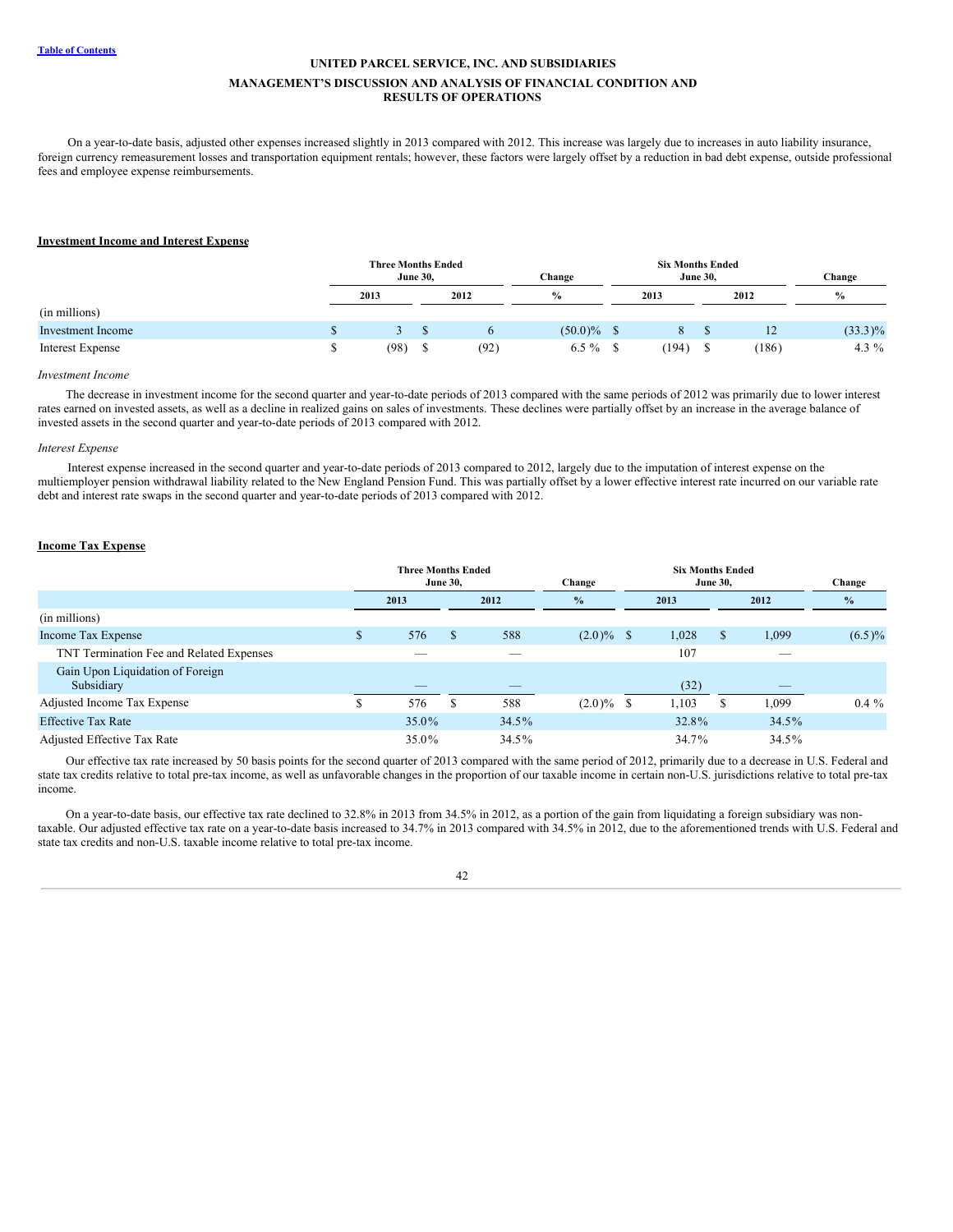### <span id="page-44-1"></span><span id="page-44-0"></span>**Liquidity and Capital Resources**

#### *Net Cash From Operating Activities*

The following is a summary of the significant sources (uses) of cash from operating activities (amounts in millions):

|                                                                        |  | <b>Six Months Ended</b><br><b>June 30,</b> |       |
|------------------------------------------------------------------------|--|--------------------------------------------|-------|
|                                                                        |  | 2013                                       | 2012  |
| Net income                                                             |  | 2,108<br>Ъ                                 | 2,086 |
| Non-cash operating activities (a)                                      |  | 1,368                                      | 1,723 |
| Pension and postretirement plan contributions (UPS-sponsored plans)    |  | (114)                                      | (450) |
| Income tax receivables and payables                                    |  | (163)                                      | 259   |
| Changes in working capital and other noncurrent assets and liabilities |  | 298                                        | 288   |
| Other sources (uses) of cash from operating activities                 |  | (66)                                       | (56)  |
| Net cash from operating activities                                     |  | 3,431                                      | 3,850 |

(a) Represents depreciation and amortization, gains and losses on derivative transactions and foreign exchange, deferred income taxes, provisions for uncollectible accounts, pension and postretirement benefit expense, stock compensation expense, impairment charges and other non-cash items.

Operating cash flow was negatively impacted in 2013, compared with 2012, by certain TNT Express transaction-related charges, as well as changes in income tax receivables and payables. We paid a termination fee to TNT Express of €200 million (\$268 million) under the agreement to terminate the merger protocol in the first quarter of 2013. The cash payments for income taxes increased in 2013 compared with 2012, and were impacted by the timing of current tax deductions.

The adverse impact of these items on our operating cash flow in 2013 compared with 2012 was partially offset by reduced pension and postretirement medical defined benefit plan contributions. Contributions to our company-sponsored defined benefit plans have varied based primarily on whether any minimum funding requirements are present for the individual plans. The decline in contributions to our defined benefit plans was largely related to the UPS IBT Pension Plan (\$355 million in contributions in the first six months of 2012; no contributions in 2013). The remaining contributions in both years were largely related to our international pension and U.S. postretirement medical plans. As discussed in note 6 to the unaudited consolidated financial statements, we expect to contribute \$98 million to our company-sponsored pension and postretirement medical benefit plans over the remainder of 2013.

As of June 30, 2013, the total of our worldwide holdings of cash and cash equivalents was\$4.808 billion. Approximately 45%-55% of our cash and cash equivalents are typically held by foreign subsidiaries throughout the year. The amount of cash held by our U.S. and foreign subsidiaries fluctuates throughout the year due to a variety of factors, including the timing of cash receipts and disbursements in the normal course of business. Cash provided by operating activities in the United States continues to be our primary source of funds to finance domestic operating needs, capital expenditures, share repurchases and dividend payments to shareowners. To the extent that such amounts represent previously untaxed earnings, the cash held by foreign subsidiaries would be subject to tax if such amounts were repatriated in the form of dividends; however, not all international cash balances would have to be repatriated in the form of a dividend if returned to the U.S. When amounts earned by foreign subsidiaries are expected to be indefinitely reinvested, no accrual for taxes is provided.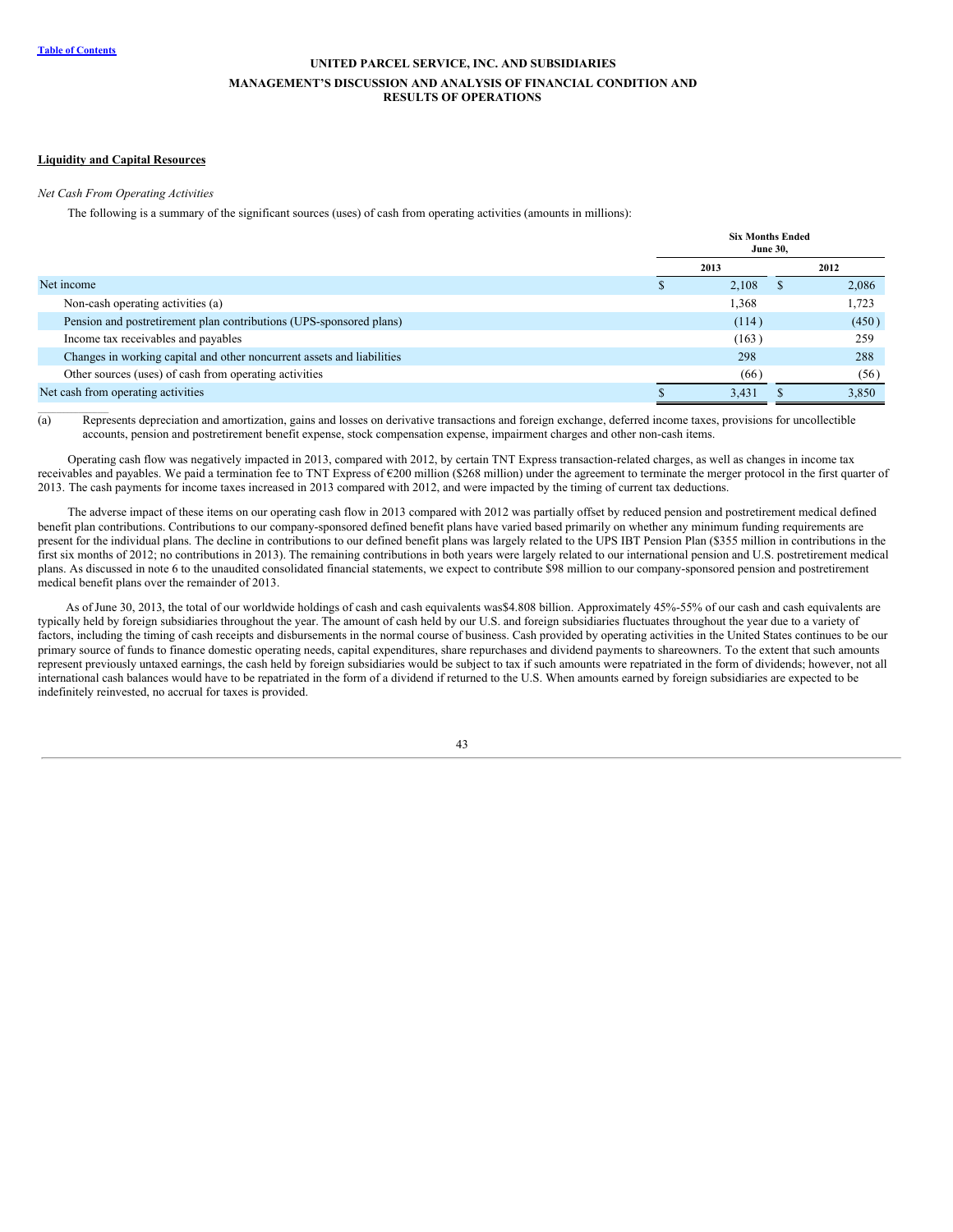### <span id="page-45-0"></span>*Net Cash Used In Investing Activities*

Our primary sources (uses) of cash for investing activities were as follows (amounts in millions):

|                                                          |               | <b>Six Months Ended</b><br><b>June 30,</b> |               |                |  |  |
|----------------------------------------------------------|---------------|--------------------------------------------|---------------|----------------|--|--|
|                                                          |               | 2013                                       |               | 2012           |  |  |
| Net cash used in investing activities                    |               | (1,853)                                    | <sup>\$</sup> | (307)          |  |  |
|                                                          |               |                                            |               |                |  |  |
| <b>Capital Expenditures:</b>                             |               |                                            |               |                |  |  |
| Buildings and facilities                                 | \$            | (183)                                      | \$            | (217)          |  |  |
| Aircraft and parts                                       |               | (274)                                      |               | (368)          |  |  |
| Vehicles                                                 |               | (281)                                      |               | (147)          |  |  |
| Information technology                                   |               | (252)                                      |               | (217)          |  |  |
|                                                          |               | (990)                                      |               | (949)          |  |  |
|                                                          |               |                                            |               |                |  |  |
| Capital Expenditures as a % of Revenue                   |               | $3.7\%$                                    |               | $3.6\%$        |  |  |
|                                                          |               |                                            |               |                |  |  |
| <b>Other Investing Activities:</b>                       |               |                                            |               |                |  |  |
| Proceeds from disposals of property, plant and equipment | $\mathsf{\$}$ | 24                                         | \$            | 32             |  |  |
| Net decrease in finance receivables                      | \$            | 19                                         | S             | 42             |  |  |
| Net sales (purchases) of marketable securities           | $\mathbb{S}$  | (898)                                      | \$            | 664            |  |  |
| Cash paid for business acquisitions                      | \$            | _                                          | S             | (100)          |  |  |
| Other sources (uses) of cash for investing activities    | \$            | (8)                                        | \$            | $\overline{4}$ |  |  |

We have commitments for the purchase of aircraft, vehicles, equipment and real estate to provide for the replacement of existing capacity and anticipated future growth. We generally fund our capital expenditures with our cash from operations. Capital spending on real estate declined in 2013 compared with 2012, as the expansion of our Cologne air hub nears completion. Capital spending on aircraft is primarily related to contract deposits and final payments associated with the delivery of aircraft under our Boeing 767-300 order, which will be completed in 2013. Capital spending on vehicles increased in 2013 in our U.S. and international package businesses and our freight unit, due to vehicle replacements, technology enhancements and new vehicle orders to support volume growth. Capital spending on technology increased in 2013, largely due to new capitalized software projects.

Future capital spending for anticipated growth and replacement assets will depend on a variety of factors, including economic and industry conditions. We anticipate that our capital expenditures for 2013 will be approximately \$2.4 billion, or approximately 4% of revenue.

The net decrease in finance receivables was primarily due to loan sales in our business credit and leasing portfolios. The purchases and sales of marketable securities are largely determined by liquidity needs and the periodic rebalancing of investment types, and will therefore fluctuate from period to period. The cash paid for business acquisitions in 2012 was primarily related to our acquisition of Kiala S.A. Other investing activities include the cash settlement of derivative contracts used in our currency and commodity hedging programs, as well as capital contributions into certain investment partnerships.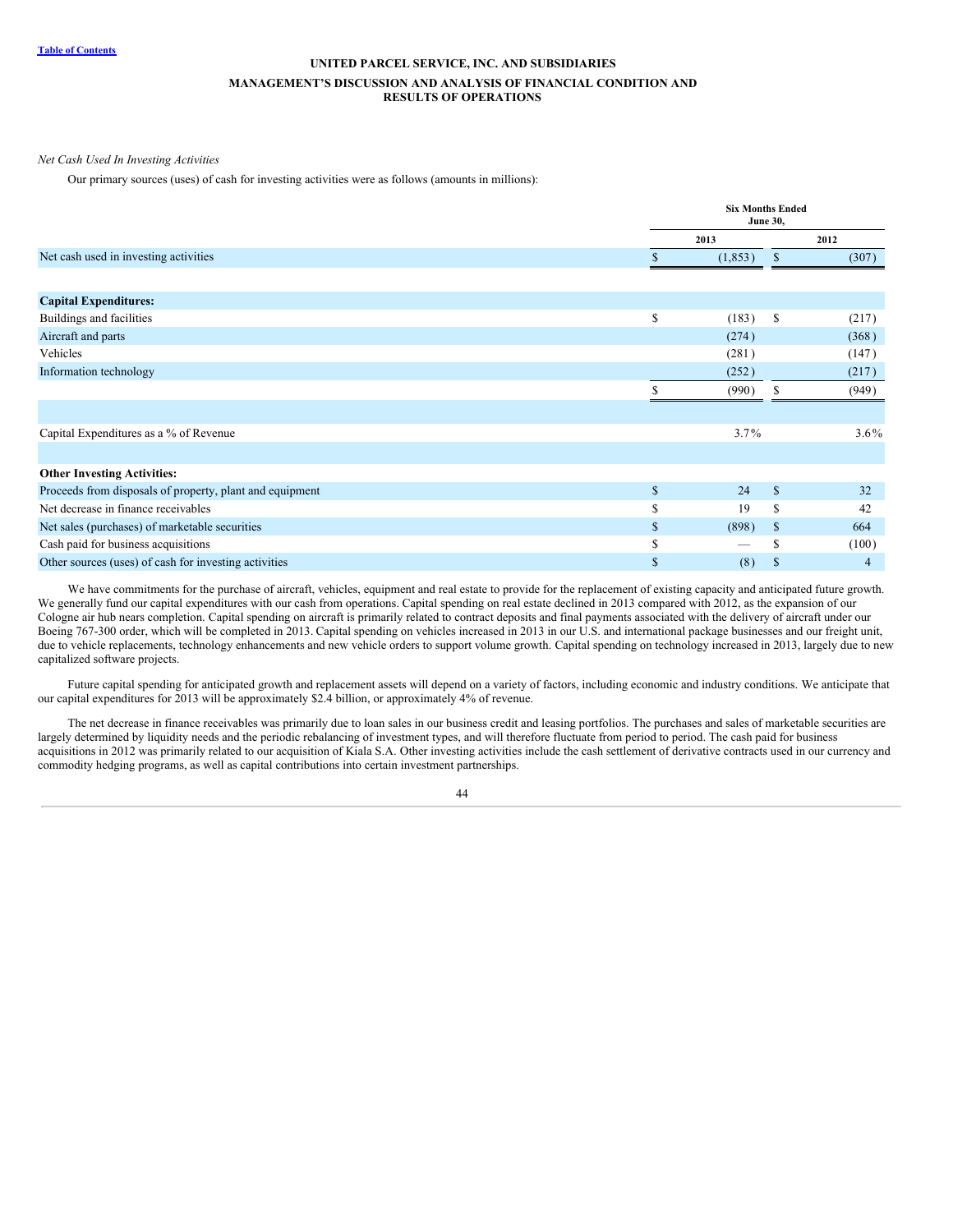# <span id="page-46-0"></span>*Net Cash Provided by Financing Activities*

Our primary sources (uses) of cash for financing activities are as follows (amounts in millions, except per share data):

|                                                       |               | <b>Six Months Ended</b><br><b>June 30,</b> |               |            |  |  |  |
|-------------------------------------------------------|---------------|--------------------------------------------|---------------|------------|--|--|--|
|                                                       |               | 2013                                       |               | 2012       |  |  |  |
| Net cash provided by (used in) financing activities   |               | (4,041)                                    | $\mathbb{S}$  | 158        |  |  |  |
| <b>Share Repurchases:</b>                             |               |                                            |               |            |  |  |  |
| Cash expended for shares repurchased                  | $\mathbb{S}$  | (1, 867)                                   | $\mathbb{S}$  | (885)      |  |  |  |
| Number of shares repurchased                          |               | (21.8)                                     |               | (11.3)     |  |  |  |
| Shares outstanding at period end                      |               | 938                                        |               | 958        |  |  |  |
| Percent reduction in shares outstanding               |               | $(1.6)\%$                                  |               | $(0.5) \%$ |  |  |  |
| <b>Dividends:</b>                                     |               |                                            |               |            |  |  |  |
| Dividends declared per share                          | S             | 1.24                                       | <sup>\$</sup> | 1.14       |  |  |  |
| Cash expended for dividend payments                   | <sup>\$</sup> | (1,140)                                    | \$            | (1,068)    |  |  |  |
| <b>Borrowings:</b>                                    |               |                                            |               |            |  |  |  |
| Net borrowings (repayment) of debt principal          | $\mathbb{S}$  | (716)                                      | <sup>\$</sup> | 1,873      |  |  |  |
| <b>Other Financing Activities:</b>                    |               |                                            |               |            |  |  |  |
| Cash received for common stock issuances              | $\mathbb{S}$  | 293                                        | $\mathbb{S}$  | 194        |  |  |  |
| Other sources (uses) of cash for financing activities | S             | (611)                                      | \$            | 44         |  |  |  |
| Capitalization (as of June 30 each year):             |               |                                            |               |            |  |  |  |
| Total debt outstanding at period end                  | S             | 11,923                                     | <sup>\$</sup> | 13,023     |  |  |  |
| Total shareowners' equity at period end               |               | 3,630                                      |               | 7,725      |  |  |  |
| Total capitalization                                  |               | 15,553                                     | S             | 20,748     |  |  |  |
| Debt to Total Capitalization %                        |               | 76.7 %                                     |               | 62.8 %     |  |  |  |

We repurchased a total of 21.8 million shares of class A and class B common stock for \$1.836 billion in the first six months of 2013, and 11.3 million shares for \$870 million for the first six months of 2012 (\$1.867 billion and \$885 million in repurchases for 2013 and 2012, respectively, are reported on the cash flow statement due to the timing of settlements). On February 14, 2013, the Board of Directors approved a new share repurchase authorization of \$10.0 billion, which replaced an authorization previously announced in 2012. The new share repurchase authorization has no expiration date. As of June 30, 2013, we had \$8.825 billion of this share repurchase authorization available. Share repurchases may take the form of accelerated share repurchases, open market purchases, or other such methods as we deem appropriate. The timing of our share repurchases will depend upon market conditions. Unless terminated earlier by the resolution of our Board, the program will expire when we have purchased all shares authorized for repurchase under the program. We anticipate repurchasing approximately \$4.0 billion of shares in 2013.

The declaration of dividends is subject to the discretion of the Board of Directors and will depend on various factors, including our net income, financial condition, cash requirements, future prospects and other relevant factors. We increased our quarterly cash dividend payment to \$0.62 per share in 2013, compared with the previous \$0.57 quarterly dividend rate in 2012. We expect to continue the practice of paying regular cash dividends.

Issuances of debt in the first six months of 2013 and 2012 consisted primarily of commercial paper. Repayments of debt in 2013 consisted primarily of the \$1.75 billion 4.5% senior notes that matured in January 2013. We consider the overall fixed and floating interest rate mix of our portfolio and the related overall cost of borrowing when planning for future issuances and non-scheduled repayments of debt.

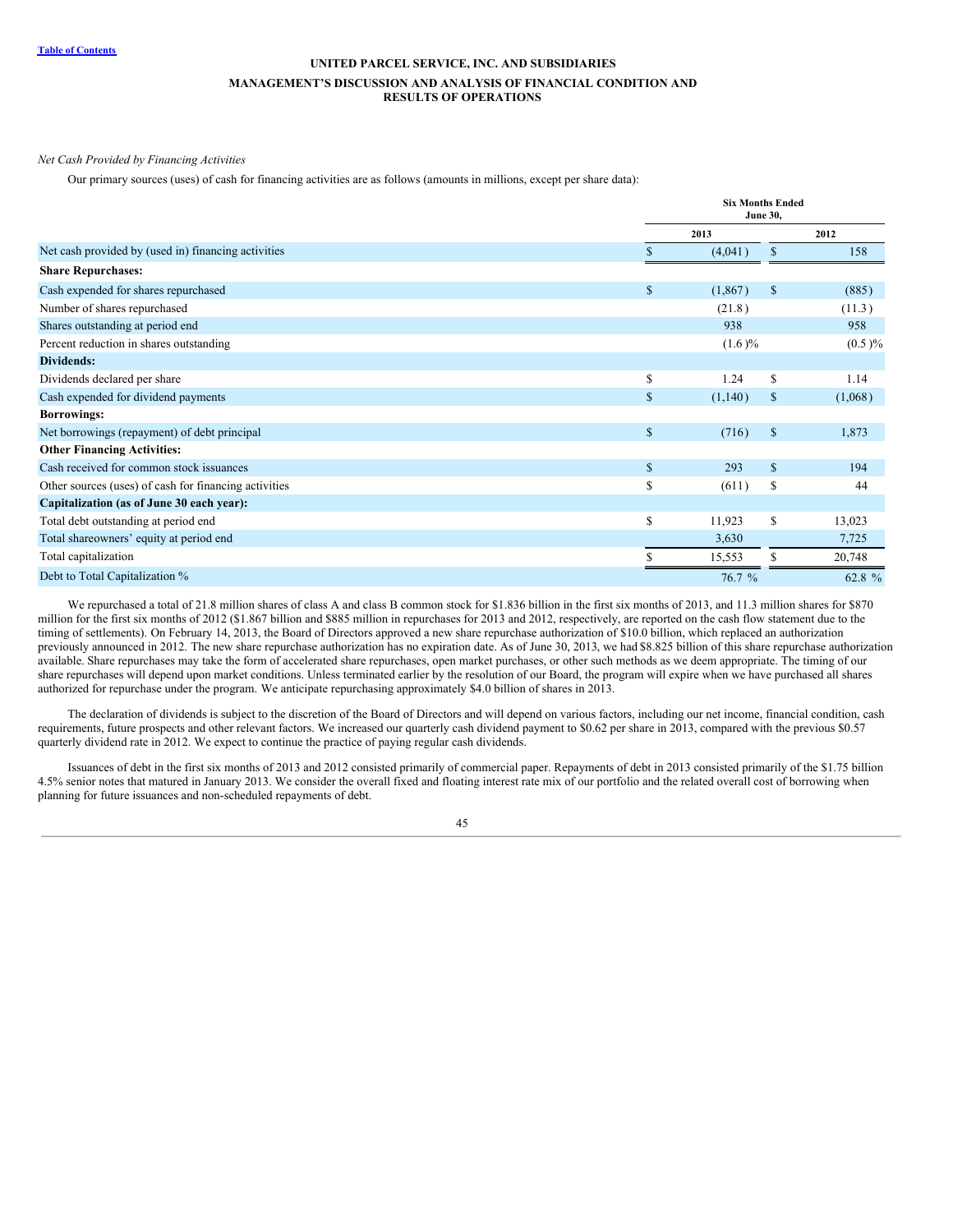The cash outflows in other financing activities were primarily due to premiums paid and received on capped call options for the purchase of UPS class B shares, and the purchase of noncontrolling interests. During the first six months of 2013, we paid premiums of \$400 million on options for the purchase of5.3 million shares that will settle in the second half of 2013. During the first six months of 2012, we received \$206 million in premiums for options that were entered into during 2011 that expired in 2012. Additionally, we paid \$70 million in 2013 to purchase the noncontrolling interest in a joint venture that operates in the Middle East, Turkey and portions of the Central Asia region. The remaining cash outflows in other financing activities for both 2013 and 2012 were related to tax withholdings on vested employee stock awards.

### <span id="page-47-0"></span>*Sources of Credit*

We are authorized to borrow up to \$10.0 billion under the U.S. commercial paper program we maintain. We had\$1.045 billion outstanding under this program as of June 30, 2013, with an average interest rate of0.05%. We also maintain a European commercial paper program under which we are authorized to borrow up to€5.0 billion in a variety of currencies. As of June 30, 2013, there were no amounts outstanding under this program.

We maintain two credit agreements with a consortium of banks. One of these agreements provides revolving credit facilities of \$1.5 billion, and expires on March 28, 2014. Generally, amounts outstanding under this facility bear interest at a periodic fixed rate equal to LIBOR for the applicable interest period and currency denomination, plus an applicable margin. Alternatively, a fluctuating rate of interest equal to the highest of (1) JPMorgan Chase Bank's publicly announced prime rate, (2) the Federal Funds effective rate plus 0.50%, and (3) LIBOR for a one month interest period plus 1.00%, plus an applicable margin, may be used at our discretion. In each case, the applicable margin for advances bearing interest based on LIBOR is a percentage determined by quotations from Markit Group Ltd. for our 1-year credit default swap spread, subject to a minimum rate of 0.10% and a maximum rate of 0.75%. The applicable margin for advances bearing interest based on the prime rate is1.00% below the applicable margin for LIBOR advances (but not lower than 0.00%). We are also able to request advances under this facility based on competitive bids for the applicable interest rate. There were no amounts outstanding under this facility as of June 30, 2013.

The second agreement provides revolving credit facilities of \$1.0 billion, and expires on March 29, 2018. Generally, amounts outstanding under this facility bear interest at a periodic fixed rate equal to LIBOR for the applicable interest period and currency denomination, plus an applicable margin. Alternatively, a fluctuating rate of interest equal to the highest of (1) JPMorgan Chase Bank's publicly announced prime rate, (2) the Federal Funds effective rate plus 0.50%, and (3) LIBOR for a one month interest period plus 1.00%, plus an applicable margin, may be used at our discretion. In each case, the applicable margin for advances bearing interest based on LIBOR is a percentage determined by quotations from Markit Group Ltd. for our credit default swap spread, interpolated for a period from the date of determination of such credit default swap spread in connection with a new interest period until the latest maturity date of this facility then in effect (but not less than a period of one year). The applicable margin is subject to certain minimum rates and maximum rates based on our public debt ratings from Standard & Poor's Rating Service and Moody's Investors Service. The minimum applicable margin rates range from 0.100% to 0.375%, and the maximum applicable margin rates range from0.750% to 1.250%, per annum. The applicable margin for advances bearing interest based on the prime rate is 1.00% below the applicable margin for LIBOR advances (but not less than0.00%). We are also able to request advances under this facility based on competitive bids. There were no amounts outstanding under this facility as of June 30, 2013.

Our Moody's and Standard & Poor's short-term credit ratings are P-1 and A-1, respectively. Our Moody's and Standard & Poor's long-term credit ratings are Aa3 and A+, respectively. We currently have a negative outlook from Standard & Poor's and a stable outlook from Moody's.

Our existing debt instruments and credit facilities subject us to certain financial covenants. As ofJune 30, 2013 and for all prior periods, we have satisfied these financial covenants. These covenants limit the amount of secured indebtedness that we may incur, and limit the amount of attributable debt in sale-leaseback transactions, to 10% of net tangible assets. As of June 30, 2013, 10% of net tangible assets was equivalent to\$2.669 billion; however, we have no covered sale-leaseback transactions or secured indebtedness outstanding. We do not expect these covenants to have a material impact on our financial condition or liquidity.

Except as described in this quarterly report, the nature and amounts of our payment obligations under our debt, capital and operating lease agreements, purchase commitments, and other liabilities as of June 30, 2013 have not materially changed from those described in our Annual Report on Form 10-K for the year endedDecember 31, 2012.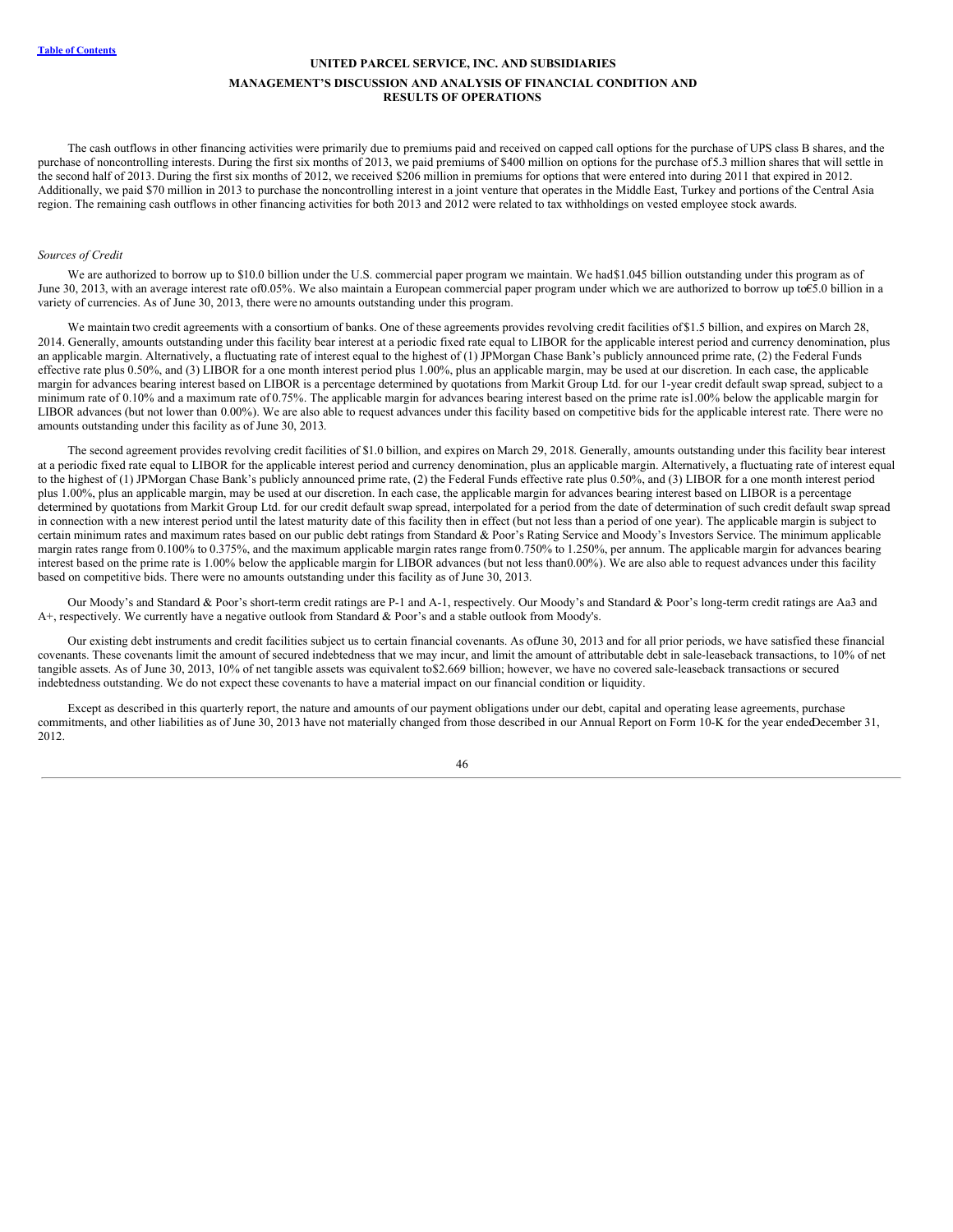### **UNITED PARCEL SERVICE, INC. AND SUBSIDIARIES**

### **MANAGEMENT'S DISCUSSION AND ANALYSIS OF FINANCIAL CONDITION AND RESULTS OF OPERATIONS**

We believe that funds from operations and borrowing programs will provide adequate sources of liquidity and capital resources to meet our expected long-term needs for the operation of our business, including anticipated capital expenditures, such as commitments for aircraft purchases, for the foreseeable future.

# *Guarantees and Other Of -Balance Sheet Arrangements*

<span id="page-48-0"></span>We do not have guarantees or other off-balance sheet financing arrangements, including variable interest entities, which we believe could have a material impact on our financial condition or liquidity.

#### *Contingencies*

We are involved in a number of judicial proceedings and other matters arising from the conduct of our business activities.

Although there can be no assurance as to the ultimate outcome, we have generally denied, or believe we have a meritorious defense and will deny, liability in all litigation pending against us, including (except as otherwise noted herein) the matters described below, and we intend to defend vigorously each case. We have accrued for legal claims when, and to the extent that, amounts associated with the claims become probable and can be reasonably estimated. The actual costs of resolving legal claims may be substantially higher or lower than the amounts accrued for those claims.

For those matters as to which we are not able to estimate a possible loss or range of loss, we are not able to determine whether the loss will have a material adverse effect on our business, financial condition or results of operations or liquidity. For matters in this category, we have indicated in the descriptions that follow the reasons that we are unable to estimate the possible loss or range of loss.

#### *Judicial Proceedings*

We are a defendant in a number of lawsuits filed in state and federal courts containing various class action allegations under state wage-and-hour laws. At this time, we do not believe that any loss associated with these matters, would have a material adverse effect on our financial condition, results of operations or liquidity.

UPS and our subsidiary Mail Boxes Etc., Inc. are defendants in a lawsuit in California Superior Court about the rebranding of The UPS Store franchises. In the Morgate case, the plaintiffs are (1) 125 individual franchisees who did not rebrand to The UPS Store and (2) a certified class of all franchisees who did rebrand. With respect to the 125 individual franchisees described in (1) above, the trial court entered judgment against a bellwether individual plaintiff, which was affirmed in January 2012. In March 2013, we reached a settlement in principle with the remaining individual plaintiffs who did not rebrand. We believe this settlement will not have a material adverse effect on our financial condition, results of operations or liquidity. The trial court granted our motion for summary judgment against the certified class described in (2) above, which was reversed in January 2012. We have not reached a settlement with this class of franchisees, and the claims of the class remain pending.

There are multiple factors that prevent us from being able to estimate the amount of loss, if any, that may result from the remaining aspects of this case, including: (1) we are vigorously defending ourselves and believe we have a number of meritorious legal defenses; and (2) it remains uncertain what evidence of damages, if any, plaintiffs will be able to present. Accordingly, at this time, we are not able to estimate a possible loss or range of loss that may result from this matter or to determine whether such loss, if any, would have a material adverse effect on our financial condition, results of operations or liquidity.

In AFMS LLC v. UPS and FedEx Corporation, a lawsuit filed in federal court in the Central District of California in August 2010, the plaintiff asserts that UPS and FedEx violated U.S. antitrust law by conspiring to refuse to negotiate with third-party negotiators retained by shippers and by individually imposing policies that prevent shippers from using such negotiators. The case is scheduled to go to trial in February 2014. The Antitrust Division of the U.S. Department of Justice ("DOJ") has an ongoing civil investigation of our policies and practices for dealing with third-party negotiators. We are cooperating with this investigation. We deny any liability with respect to these matters and intend to vigorously defend ourselves. There are multiple factors that prevent us from being able to estimate the amount of loss, if any, that may result from these matters including: (1) we believe that we have a number of meritorious defenses; (2) briefing of dispositive motions is ongoing; and (3) the DOJ investigation is ongoing. Accordingly, at this time, we are not able to estimate a possible loss or range of loss that may result from these matters or to determine whether such loss, if any, would have a material adverse effect on our financial condition, results of operations or liquidity.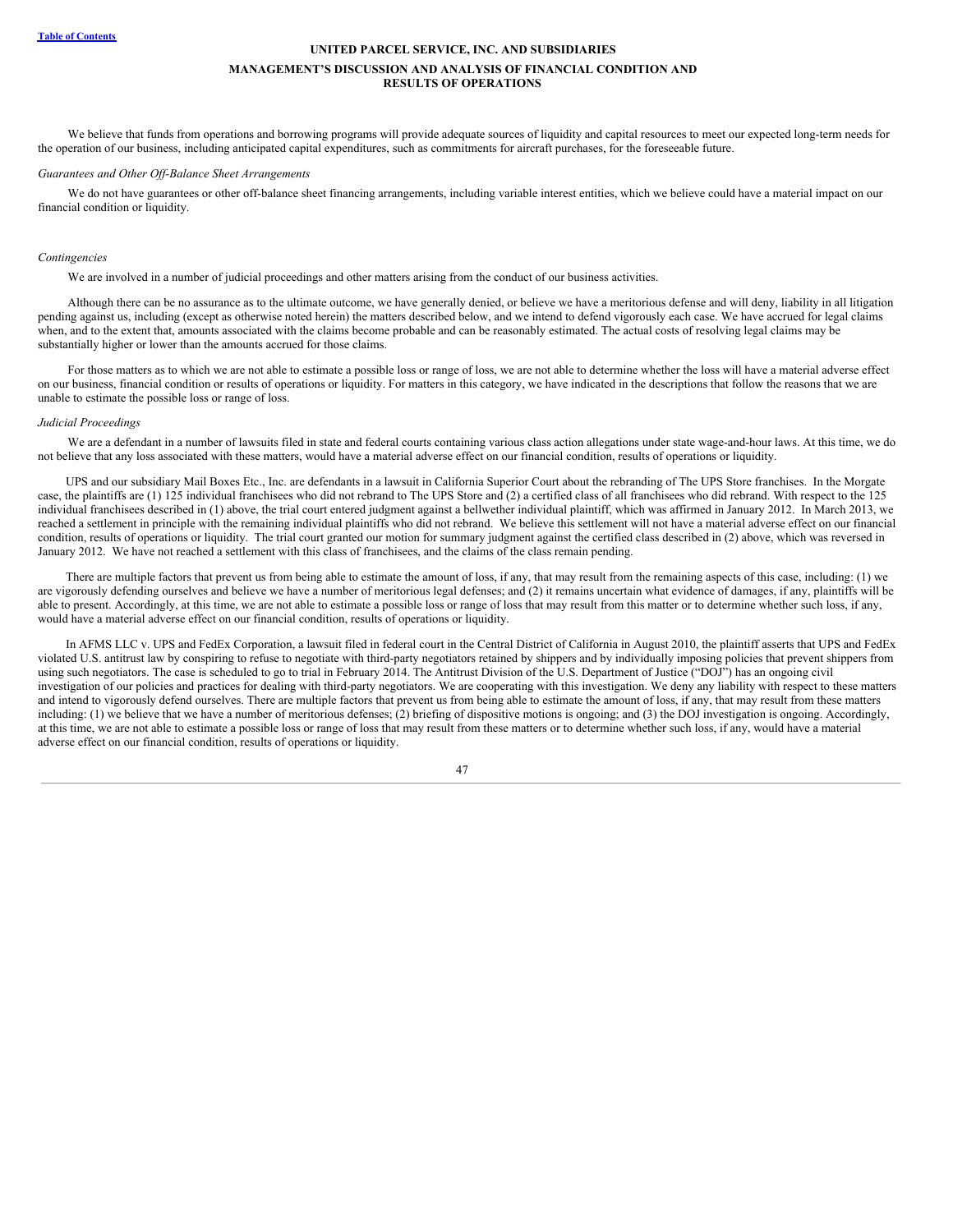In Canada, four purported class-action cases were filed against us in British Columbia (2006); Ontario (2007) and Québec (2006 and 2013). The cases each allege inadequate disclosure concerning the existence and cost of brokerage services provided by us under applicable provincial consumer protection legislation and infringement of interest restriction provisions under the Criminal Code of Canada. The British Columbia class action was declared inappropriate for certification and dismissed by the trial judge. That decision was upheld by the British Columbia Court of Appeal in March 2010, which ended the case in our favor. The Ontario class action was certified in September 2011. Partial summary judgment was granted to us and the plaintiffs by the Ontario motions court. The complaint under the Criminal Code was dismissed. No appeal is being taken from that decision. The allegations of inadequate disclosure were granted and we are appealing that decision. The motion to authorize the 2006 Québec litigation as a class action was dismissed by the motions judge in October 2012; there was no appeal, which ended that case in our favor. The 2013 Québec litigation also has been dismissed. We deny all liability and are vigorously defending the one outstanding case in Ontario. There are multiple factors that prevent us from being able to estimate the amount of loss, if any, that may result from this matter, including: (1) we are vigorously defending ourselves and believe that we have a number of meritorious legal defenses; and (2) there are unresolved questions of law and fact that could be important to the ultimate resolution of this matter. Accordingly, at this time, we are not able to estimate a possible loss or range of loss that may result from this matter or to determine whether such loss, if any, would have a material adverse effect on our financial condition, results of operation or liquidity.

#### *Other Matters*

On March 29, 2013, we entered into a Non-Prosecution Agreement ("NPA") with the United States Attorney's Office in the Northern District of California in connection with an investigation by the Drug Enforcement Administration of shipments by illicit online pharmacies. Under the NPA, we forfeited \$40 million to the government, admitted to a Statement of Facts describing the conduct leading to the agreement, and agreed to implement an online pharmacy compliance program. The term of the NPA is two years, although we can petition the government to shorten that term in its discretion to one year. The NPA did not have a material impact on our results of operations in 2013.

In August 2010, competition authorities in Brazil opened an administrative proceeding to investigate alleged anticompetitive behavior in the freight forwarding industry. Approximately 45 freight forwarding companies and individuals are named in the proceeding, including UPS, UPS SCS Transportes (Brasil) S.A., and a former employee in Brazil. UPS will have an opportunity to respond to these allegations. In November 2012, we also received a request for information related to similar matters from authorities in Singapore. UPS responded to that request in January 2013.

We are cooperating with each of these investigations, and intend to continue to vigorously defend ourselves. There are multiple factors that prevent us from being able to estimate the amount of loss, if any, that may result from these matters including: (1) we are vigorously defending each matter and believe that we have a number of meritorious legal defenses; (2) there are unresolved questions of law that could be of importance to the ultimate resolutions of these matters, including the calculation of any potential fine; and (3) there is uncertainty about the time period that is the subject of the investigations. Accordingly, at this time, we are not able to estimate a possible loss or range of loss that may result from these matters or to determine whether such loss, if any, would have a material adverse effect on our financial condition, results of operations or liquidity.

In January 2008, a class action complaint was filed in the United States District Court for the Eastern District of New York alleging price-fixing activities relating to the provision of freight forwarding services. UPS was not named in this case. In July 2009, the plaintiffs filed a First Amended Complaint naming numerous global freight forwarders as defendants. UPS and UPS Supply Chain Solutions are among the 60 defendants named in the amended complaint. The plaintiffs filed a Second Amended Complaint in October 2010, which we moved to dismiss. In August 2012, the Court granted our motion to dismiss all claims relevant to UPS in the Second Amended Complaint, with leave to amend. The plaintiffs filed a Third Amended Complaint in November 2012. We filed another motion to dismiss, which is currently pending before the Court, and will otherwise vigorously defend ourselves in this case. There are multiple factors that prevent us from being able to estimate the amount of loss, if any, that may result from these matters including: (1) the court has dismissed the complaint once but has not considered the adequacy of the amended complaint; (2) the scope and size of the proposed class is ill-defined; (3) there are significant legal questions about the adequacy and standing of the putative class representatives; and (4) we believe that we have a number of meritorious legal defenses. Accordingly, at this time, we are not able to estimate a possible loss or range of loss that may result from these matters or to determine whether such loss, if any, would have a material adverse effect on our financial condition, results of operations or liquidity.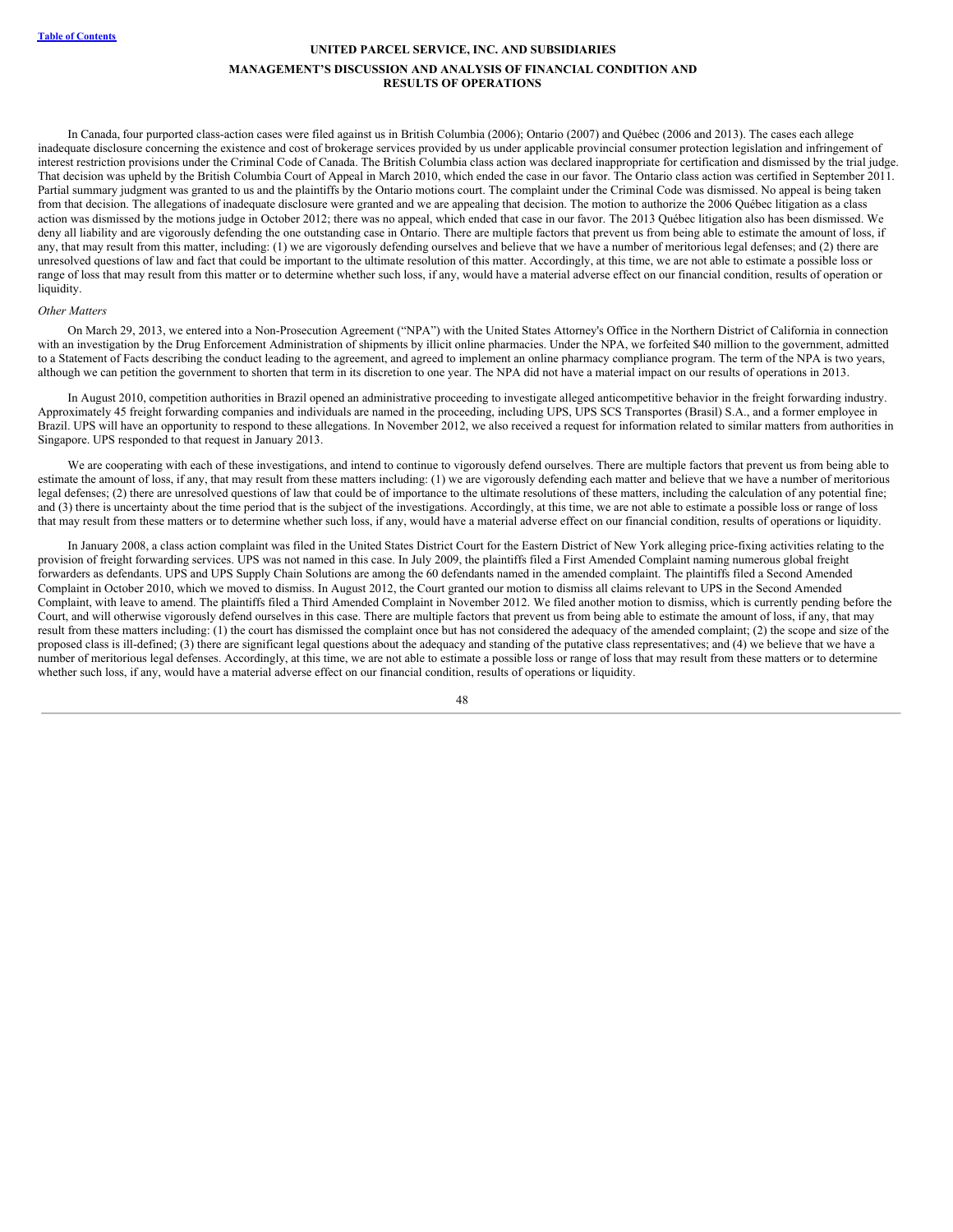### **UNITED PARCEL SERVICE, INC. AND SUBSIDIARIES**

### **MANAGEMENT'S DISCUSSION AND ANALYSIS OF FINANCIAL CONDITION AND RESULTS OF OPERATIONS**

We are a defendant in various other lawsuits that arose in the normal course of business. We do not believe that the eventual resolution of these other lawsuits (either individually or in the aggregate), including any reasonably possible losses in excess of current accruals, will have a material adverse effect on our financial condition, results of operations or liquidity.

#### *Collective Bargaining Agreements*

As of December 31, 2012, we had approximately 249,000 employees employed under a national master agreement and various supplemental agreements with local unions affiliated with the International Brotherhood of Teamsters ("Teamsters"). These agreements run through July 31, 2013. On April 25, 2013, we reached a tentative agreement with the Teamsters on two new five-year contracts in the U.S. Domestic Package and UPS Freight business units. During the second quarter, UPS Teamster-represented employees in the U.S. Domestic Package business unit voted to approve the new agreement, while some local U.S. Domestic Package agreements and the agreement covering UPS Freight employees will require additional negotiation and approval before the new agreement is ratified. Before expiration, the Company and the Teamsters agreed to extensions of both existing five-year contracts and all local riders, supplements, and addenda. The extensions are open-ended and can be terminated by either party on thirty days' notice. Subject to ratification by the UPS Teamster-represented employees, the new agreements will be retroactively effective as of August 1, 2013. As of the date of this filing, there can be no assurance that our efforts will be successful or that the ultimate resolution of these matters will not adversely affect our business, financial position, results of operations or liquidity.

We have approximately 2,600 pilots who are employed under a collective bargaining agreement with the Independent Pilots Association, which became amendable at the end of 2011. Our airline mechanics are covered by a collective bargaining agreement with Teamsters Local 2727, which runs through November 1, 2013. In addition, approximately 3,100 of our ground mechanics who are not employed under agreements with the Teamsters are employed under collective bargaining agreements with the International Association of Machinists and Aerospace Workers ("IAM"). Our agreement with the IAM runs through July 31, 2014.

### *Multiemployer Benefit Plans*

We contribute to a number of multiemployer defined benefit and health and welfare plans under terms of collective bargaining agreements that cover our union represented employees. Our current collective bargaining agreements set forth the annual contribution increases allotted to the plans that we participate in, and we are in compliance with these contribution rates. These limitations will remain in effect throughout the terms of the existing collective bargaining agreements.

#### *Tax Matters*

In June 2011, we received an IRS Revenue Agent Report ("RAR") covering excise taxes for tax years 2003 through 2007, in addition to the income tax matters described in note 14 to the consolidated financial statements. The excise tax RAR proposed two alternate theories for asserting additional excise tax on transportation of property by air. We disagreed with these proposed excise tax theories and related adjustments. We filed protests and, in the third quarter of 2011, the IRS responded to our protests and forwarded the case to IRS Appeals.

Beginning in the third quarter of 2012 and continuing through the first quarter of 2013, we had settlement discussions with the Appeals team. In the first quarter of 2013, we reached settlement terms for a complete resolution of all excise tax matters and correlative income tax refund claims for the 2003 through 2007 tax years. The final resolution of these matters did not materially impact our financial condition, results of operations or liquidity.

### <span id="page-50-0"></span>**Recent Accounting Pronouncements**

#### *Adoption of New Accounting Standards*

In February 2013, the FASB issued an accounting standards update that adds new disclosure requirements for items reclassified out of accumulated other comprehensive income. This update requires that companies present either in a single note or parenthetically on the face of the financial statements, the effect of significant amounts reclassified from each component of accumulated other comprehensive income based on its source (e.g., the release due to cash flow hedges from interest rate contracts) and the income statement line items affected by the reclassification (e.g., interest income or interest expense). If a component is not required to be reclassified to net income in its entirety (e.g., the net periodic pension cost), companies would instead cross reference to the related footnote for additional information (e.g., the pension footnote). This update was effective for us beginning in the first quarter of 2013, and we have included the applicable disclosures in note 10 to the consolidated financial statements.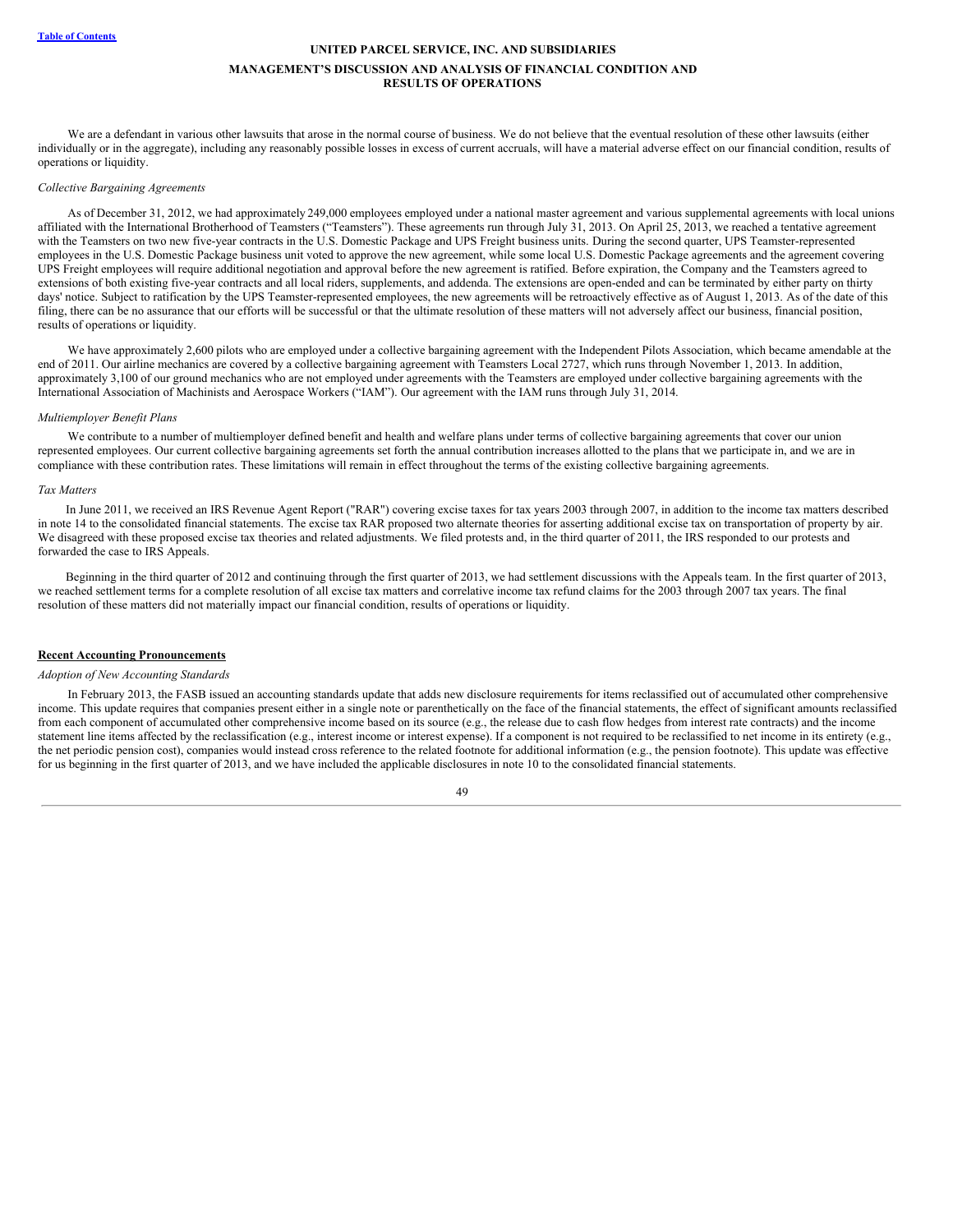## **UNITED PARCEL SERVICE, INC. AND SUBSIDIARIES**

## **MANAGEMENT'S DISCUSSION AND ANALYSIS OF FINANCIAL CONDITION AND RESULTS OF OPERATIONS**

Other accounting pronouncements adopted during the periods covered by the consolidated financial statements had an immaterial impact on our consolidated financial position and results of operations.

## *Accounting Standards Issued But Not Yet Ef ective*

Accounting pronouncements issued, but not effective until after June 30, 2013, are not expected to have a significant impact on our consolidated financial position or results of operations.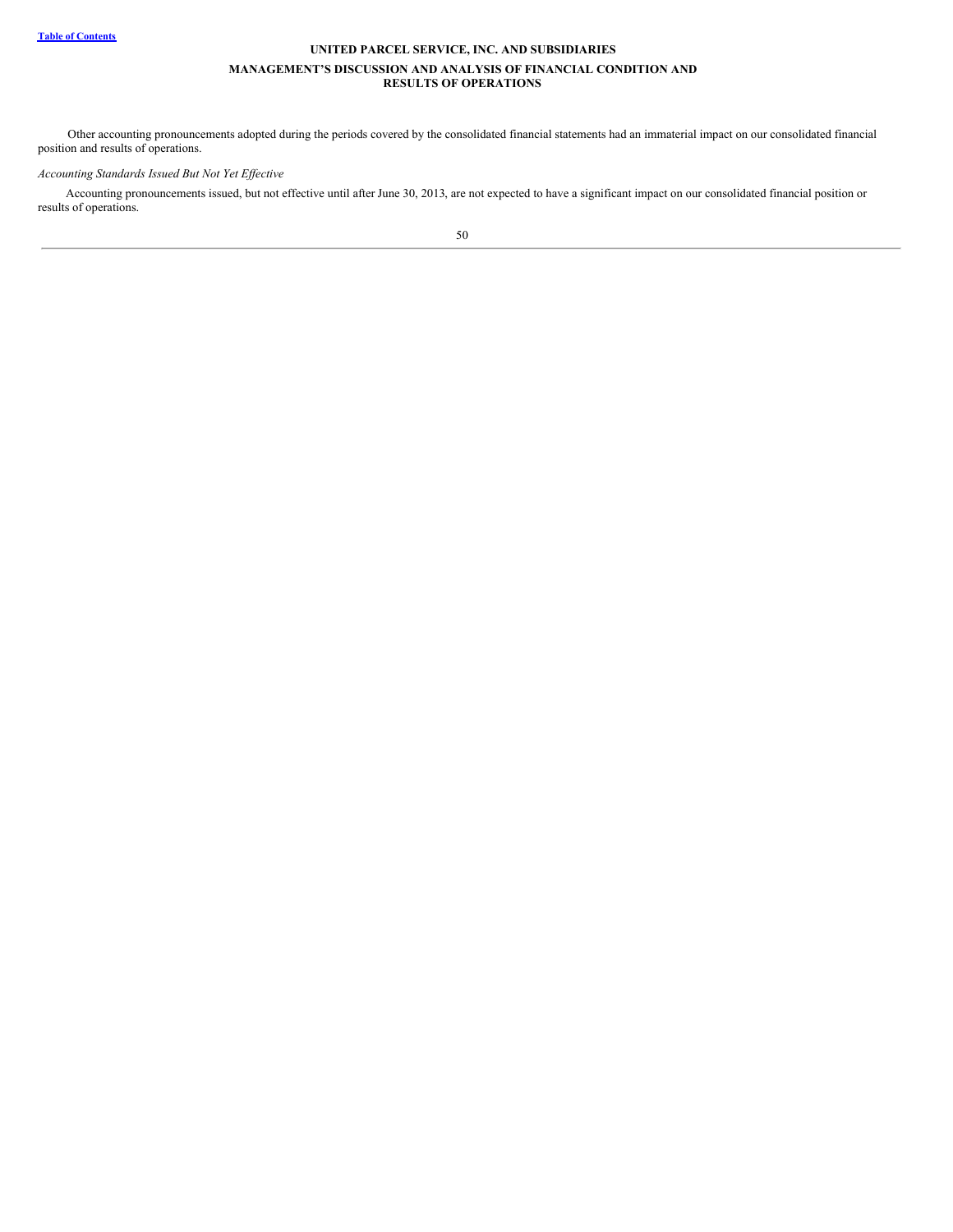#### <span id="page-52-0"></span>Item 3. *Quantitative and Qualitative Disclosures About Market Risk*

We are exposed to market risk from changes in foreign currency exchange rates, interest rates, equity prices, and certain commodity prices. This market risk arises in the normal course of business, as we do not engage in speculative trading activities. In order to manage the risk arising from these exposures, we utilize a variety of foreign exchange, interest rate, equity and commodity forward contracts, options, and swaps.

The total fair value asset (liability) of our derivative financial instruments is summarized in the following table (in millions):

|                                  |  | <b>June 30,</b><br>2013 | December 31,<br>2012 |      |  |
|----------------------------------|--|-------------------------|----------------------|------|--|
| <b>Currency Derivatives</b>      |  | <sub>0</sub>            |                      | (60) |  |
| <b>Commodity Derivatives</b>     |  |                         |                      |      |  |
| <b>Interest Rate Derivatives</b> |  | 234                     |                      | 467  |  |
|                                  |  | 240                     |                      | 407  |  |

Our market risks, hedging strategies and financial instrument positions atJune 30, 2013 have not materially changed from those disclosed in our Annual Report on Form 10-K for the year ended December 31, 2012. In 2013, we entered into several heating oil and diesel fuel swaps, and also entered into new currency options on the Euro, British Pound Sterling and Canadian Dollar, as well as terminated positions that expired during the first six months of 2013. The remaining fair value changes betweenDecember 31, 2012 and June 30, 2013 in the preceding table are primarily due to interest rate and foreign currency exchange rate changes between those dates.

The forward contracts, swaps, and options previously discussed contain an element of risk that the counterparties may be unable to meet the terms of the agreements; however, we minimize such risk exposures for these instruments by limiting the counterparties to banks and financial institutions that meet established credit guidelines.

We have agreements with substantially all of our active counterparties containing early termination rights and/or zero threshold bilateral collateral provisions whereby cash is required based on the net fair value of derivatives associated with those counterparties. Events, such as a credit rating downgrade (depending on the ultimate rating level) could also allow us to take additional protective measures such as the early termination of trades. At June 30, 2013, we held cash collateral of \$164 million under these agreements.

We have not historically incurred, and do not expect to incur in the future, any losses as a result of counterparty default.

<span id="page-52-1"></span>The information concerning market risk under the caption "Quantitative and Qualitative Disclosures about Market Risk" on pages 53-54 of our consolidated financial statements contained in our Annual Report on Form 10-K for the year ended December 31, 2012, is hereby incorporated by reference in this report.

### **Item 4.** *Controls and Procedures*

### *Evaluation of Disclosure Controls and Procedures:*

As of the end of the period covered by this report, management, including our chief executive officer and chief financial officer, evaluated the effectiveness of the design and operation of our disclosure controls and procedures (as defined in Rules 13a-15(e) and 15d-15(e) of the Securities Exchange Act of 1934 ("Exchange Act")). Based upon that evaluation, our chief executive officer and chief financial officer concluded that the disclosure controls and procedures were effective to ensure that information required to be disclosed in reports we file or submit under the Exchange Act is (1) recorded, processed, summarized and reported within the time periods specified in Securities and Exchange Commission rules and forms, and (2) accumulated and communicated to our management to allow their timely decisions regarding required disclosure.

#### *Changes in Internal Control over Financial Reporting:*

There were no changes in the Company's internal controls over financial reporting during the quarter endedJune 30, 2013 that have materially affected, or are reasonably likely to materially affect, the Company's internal control over financial reporting.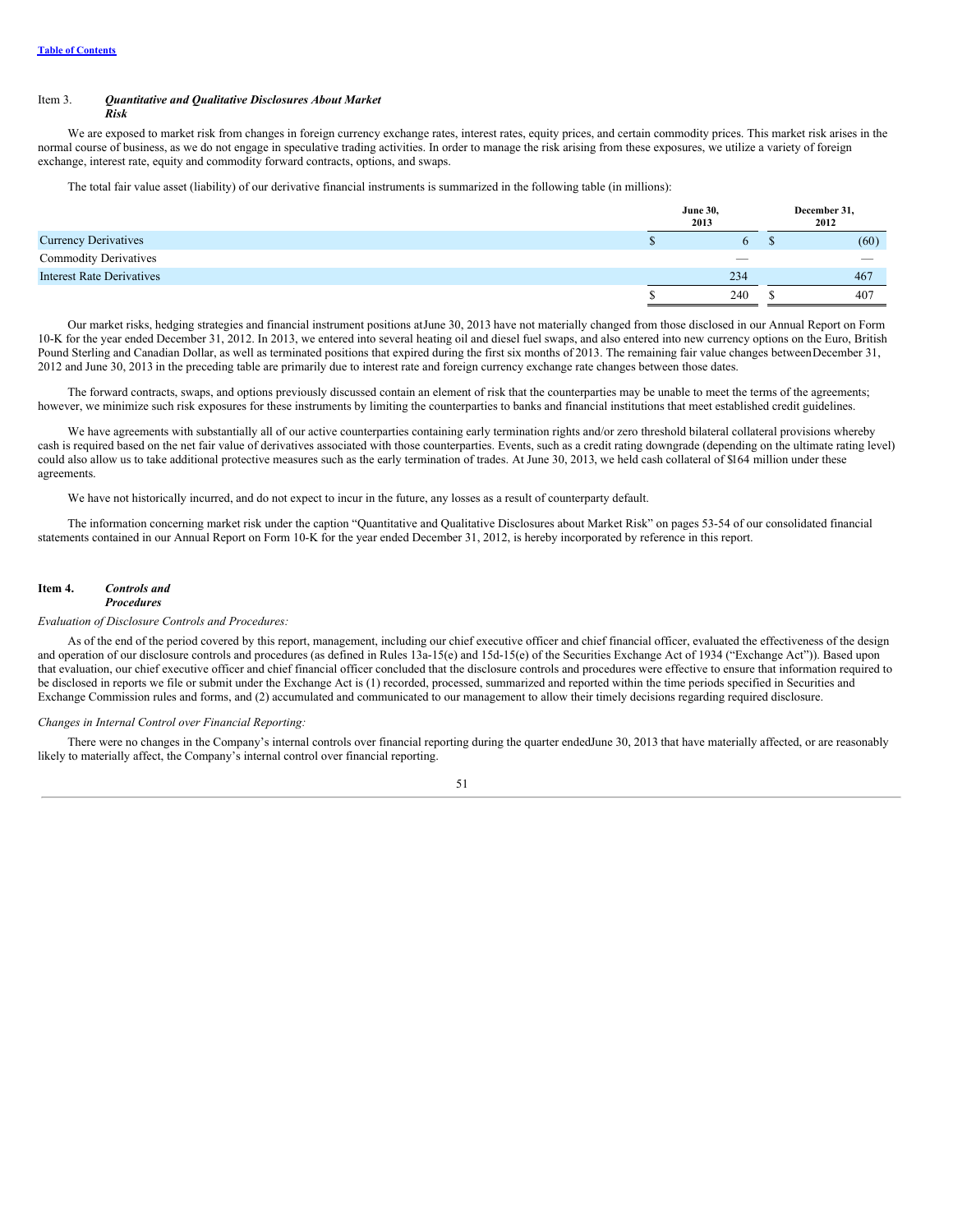### **PART II. OTHER INFORMATION**

# <span id="page-53-0"></span>**Item 1.** *Legal*

# *Proceedings*

<span id="page-53-1"></span>For a discussion of legal proceedings affecting us and our subsidiaries, please see the information under the sub-caption "Contingencies" of the caption "Management's Discussion and Analysis of Financial Condition and Results of Operations" included in this report.

### **Item 1A.** *Risk Factors*

You should carefully consider the following factors, which could materially affect our business, financial condition or results of operations. You should read these Risk Factors in conjunction with "Management's Discussion and Analysis of Financial Condition and Results of Operations" in Item 2 and our Consolidated Financial Statements and related notes in Item 1.

## General economic conditions, both in the U.S. and internationally, may adversely affect our results of operations.

We conduct operations in over 220 countries and territories. Our U.S. and international operations are subject to normal cycles affecting the economy in general, as well as the local economic environments in which we operate. The factors that create cyclical changes to the economy and to our business are beyond our control, and it may be difficult for us to adjust our business model to mitigate the impact of these factors. In particular, our business is affected by levels of industrial production, consumer spending and retail activity, and our business, financial position and results of operations could be materially affected by adverse developments in these aspects of the economy.

### We face significant competition which could adversely affect our business, financial position and results of operations.

We face significant competition on a local, regional, national and international basis. Our competitors include the postal services of the U.S. and other nations, various motor carriers, express companies, freight forwarders, air couriers and others. Competition may also come from other sources in the future. Some of our competitors have cost and organizational structures that differ from ours and may offer services and pricing terms that we may not be willing or able to offer. If we are unable to timely and appropriately respond to competitive pressures, our business, financial position and results of operations could be adversely affected.

The transportation industry continues to consolidate and competition remains strong. As a result of consolidation, our competitors may increase their market share and improve their financial capacity, and may strengthen their competitive positions. Business combinations could also result in competitors providing a wider variety of services and products at competitive prices, which could adversely affect our financial performance.

### Changes in our relationships with our significant customers, including the loss or reduction in business from one or more of them, could have an adverse impact on us.

Our top 20 customers account for less than 10% of our consolidated revenue. We do not believe the loss of any single customer would materially impair our overall financial condition or results of operations; however, collectively, some of these large customers might account for a relatively significant portion of the growth in revenue in a particular quarter or year. These customers can drive the growth in revenue for particular services based on factors such as: new customer product launches; the seasonality associated with the fourth quarter Holiday season; business mergers and acquisitions; and the overall fast growth of a customer's underlying business. These customers could choose to divert all or a portion of their business with us to one of our competitors, demand pricing concessions for our services, require us to provide enhanced services that increase our costs, or develop their own shipping and distribution capabilities. If these factors drove some of our large customers to cancel all or a portion of their business relationships with us, it could materially impact the growth in our business and the ability to meet our current and long-term financial forecasts.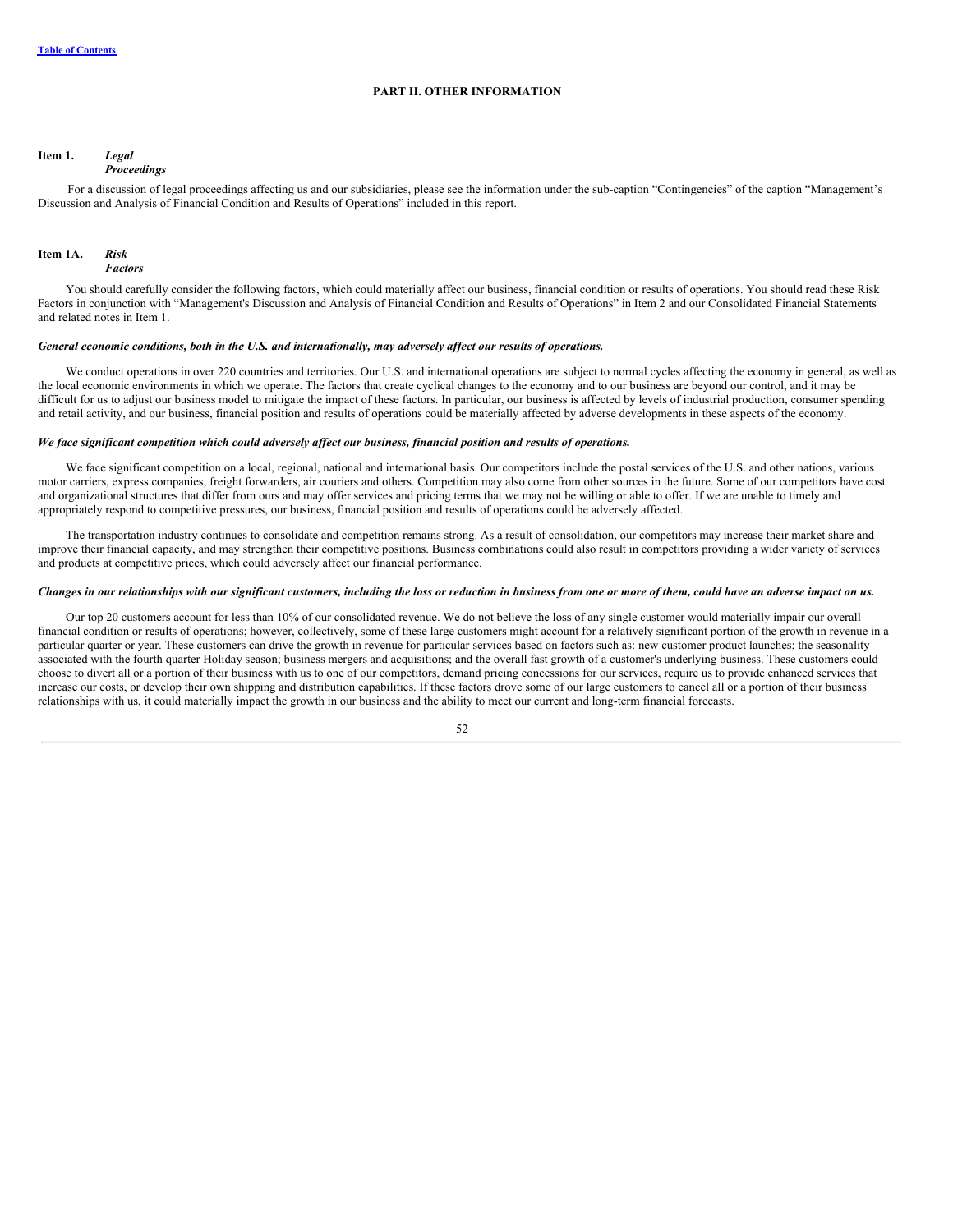### *Our business is subject to complex and stringent regulation in the U.S. and internationally.*

We are subject to complex and stringent aviation, transportation, environmental, security, labor, employment and other governmental laws and regulations, both in the U.S. and in the other countries in which we operate. In addition, our business is impacted by laws and regulations that affect global trade, including tariff and trade policies, export requirements, taxes and other restrictions and charges. Changes in laws, regulations and the related interpretations may alter the landscape in which we do business and may affect our costs of doing business. The impact of new laws and regulations cannot be predicted. Compliance with new laws and regulations may increase our operating costs or require significant capital expenditures. Any failure to comply with applicable laws or regulations in the U.S. or in any of the countries in which we operate could result in substantial fines or possible revocation of our authority to conduct our operations, which could adversely affect our financial performance.

### Increased security requirements could impose substantial costs on us and we could be the target of an attack or have a security breach.

As a result of concerns about global terrorism and homeland security, governments around the world have adopted or may adopt stricter security requirements that will result in increased operating costs for businesses in the transportation industry. These requirements may change periodically as a result of regulatory and legislative requirements and in response to evolving threats. We cannot determine the effect that these new requirements will have on our cost structure or our operating results, and these rules or other future security requirements may increase our costs of operations and reduce operating efficiencies. Regardless of our compliance with security requirements or the steps we take to secure our facilities or fleet, we could be the target of an attack or security breaches could occur, which could adversely affect our operations or our reputation.

#### We may be affected by global climate change or by legal, regulatory or market responses to such potential change.

Concern over climate change, including the impact of global warming, has led to significant federal, state and international legislative and regulatory efforts to limit greenhouse gas ("GHG") emissions. For example, in the past several years, the U.S. Congress has considered various bills that would regulate GHG emissions. While these bills have not yet received sufficient Congressional support for enactment, some form of federal climate change legislation is possible in the future. Even in the absence of such legislation, the Environmental Protection Agency, spurred by judicial interpretation of the Clean Air Act, may regulate GHG emissions, especially aircraft or diesel engine emissions, and this could impose substantial costs on us. These costs include an increase in the cost of the fuel and other energy we purchase and capital costs associated with updating or replacing our aircraft or vehicles prematurely. Until the timing, scope and extent of any future regulation becomes known, we cannot predict its effect on our cost structure or our operating results. It is reasonably possible that such legislation or regulation could impose material costs on us. Moreover, even without such legislation or regulation, increased awareness and any adverse publicity in the global marketplace about the GHGs emitted by companies in the airline and transportation industries could harm our reputation and reduce customer demand for our services, especially our air services.

### Strikes, work stoppages and slowdowns by our employees could adversely affect our business, financial position and results of operations.

A significant number of our employees are employed under a national master agreement and various supplemental agreements with local unions affiliated with the Teamsters and our airline pilots, airline mechanics, ground mechanics and certain other employees are employed under other collective bargaining agreements. While UPS employees in the U.S. Domestic Package business unit voted to approve a new national master agreement during the second quarter of 2013, we are in the midst of negotiating certain local U.S. Domestic Package supplemental agreements and the agreement covering UPS Freight employees with the Teamsters. Strikes, work stoppages and slowdowns by our employees could adversely affect our ability to meet our customers' needs, and customers may do more business with competitors if they believe that such actions or threatened actions may adversely affect our ability to provide services. We may face permanent loss of customers if we are unable to provide uninterrupted service, and this could adversely affect our business, financial position and results of operations. The terms of future collective bargaining agreements also may affect our competitive position and results of operations.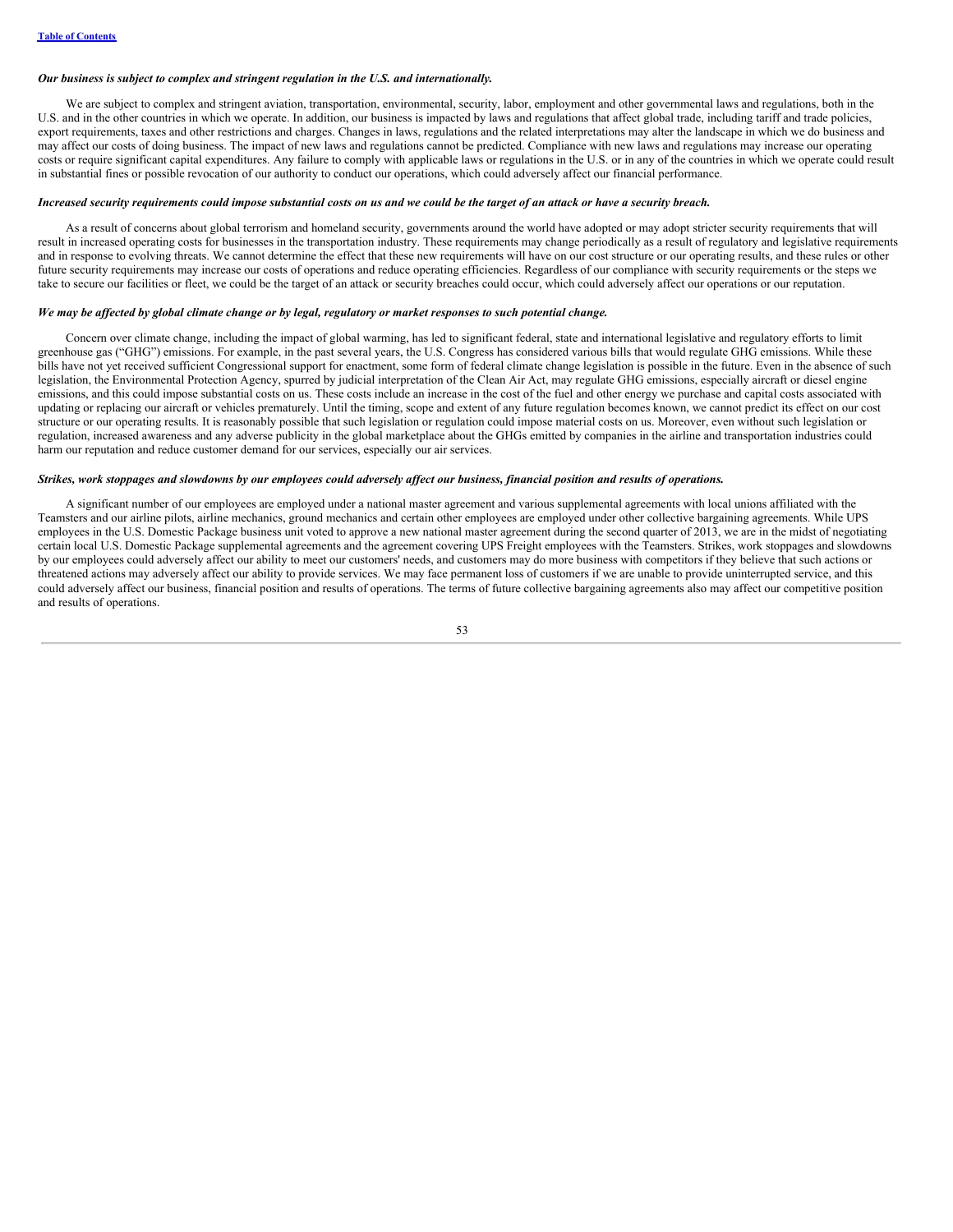### We are exposed to the effects of changing prices of energy, including gasoline, diesel and jet fuel, and interruptions in supplies of these commodities.

Changing fuel and energy costs may have a significant impact on our operations. We require significant quantities of fuel for our aircraft and delivery vehicles and are exposed to the risk associated with variations in the market price for petroleum products, including gasoline, diesel and jet fuel. We mitigate our exposure to changing fuel prices through our indexed fuel surcharges and we may also enter into hedging transactions from time to time. If we are unable to maintain or increase our fuel surcharges, higher fuel costs could adversely impact our operating results. Even if we are able to offset the cost of fuel with our surcharges, high fuel surcharges may result in a mix shift from our higher yielding air products to lower yielding ground products or an overall reduction in volume. If fuel prices rise sharply, even if we are successful in increasing our fuel surcharge, we could experience a lag time in implementing the surcharge, which could adversely affect our short-term operating results. There can be no assurance that our hedging transactions will be effective to protect us from changes in fuel prices. Moreover, we could experience a disruption in energy supplies, including our supply of gasoline, diesel and jet fuel, as a result of war, actions by producers, or other factors which are beyond our control, which could have an adverse effect on our business.

### *Changes in exchange rates or interest rates may have an adverse ef ect on our results.*

We conduct business across the globe with a significant portion of our revenue derived from operations outside the United States. Our operations in international markets are affected by changes in the exchange rates for local currencies, and in particular the Euro, British Pound Sterling, Canadian Dollar, Chinese Renminbi and Hong Kong Dollar.

We are exposed to changes in interest rates, primarily on our short-term debt and that portion of our long-term debt that carries floating interest rates. The impact of a 100-basis-point change in interest rates affecting our debt is discussed in the "Quantitative and Qualitative Disclosures about Market Risk" section of this report.

We monitor and manage our exposures to changes in currency exchange rates and interest rates, and make limited use of derivative instruments to mitigate the impact of changes in these rates on our financial position and results of operations; however, changes in exchange rates and interest rates cannot always be predicted or hedged.

### *If we are unable to maintain our brand image and corporate reputation, our business may suf er.*

Our success depends in part on our ability to maintain the image of the UPS brand and our reputation for providing excellent service to our customers. Service quality issues, actual or perceived, even when false or unfounded, could tarnish the image of our brand and may cause customers to use other companies. Also, adverse publicity surrounding labor relations, environmental concerns, security matters, political activities and the like, or attempts to connect our company to these sorts of issues, either in the United States or other countries in which we operate, could negatively affect our overall reputation and acceptance of our services by customers. Damage to our reputation and loss of brand equity could reduce demand for our services and thus have an adverse effect on our business, financial position and results of operations, and could require additional resources to rebuild our reputation and restore the value of our brand.

### A significant privacy breach or IT system disruption could adversely affect our business and we may be required to increase our spending on data and system security.

We rely on information technology networks and systems, including the Internet, to process, transmit and store electronic information, and to manage or support a variety of business processes and activities. In addition, the provision of service to our customers and the operation of our network involve the storage and transmission of proprietary information and sensitive or confidential data, including personal information of customers, employees and others. Our information technology systems, some of which are managed by third-parties, may be susceptible to damage, disruptions or shutdowns due to failures during the process of upgrading or replacing software, databases or components thereof, power outages, hardware failures, computer viruses, attacks by computer hackers, telecommunication failures, user errors or catastrophic events. Groups of hackers may also act in a coordinated manner to launch distributed denial of service attacks or other coordinated attacks that may cause service outages or other interruptions. In addition, breaches in security could expose us, our customers or the individuals affected to a risk of loss or misuse of proprietary information and sensitive or confidential data. Any of these occurrences could result in disruptions in our operations, the loss of existing or potential customers, damage to our brand and reputation, and litigation and potential liability for the company. In addition, the cost and operational consequences of implementing further data or system protection measures could be significant.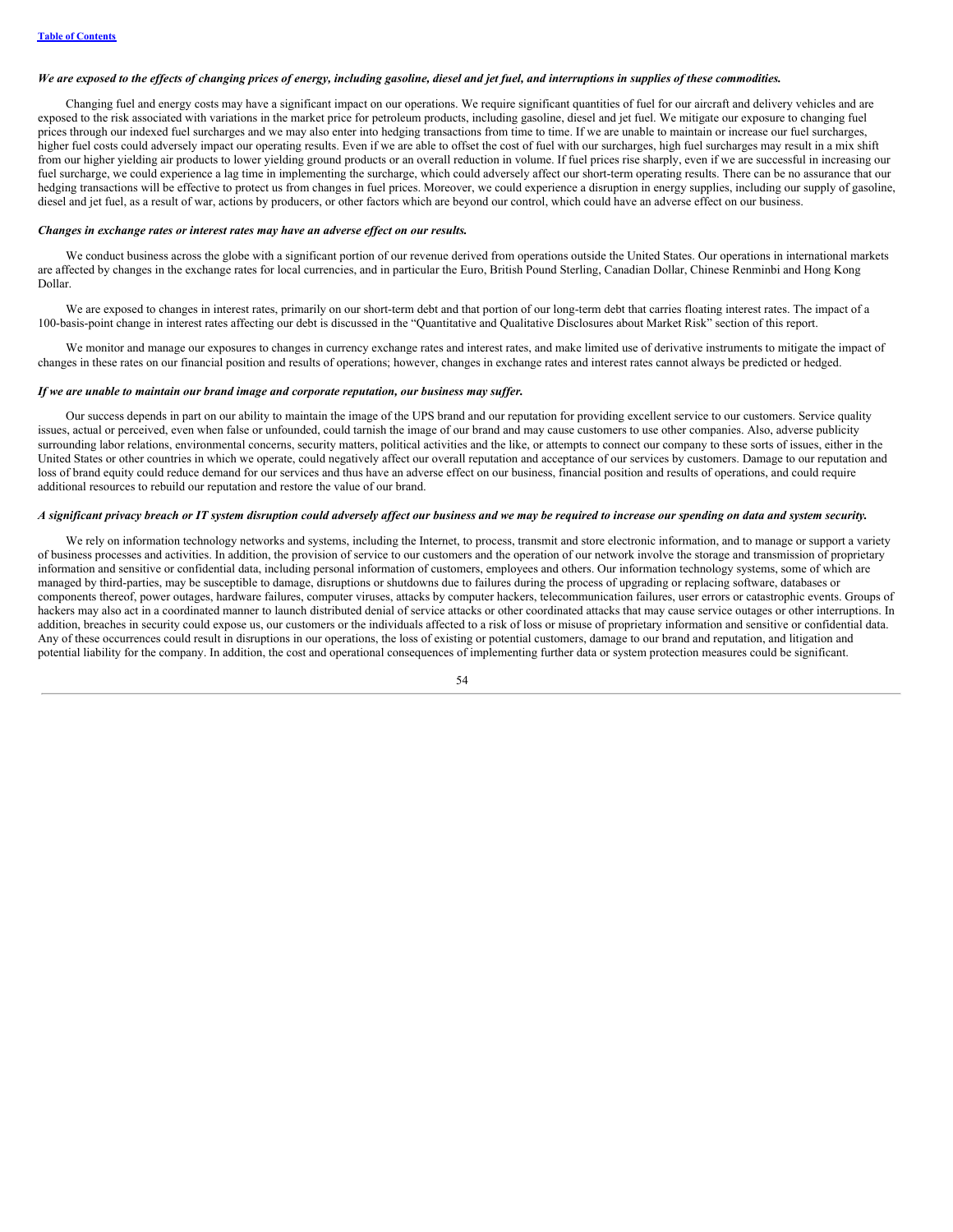### *Severe weather or other natural or manmade disasters could adversely af ect our business.*

Severe weather conditions and other natural or manmade disasters, including storms, floods, fires and earthquakes, may result in decreased revenues, as our customers reduce their shipments, or increased costs to operate our business, which could have an adverse effect on our results of operations for a quarter or year. Any such event affecting one of our major facilities could result in a significant interruption in or disruption of our business.

### We make significant capital investments in our business of which a significant portion is tied to projected volume levels.

We require significant capital investments in our business consisting of aircraft, vehicles, technology, facilities and sorting and other types of equipment to support both our existing business and anticipated growth. Forecasting projected volume involves many factors which are subject to uncertainty, such as general economic trends, changes in governmental regulation and competition. If we do not accurately forecast our future capital investment needs, we could have excess capacity or insufficient capacity, either of which would negatively affect our revenues and profitability. In addition to forecasting our capital investment requirements, we adjust other elements of our operations and cost structure in response to adverse economic conditions; however, these adjustments may not be sufficient to allow us to maintain our operating margins in a weak economy.

### We derive a significant portion of our revenues from our international operations and are subject to the risks of doing business in emerging markets.

We have significant international operations and while the geographical diversity of our international operations helps ensure that we are not overly reliant on a single region or country, we are continually exposed to changing economic, political and social developments beyond our control. Emerging markets are typically more volatile than those in the developed world, and any broad-based downturn in these markets could reduce our revenues and adversely affect our business, financial position and results of operations.

### We are subject to changes in markets and our business plans that have resulted, and may in the future result, in substantial write-downs of the carrying value of our assets, *thereby reducing our net income.*

Our regular review of the carrying value of our assets has resulted, from time to time, in significant impairments, and we may in the future be required to recognize additional impairment charges. Changes in business strategy, government regulations, or economic or market conditions have resulted and may result in further substantial impairments of our intangible, fixed or other assets at any time in the future. In addition, we have been and may be required in the future to recognize increased depreciation and amortization charges if we determine that the useful lives of our fixed assets are shorter than we originally estimated. Such changes could reduce our net income.

### *Employee health and retiree health and pension benefit costs represent a significant expense to us.*

With approximately 399,000 employees, including approximately 323,000 in the U.S., our expenses relating to employee health and retiree health and pension benefits are significant. In recent years, we have experienced significant increases in certain of these costs, largely as a result of economic factors beyond our control, including, in particular, ongoing increases in health care costs well in excess of the rate of inflation and the decreasing trend of discount rates in which we use to value our pension liabilities. Continued increasing health care costs, volatility in investment returns and discount rates, as well as changes in laws, regulations and assumptions used to calculate retiree health and pension benefit expenses, may adversely affect our business, financial position, results of operations or require significant contributions to our pension plans. The new national master agreement with the Teamsters, which is subject to ratification, includes changes that are designed to mitigate certain of these health care expenses, but there can be no assurance that our efforts will be successful or that the failure or success of these efforts will not adversely affect our business, financial position, results of operations or liquidity.

We participate in a number of trustee-managed multiemployer pension and health and welfare plans for employees covered under collective bargaining agreements. Several factors could cause us to make significantly higher future contributions to these plans, including unfavorable investment performance, increases in health care costs, changes in demographics and increased benefits to participants. At this time, we are unable to determine the amount of additional future contributions, if any, or whether any material adverse effect on our financial condition, results of operations or liquidity could result from our participation in these plans.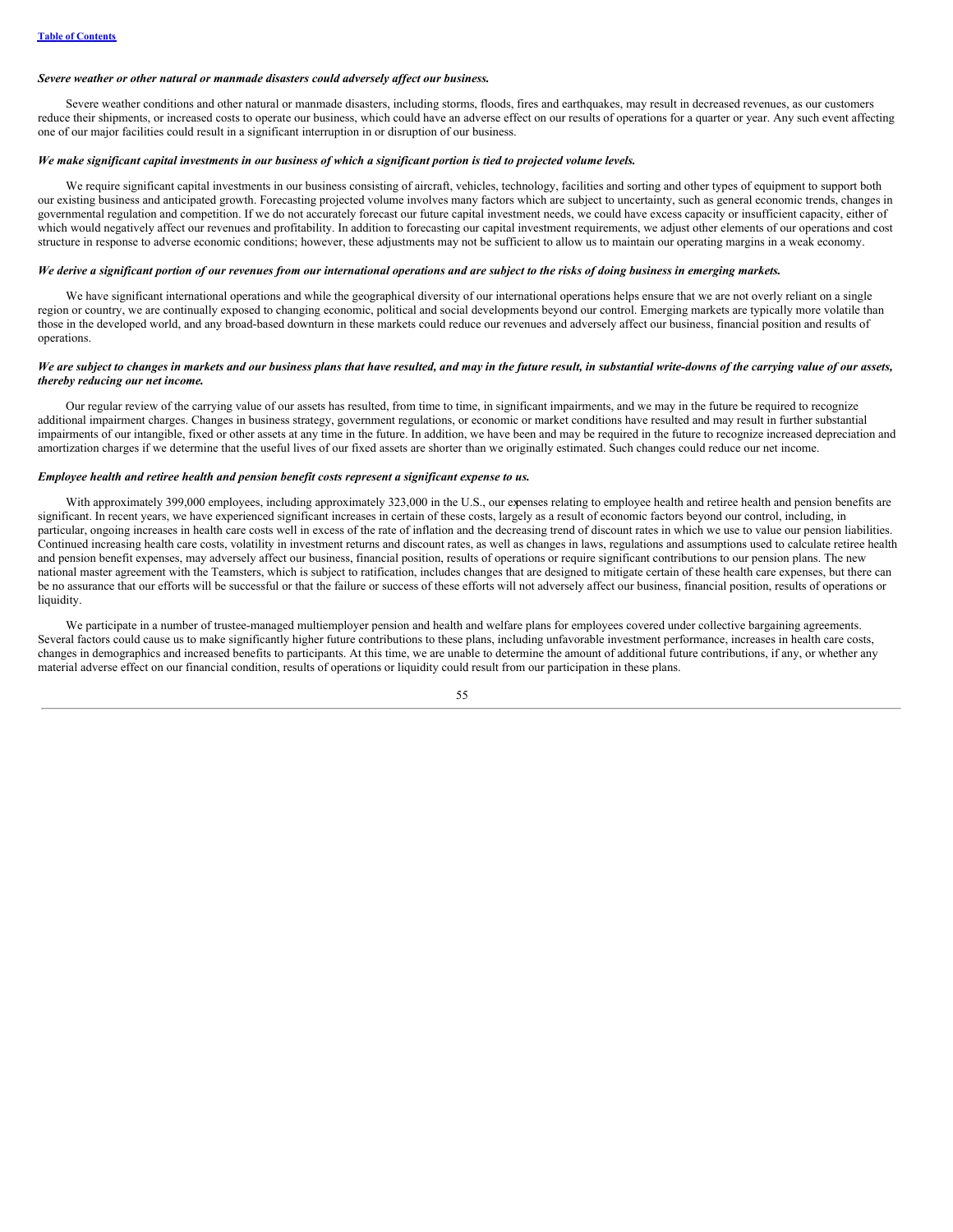$\mathcal{L}=\mathcal{L}^{\mathcal{L}}$  , where  $\mathcal{L}^{\mathcal{L}}$ 

### *We may be subject to various claims and lawsuits that could result in significant expenditures.*

The nature of our business exposes us to the potential for various claims and litigation related to labor and employment, personal injury, property damage, business practices, environmental liability and other matters. Any material litigation or a catastrophic accident or series of accidents could have a material adverse effect on our business, financial position and results of operations.

### *We may not realize the anticipated benefits of acquisitions, joint ventures or strategic alliances.*

As part of our business strategy, we may acquire businesses and form joint ventures or strategic alliances. Whether we realize the anticipated benefits from these transactions depends, in part, upon the successful integration between the businesses involved, the performance of the underlying operation, capabilities or technologies and the management of the transacted operations. Accordingly, our financial results could be adversely affected by our failure to effectively integrate the acquired operations, unanticipated performance issues, transaction-related charges or charges for impairment of long-term assets that we acquire.

### Insurance and claims expenses could have a material adverse effect on our business, financial condition and results of operations.

We have a combination of both self-insurance and high-deductible insurance programs for the risks arising out of the services we provide and the nature of our global operations, including claims exposure resulting from cargo loss, personal injury, property damage, aircraft and related liabilities, business interruption and workers' compensation. Workers' compensation, automobile and general liabilities are determined using actuarial estimates of the aggregate liability for claims incurred and an estimate of incurred but not reported claims, on an undiscounted basis. Our accruals for insurance reserves reflect certain actuarial assumptions and management judgments, which are subject to a high degree of variability. If the number or severity of claims for which we are retaining risk increases, our financial condition and results of operations could be adversely affected. If we lose our ability to self-insure these risks, our insurance costs could materially increase and we may find it difficult to obtain adequate levels of insurance coverage.

### <span id="page-57-0"></span>**Item 2.** *Unregistered Sales of Equity Securities and Use of Proceeds*

(c) A summary of our repurchases of our class A and class B common stock during thesecond quarter of 2013 is as follows (in millions, except per share amounts):

|                                 | <b>Total Number</b><br>of Shares<br>Purchased(1) | Average<br><b>Price Paid</b><br>Per Share | <b>Total Number</b><br>of Shares Purchased<br>as Part of Publicly<br><b>Announced Program</b> | <b>Approximate Dollar</b><br>Value of Shares that<br>May Yet be Purchased<br><b>Under the Program</b> |       |  |
|---------------------------------|--------------------------------------------------|-------------------------------------------|-----------------------------------------------------------------------------------------------|-------------------------------------------------------------------------------------------------------|-------|--|
| April $1 -$ April 30, 2013      | 7.3                                              | 85.35                                     | 6.8                                                                                           |                                                                                                       | 9,066 |  |
| May $1 -$ May 31, 2013          |                                                  | 87.08                                     | 1.1                                                                                           |                                                                                                       | 8.972 |  |
| June $1 -$ June 30, 2013        | 1.7                                              | 88.92                                     | 1.7                                                                                           |                                                                                                       | 8,825 |  |
| Total April $1 -$ June 30, 2013 | 10.7                                             | 86.17                                     | 9.6                                                                                           |                                                                                                       |       |  |

(1) Includes shares repurchased through our publicly announced share repurchase program and shares tendered to pay the exercise price and tax withholding on employee stock options.

On February 14, 2013, the Board of Directors approved a new share repurchase authorization of \$10.0 billion, which replaced an authorization previously announced in 2012. The new share repurchase authorization has no expiration date. Share repurchases may take the form of accelerated share repurchases, open market purchases, or other such methods as we deem appropriate. The timing of our share repurchases will depend upon market conditions. Unless terminated earlier by the resolution of our Board, the program will expire when we have purchased all shares authorized for repurchase under the program. We anticipate repurchasing approximately \$4.0 billion of shares in 2013.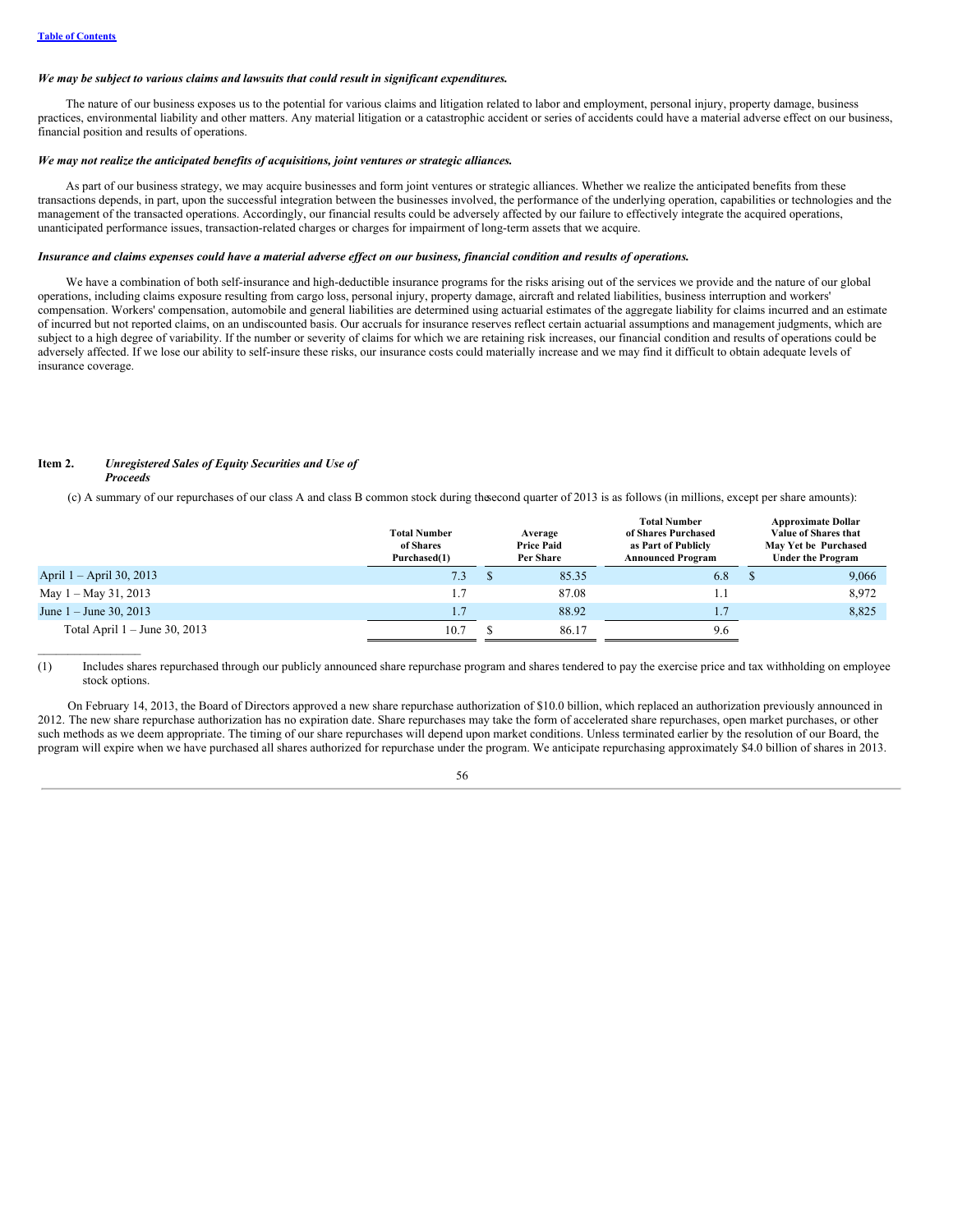# <span id="page-58-0"></span>**Item 3.** *Defaults Upon Senior*

*Securities*

None.

## <span id="page-58-1"></span>**Item 5.** *Other*

*Information*

<span id="page-58-2"></span>None.

## **Item 6.** *Exhibits*

These exhibits are either incorporated by reference into this report or filed with this report as indicated below.

Index to Exhibits:

- 2.1 Termination Agreement, dated as of January 22, 2013, between United Parcel Service, Inc. and TNT Express N.V. (incorporated by reference to Exhibit 2.3 to the 2012 Annual Report on Form 10-K).
- 3.1 Form of Restated Certificate of Incorporation of United Parcel Service, Inc. (incorporated by reference to Exhibit 3.2 to Form 8-K filed on May 12, 2010).
- 3.2 Amended and Restated Bylaws of United Parcel Service, Inc. as of February 14, 2013 (incorporated by reference to Exhibit 3.1 to Form 8-K, filed on February 19, 2013).
- 10.1 Credit Agreement (364-Day Facility) dated March 29, 2013 among United Parcel Service, Inc., the initial lenders named therein, J.P. Morgan Securities LLC and Citigroup Global Markets, Inc. as joint lead arrangers and joint bookrunners, Barclays Bank PLC and BNP Paribas Securities Corp. as co-lead arrangers, Barclays Bank PLC and BNP Paribas as co-documentation agents, Citibank, N.A. as syndication agent, and JPMorgan Chase Bank, N.A. as administrative agent (incorporated by reference to Exhibit 10.1 to Form 10-Q for the Quarter Ending March 31, 2013).
- 10.2 Credit Agreement (5 Year Facility) dated March 29, 2013 among United Parcel Service, Inc., the initial lenders named therein, J.P. Morgan Securities LLC and Citigroup Global Markets, Inc. as joint lead arrangers and joint bookrunners, Barclays Bank PLC and BNP Paribas Securities Corp. as co-lead arrangers, Barclays Bank PLC and BNP Paribas as co-documentation agents, Citibank, N.A. as syndication agent, and JPMorgan Chase Bank, N.A. as administrative agent (incorporated by reference to Exhibit 10.2 to Form 10-Q for the Quarter Ending March 31, 2013).
- 11 Statement regarding Computation of per Share Earnings (incorporated by reference to Note 12 to "Item 1. Financial Statements" of this quarterly report on Form 10-Q).
- †12 Computation of Ratio of Earnings to Fixed Charges.
- †31.1 Certification of the Chief Executive Officer Pursuant to Rule 13a-14(a), as adopted pursuant to Section 302 of the Sarbanes-Oxley Act of 2002.
- †31.2 Certification of the Chief Financial Officer Pursuant to Rule 13a-14(a), as adopted pursuant to Section 302 of the Sarbanes-Oxley Act of 2002.
- †32.1 Certification of the Chief Executive Officer Pursuant to 18 U.S.C. Section 1350, as Adopted Pursuant to Section 906 of the Sarbanes-Oxley Act of 2002.
- †32.2 Certification of the Chief Financial Officer Pursuant to 18 U.S.C. Section 1350, as Adopted Pursuant to Section 906 of the Sarbanes-Oxley Act of 2002.
- ††101 The following financial information from the Quarterly Report on Form 10-Q for the quarter ended June 30, 2013, formatted in XBRL (Extensible Business Reporting Language): (i) the Consolidated Balance Sheets, (ii) the Consolidated Statements of Income, (iii) the Consolidated Statements of Comprehensive Income, (iv) the Consolidated Statements of Cash Flows, and (v) the Notes to the Consolidated Financial Statements.

 $\mathcal{L}=\mathcal{L}^{\mathcal{L}}$  , where  $\mathcal{L}^{\mathcal{L}}$  , we have the set of the set of the set of the set of the set of the set of the set of the set of the set of the set of the set of the set of the set of the set of the set of † Filed herewith.

†† Furnished electronically herewith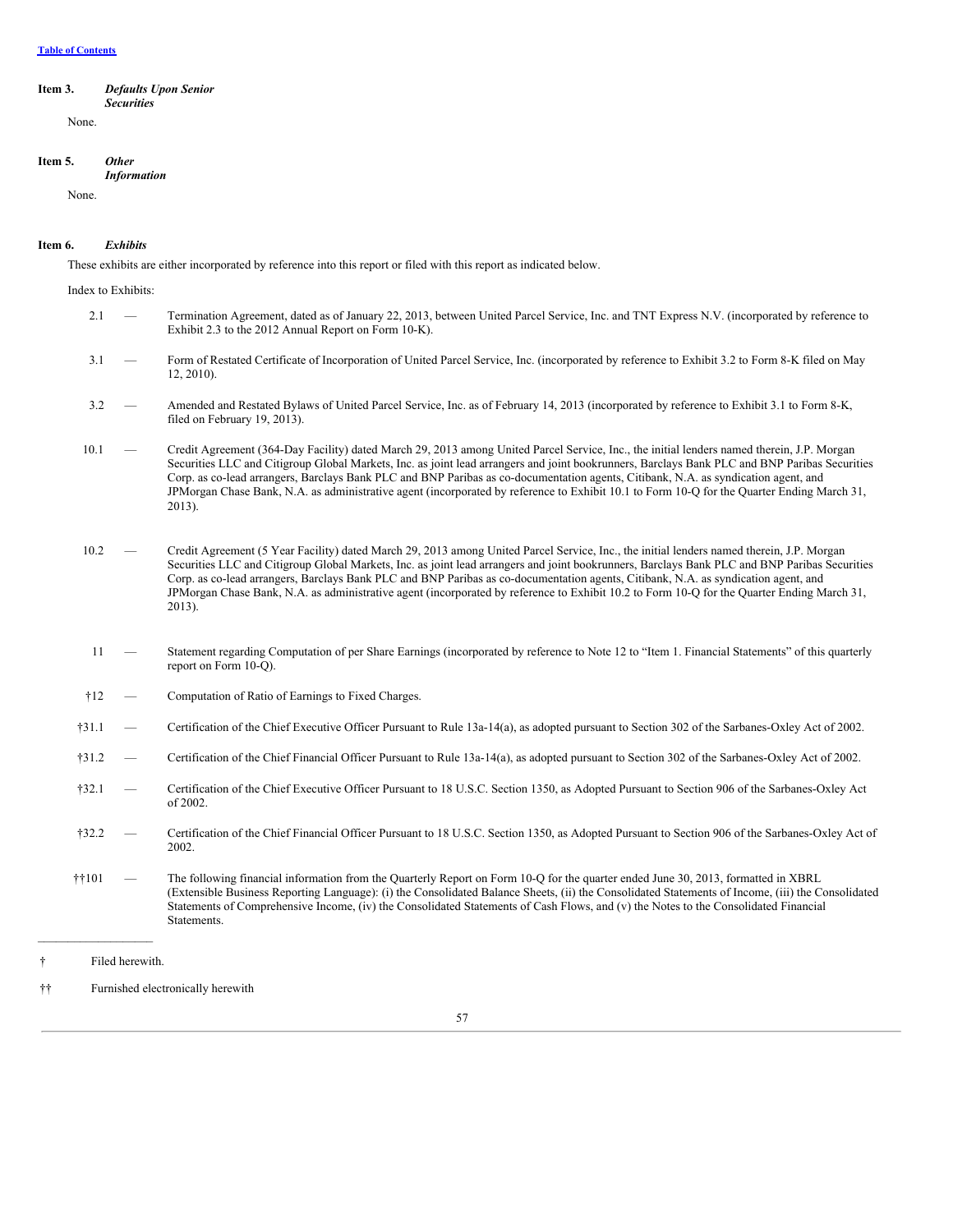## **SIGNATURES**

Pursuant to the requirements of the Securities Exchange Act of 1934, the registrant has duly caused this report to be signed on its behalf by the undersigned thereunto duly authorized.

> UNITED PARCEL SERVICE, INC. (Registrant)

Date: August 2, 2013 By: /S/ KURT P. KUEHN

**Kurt P. Kuehn Senior Vice President and Chief Financial Officer (Duly Authorized Officer and Principal Accounting Officer)**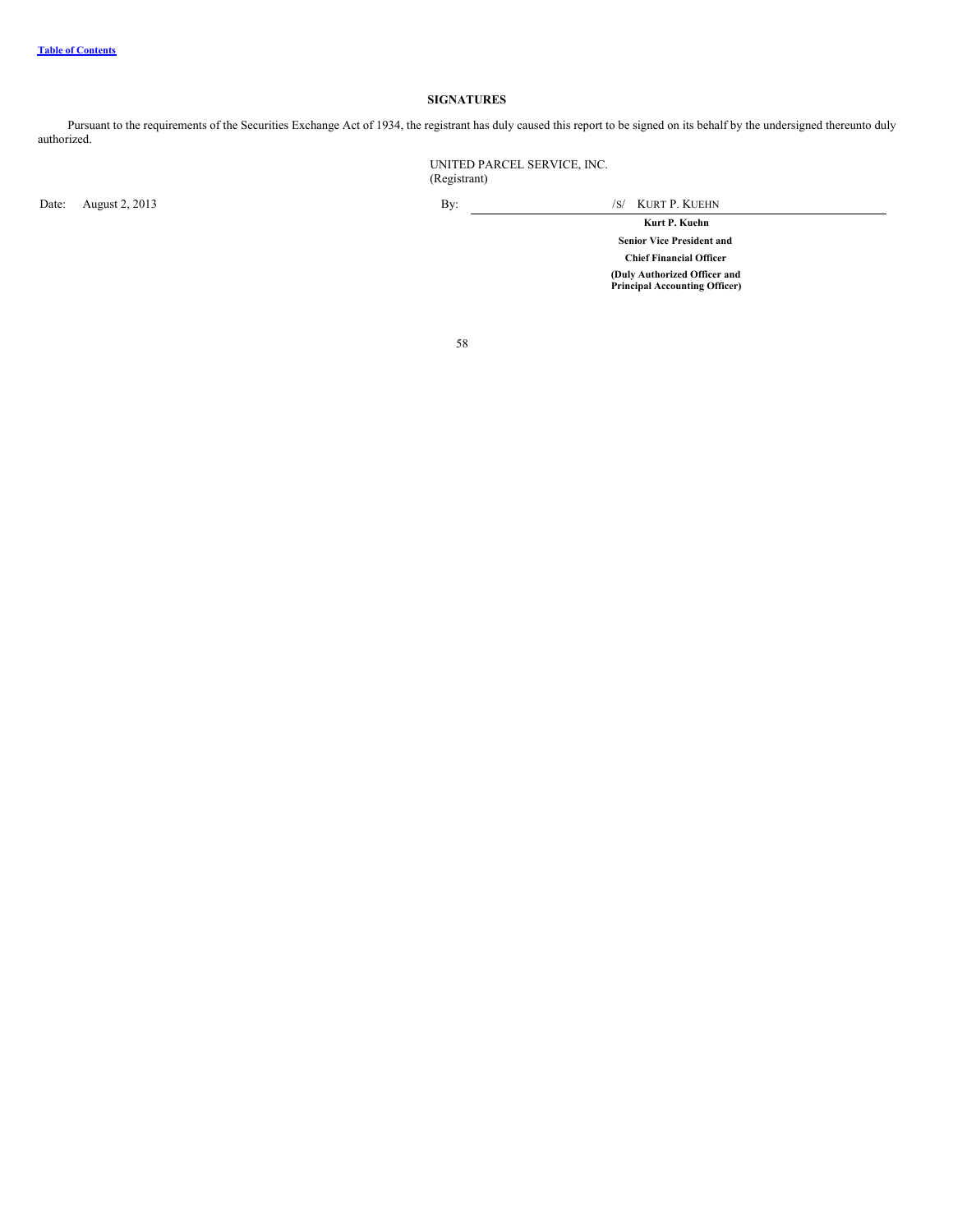### **United Parcel Service, Inc. and Subsidiaries Ratio of Earnings to Fixed Charges (dollar amounts in millions)**

|                                        | <b>Six Months</b><br>Ended<br><b>June 30.</b> |                |      | Year Ended December 31, |               |            |      |        |      |            |    |       |
|----------------------------------------|-----------------------------------------------|----------------|------|-------------------------|---------------|------------|------|--------|------|------------|----|-------|
|                                        | 2013                                          |                | 2012 |                         | 2011          |            | 2010 |        | 2009 |            |    | 2008  |
| Earnings:                              |                                               |                |      |                         |               |            |      |        |      |            |    |       |
| Income before income taxes             | \$                                            | 3,136          | \$   | 974                     | <sup>\$</sup> | 5,776      | S.   | 5,290  | S    | 3,073      | -S | 1,252 |
| Add: Interest expense                  |                                               | 194            |      | 393                     |               | 348        |      | 354    |      | 445        |    | 442   |
| Add: Interest factor in rental expense |                                               | 89             |      | 206                     |               | 210        |      | 205    |      | 207        |    | 278   |
| Total earnings                         |                                               | 3,419          | S    | $1,573$ \$              |               | $6,334$ \$ |      | 5,849  | -S   | $3,725$ \$ |    | 1,972 |
| Fixed charges:                         |                                               |                |      |                         |               |            |      |        |      |            |    |       |
| Interest expense                       | \$                                            | 194            | \$   | 393                     | <sup>\$</sup> | 348 S      |      | 354 \$ |      | 445        | -S | 442   |
| Interest capitalized                   |                                               | $\overline{7}$ |      | 18                      |               | 17         |      | 18     |      | 37         |    | 48    |
| Interest factor in rental expense      |                                               | 89             |      | 206                     |               | 210        |      | 205    |      | 207        |    | 278   |
| Total fixed charges                    | S                                             | 290            | \$   | 617                     | -S            | 575        | \$.  | 577    | \$.  | 689 \$     |    | 768   |
| Ratio of earnings to fixed charges     |                                               | 11.8           |      | 2.5                     |               | 11.0       |      | 10.1   |      | 5.4        |    | 2.6   |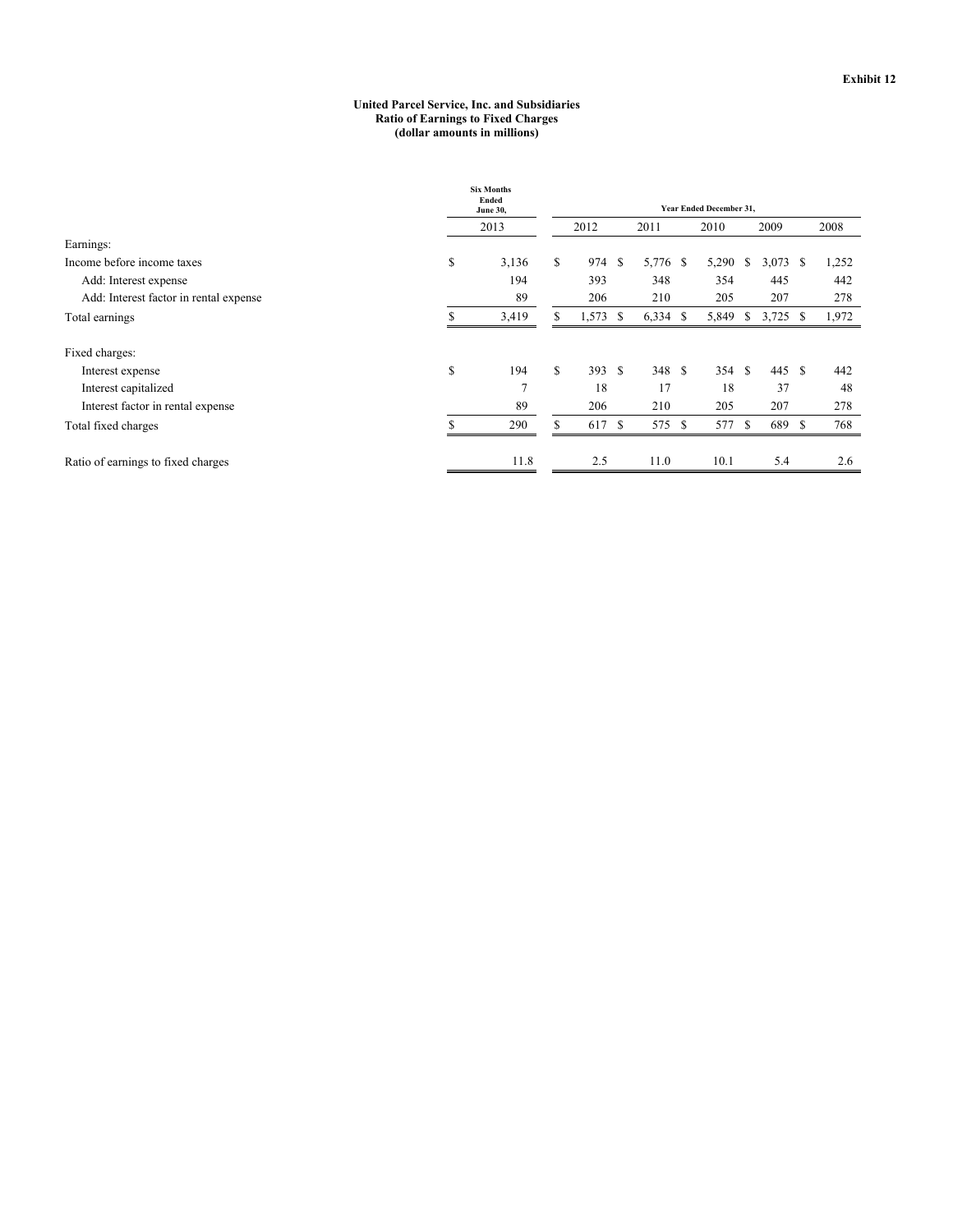# **CERTIFICATE OF CHIEF EXECUTIVE OFFICER**

### I, D. Scott Davis, certify that:

- 1. I have reviewed this quarterly report on Form 10-Q of United Parcel Service, Inc.;
- 2. Based on my knowledge, this report does not contain any untrue statement of a material fact or omit to state a material fact necessary to make the statements made, in light of the circumstances under which such statements were made, not misleading with respect to the period covered by this report;
- 3. Based on my knowledge, the financial statements, and other financial information included in this report, fairly present in all material respects the financial condition, results of operations and cash flows of the registrant as of, and for, the periods presented in this report;
- 4. The registrant's other certifying officer and I are responsible for establishing and maintaining disclosure controls and procedures (as defined in Exchange Act Rules 13a-15(e) and 15d-15(e)) and internal control over financial reporting (as defined in Exchange Act Rules 13a-15(f) and 15d-15(f)) for the registrant and have:
	- a. designed such disclosure controls and procedures, or caused such disclosure controls and procedures to be designed under our supervision, to ensure that material information relating to the registrant, including its consolidated subsidiaries, is made known to us by others within those entities, particularly during the period in which this report is being prepared;
	- b. designed such internal control over financial reporting, or caused such internal control over financial reporting to be designed under our supervision, to provide reasonable assurance regarding the reliability of financial reporting and the preparation of financial statements for external purposes in accordance with generally accepted accounting principles;
	- c. evaluated the effectiveness of the registrant's disclosure controls and procedures and presented in this report our conclusions about the effectiveness of disclosure controls and procedures, as of the end of the period covered by this report based on such evaluation; and
	- d. disclosed in this report any change in the registrant's internal control over financial reporting that occurred during the registrant's most recent fiscal quarter that has materially affected, or is reasonably likely to materially affect, the registrant's internal control over financial reporting; and
- 5. The registrant's other certifying officer and I have disclosed, based on our most recent evaluation of internal control over financial reporting, to the registrant's auditors and the audit committee of the registrant's board of directors (or persons performing the equivalent functions):
	- a. all significant deficiencies and material weaknesses in the design or operation of internal control over financial reporting which are reasonably likely to adversely affect the registrant's ability to record, process, summarize and report financial information; and
	- b. any fraud, whether or not material, that involves management or other employees who have a significant role in the registrant's internal control over financial reporting.

/S/ D. SCOTT DAVIS

**D. Scott Davis Chairman and Chief Executive Officer**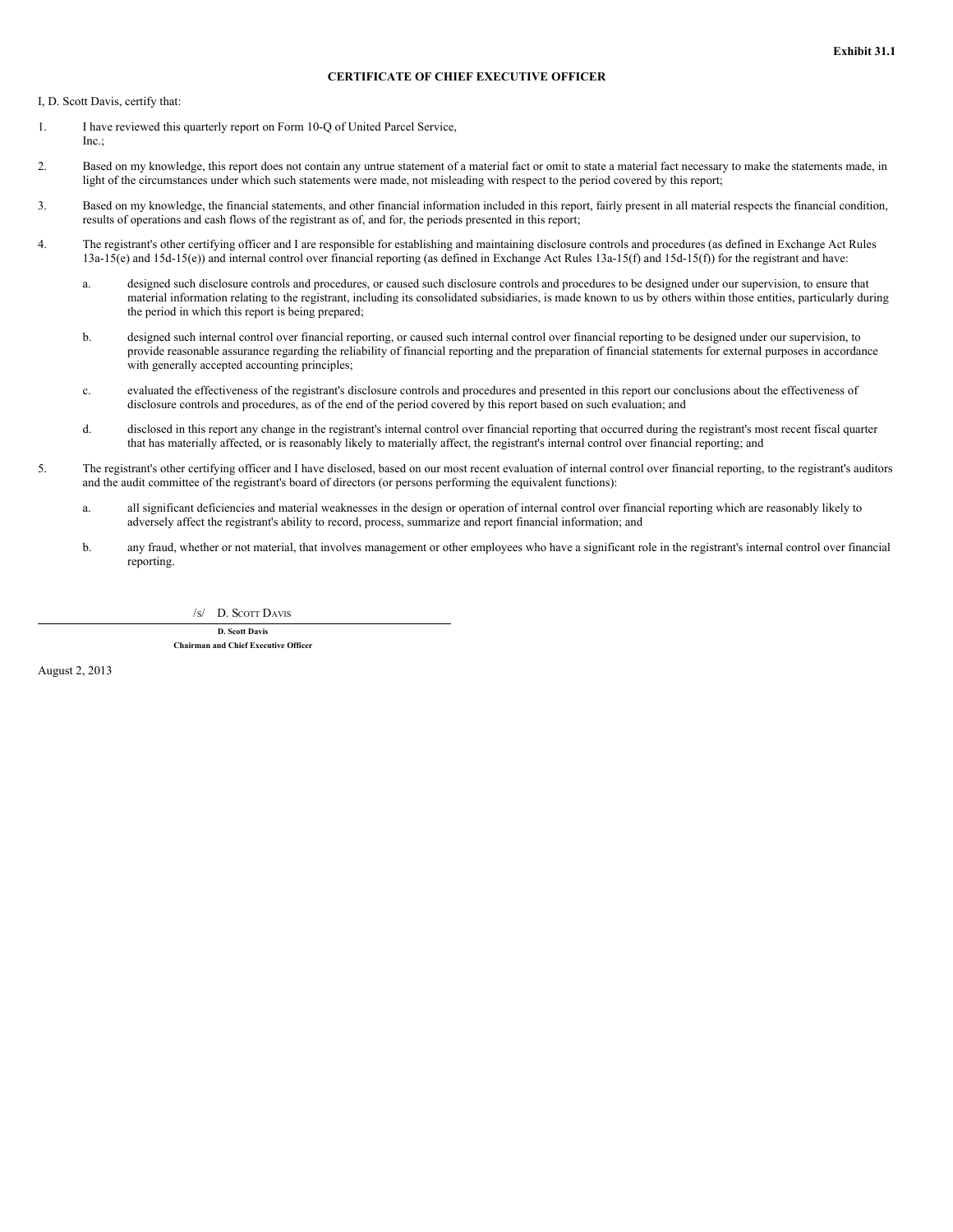# **CERTIFICATE OF CHIEF EXECUTIVE OFFICER**

### I, Kurt P. Kuehn, certify that:

- 1. I have reviewed this quarterly report on Form 10-Q of United Parcel Service, Inc.;
- 2. Based on my knowledge, this report does not contain any untrue statement of a material fact or omit to state a material fact necessary to make the statements made, in light of the circumstances under which such statements were made, not misleading with respect to the period covered by this report;
- 3. Based on my knowledge, the financial statements, and other financial information included in this report, fairly present in all material respects the financial condition, results of operations and cash flows of the registrant as of, and for, the periods presented in this report;
- 4. The registrant's other certifying officer and I are responsible for establishing and maintaining disclosure controls and procedures (as defined in Exchange Act Rules 13a-15(e) and 15d-15(e)) and internal control over financial reporting (as defined in Exchange Act Rules 13a-15(f) and 15d-15(f)) for the registrant and have:
	- a. designed such disclosure controls and procedures, or caused such disclosure controls and procedures to be designed under our supervision, to ensure that material information relating to the registrant, including its consolidated subsidiaries, is made known to us by others within those entities, particularly during the period in which this report is being prepared;
	- b. designed such internal control over financial reporting, or caused such internal control over financial reporting to be designed under our supervision, to provide reasonable assurance regarding the reliability of financial reporting and the preparation of financial statements for external purposes in accordance with generally accepted accounting principles;
	- c. evaluated the effectiveness of the registrant's disclosure controls and procedures and presented in this report our conclusions about the effectiveness of disclosure controls and procedures, as of the end of the period covered by this report based on such evaluation; and
	- d. disclosed in this report any change in the registrant's internal control over financial reporting that occurred during the registrant's most recent fiscal quarter that has materially affected, or is reasonably likely to materially affect, the registrant's internal control over financial reporting; and
- 5. The registrant's other certifying officer and I have disclosed, based on our most recent evaluation of internal control over financial reporting, to the registrant's auditors and the audit committee of the registrant's board of directors (or persons performing the equivalent functions):
	- a. all significant deficiencies and material weaknesses in the design or operation of internal control over financial reporting which are reasonably likely to adversely affect the registrant's ability to record, process, summarize and report financial information; and
	- b. any fraud, whether or not material, that involves management or other employees who have a significant role in the registrant's internal control over financial reporting.

/S/ KURT P. KUEHN

**Kurt P. Kuehn Senior Vice President and Chief Financial Officer**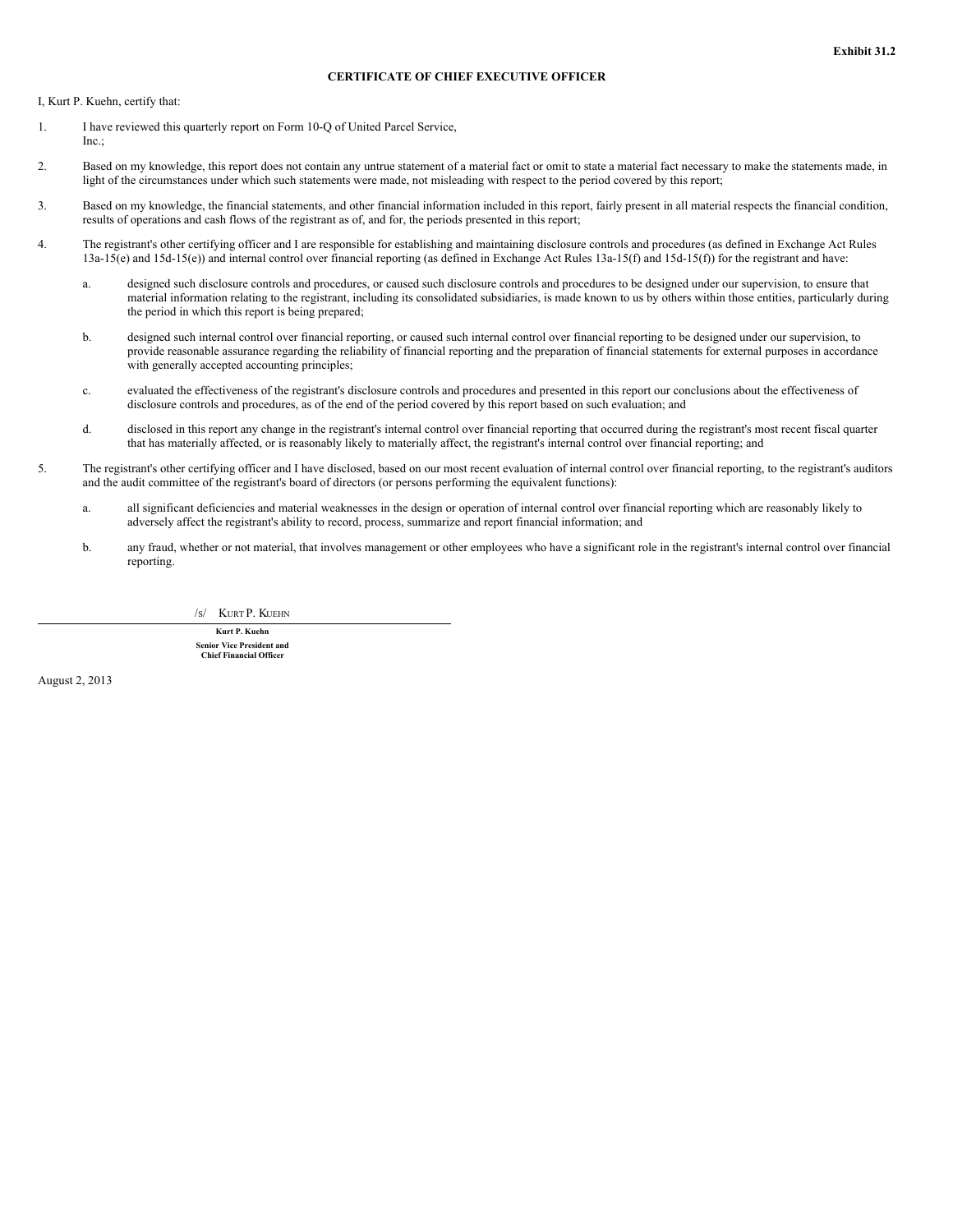### **CERTIFICATION PURSUANT TO 18 U.S.C. SECTION 1350, AS ADOPTED PURSUANT TO SECTION 906 OF THE SARBANES-OXLEY ACT OF 2002**

Pursuant to Section 906 of the Sarbanes-Oxley Act of 2002 and in connection with the Quarterly Report on Form 10-Q of United Parcel Service, Inc. (the "Corporation") for the period ended June 30, 2013, as filed with the Securities and Exchange Commission on the date hereof (the "Report"), the undersigned, the Chairman and Chief Executive Officer of the Corporation, certifies that:

- (1) The Report fully complies with the requirements of Section 13(a) or 15(d) of the Securities Exchange Act of 1934; and
- (2) The information contained in the Report fairly presents, in all material respects, the financial condition and results of operations of the Corporation.

/S/ D. SCOTT DAVIS

**D. Scott Davis Chairman and Chief Executive Officer**